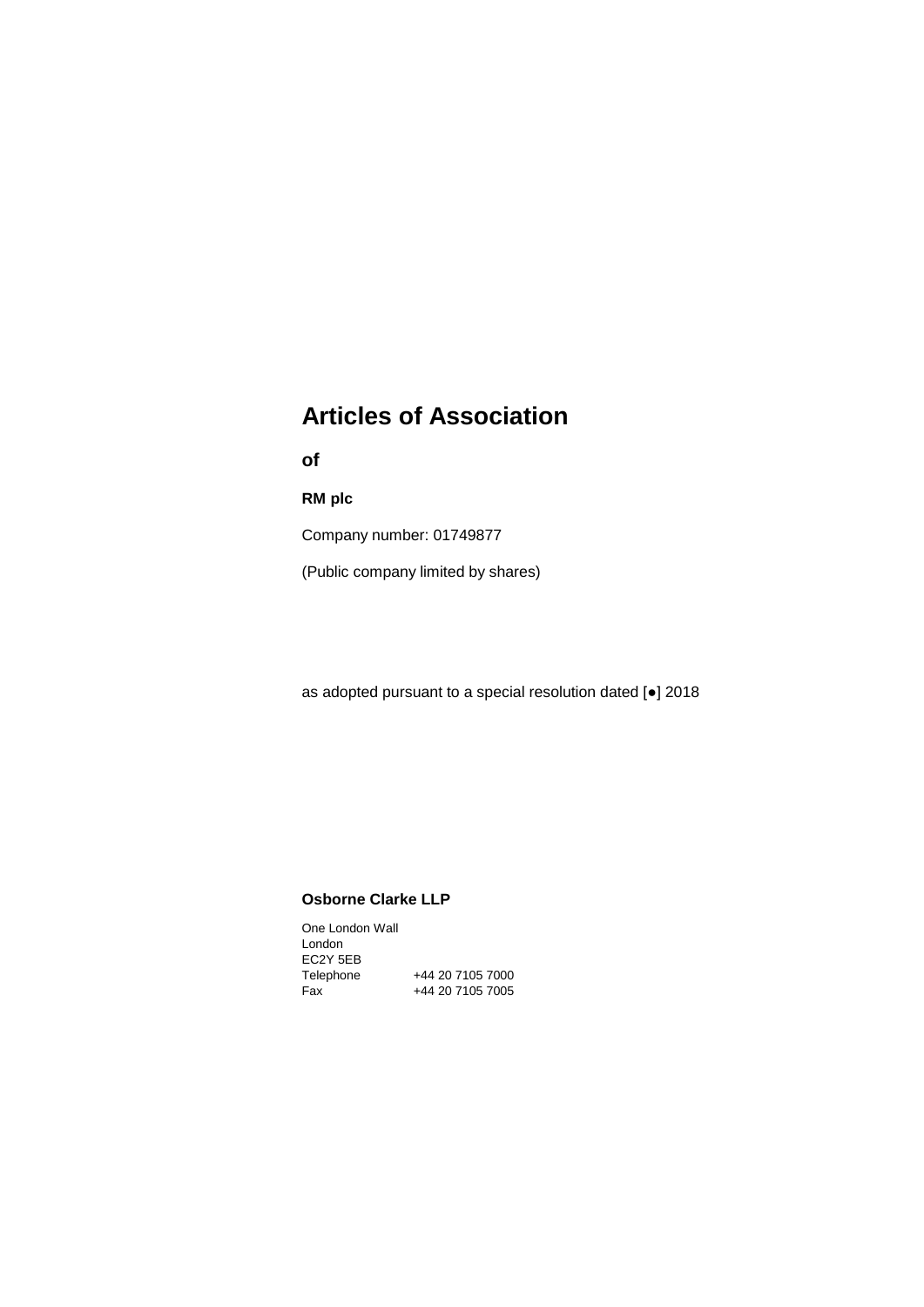# **Contents**

| А   |  |
|-----|--|
| 1.  |  |
| 2.  |  |
| 3.  |  |
| 4.  |  |
| 5.  |  |
| 6.  |  |
| в   |  |
| 7.  |  |
| 8.  |  |
| 9.  |  |
| 10. |  |
| 11. |  |
| 12. |  |
| 13. |  |
|     |  |
| C.  |  |
| 14. |  |
| 15. |  |
| 16. |  |
| D   |  |
| 17. |  |
| 18. |  |
| 19. |  |
| E.  |  |
| 20. |  |
| 21. |  |
| 22. |  |
| F   |  |
| 23. |  |
| 24. |  |
| 25. |  |
| 26. |  |
| 27. |  |
| 28. |  |
| G.  |  |
| 29. |  |
| 30. |  |
| 31. |  |
| 32. |  |
| 33. |  |
| 34. |  |
| 35. |  |
| 36. |  |
| 37. |  |
| н   |  |
| 38. |  |
| 39. |  |
| 40. |  |
| 41. |  |
|     |  |
| 42. |  |
| 43. |  |
| 44. |  |
| J   |  |
| 45. |  |
| 46. |  |
| 47. |  |
| 48. |  |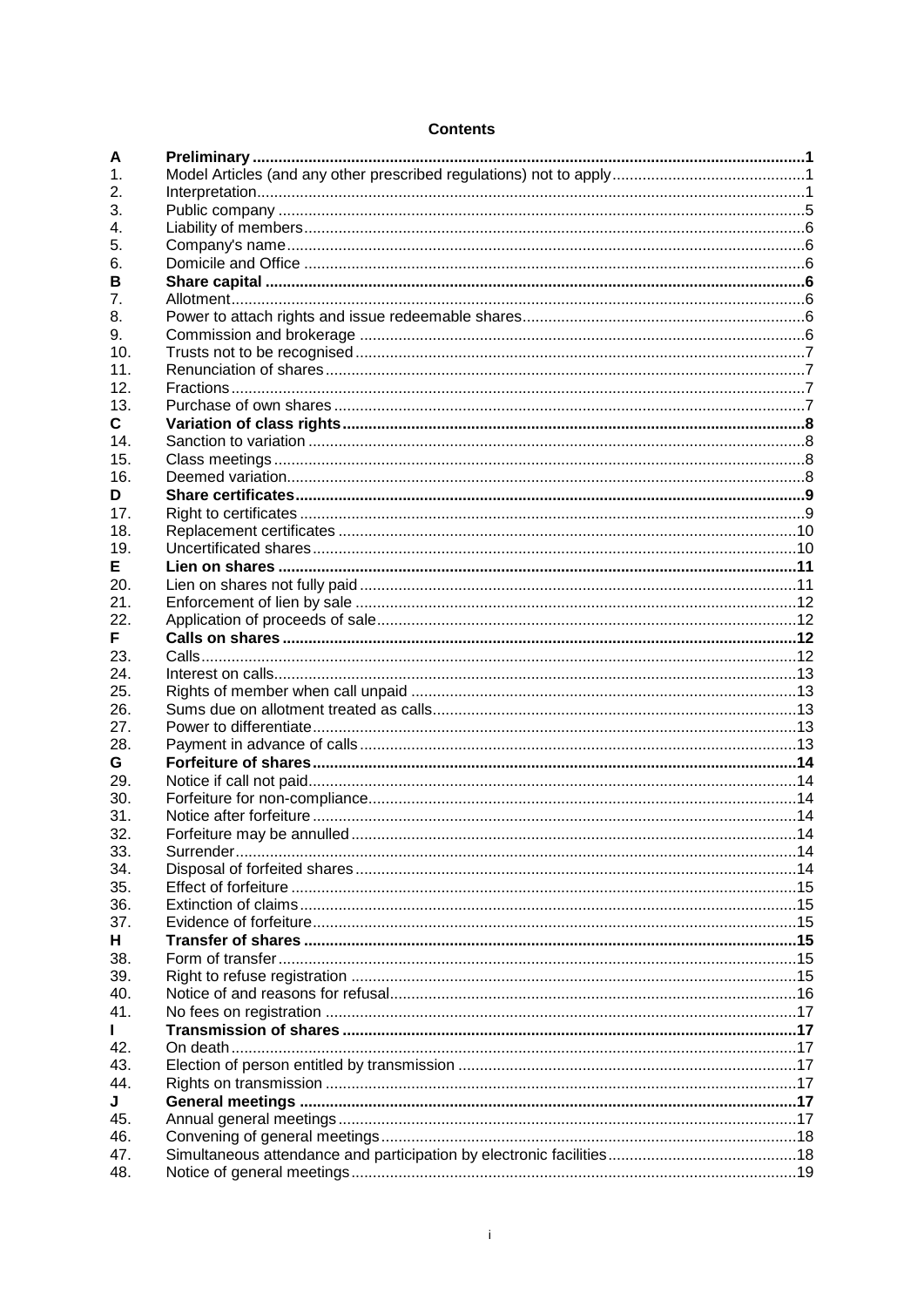| 49.          |  |
|--------------|--|
| Κ            |  |
| 50.          |  |
| 51.          |  |
| 52.          |  |
| 53.          |  |
| 54.          |  |
| 55.          |  |
| 56.          |  |
| 57.          |  |
| 58.          |  |
| L.           |  |
| 59.          |  |
| 60.          |  |
| 61.          |  |
| 62.          |  |
| 63.          |  |
| 64.          |  |
|              |  |
| 65.          |  |
| 66.          |  |
| 67.          |  |
| 68.          |  |
| 69.          |  |
| 70.          |  |
| 71.          |  |
| 72.          |  |
| 73.          |  |
| 74.          |  |
| м            |  |
| 75.          |  |
| N            |  |
|              |  |
| 76.          |  |
| 77.          |  |
| O            |  |
| 78.          |  |
| 79.          |  |
| 80.          |  |
| 81.          |  |
| 82.          |  |
| 83.          |  |
| 84.          |  |
| 85.          |  |
|              |  |
| 86.          |  |
| 87.          |  |
| 88.          |  |
| 89.          |  |
| P            |  |
| 90.          |  |
| 91.          |  |
| 92.          |  |
| 93.          |  |
| 94.          |  |
| Q            |  |
| 95.          |  |
| 96.          |  |
| 97.          |  |
| 98.          |  |
| 99.          |  |
| R            |  |
| 100.<br>101. |  |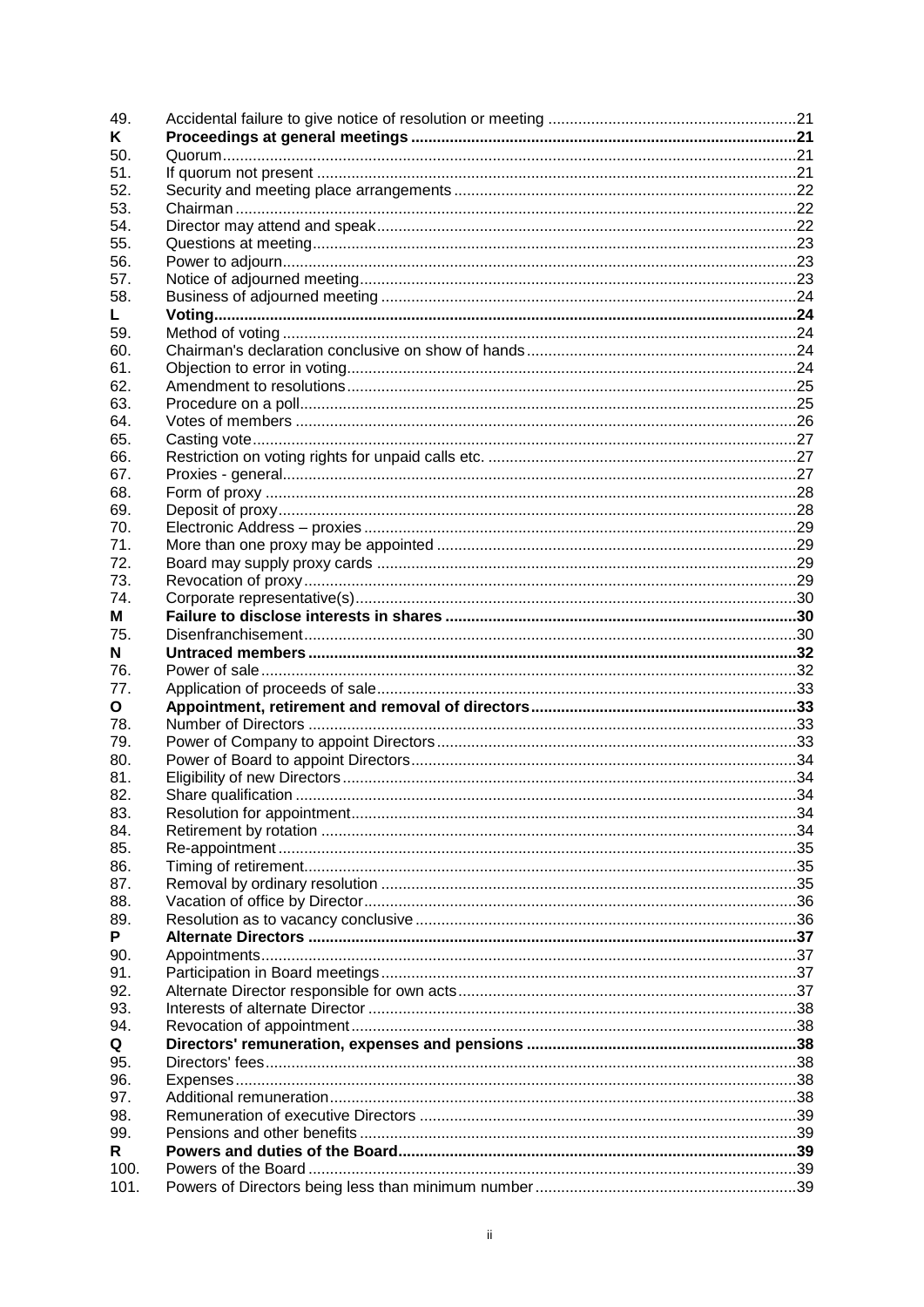| 102.       |                                                                                 |  |
|------------|---------------------------------------------------------------------------------|--|
| 103.       |                                                                                 |  |
| 104.       |                                                                                 |  |
| 105.       |                                                                                 |  |
| 106.       |                                                                                 |  |
| 107.       |                                                                                 |  |
| 108.       |                                                                                 |  |
| 109.       |                                                                                 |  |
| 110.       |                                                                                 |  |
| 111.       |                                                                                 |  |
| S          |                                                                                 |  |
| 112.       |                                                                                 |  |
| 113.       |                                                                                 |  |
| 114.       |                                                                                 |  |
| 115.       |                                                                                 |  |
| 116.       |                                                                                 |  |
|            |                                                                                 |  |
| 117.       |                                                                                 |  |
| 118.       |                                                                                 |  |
| 119.       |                                                                                 |  |
| 120.       |                                                                                 |  |
| Τ          |                                                                                 |  |
| 121.       |                                                                                 |  |
| 122.       |                                                                                 |  |
| 123.       |                                                                                 |  |
| 124.       |                                                                                 |  |
| 125.       |                                                                                 |  |
| 126.       |                                                                                 |  |
| 127.       |                                                                                 |  |
| 128.       |                                                                                 |  |
| U          | The Seal, official seal for use abroad and execution of deeds without sealing55 |  |
|            |                                                                                 |  |
|            |                                                                                 |  |
| 129.       |                                                                                 |  |
| 130.       |                                                                                 |  |
| 131.       |                                                                                 |  |
| v.         |                                                                                 |  |
| 132.       |                                                                                 |  |
| W          |                                                                                 |  |
| 133.       |                                                                                 |  |
| 134.       |                                                                                 |  |
| 135.       |                                                                                 |  |
| 136.       |                                                                                 |  |
| 137.       |                                                                                 |  |
| 138.       |                                                                                 |  |
| 139.       |                                                                                 |  |
| 140.       |                                                                                 |  |
| 141.       |                                                                                 |  |
| 142.       |                                                                                 |  |
| 143.       |                                                                                 |  |
| 144.       |                                                                                 |  |
| 145.       |                                                                                 |  |
| 146.       |                                                                                 |  |
| X.         |                                                                                 |  |
| 147.       |                                                                                 |  |
| 148.       |                                                                                 |  |
|            |                                                                                 |  |
| 149.       | Sending out copies of accounts and other documents and publishing on website 62 |  |
| 150.       |                                                                                 |  |
| 151.       |                                                                                 |  |
| Y          |                                                                                 |  |
| 152.       |                                                                                 |  |
| 153.       |                                                                                 |  |
| Z.<br>154. |                                                                                 |  |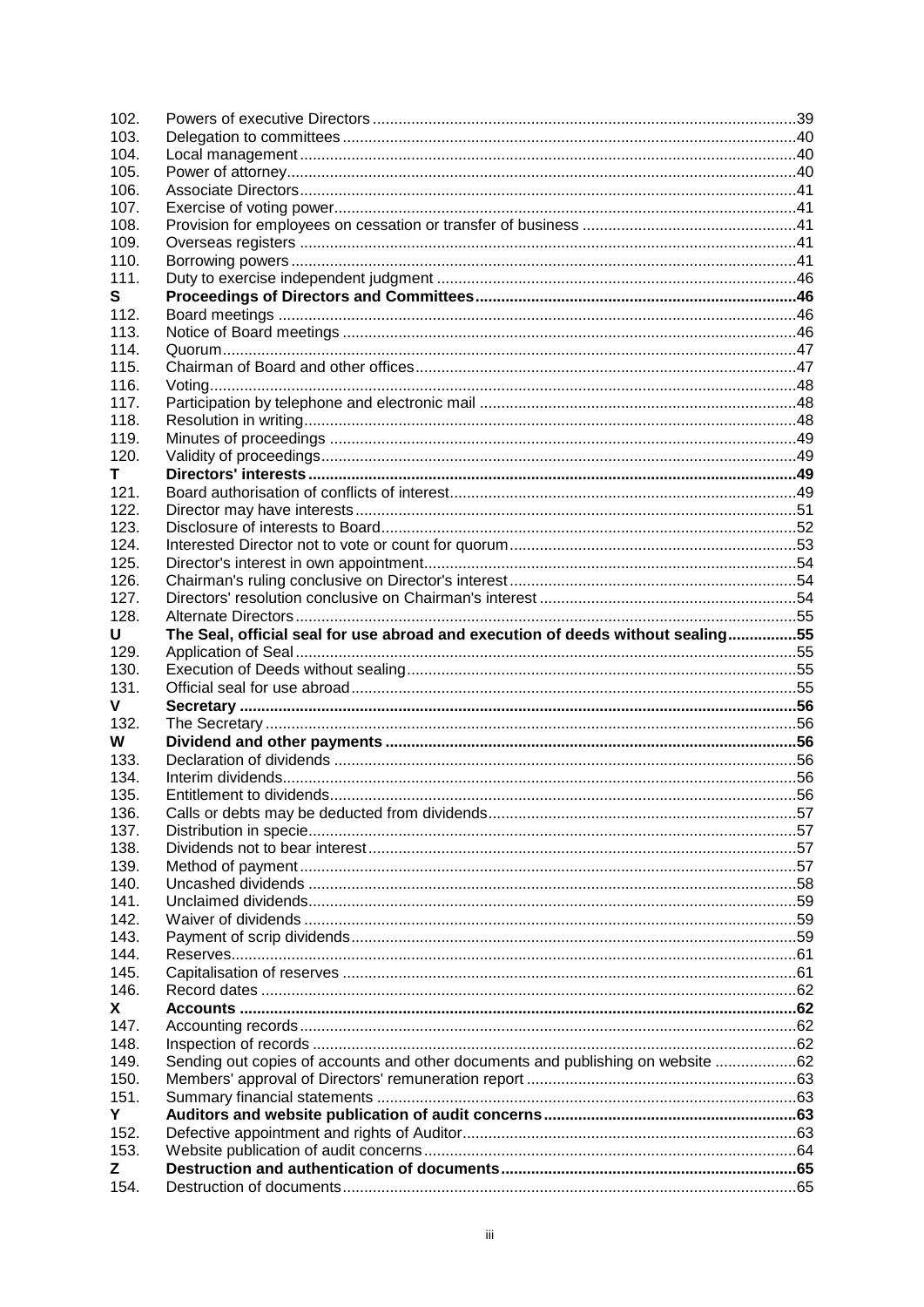| 155.      |  |
|-----------|--|
| AA        |  |
| 156.      |  |
| 157.      |  |
| 158.      |  |
| 159.      |  |
| 160.      |  |
| 161.      |  |
| 162.      |  |
| 163.      |  |
| 164.      |  |
| <b>BB</b> |  |
| 165.      |  |
| 166.      |  |
| CC.       |  |
| 167.      |  |
| 168.      |  |
| 169.      |  |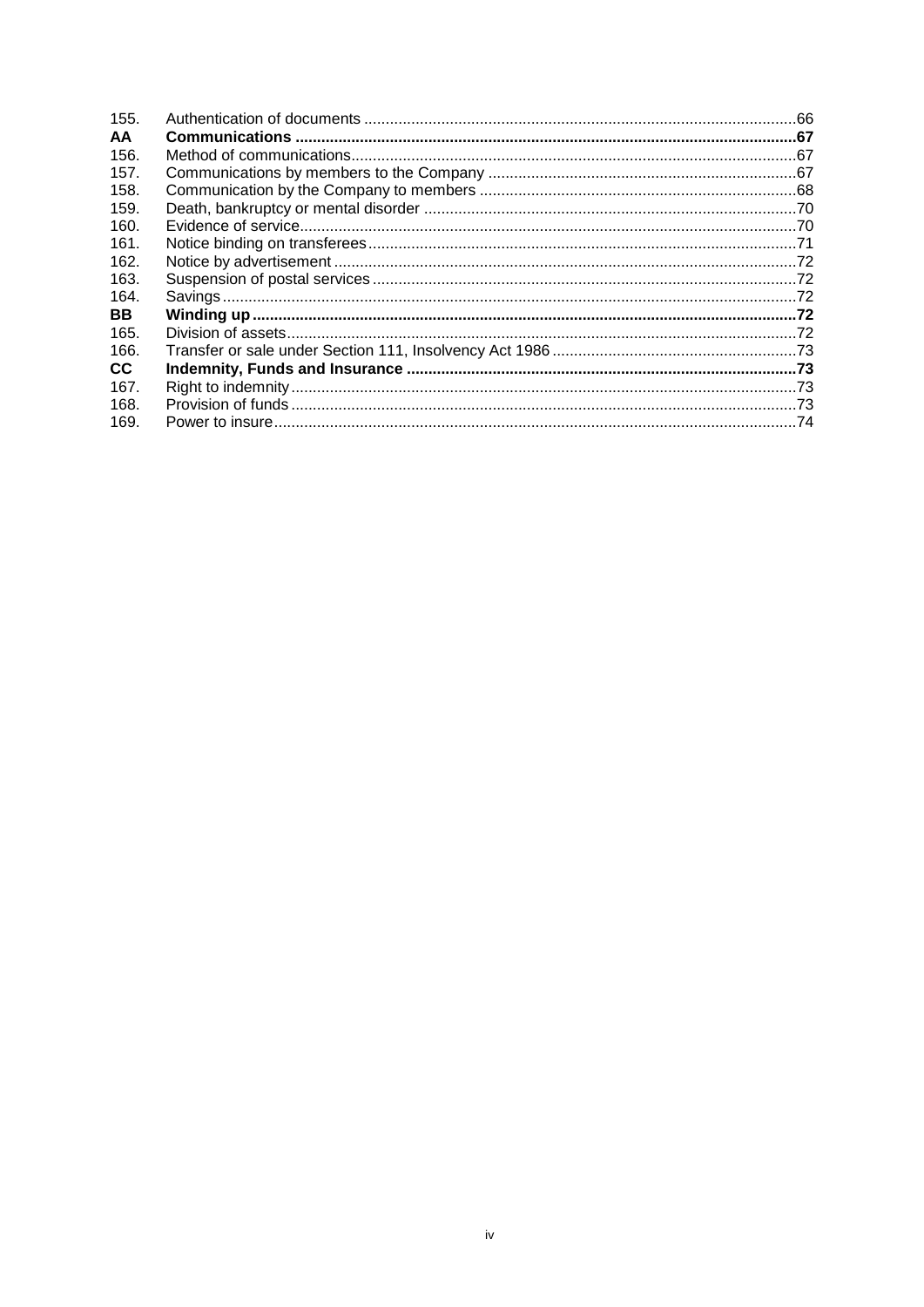# **Company number 01749877**

The Companies Act 2006

Public company limited by shares

# **Articles of Association**

\_\_\_\_\_\_\_\_\_\_\_\_\_\_\_\_\_\_\_\_\_\_\_\_\_\_\_\_\_\_\_\_

of

\_\_\_\_\_\_\_\_\_\_\_\_\_\_\_\_\_\_\_\_\_\_\_\_\_\_\_\_\_\_\_\_

# **RM plc**

(as adopted by a special resolution passed on [●] 2018.)

# <span id="page-5-0"></span>**A Preliminary**

### <span id="page-5-1"></span>1. **Model Articles (and any other prescribed regulations) not to apply**

Notwithstanding any other provision of these Articles (as defined below), no regulations for management of a company set out in any statute concerning companies or contained in any regulations, order, instrument or other subordinate legislation made pursuant to a statute (including, but not limited to, the regulations contained in Table A in the Schedule to the Companies (Tables A to F) Regulations 1985 (SI 1985/805) (as amended from time to time) and the regulations contained in the model articles of association for public companies contained in Schedule 3 to The Companies (Model Articles) Regulations 2008 (SI 2008/3229) (as amended from time to time) shall apply to the Company (as defined below)). The following shall be the articles of association of the Company.

# <span id="page-5-2"></span>2. **Interpretation**

#### <span id="page-5-3"></span>*Definitions*  $2<sub>1</sub>$

In these Articles, unless the context otherwise requires, the following definitions shall apply:

**"Acts"** means the Companies Acts and every other statute, order, regulation, or other subordinate legislation from time to time in force concerning companies and affecting the Company.

**"address"** has the meaning set out in Section 1148(1), CA2006.

**"approved transfer"** means (in relation to any shares held by a member):

- (a) a transfer by way of or pursuant to acceptance of a takeover offer for the Company (as defined for the purposes of Part 28, CA2006); or
- (b) a transfer which is shown to the satisfaction of the Board to be made in consequence of a bona fide sale of the whole of the beneficial interest in the shares to a person who is unconnected with any member and with any other person appearing to be interested in the shares (including any such sale made through the London Stock Exchange). For the purpose of this sub-paragraph a connected person shall have the meaning set out in Sections 252 to 255 (inclusive) and Schedule 1, CA2006.

**"Articles"** means these articles of association as altered or varied from time to time (and **"Article"** means any provision of these articles of association as altered or varied from time to time).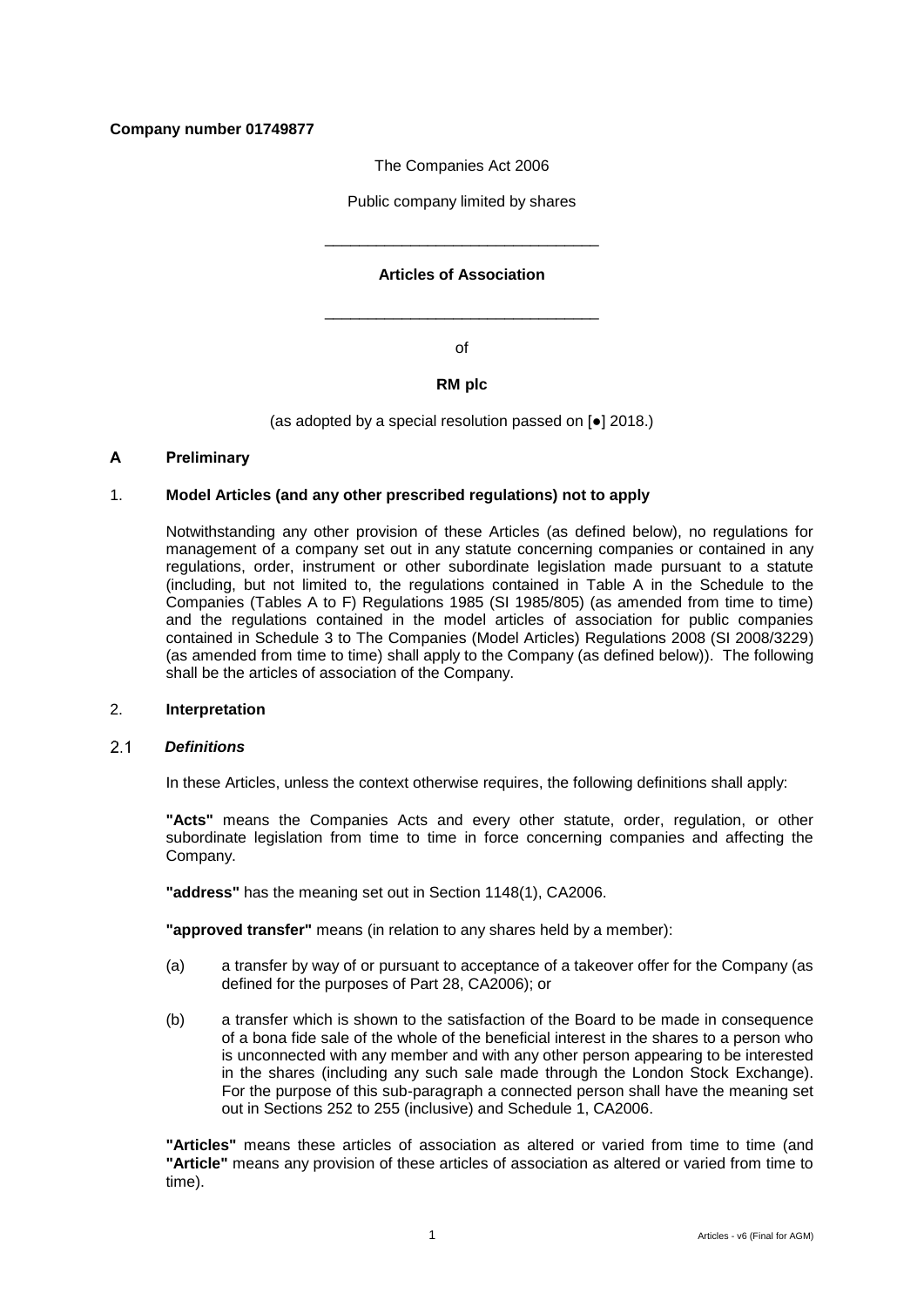**"Audit Committee"** means the committee of that name (or equivalent) set up in accordance the UK Corporate Governance Code.

**"Auditors"** means the auditors for the time being of the Company or, in the case of joint auditors, any of them.

**"Board"** means the board of Directors for the time being of the Company or the Directors present at a duly convened meeting of Directors at which a quorum is present.

**"CA2006"** means the Companies Act 2006.

**"certificated"** means (in relation to a share) a share which is not an uncertificated share.

**"Chairman"** means the chairman (if any) of the Board or, where the context requires, the chairman of a general meeting of the Company.

**"clear days"** means (in relation to a period of notice of a meeting or the period before a meeting by which a request must be received or sum deposited or tendered) the period of the specified length, excluding the day when the notice is served, the request received or the sum deposited or tendered (or deemed to be served, received, deposited or tendered) and the day of the meeting, and, unless expressly provided to the contrary in these Articles, for the purposes of calculating a period of clear days, account shall be taken of all days regardless of whether or not they are working days.

**"Company"** means RM plc (registered in England and Wales with company number 01749877).

**"Companies Acts"** has the meaning set out in Section 2, CA2006.

**"Conflicted Director"** means (in relation to a Relevant Situation) any Director who is in a Relevant Situation.

**"default shares"** has the meaning set out in Article [75.1](#page-34-3) (*Disenfranchisement notice*).

**"Deputy Chairman"** means the deputy chairman (if any) of the Board or, where the context requires, the deputy chairman of a general meeting of the Company.

**"Director"** means a director for the time being of the Company.

**"disenfranchisement notice"** has the meaning set out in Article [75.1](#page-34-3) (*Disenfranchisement notice*).

**"dividend"** means a distribution or a bonus.

**"document"** means any document, whether sent or supplied in physical or electronic form, including, but not limited to, any summons, notice, order or other legal process and registers.

**"elected Ordinary Shares"** has the meaning set out in Article [143.1\(h\)](#page-64-0) (*Authority to pay scrip dividends*).

**"electronic address"** means any address or number used for the purposes of sending or receiving documents or information by electronic means.

**"electronic form"** has the meaning set out in Section 1168, CA2006.

**"electronic means"** has the meaning set out in Section 1168(4), CA2006.

**"financial institution"** has the meaning set out in Section 778(2), CA2006.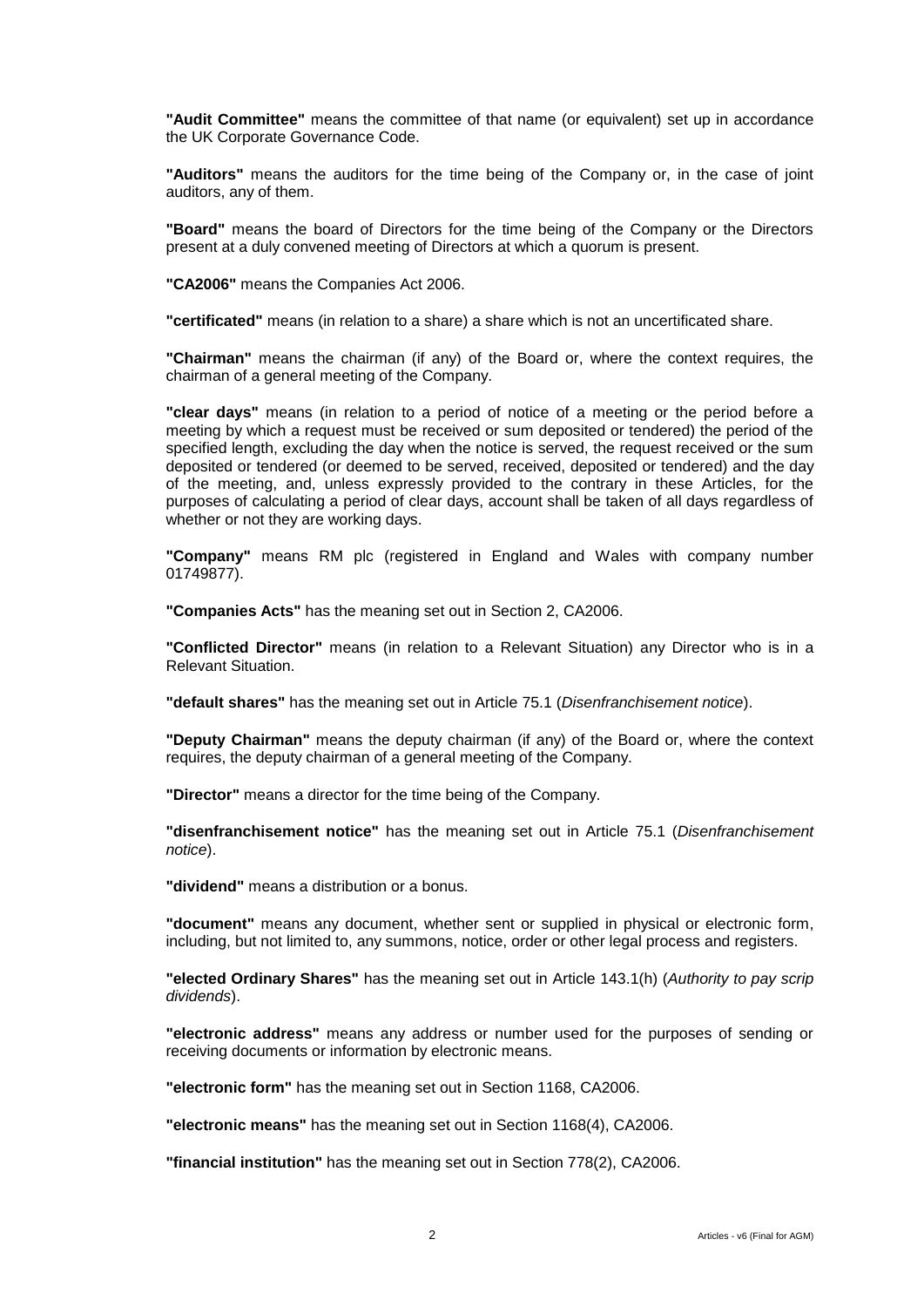**"Group"** means the Company and its subsidiaries and subsidiary undertakings (as such expressions are defined in Sections 1159 and 1162, CA2006 respectively) from time to time, and **"Group Company"** means any undertaking in the Group.

**"hard copy form"** has the meaning set out in Section 1168(2), CA2006.

**"holder"** means (in relation to any share) the member whose name is entered in the Register as the holder or, where the context permits, the members whose names are entered in the Register as the joint holders of that share.

**"Independent Director"** means (in relation to Article [121](#page-53-3) (*Board authorisation of conflicts of interest*)) the Directors, other than the Conflicted Director and any other Director(s) interested in the Relevant Situation.

**"London Stock Exchange"** means London Stock Exchange plc.

**"member**" means a member of the Company or, where the context requires, a member of the Board or of any committee of the Board.

**"Office"** means the registered office for the time being of the Company.

**"Official List"** means the official list of the UK Listing Authority.

**"Operator"** means the operator as defined in the Uncertificated Regulations of the relevant Uncertificated System.

**"Ordinary Shares"** means ordinary shares in the capital of the Company.

**"paid up"** means paid up or credited as paid up.

**"Participating Security"** means a share or class of shares or a renounceable right of allotment of a share, title to which is permitted to be transferred by means of an Uncertificated System in accordance with the Uncertificated Regulations.

**"person entitled by transmission"** means a person whose entitlement to a share in consequence of the death or bankruptcy of a member or of any other event giving rise to its transmission by operation of law has been noted in the Register.

**"prescribed period"** means, in a case where the default shares represent at least 0.25% in nominal value of their class, 14 days and in any other case, 28 days.

**"recognised investment exchange"** has the meaning set out in Section 285, Financial Services and Markets Act 2000.

**"record date"** has the meaning set out in Article [146](#page-66-0) (*Record dates*).

**"Register"** means the register of members of the Company to be kept pursuant to Section 113, CA2006 or, as the case may be, any overseas branch register kept pursuant to Article [109](#page-45-3) (*Overseas registers*).

**"Relevant Situation"** means a matter or situation in which a Director has, or can have, a direct or indirect interest that conflicts, or possibly may conflict, with the interests of the Company (including, without limitation, in relation to the exploitation of any property, information or opportunity, whether or not the Company could take advantage of it)

**"Remuneration Committee"** means the committee of that name (or equivalent) set up in accordance with the UK Corporate Governance Code.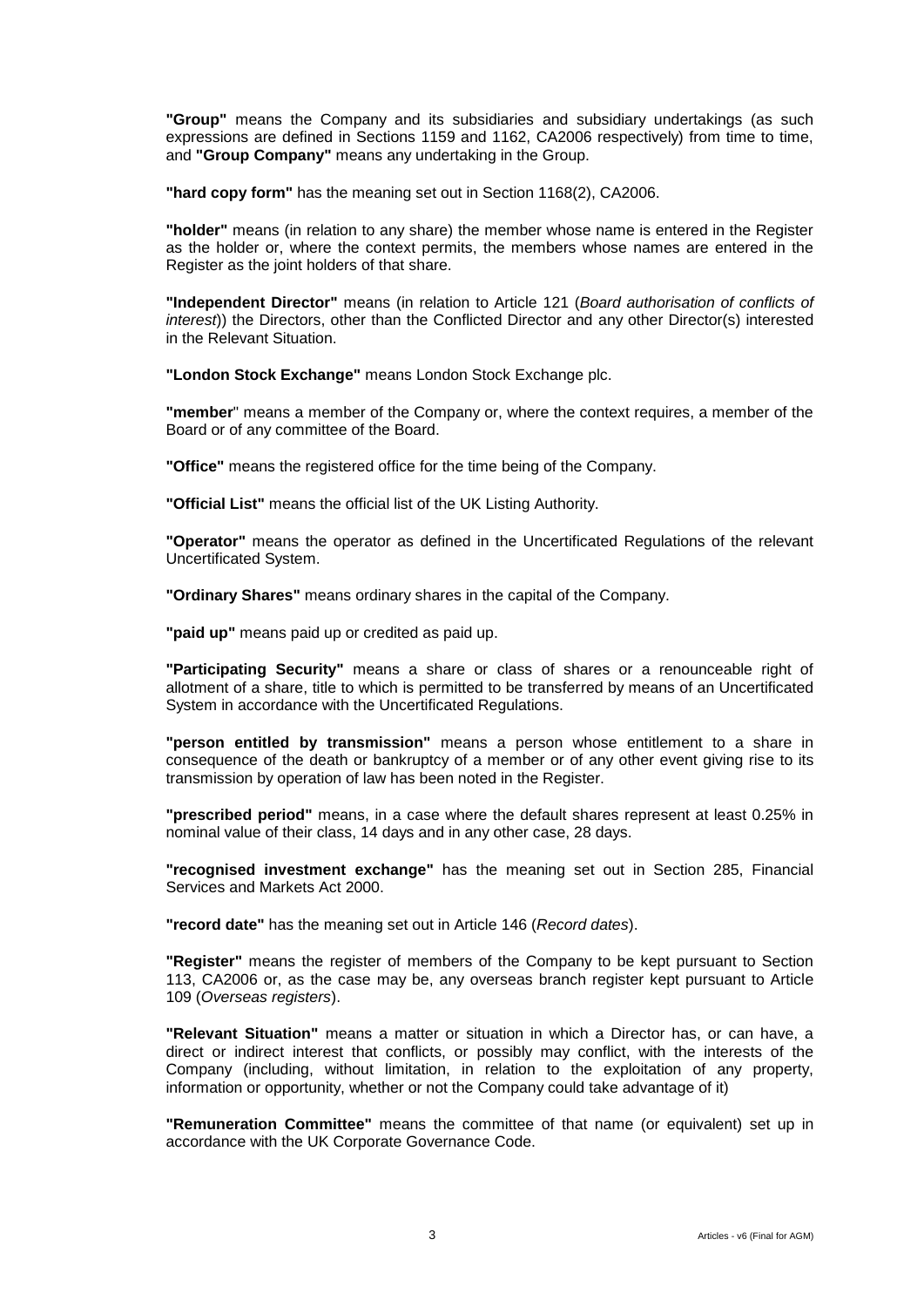**"Seal"** means the common seal of the Company or, where the context allows, any official seal kept by the Company pursuant to Section 50, CA2006.

**"Section 793 notice"** means a notice issued pursuant to Section 793, CA2006.

**"Secretary"** means the secretary for the time being of the Company or any other person appointed to perform any of the duties of the secretary of the Company including (subject to the provisions of the Acts) a joint, temporary, assistant or deputy secretary.

**"sent"** or **"supplied"** has the meaning set out in Section 1148(2), CA2006.

**"share"** means a share in the capital of the Company.

**"UK Corporate Governance Code"** means the UK Corporate Governance Code on corporate governance published from time to time by the Financial Reporting Council.

**"uncertificated"** means (in relation to a share) a share to which title may be transferred by means of an Uncertificated System in accordance with the Uncertificated Regulations.

**"Uncertificated Regulations"** means the Uncertificated Securities Regulations 2001 (SI 2001/3755), as amended and for the time being in force.

**"Uncertificated System"** means a relevant system (as such is defined in the Uncertificated Regulations).

**"UK Listing Authority"** means the Financial Conduct Authority acting for the purposes of Part VI, Financial Services and Markets Act 2000 and in the exercise of its functions in respect of admission to the Official List.

**"United Kingdom"** means Great Britain and Northern Ireland.

**"withdrawal notice"** has the meaning set out in Article [75.2](#page-35-0) (*Withdrawal notice*).

**"working day"** means a day that is not a Saturday or Sunday, Christmas Day, Good Friday or any day that is a bank holiday under the Banking and Financial Dealings Act 1971 in the part of the United Kingdom where the Company is registered.

**"writing"** means printing, typewriting, lithography, photography and any other mode or modes of representing or reproducing words, symbols or other information, whether sent or supplied in physical or electronic form or otherwise, in a legible and visible form (and any combination of such forms) and **"written"** shall be construed accordingly.

#### $22$ *General interpretation*

Unless the context otherwise requires:

- (a) words in the singular include the plural and vice versa;
- (b) words importing the masculine gender include the feminine gender;
- (c) a reference to a person includes a body corporate and an unincorporated body of persons;
- (d) a reference to a "conflict of interest" shall include a conflict of interest and duty and a conflict of duties;
- (e) a reference to an Uncertificated System is a reference to the Uncertificated System in respect of which the particular share or class of shares or renounceable right of allotment of a share is a Participating Security;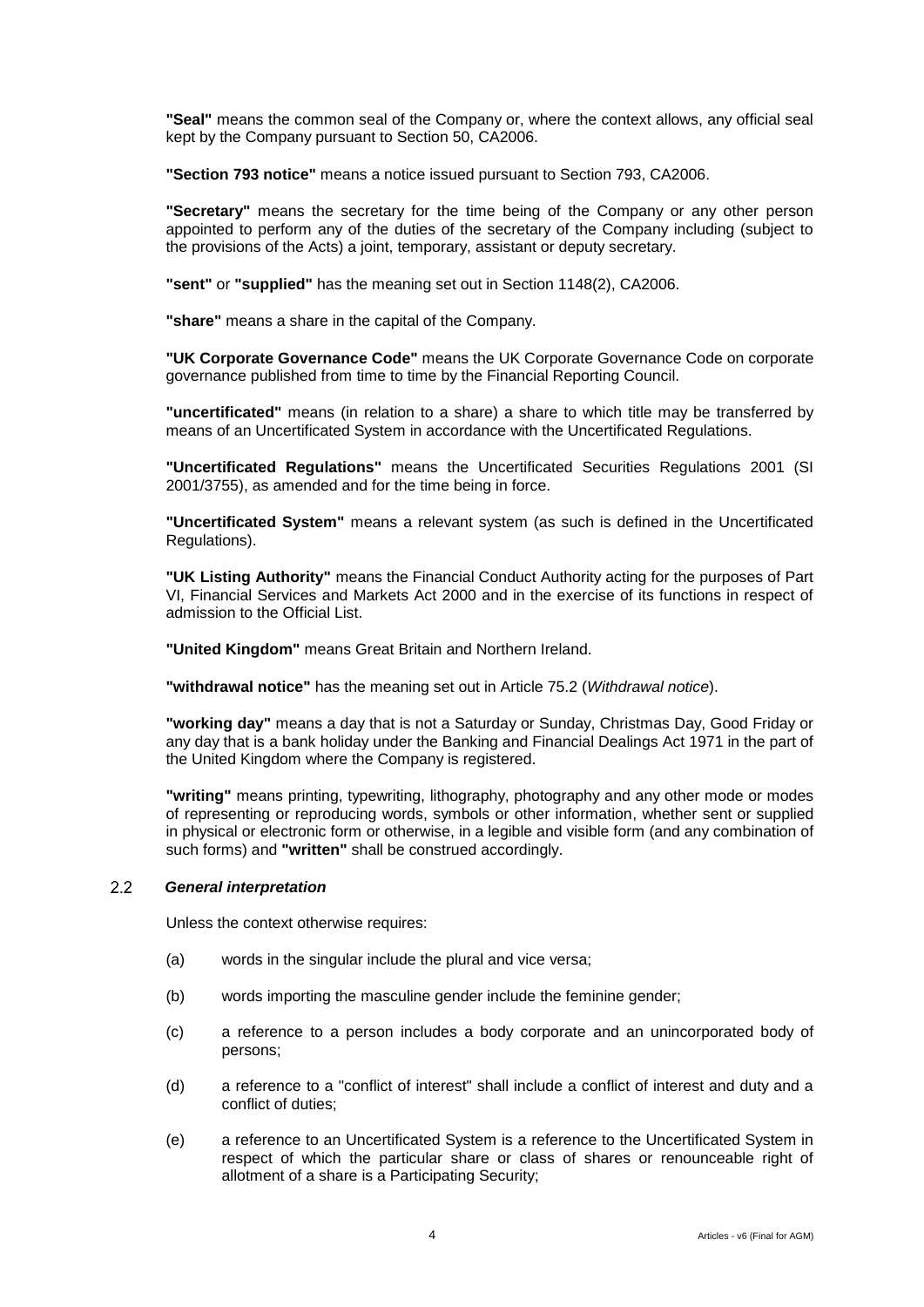- (f) any reference to a person's "participation" in the business of any general meeting includes without limitation and as relevant the right (including, in the case of a corporation, through a duly appointed representative) to speak, vote, be represented by a proxy and have access in hard copy or electronic form to all documents which are required by the Acts or these Articles to be made available at the meeting and "participate" and "participating" shall be construed accordingly;
- (g) any reference to a "meeting" means a meeting convened and held in any manner permitted by these Articles, including without limitation a general meeting of the Company at which some or all persons entitled to be present attend and participate by means of electronic facility or facilities, and such persons shall be deemed to be present at that meeting for all purposes of the Acts and these Articles and "attend" and "participate", "attending" and "participating" and "attendance" and "participation" shall be construed accordingly;
- (h) any reference to "electronic facilities" includes, without limitation, website addresses and conference call systems, or any other device, system, procedure, method or facility providing an electronic means of attendance at or participation in (or both attendance at and participation in) a general meeting determined by the Directors pursuant to Article [47;](#page-22-1) and
- (i) nothing in these Articles shall preclude the holding and conducting of a meeting in such a way that permits the simultaneous attendance and participation at a physical place anywhere in the world, and by means of electronic facility or facilities.

#### $2.3$ *Statutory definitions*

Save as otherwise provided in sub-paragraph [2.1](#page-5-3) of this Article [2,](#page-5-2) and unless the context otherwise requires, words or expressions contained in these Articles shall bear the same meaning as in the Acts.

#### 2.4 *Statutory provisions*

In these Articles, a reference to any statute or provision or schedule of a statute shall include any orders, regulations or other subordinate legislation made under it and shall, unless the context otherwise requires, include any modification, re-enactment or re-statement of it for the time being in force or any statutes, orders, regulations or other subordinate legislation which supersede it and the same principle of construction shall be applied to any order, regulations or other subordinate legislation.

#### $2.5$ *Resolutions*

Where for any purpose an ordinary resolution of the Company is required, a special resolution shall also be effective.

#### $2.6$ *Headings*

The headings are inserted for convenience only and shall not affect the construction of these Articles.

#### $2.7$ *Documents or information being sent or supplied by or to a company*

References in these Articles to documents or information being sent or supplied by or to a company (including the Company) shall be construed in accordance with the provisions of Section 1148(3), CA2006.

### <span id="page-9-0"></span>3. **Public company**

The Company is to be a public company.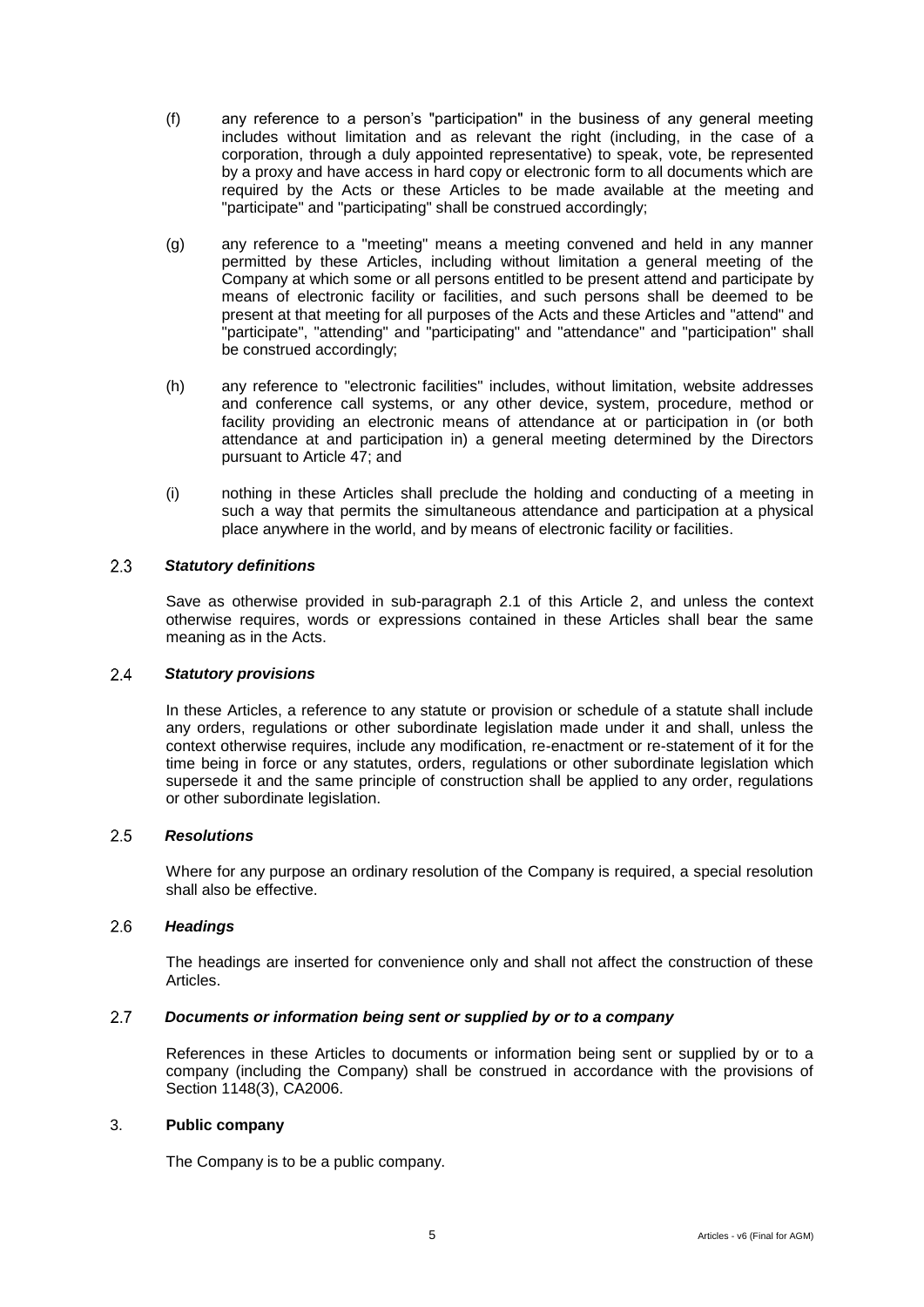### <span id="page-10-0"></span>4. **Liability of members**

The liability of the members is limited to the amount, if any, unpaid on the shares held by them.

# <span id="page-10-1"></span>5. **Company's name**

The Company may change its name by means of a resolution of the Board. The provisions of Section 79, CA2006 shall be complied with on any change of the Company's name made pursuant to this Article.

# <span id="page-10-2"></span>6. **Domicile and Office**

The Office shall be situated in England and Wales at such place as the Board shall from time to time determine.

# <span id="page-10-3"></span>**B Share capital**

# <span id="page-10-4"></span>7. **Allotment**

Subject to the provisions of the Acts and to any relevant authority of the Company in general meeting, unissued shares at the date of adoption of these Articles and any shares hereafter created shall be at the disposal of the Board which may allot (with or without conferring rights of renunciation), grant options over, offer or otherwise deal with or dispose of them, or grant rights to subscribe for or convert any security into shares, to such persons (including the Directors themselves), at such times and generally on such terms and conditions as the Board may decide, provided that no share shall be issued at a discount.

# <span id="page-10-5"></span>8. **Power to attach rights and issue redeemable shares**

#### $8.1$ *Rights attaching to shares*

Subject to the provisions of the Acts and to any special rights for the time being attached to any existing shares, the Company may allot or issue any shares or have attached to them such preferred, deferred or other special rights or restrictions whether in regard to dividends, voting, transfer, return of capital or otherwise as the Company may from time to time by ordinary resolution determine or if no such resolution has been passed or so far as the resolution does not make specific provision, as the Board may determine.

#### 8.2 *Power to issue redeemable shares*

Subject to the provisions of the Acts and to any special rights for the time being attached to any existing shares, any share may be issued which is, or at the option of the Company or of the holder of such share is, liable to be redeemed.

#### 8.3 *Terms, conditions and manner of redemption*

Subject to the provisions of the CA2006 and save as otherwise provided in these Articles, the Directors may determine the terms, conditions and manner of redemption of any redeemable shares provided they must do so before the shares are allotted.

# <span id="page-10-6"></span>9. **Commission and brokerage**

The Company may exercise the powers conferred by the Acts to pay commissions or brokerage to any person in consideration of his subscribing or agreeing to subscribe (whether absolutely or conditionally) for any shares in the Company, or procuring or agreeing to procure subscriptions (whether absolute or conditional) for any shares in the Company to the full extent permitted by the Acts. Subject to the provisions of the Acts, any such commission or brokerage may be satisfied by the payment of cash, the allotment of fully or partly paid shares, the grant of an option to call for an allotment of shares or any combination of such methods.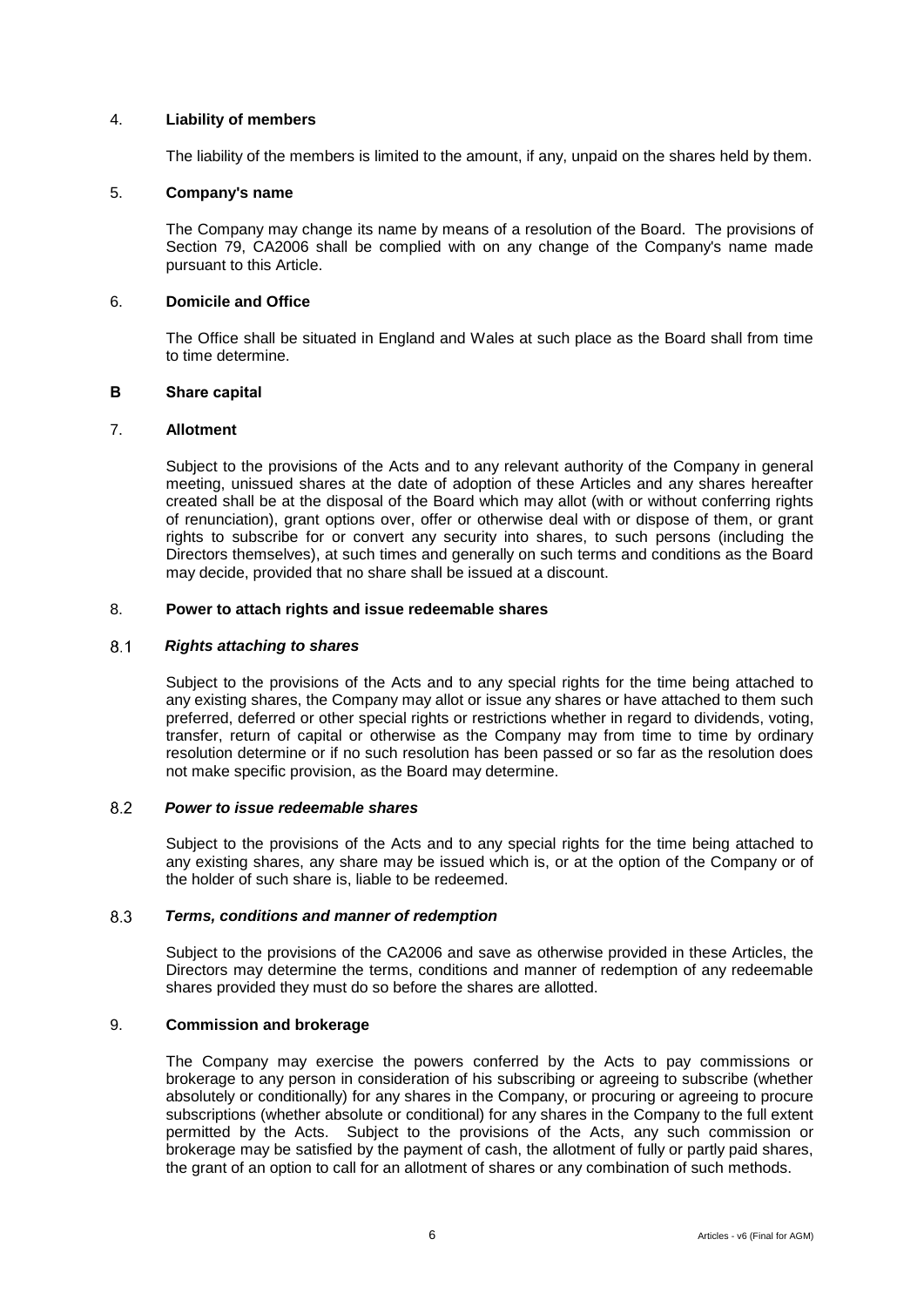### <span id="page-11-0"></span>10. **Trusts not to be recognised**

Except as otherwise expressly provided by these Articles, as required by law or as ordered by a court of competent jurisdiction, the Company shall not recognise any person as holding any share on any trust and (except as aforesaid) the Company shall not be bound by or recognise (even if having notice of it) any equitable, contingent, future, partial or other claim to or interest in any share or any interest in any fractional part of a share except an absolute right of the holder to the whole of the share.

# <span id="page-11-1"></span>11. **Renunciation of shares**

Subject to the provisions of the Acts and of these Articles, the Directors may at any time after the allotment of any share but before any person has been entered in the Register as the holder recognise a renunciation of it by the allottee in favour of some other person and may accord to any allottee of a share the right to effect such renunciation upon and subject to such terms and conditions as the Directors may think fit to impose.

# <span id="page-11-2"></span>12. **Fractions**

#### <span id="page-11-4"></span> $12.1$ *Power to deal with fractional entitlements*

Whenever as the result of any consolidation, division or sub-division of shares any member would become entitled to fractions of a share, the Board may deal with the fractions as it thinks fit and in particular (but without prejudice to the generality of the foregoing) the Board may determine which of the shares of such holder are to be treated as giving rise to such fractional entitlement and may decide that any of those shares shall be consolidated with any of the shares of any other holder or holders which are similarly determined by it to be treated as giving rise to a fractional entitlement for such other holder or holders into a single consolidated share and the Board may on behalf of all such holders, sell such consolidated share for the best price reasonably obtained to any person (including the Company) and distribute the net proceeds of sale after deduction of the expenses of sale in due proportion among those holders (except that any amount otherwise due to a holder, being less than £3 or such other sum as the Board may from time to time determine may be retained for the benefit of the Company).

#### $12.2$ *Sale of fractions*

For the purposes of any sale of consolidated shares pursuant to Article [12.1](#page-11-4) (*Power to deal with fractional entitlements*), the Board may in the case of certificated shares authorise some person to execute an instrument of transfer of the shares to or in accordance with the directions of the purchaser or in the case of uncertificated shares exercise any power conferred on it by Article [19.5](#page-15-2) (*Forfeiture and sale*), and the transferee shall not be bound to see to the application of the purchase money in respect of any such sale, nor shall his title to the shares be affected by any irregularity in or invalidity of the proceedings in reference to the sale or transfer and any instrument or exercise shall be effective as if it had been executed or exercised by the holder of the fractional entitlement to which it relates.

### <span id="page-11-3"></span>13. **Purchase of own shares**

#### <span id="page-11-5"></span> $13.1$ *Power to enter into share buy back agreements*

Subject to the provisions of the Acts and to any rights for the time being attached to any shares, the Company may enter into any contract for the purchase of any of its own shares of any class (including any redeemable shares) and any contract under which it may, subject to any conditions, become entitled or obliged to purchase all or any of such shares. Any shares to be so purchased may be selected in any manner whatsoever provided that if, at the relevant date proposed for approval of the proposed purchase, there shall be in issue any shares (which are admitted to the Official List) of a class entitling the holders to convert into equity share capital of the Company then no such purchase shall take place unless it has been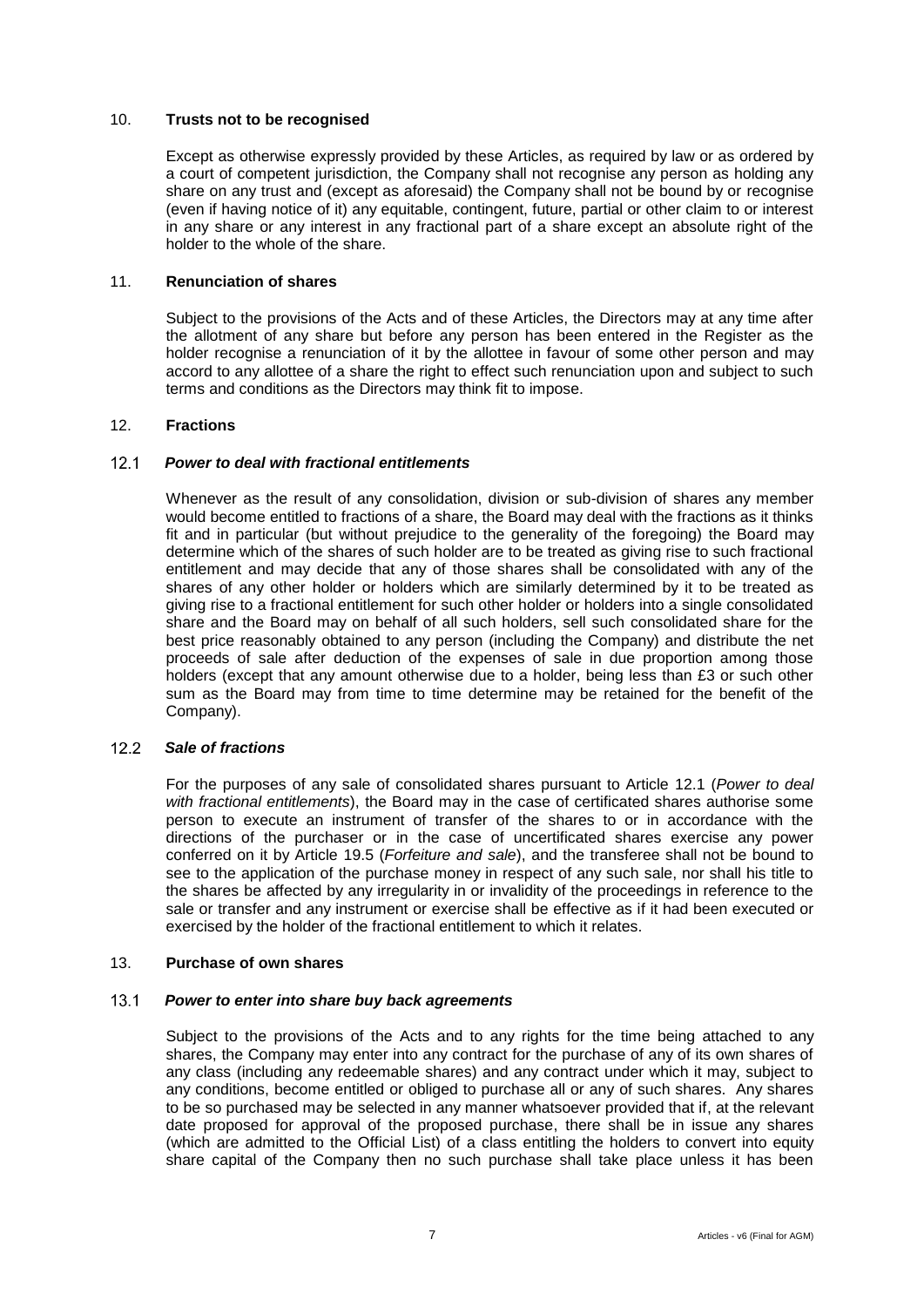sanctioned by a special resolution passed at a separate general meeting (or meetings if there is more than one class) of the holders of such class of convertible shares.

#### $13.2$ *Class rights*

Notwithstanding anything to the contrary contained in these Articles (other than the proviso in Article [13.1](#page-11-5) (*Power to enter into share buy back agreements*)), the rights attached to any class of shares shall be deemed not to be varied by anything done by the Company or the Directors pursuant to this Article.

### <span id="page-12-0"></span>**C Variation of class rights**

# <span id="page-12-1"></span>14. **Sanction to variation**

Subject to the provisions of the Acts, if at any time the share capital of the Company is divided into shares of different classes, any of the rights for the time being attached to any share or class of shares in the Company (and notwithstanding that the Company may be or be about to be in liquidation) may (unless otherwise provided by the terms of issue of the shares of that class) be varied or abrogated in such manner (if any) as may be provided by such rights or, in the absence of any such provision, either with the consent in writing of the holders of not less than three quarters in nominal value of the issued shares of the class (excluding any shares of that class held as treasury shares) or with the sanction of a special resolution passed at a separate general meeting of the holders of shares of the class duly convened and held as provided in these Articles (but not otherwise). The foregoing provisions of this Article shall apply also to the variation or abrogation of the special rights attached to some only of the shares of any class as if each group of shares of the class differently treated formed a separate class the separate rights of which are to be varied. Subject to the terms of issue or the rights attached to any shares, the rights or privileges attached to any class of shares shall be deemed not to be varied or abrogated by the Board resolving that a class of shares is to become or to cease to be a Participating Security.

### <span id="page-12-2"></span>15. **Class meetings**

Save as provided in the Acts, all the provisions in these Articles as to general meetings shall mutatis mutandis apply to every meeting of the holders of any class of shares, save that in the case of a meeting held in connection with the variation or abrogation of the rights attached to the shares of the class:

- (a) subject to paragraph (d) of this Article [15,](#page-12-2) the quorum at every such meeting shall be not less than 2 persons present holding or representing by proxy at least one-third in nominal value of the issued shares of the class in question (excluding any shares of that class held as treasury shares);
- (b) every holder of shares of the class in question present in person or by proxy may demand a poll;
- (c) each such holder shall on a poll be entitled to one vote for every share of the class held by him;
- (d) if at any adjourned meeting of such holders, such quorum as aforesaid is not present, not less than one person holding shares of the class who is present in person or by proxy shall be a quorum; and
- (e) where a person is present by proxy or proxies, he is treated as holding only the shares in respect of which those proxies are authorised to exercise voting rights.

# <span id="page-12-3"></span>16. **Deemed variation**

Subject to the terms on which any shares may be issued, the rights or privileges attached to any class of shares shall be deemed to be varied or abrogated by the reduction of the capital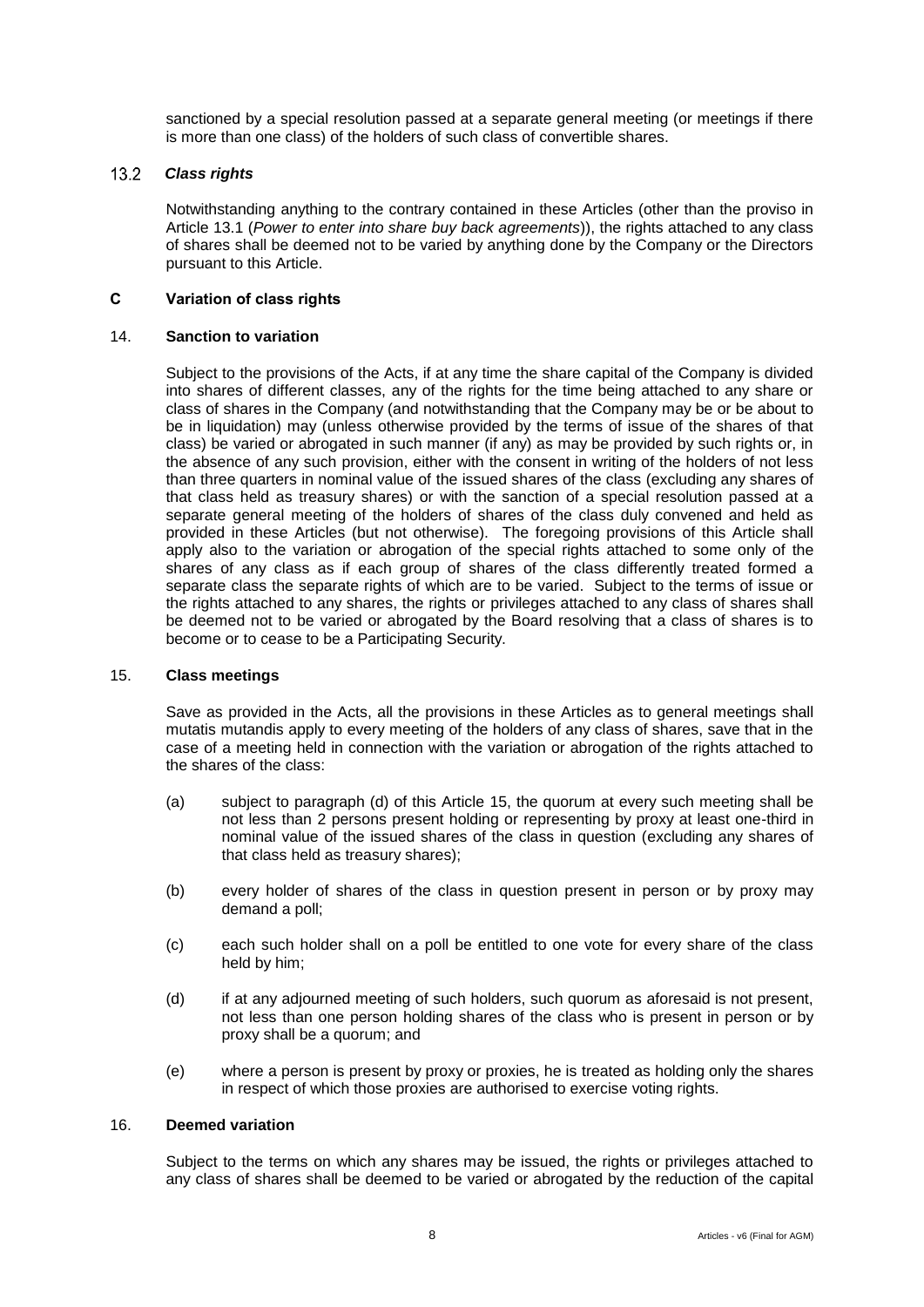paid up on such shares or by the allotment of further shares ranking in priority for the payment of a dividend or in respect of capital or howsoever or which confer on the holders voting rights more favourable than those conferred by such first mentioned shares but shall not be deemed to be varied or abrogated by the creation or issue of any new shares ranking pari passu in all respects (save as to the date from which such new shares shall rank for dividend) with or subsequent to those already issued or by the purchase or redemption by the Company of its own shares in accordance with the provisions of the Acts and these Articles.

### <span id="page-13-0"></span>**D Share certificates**

### <span id="page-13-1"></span>17. **Right to certificates**

#### $17.1$ *Issue of certificates*

- (a) On becoming the holder of any certificated share every person (except a financial institution in respect of whom the Company is not by law required to complete and have ready for delivery a certificate) shall be entitled without charge to have issued within 2 months after allotment or lodgement of a transfer (unless the terms of issue of the shares provide otherwise) one certificate for all the certificated shares of any one class registered in his name and to a separate certificate for each class of certificated shares so registered.
- (b) Such certificate shall specify the number, class and distinguishing numbers (if any) of the shares in respect of which it is issued and the amount or respective amounts paid up on them.
- (c) Such certificate shall be issued either under the Seal (which may be affixed to it or printed on it) or in such other manner having the same effect as if issued under the Seal and, having regard to the provisions of the Acts and the rules and regulations applicable to any recognised investment exchange(s) to which the Company's shares are admitted (or any other stock exchange on which the Company's shares are normally traded), as the Board may approve.

#### *Distinguishing numbers*  $17.2$

If and so long as all the issued shares of the Company or all the issued shares of a particular class are fully paid up and rank pari passu for all purposes then none of those shares shall bear a distinguishing number. In all other cases each share shall bear a distinguishing number.

#### *Issue of certificates to joint holders*  $17.3$

The Company shall not be bound to issue more than one certificate in respect of certificated shares held jointly by 2 or more persons. Delivery of a certificate to the person first named on the register shall be sufficient delivery to all joint holders.

#### $17.4$ *Balancing certificates*

Where a member (other than a financial institution) has transferred part only of the shares comprised in a certificate he shall be entitled without charge to a certificate for the balance of such certificated shares.

#### $17.5$ *Restrictions on certificates*

No certificate shall be issued representing certificated shares of more than one class.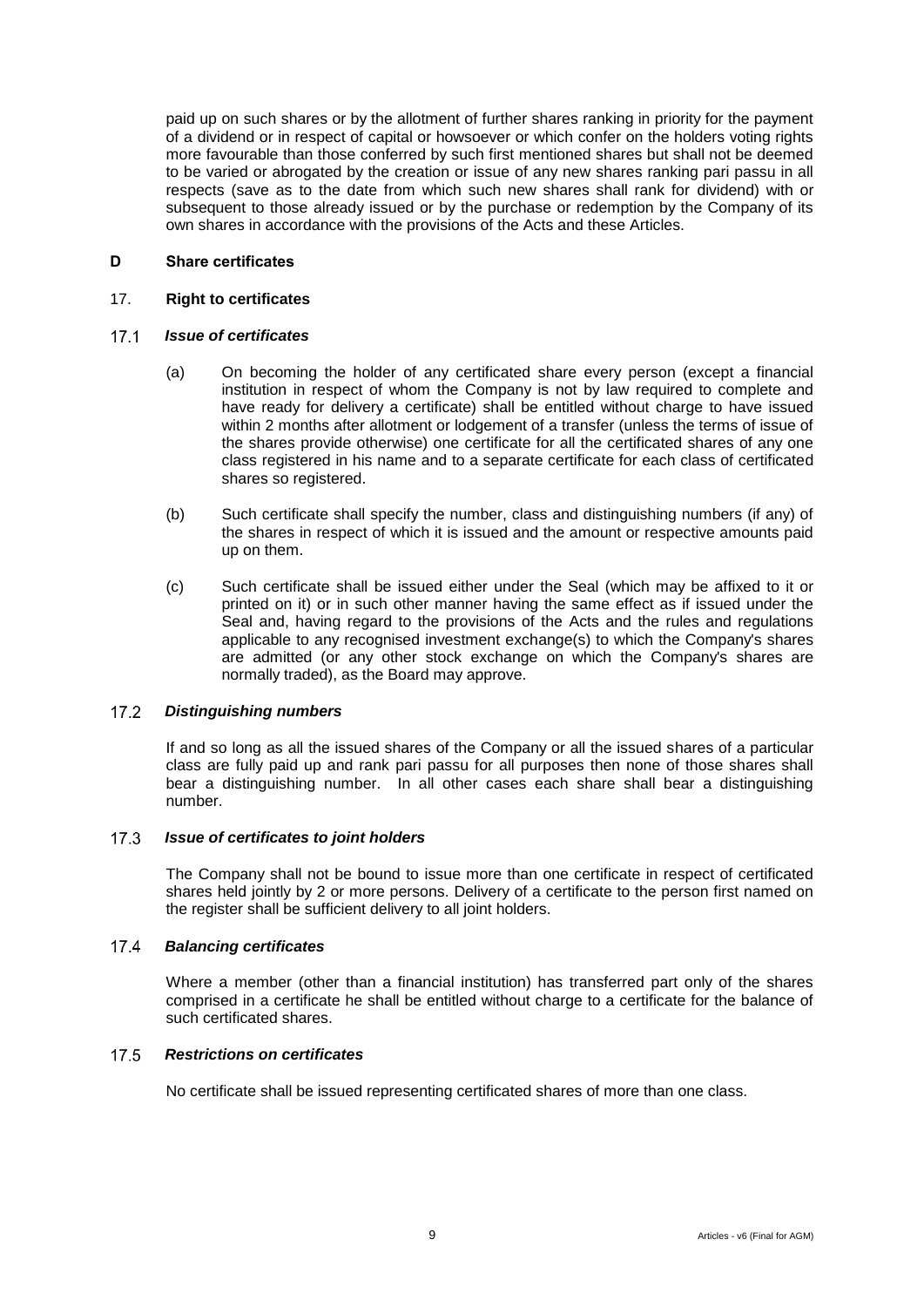## <span id="page-14-0"></span>18. **Replacement certificates**

#### $18.1$ *Consolidation of certificates*

Any 2 or more certificates representing shares of any one class held by any member may at his request be cancelled and a single new certificate for such shares issued in lieu, subject to the payment of such reasonable fee, if any, as the Board may determine, on surrender of the original certificates for cancellation.

#### $18.2$ *Splitting share certificates*

If any member shall surrender for cancellation a share certificate representing certificated shares held by him and request the Company to issue in lieu 2 or more share certificates representing such certificated shares in such proportions as he may specify, the Board may, if it thinks fit, comply with such request subject to the payment of such fee (if any) as it may determine.

#### $18.3$ *Renewal or replacement*

Share certificates may be renewed or replaced on such terms as to provision of evidence and indemnity (with or without security) and to payment of any exceptional out-of-pocket expenses (including those incurred by the Company in investigating such evidence and preparing such indemnity and security) as the Board may decide, and on surrender of the original certificate (where it is defaced or worn out) but without any further charge.

#### $18.4$ *Request for replacement by joint holders*

In the case of shares held jointly by several persons, any such request as is mentioned in this Article [18](#page-14-0) (*Replacement certificates*) may be made by any one of the joint holders.

# <span id="page-14-1"></span>19. **Uncertificated shares**

#### $19.1$ *Participating security*

The Board may resolve that a class of shares is to become, or is to cease to be, a Participating Security. Shares of a class shall not be treated as forming a separate class from other shares of the same class as a consequence only of such shares being held in uncertificated form. Any share of a class which is a Participating Security may be changed from an uncertificated share to a certificated share and from a certificated share to an uncertificated share in accordance with the Uncertificated Regulations. For any purpose under these Articles, the Company may treat a member's holding of uncertificated shares and of certificated shares of the same class as if they were separate holdings, unless the Board otherwise decides.

#### <span id="page-14-2"></span> $19.2$ *Application of Articles*

These Articles apply to uncertificated shares of a class which is a Participating Security only to the extent that these Articles are consistent with the holding of such shares in uncertificated form, with the transfer of title to such shares by means of the Uncertificated System and in accordance with the Uncertificated Regulations.

#### $19.3$ *Board regulations*

The Board may lay down regulations not included in these Articles which:

- (a) apply to the issue, holding or transfer of uncertificated shares (in addition to or in substitution for any such provisions in these Articles); and/or
- (b) set out (where appropriate) the procedures for conversion and/or redemption of uncertificated shares,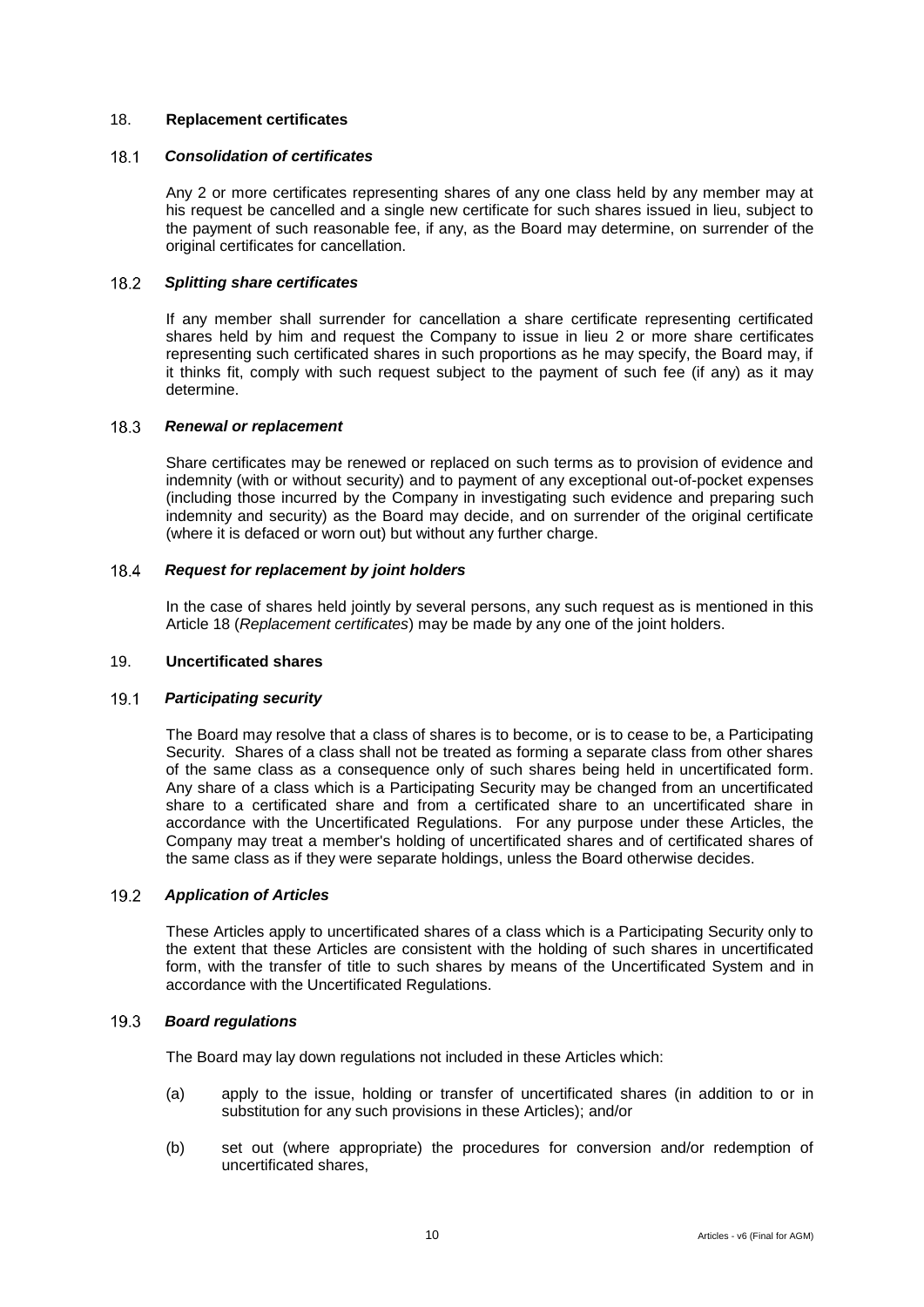in each case which are necessary to ensure that these Articles are consistent with the Uncertificated Regulations and/or the Operator's rules and practices and such regulations will apply instead of any relevant provisions in these Articles which relate to certificates and the transfer, conversion and redemption of shares or which are not consistent with the Uncertificated Regulations, in all cases to the extent (if any) stated in such regulations. If the Board makes any such regulations, Article [19.2](#page-14-2) (*Application of Articles*) will (for the avoidance of doubt) continue to apply to these Articles, when read in conjunction with those regulations.

#### $19.4$ *Instructions via an uncertificated system*

Any instruction given by means of an Uncertificated System as referred to in these Articles shall be a dematerialised instruction given in accordance with the Uncertificated Regulations, the facilities and requirements of the Uncertificated System and the Operator's rules and practices.

#### <span id="page-15-2"></span> $19.5$ *Forfeiture and sale*

Where the Company is entitled (under the Acts, the Operator's rules and practices, these Articles or otherwise) to dispose of, forfeit, enforce a lien over or sell or otherwise procure the sale of any shares of a class which is a Participating Security and which are held in uncertificated form, the Board may take such steps (subject to the Uncertificated Regulations and to such rules and practices) as may be required or appropriate, by instruction by means of an Uncertificated System or otherwise, to effect such disposal, forfeiture, enforcement or sale including by (without limitation):

- (a) requesting or requiring the deletion of any computer-based entries in the Uncertificated System relating to the holding of such shares in uncertificated form;
- (b) altering such computer-based entries so as to divest the holder of such shares of the power to transfer such shares other than to a person selected or approved by the Company for the purpose of such transfer;
- (c) requiring any holder of such shares, by notice in writing to him, to change his holding of such uncertificated shares into certificated form within any specified period;
- (d) requiring any holder of such shares to take such steps as may be necessary to sell or transfer such shares as directed by the Company;
- (e) otherwise rectify or change the Register in respect of any such shares in such manner as the Board considers appropriate (including, without limitation, by entering the name of a transferee into the Register as the next holder of such shares); and/or
- (f) appointing any person to take any steps in the name of any holder of such shares as may be required to change such shares from uncertificated form to certificated form and/or to effect the transfer of such shares (and such steps shall be effective as if they had been taken by such holder).

### <span id="page-15-0"></span>**E Lien on shares**

### <span id="page-15-1"></span>20. **Lien on shares not fully paid**

The Company shall have a first and paramount lien on any of its shares which are not fully paid, but only to the extent and in the circumstances permitted by Section 670, CA2006. The lien shall also extend to all distributions and other moneys from time to time declared or payable in respect of such share. The Board may waive any lien which has arisen and may resolve that any share shall for some limited period be exempt wholly or partially from the provisions of this Article. Unless otherwise determined by the Board, the registration of a transfer of a share shall operate as a waiver of the Company's lien (if any) on that share.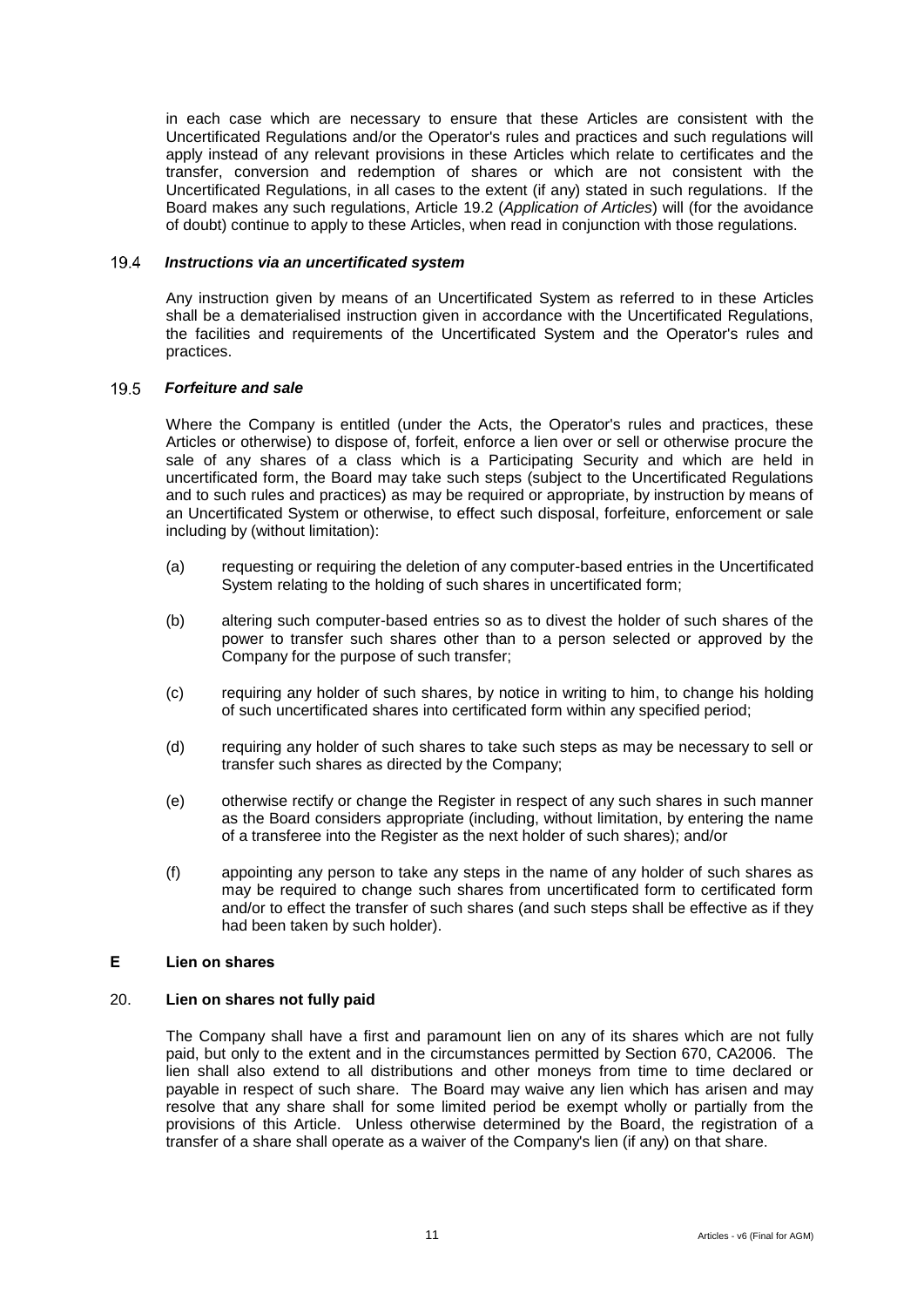# <span id="page-16-0"></span>21. **Enforcement of lien by sale**

#### $21.1$ *Power of sale*

The Company may sell in any manner decided by the Board all or any of the shares subject to any lien at such time or times and in such manner as it may determine, save that no sale shall be made until such time as the moneys in respect of which such lien exists or some part of them are or is presently payable, or the liability or engagement in respect of which such lien exists is liable to be presently fulfilled or discharged, and until a demand and notice in writing stating the amount due, or specifying the liability or engagement and demanding payment or fulfilment or discharge of them, and giving notice of intention to sell in default, shall have been served on the holder or the persons (if any) entitled by transmission to the shares and default in payment, fulfilment or discharge shall have been made by him or them for 14 clear days after service of such notice.

#### $21.2$ *Title*

A statutory declaration in writing that the declarant is a Director or the Secretary of the Company and that a share has been duly forfeited or surrendered or sold to satisfy a lien of the Company on a date stated in the declaration shall be conclusive evidence of the facts stated in it as against all persons claiming to be entitled to the share.

#### $21.3$ *Perfection of transfer*

In order to give effect to any such sale, the Board may in the case of certificated shares authorise some person to execute an instrument of transfer of the shares sold in the name and on behalf of the holder or the persons entitled by transmission in favour of the purchaser or as the purchaser may direct and in the case of uncertificated shares exercise any power conferred on it by Article [19.5](#page-15-2) (*Forfeiture and sale*) to effect a transfer of the shares. The purchaser shall not be bound to see to the application of the purchase money in respect of any such sale and the title of the transferee to the shares shall not be affected by any irregularity in or invalidity of the proceedings in reference to the sale. Any instrument or exercise shall be effective as if it had been executed or exercised by the holder of, or the person entitled by transmission to, the shares to which it relates.

### <span id="page-16-1"></span>22. **Application of proceeds of sale**

The net proceeds of any sale of shares subject to any lien after payment of the costs shall be applied in or towards satisfaction of so much of the amount due to the Company or of the liability or engagement (as the case may be) as is presently payable or is liable to be presently fulfilled or discharged. The balance (if any) shall be paid to the former shareholder or to any other person who would otherwise be automatically entitled to the shares by law. In the case of certificated shares such payment shall only be made on surrender to the Company for cancellation of the certificate for the shares sold. In any event, the Company's lien shall also apply to any money left over to cover any money still due to the Company which is not yet payable.

# <span id="page-16-2"></span>**F Calls on shares**

### <span id="page-16-3"></span>23. **Calls**

Subject to the terms of allotment of shares, the Board may from time to time make calls on the members in respect of any moneys unpaid on the shares or any class of shares held by them respectively (whether in respect of nominal value or premium) and not payable on a date fixed by or in accordance with the terms of issue provided that no call on any share shall be payable within one month from the date fixed for the payment of the last preceding call. Each member shall (subject to receiving at least 14 clear days' notice specifying when and where payment is to be made and whether or not by instalments) be liable to pay the amount of every call so made on him as required by the notice. A call shall be deemed to have been made at the time when the resolution of the Board authorising such call was passed or (as the case may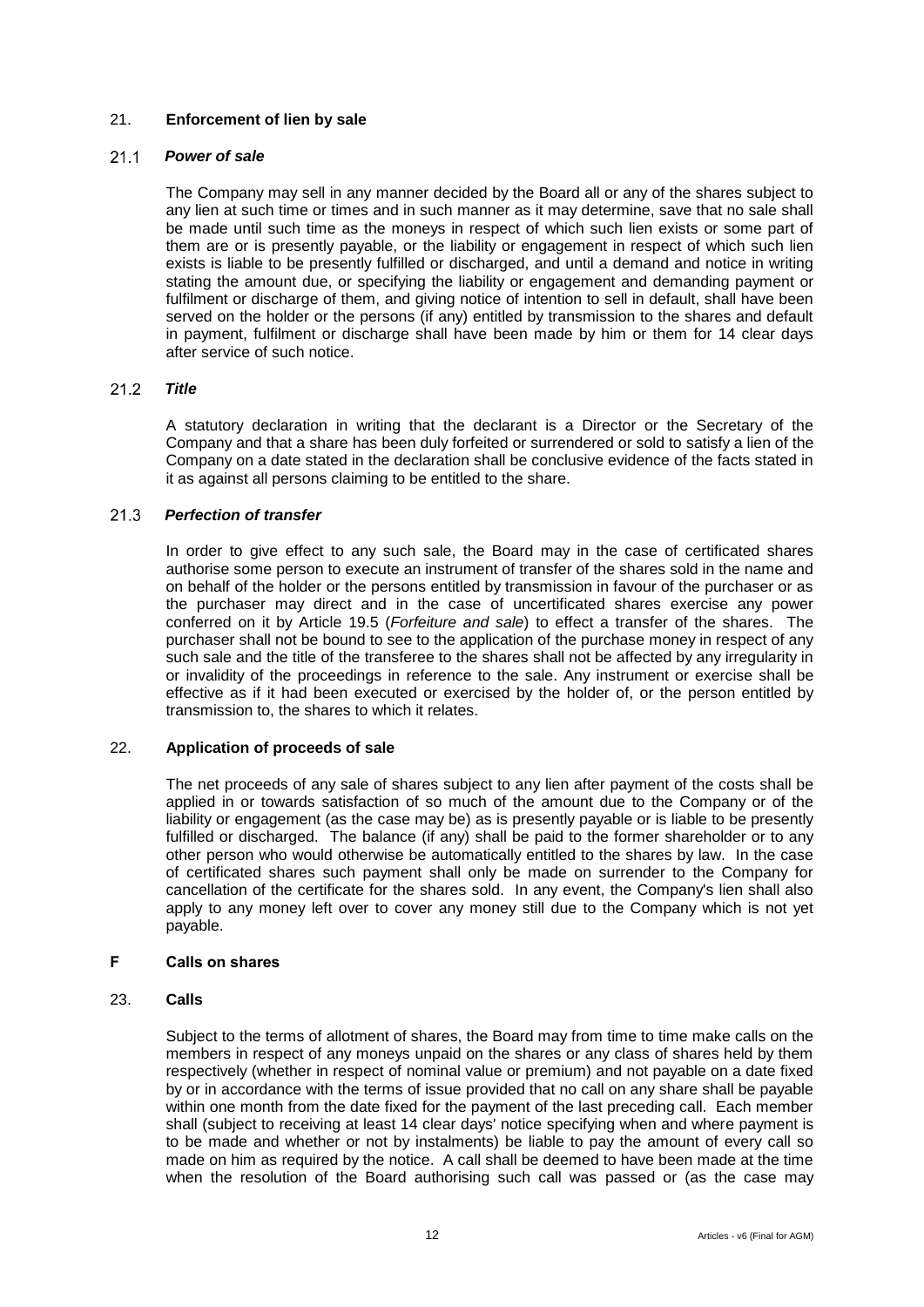require) any person to whom power has been delegated pursuant to these Articles serves notice of exercise of such power. A call may be required to be paid by instalments and may before receipt by the Company of any sum due under it be either revoked or postponed in whole or part as regards all or any such members as the Board may determine. A person on whom a call is made shall remain liable notwithstanding the subsequent transfer of the shares in respect of which the call was made. The joint holders of a share shall be jointly and severally liable for the payment of all calls in respect of them.

### <span id="page-17-0"></span>24. **Interest on calls**

If the whole of the sum payable in respect of any call is not paid on or before the day appointed for payment, the person from whom it is due and payable shall pay all reasonable costs, charges and expenses that the Company may have incurred by reason of such non-payment together with interest on the unpaid amount from the day appointed for payment thereof to the time of actual payment at the rate fixed by the terms of the allotment of the share or, if no rate is so fixed, at such rate, not exceeding 15% per annum, as the Board shall determine and specify in the notice of the call. The Board may waive payment of such costs, charges, expenses or interest in whole or in part.

### <span id="page-17-1"></span>25. **Rights of member when call unpaid**

No member shall be entitled to receive any dividend or to be present and vote at any general meeting either personally or (save as proxy for another member) by proxy, or be reckoned in a quorum or to exercise any other privilege as a member unless and until he shall have paid all calls for the time being due and payable on every share held by him, whether alone or jointly with any other person, together with interest and expenses (if any).

## <span id="page-17-2"></span>26. **Sums due on allotment treated as calls**

Any sum payable in respect of a share on allotment or at any fixed date whether in respect of the nominal value of the share or by way of premium or as an instalment of a call shall for all purposes of these Articles be deemed to be a call duly made, notified and payable on the date on which, by the terms of allotment or in the notice of call, it becomes payable. If it is not paid, the provisions of these Articles shall apply as if such amount had become due and payable by virtue of a call duly made and notified.

# <span id="page-17-3"></span>27. **Power to differentiate**

The Board may make arrangements on the allotment or issue of shares for a difference as between the allottees or holders of such shares in the amount and time of payment of calls.

### <span id="page-17-4"></span>28. **Payment in advance of calls**

The Board may if it thinks fit receive from any member willing to advance it all or any part of the moneys uncalled and unpaid on the shares held by him. Such payment in advance of calls shall extinguish only to that extent the liability on the shares on which it is made. The Company may pay interest on the money paid in advance or so much of it as exceeds the amount for the time being called up on the shares in respect of which such advance has been made at such rate not exceeding 15% per annum as the Board may decide until and to the extent that it would, but for the advance, become payable. The Board may at any time repay the amount so advanced on giving to such member not less than 14 clear days' notice in writing of its intention in that regard, unless before the expiration of such notice the amount so advanced shall have been called up on the shares in respect of which it was advanced. No sum paid in advance of calls shall entitle the holder of a share in respect of them to any portion of a dividend subsequently declared in respect of any period prior to the date upon which such sum would, but for such payment, become payable.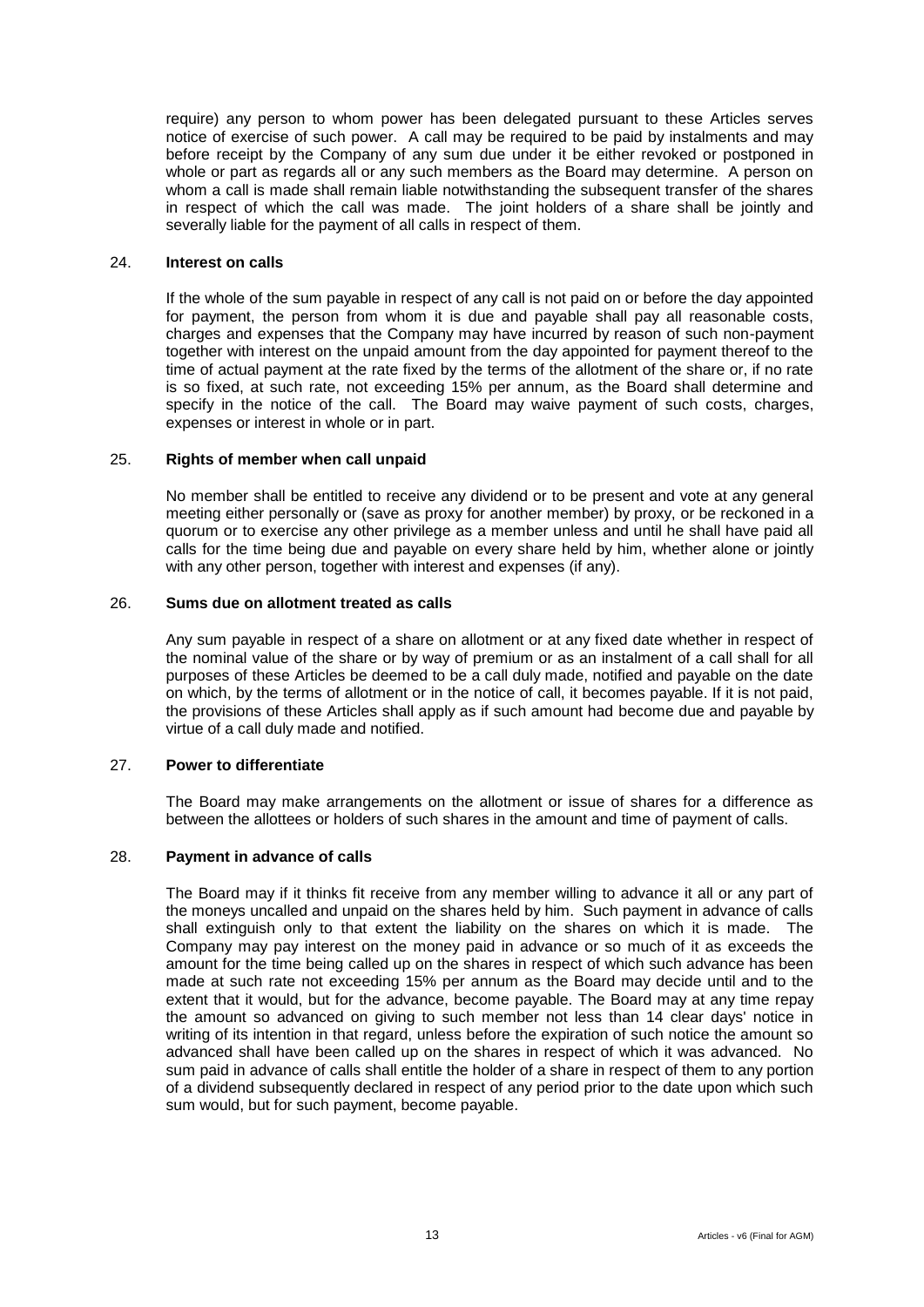# <span id="page-18-0"></span>**G Forfeiture of shares**

### <span id="page-18-1"></span>29. **Notice if call not paid**

If any member fails to pay the whole of any call or any instalment of any call on or before the day appointed for payment the Board may at any time serve a notice in writing on such member, or on any person entitled to the shares by transmission, requiring payment, on a date not less than 14 clear days from the date of the notice, of the amount unpaid and any interest which may have accrued on it and any reasonable costs, charges and expenses incurred by the Company by reason of such non-payment. The notice shall name the place where the payment is to be made and state that, if the notice is not complied with, the shares in respect of which such call was made will be liable to be forfeited.

### <span id="page-18-2"></span>30. **Forfeiture for non-compliance**

If the notice referred to in Article [29](#page-18-1) (*Notice if call not paid*) is not complied with, any share in respect of which it was given may, at any time after the date appointed for payment pursuant to the notice, be forfeited by a resolution of the Board to that effect. Such forfeiture shall include all dividends declared or other moneys payable in respect of the forfeited shares and not paid before the forfeiture, and shall be deemed to occur at the time of the passing of the said resolution of the Board.

### <span id="page-18-3"></span>31. **Notice after forfeiture**

When any share has been forfeited notice of the forfeiture shall be served on the person who was before forfeiture the holder of the share or the person entitled to such share by transmission (as the case may be). An entry of such notice having been given and of the forfeiture with the date of it shall forthwith be made in the Register in respect of such share together with a note that dealings are not permitted in the share. However, no forfeiture shall be invalidated by any omission to give such notice or to make such entry as aforesaid.

### <span id="page-18-4"></span>32. **Forfeiture may be annulled**

The Board may at any time before any share so forfeited has been cancelled or sold, reallotted or otherwise disposed of annul the forfeiture, on the terms that payment shall be made of all calls and interest due thereon and all expenses incurred in respect of the share and on such further terms (if any) as the Board shall see fit.

### <span id="page-18-5"></span>33. **Surrender**

The Board may accept a surrender of any share liable to be forfeited under these Articles upon such terms and conditions as may be agreed and, subject to any such terms and conditions, a surrendered share shall be treated as if it had been forfeited. In such case, references in these Articles to forfeiture shall include surrender.

# <span id="page-18-6"></span>34. **Disposal of forfeited shares**

Every share which shall be forfeited shall thereupon become the property of the Company. The Company shall not exercise any voting rights in respect of such a share. Subject to the provisions of the Acts, any such share may be sold, re-allotted or otherwise disposed of either to the person who was before forfeiture its holder or entitled to it or to any other person on such terms and in such manner as the Board shall determine and, in the case of re-allotment, whether with or without all or any part of the amount previously paid up on the share being treated as so paid up. The Board may, for the purposes of the disposal in the case of certificated shares, authorise some person to transfer the share in question and may enter the name of the transferee in respect of the transferred share in the Register notwithstanding the absence of any share certificate being lodged in respect of it and may issue a new certificate to the transferee in respect of certificated shares transferred to it. An instrument of transfer executed by that person shall be as effective as if it had been executed by the holder of or the person entitled by transmission to the share. In the case of uncertificated shares the Board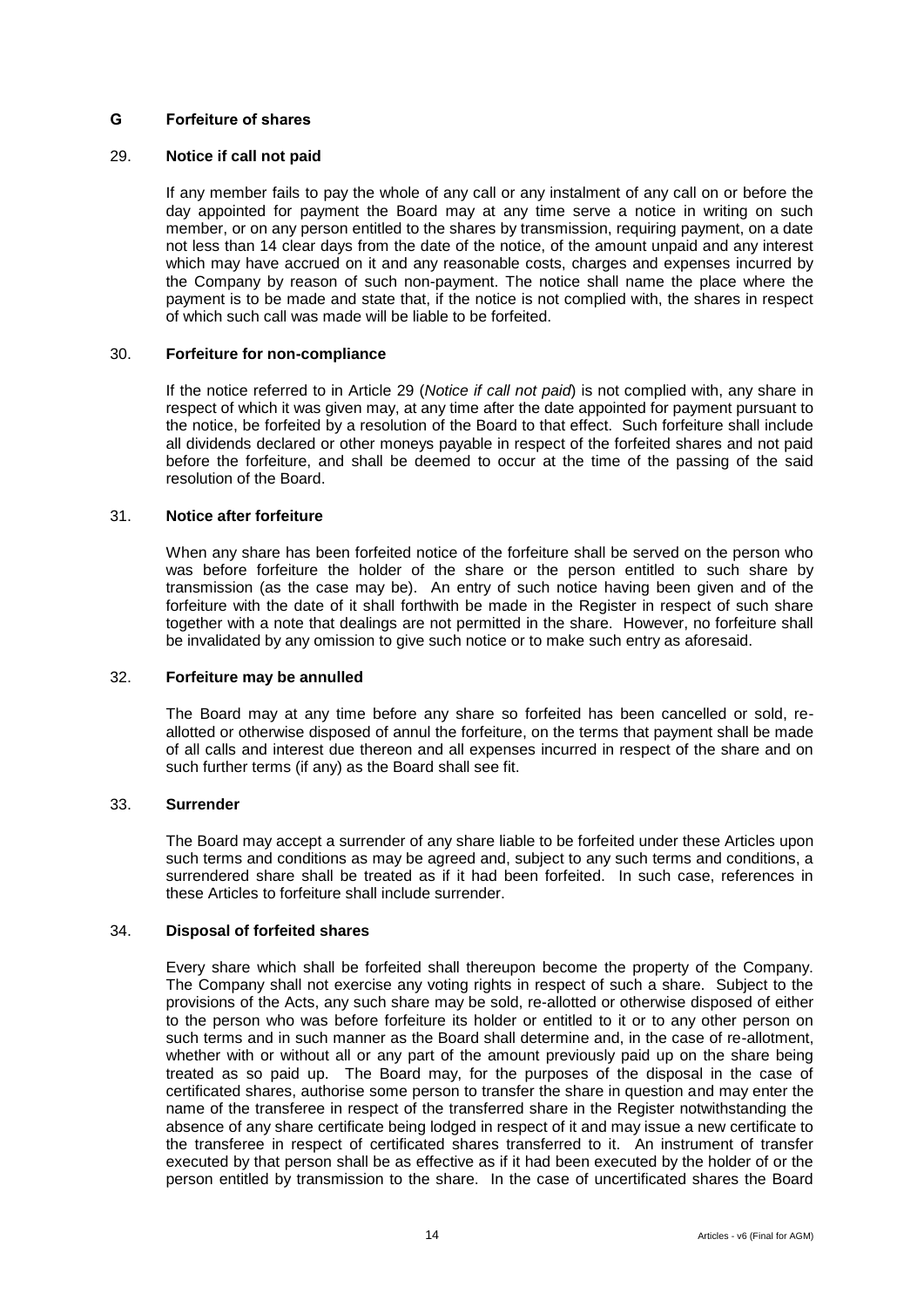may exercise any power conferred on it by Article [19.5](#page-15-2) (*Forfeiture and sale*) to effect a transfer of the shares. The Company may, if the Board considers it just and equitable to do so, receive the consideration (if any) given for the share on its disposal.

# <span id="page-19-0"></span>35. **Effect of forfeiture**

A member whose shares have been forfeited shall cease to be a member in respect of the shares forfeited and shall in the case of a certificated share surrender to the Company for cancellation the certificate for such shares. He shall nevertheless be liable (unless payment is waived in whole or in part by the Directors) to pay to the Company all calls made and not paid on such shares at the time of forfeiture, and interest on them from the date of the forfeiture to the date of payment at the rate at which interest was payable on those amounts before the forfeiture or, if no interest was so payable, at such rate not exceeding 15% per annum as the Board may determine, in the same manner in all respects as if the shares had not been forfeited, and to satisfy all (if any) claims, demands and liabilities which the Company might have enforced in respect of the shares at the time of forfeiture without any reduction or allowance for the value of the shares at the time of forfeiture or for any consideration received on the disposal.

### <span id="page-19-1"></span>36. **Extinction of claims**

The forfeiture of a share shall include all dividends and other payments or distributions declared in respect of the forfeited shares and not paid or distributed before forfeiture.

# <span id="page-19-2"></span>37. **Evidence of forfeiture**

A statutory declaration by a Director or the Secretary that a share has been forfeited in pursuance of these Articles and stating the date on which it was forfeited shall as against all persons claiming to be entitled to the share adversely to its forfeiture, be conclusive evidence of the facts stated in it. The declaration, together with the receipt of the Company for the consideration (if any) given for the share on its sale or disposition and a certificate for the share delivered to the person to whom it is sold or disposed of, shall (subject if necessary to the execution of an instrument of transfer) constitute a good title to the share. Subject to the execution of any necessary transfer in the case of a certificated share, such person shall be registered as the holder of the share and shall be discharged from all calls made prior to such sale or disposition and shall not be bound to see to the application of the purchase money or other consideration (if any) nor shall his title to the share be affected by any act, omission or irregularity relating to or connected with the proceedings in reference to the forfeiture or disposal of the share. Such person shall not (except by express agreement with the Company) become entitled to any dividend which might have accrued on the share before the completion of the sale or disposition thereof.

### <span id="page-19-3"></span>**H Transfer of shares**

### <span id="page-19-4"></span>38. **Form of transfer**

Each member may transfer all or any of his shares, in the case of certificated shares, by instrument of transfer in writing in any usual form or in any form approved by the Board, or, in the case of uncertificated shares, without a written instrument in accordance with the Uncertificated Regulations. Any written instrument shall be executed by or on behalf of the transferor and (in the case of a transfer of a share which is not fully paid up) by or on behalf of the transferee. The transferor shall be deemed to remain the holder of such share until the name of the transferee is entered in the Register in respect of it.

### <span id="page-19-5"></span>39. **Right to refuse registration**

#### *Registration of certificated share transfer* 39.1

The Board may in its absolute discretion refuse to register any transfer of a certificated share unless it is: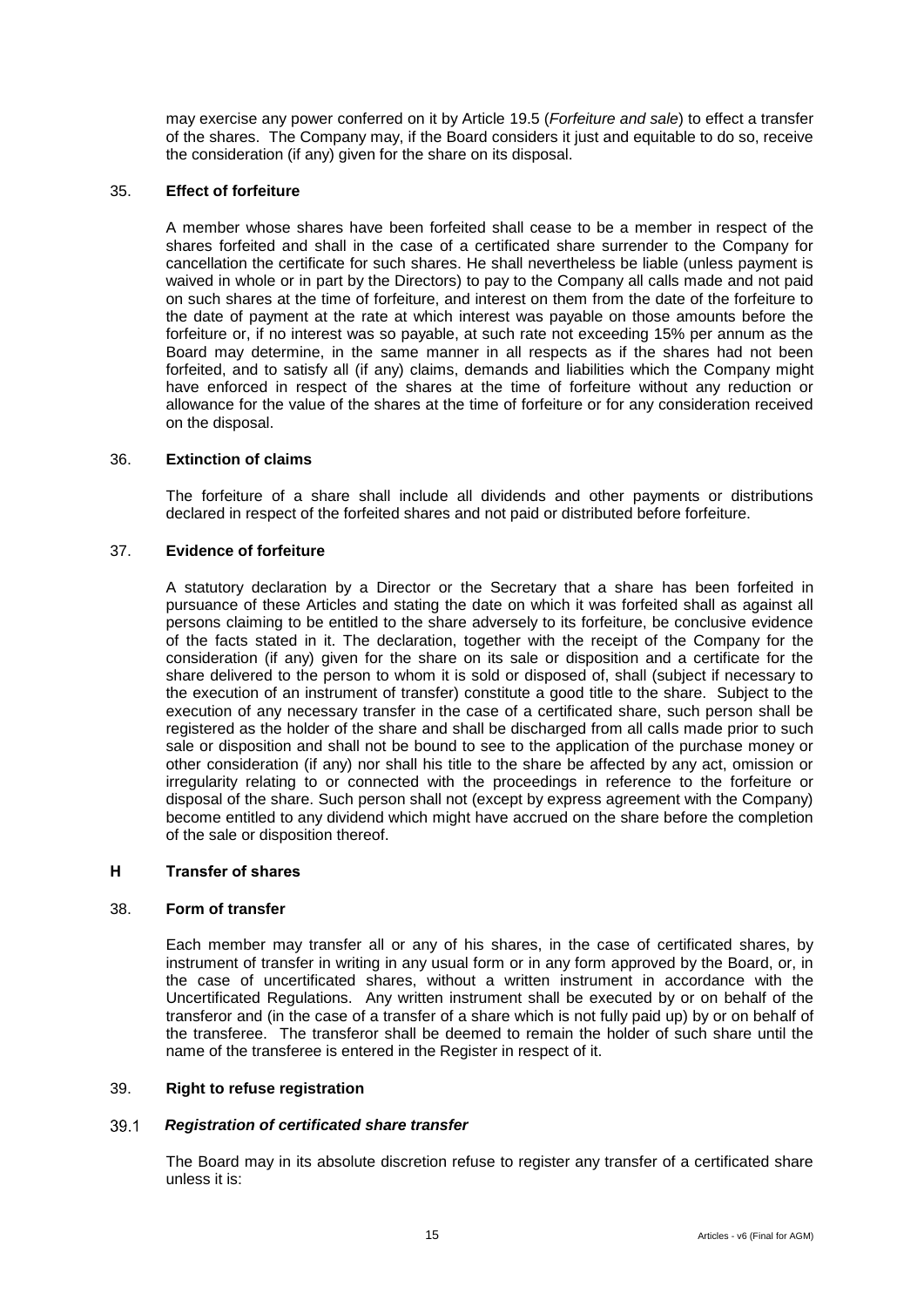- (a) in respect of a share which is fully paid up;
- (b) in respect of a share on which the Company has no lien;
- (c) in respect of only one class of shares;
- (d) in favour of a single transferee or not more than 4 joint transferees;
- (e) duly stamped (if so required); and
- (f) delivered for registration to the Office, or such other place as the Board may from time to time determine, accompanied (except in the case of a transfer by a financial institution where a certificate has not been issued) by the certificate for the shares to which it relates and such other evidence as the Board may reasonably require to prove the title of the transferor and the due execution by him of the transfer or if the transfer is executed by some other person on his behalf, the authority of that person to do so,

provided that such discretion may not be exercised in such a way as to prevent dealings in such shares from taking place on an open and proper basis.

#### 39.2 *Registration of an uncertificated share transfer*

The Board shall register a transfer of title to any uncertificated share or the renunciation or transfer of any renounceable right of allotment of a share which is a Participating Security held in uncertificated form in accordance with the Uncertificated Regulations, except that the Board may refuse (subject to any relevant requirements applicable to the recognised investment exchange(s) to which the shares of the Company are admitted (or to any other stock exchange on which the Company's shares are normally traded)) to register any such transfer or renunciation which is in favour of more than 4 persons jointly or in any other circumstance permitted by the Uncertificated Regulations.

#### 39.3 *Transfers to minors, bankrupts or mentally disordered persons*

No transfer of any share shall be made:

- (a) to a minor; or
- (b) to a bankrupt; or
- (c) to any person who is, or may be, suffering from mental disorder and either:
	- (i) has been admitted to hospital in pursuance of an application for admission for treatment under the Mental Health Act 1983 or any similar statute relating to mental health (whether in the United Kingdom or elsewhere); or
	- (ii) an order has been made by any court having jurisdiction (whether in the United Kingdom or elsewhere) in matters concerning mental disorder for his detention or for the appointment of a receiver, curator bonis or other person to exercise powers with respect to his property or affairs,

and the Directors shall refuse to register the purported transfer of a share to any such person.

### <span id="page-20-0"></span>40. **Notice of and reasons for refusal**

If the Board refuses to register a transfer of a share it shall, within 2 months after the date on which the transfer was lodged with the Company, send notice of the refusal to the transferee together with its reasons for the refusal. Any instrument of transfer which the Board refuses to register shall (except in the case of suspected fraud) be returned to the person depositing it. All instruments of transfer which are registered may be retained by the Company.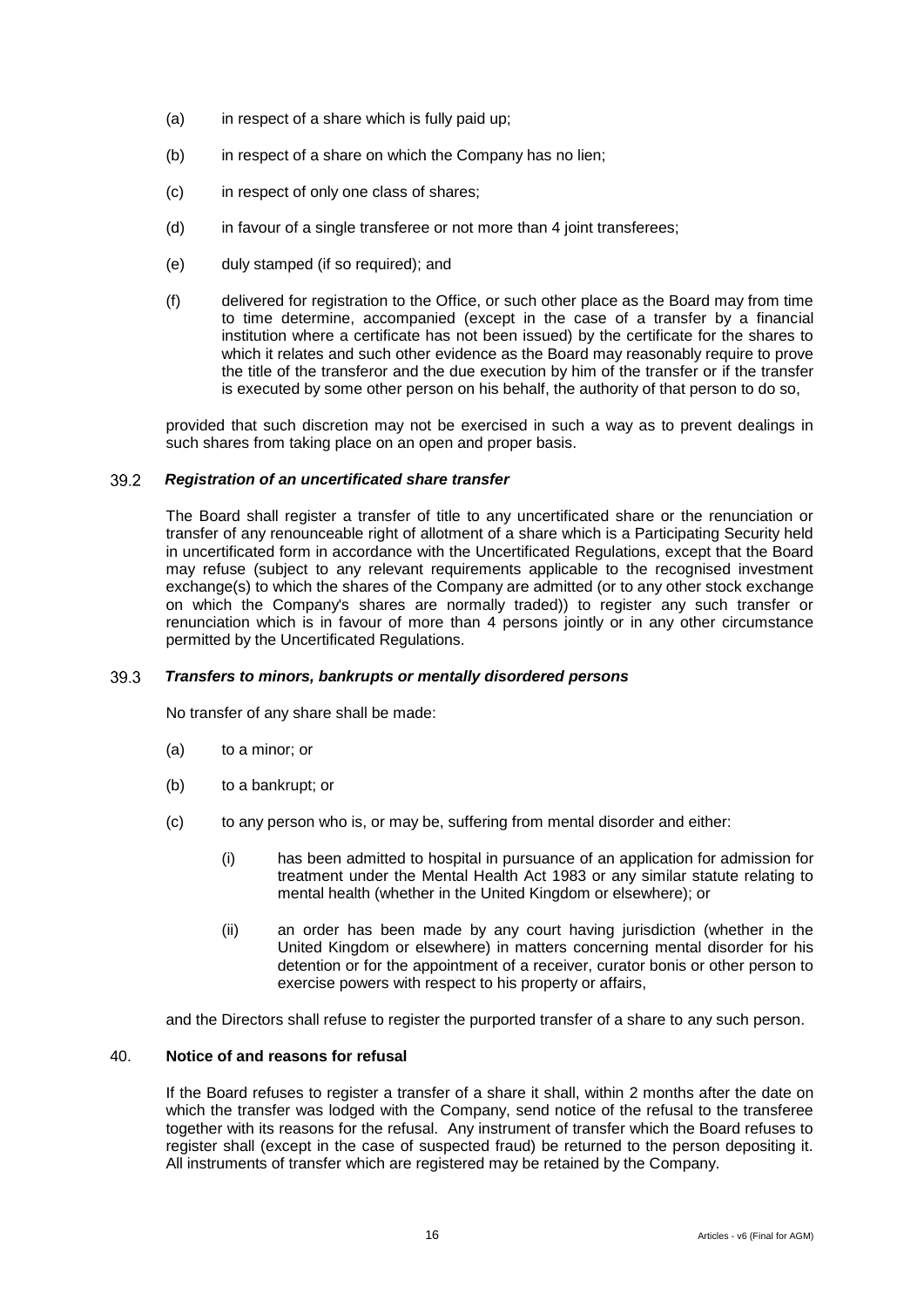### <span id="page-21-0"></span>41. **No fees on registration**

No fee shall be charged for registration of a transfer or on the registration of any probate, letters of administration, certificate of death or marriage, power of attorney, notice or other instrument relating to or affecting the title to any shares or otherwise for making any entry in the Register affecting the title to any shares.

### <span id="page-21-1"></span>**I Transmission of shares**

### <span id="page-21-2"></span>42. **On death**

If a member dies, the survivors or survivor where he was a joint holder and his executors or administrators where he was a sole or the only survivor of joint holders, shall be the only persons recognised by the Company as having any title to his shares. Nothing in these Articles shall release the estate of a deceased member from any liability in respect of any share which has been solely or jointly held by him.

### <span id="page-21-3"></span>43. **Election of person entitled by transmission**

Any person entitled to a share by transmission, may, on such evidence as to his title being produced as the Board may reasonably require, elect either to become registered as a member or to have some person nominated by him registered as a member. If he elects to become registered himself he shall give written notice signed by him to the Company to that effect. If he elects to have some other person registered he shall, in the case of a certificated share, execute an instrument of transfer of such shares to that person and, in the case of an uncertificated share, either procure that all appropriate instructions are given by means of the Uncertificated System to effect the transfer of such share to such person or change the uncertificated share to certificated form and then execute an instrument of transfer of such share to such person. All the provisions of these Articles relating to the transfer of shares shall apply to the notice, instrument of transfer or instructions (as the case may be) as if it were an instrument of transfer executed or instructions given by the member and his death, bankruptcy or other event had not occurred and any notice or transfer were executed by such member. Where the entitlement of a person to a share in consequence of the death or bankruptcy of a member or of any other event giving rise to its transmission by operation of law is proved to the satisfaction of the Board, the Board shall, within 2 months after proof, cause the entitlement of that person to be noted in the Register.

### <span id="page-21-4"></span>44. **Rights on transmission**

Where a person is entitled to a share by transmission, the rights of the holder in relation to such share shall cease. However, the person so entitled may give a good discharge for any dividends and other moneys payable in respect of it and shall have the same rights to which he would be entitled if he were the holder of the share except that he shall not before he is registered as the holder of the share be entitled in respect of it to give notice of or to attend or vote at any meeting of the Company or at any separate meeting of the holders of any class of shares of the Company. The Board may at any time give notice requiring any such person to elect either to be registered himself or to transfer the share. If the notice is not complied with within 60 days the Board may thereafter withhold payment of all dividends and other moneys payable in respect of such share until the requirements of the notice have been complied with.

# <span id="page-21-5"></span>**J General meetings**

# <span id="page-21-6"></span>45. **Annual general meetings**

#### 45.1 *Board determination of place and time of annual general meeting*

Subject to the provisions of the Acts, annual general meetings shall be held at such time and place as the Board may determine. The Board shall determine in relation to each annual general meeting the means of attendance at and participation in the meeting, including whether the persons entitled to attend and participate in the annual general meeting shall be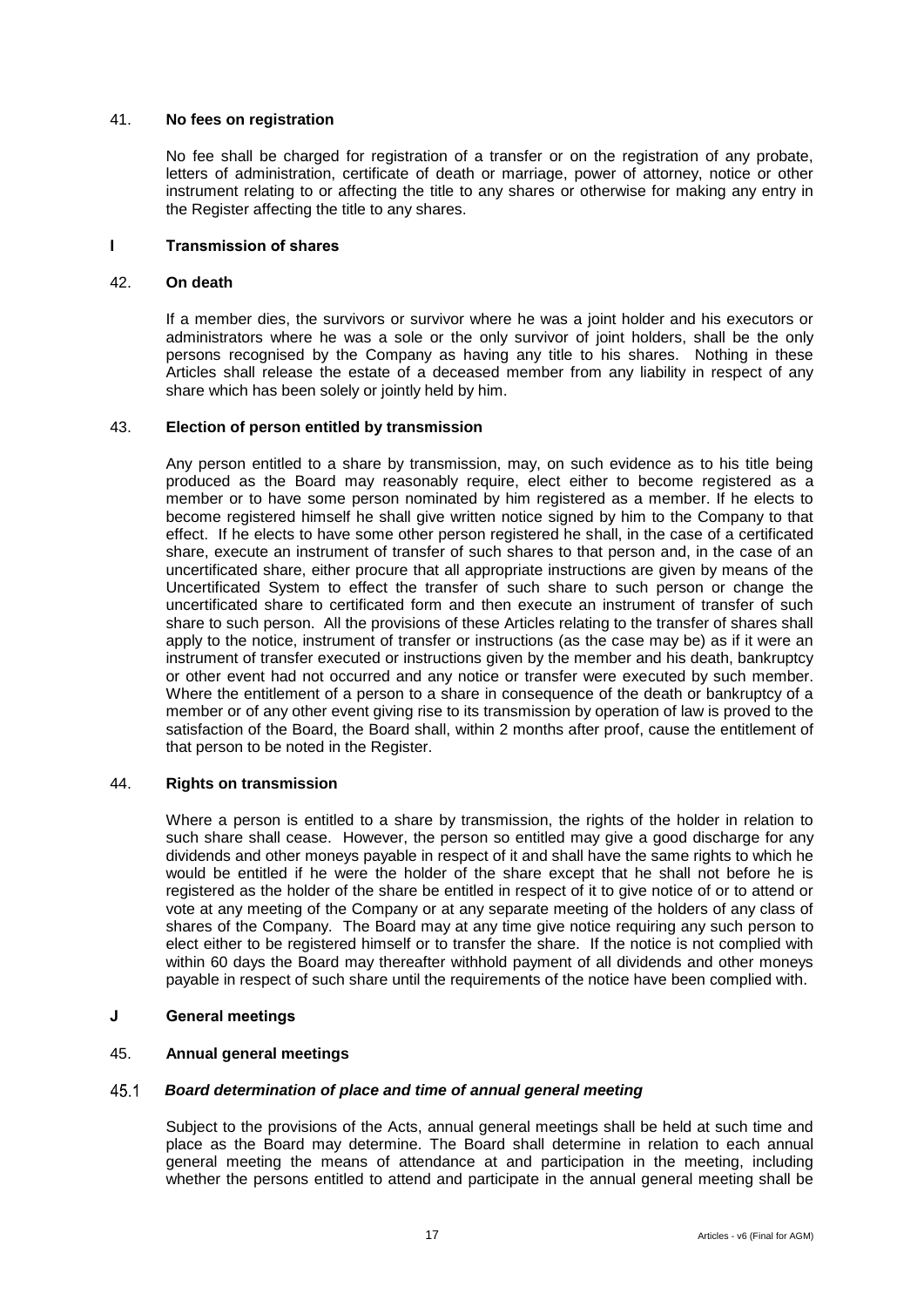enabled to do so by simultaneous attendance and participation at a physical place anywhere in the world determined by it, and by means of electronic facility or facilities determined by it.

#### 45.2 *Circulation of members' matters for annual general meeting*

Subject to and in accordance with Section 340A, CA2006 (and subject to the provisions of Section 340B, CA2006), where the Company is required under Section 338A, CA2006 to include a matter in the business to be dealt with at an annual general meeting of the Company, the Company shall:

- (a) give notice of such matter to each member of the Company entitled to receive notice of the annual general meeting:
	- (i) in the same manner as notice of the meeting; and
	- (ii) at the same time as, or as soon as reasonably practicable after, it gives notice of the meeting; and
- (b) publish such matter on the same website as that on which the Company published the information required pursuant to Article [48.7](#page-24-0) (*Publication of information in advance of general meeting*).

# <span id="page-22-0"></span>46. **Convening of general meetings**

The Board may convene a general meeting whenever it thinks fit. A general meeting shall also be convened by the Board on a member's requisition in accordance with Sections 303 and 304, CA2006 or, in default, may be convened by the members requisitioning such meeting in accordance with Section 305, CA2006. At any general meeting convened no business shall be transacted except that proposed by the Board or by the members (as the case may be). The Board shall determine in relation to each general meeting the means of attendance at and participation in the meeting, including whether the persons entitled to attend and participate in the general meeting shall be enabled to do so by simultaneous attendance and participation at a physical place anywhere in the world determined by it, and by means of electronic facility or facilities determined by it.

### <span id="page-22-1"></span>47. **Simultaneous attendance and participation by electronic facilities**

The Board may resolve to enable persons entitled to attend and participate in a general meeting to do so by simultaneous attendance and participation by means of an electronic facility or facilities and determine the means, or all different means, of attendance and participation used in relation to a meeting. The members present personally or by proxy by means of an electronic facility or facilities shall be counted in the quorum for, and entitled to participate in, the meeting in question. That meeting shall be duly constituted and its proceedings valid if the Chairman of the meeting is satisfied that adequate facilities are available throughout the meeting to ensure that members attending the meeting by all means (including by means of electronic facility or facilities) are able to:

- (a) participate in the business for which the meeting has been convened;
- (b) hear all persons who speak at the meeting; and
- (c) be heard by all other persons present at the meeting.

The right of a member to participate in the business of any general meeting by the means of electronic facility or facilities shall include without limitation the right to speak, vote on a poll, be represented by a proxy and have access (including electronic access) to all documents which are required by the Acts or these Articles to be made available at the meeting.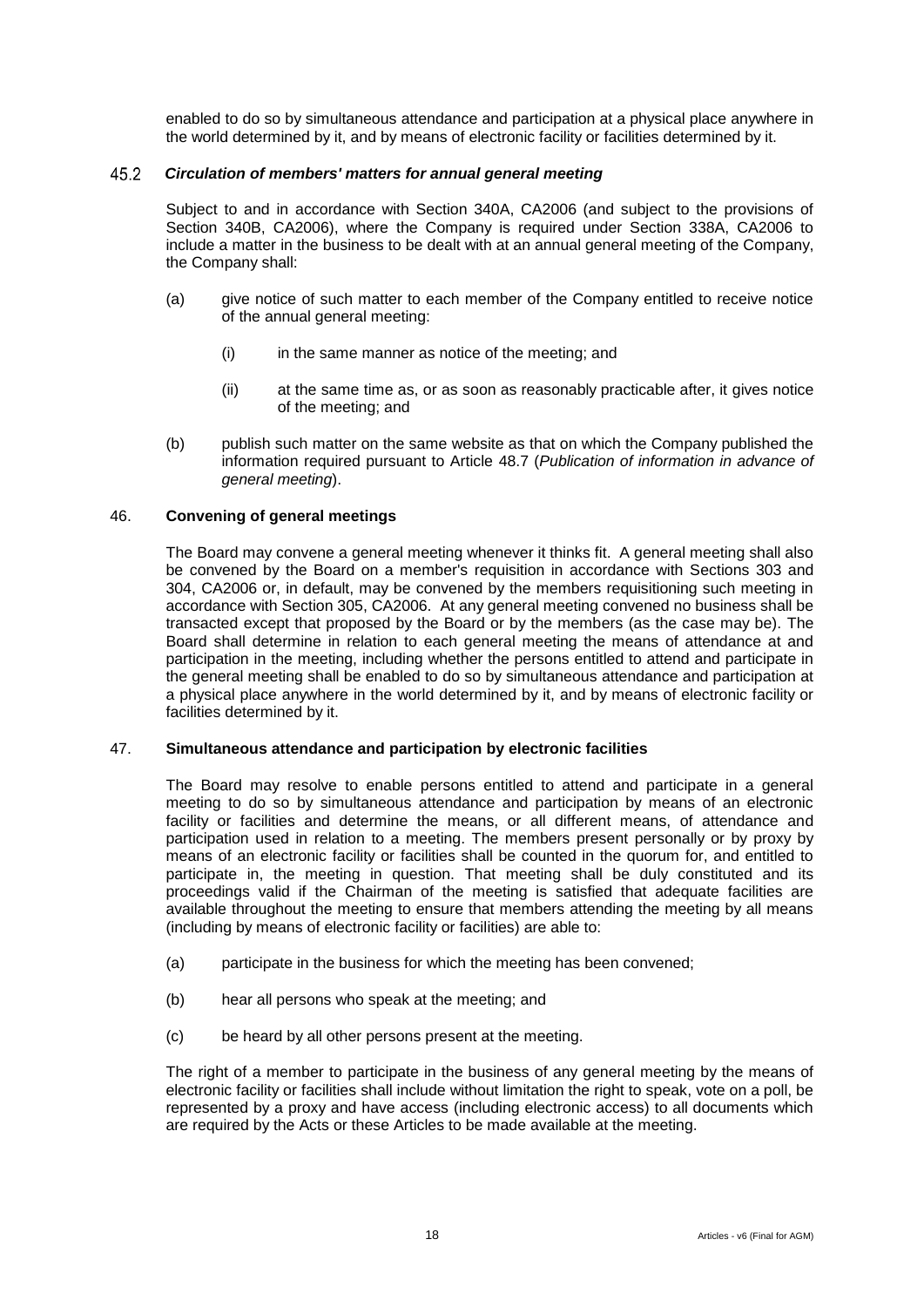# <span id="page-23-0"></span>48. **Notice of general meetings**

#### <span id="page-23-1"></span>48.1 *Length of notice*

A general meeting of the Company (other than an adjourned meeting) shall be called by notice of:

- (a) in the case of an annual general meeting, at least 21 clear days; and
- (b) in any other case, at least 14 clear days (unless, at the relevant time, either of the conditions set out in Sub-section 307A(3) and Sub-section 307A(4), CA2006 have not been met by the Company, in which case at least 21 clear days' notice will be required).

#### 48.2 *Short notice*

Save as provided in Section 307A(7), CA2006 and Article [57](#page-27-2) (*Notice of adjourned meeting*), no general meeting (whether or not an annual general meeting) of the Company shall be convened on shorter notice than that specified in Article [48.1](#page-23-1) (*Length of notice*).

#### 48.3 *Form and content of notice*

Every notice convening a general meeting shall specify:

- (a) whether the meeting shall be a physical only meeting or a simultaneous physical and electronic meeting;
- (b) the place, the date and the time of the meeting and, if applicable, the time, date and electronic facility for the meeting, which electronic facility may vary from time to time and from meeting to meeting as the Board, in its sole discretion sees fit;
- (c) the general nature of the business to be dealt with at the meeting;
- (d) if the meeting is convened to consider a special resolution, the text of the resolution and intention to propose the resolution as a special resolution;
- (e) with reasonable prominence, that a member is entitled to appoint another person (who does not have to be a member) as his proxy to exercise all or any rights of his to attend, speak and vote at the meeting and that a member may appoint more than one proxy in relation to the meeting (provided that each proxy is appointed to exercise the rights attached to a different share or shares held by him) and shall also specify any more extensive rights (if any) conferred by these Articles to appoint more than one proxy;
- (f) the statements set out in Section 311(3), CA2006;
- (g) in the case of notice convening an annual general meeting only, the notice shall specify that the meeting will be an annual general meeting;
- (h) in the case of notice convening an annual general meeting where notice calling such meeting of the Company is given more than 6 weeks before the meeting (which period shall be construed in accordance with Section 360, CA2006), the notice shall include a statement of the right:
	- (i) under Section 338, CA2006 to require the Company to give notice of a resolution to be moved at the meeting; and
	- (ii) under Section 338A, CA2006 to require the Company to include a matter in the business to be dealt with at the meeting; and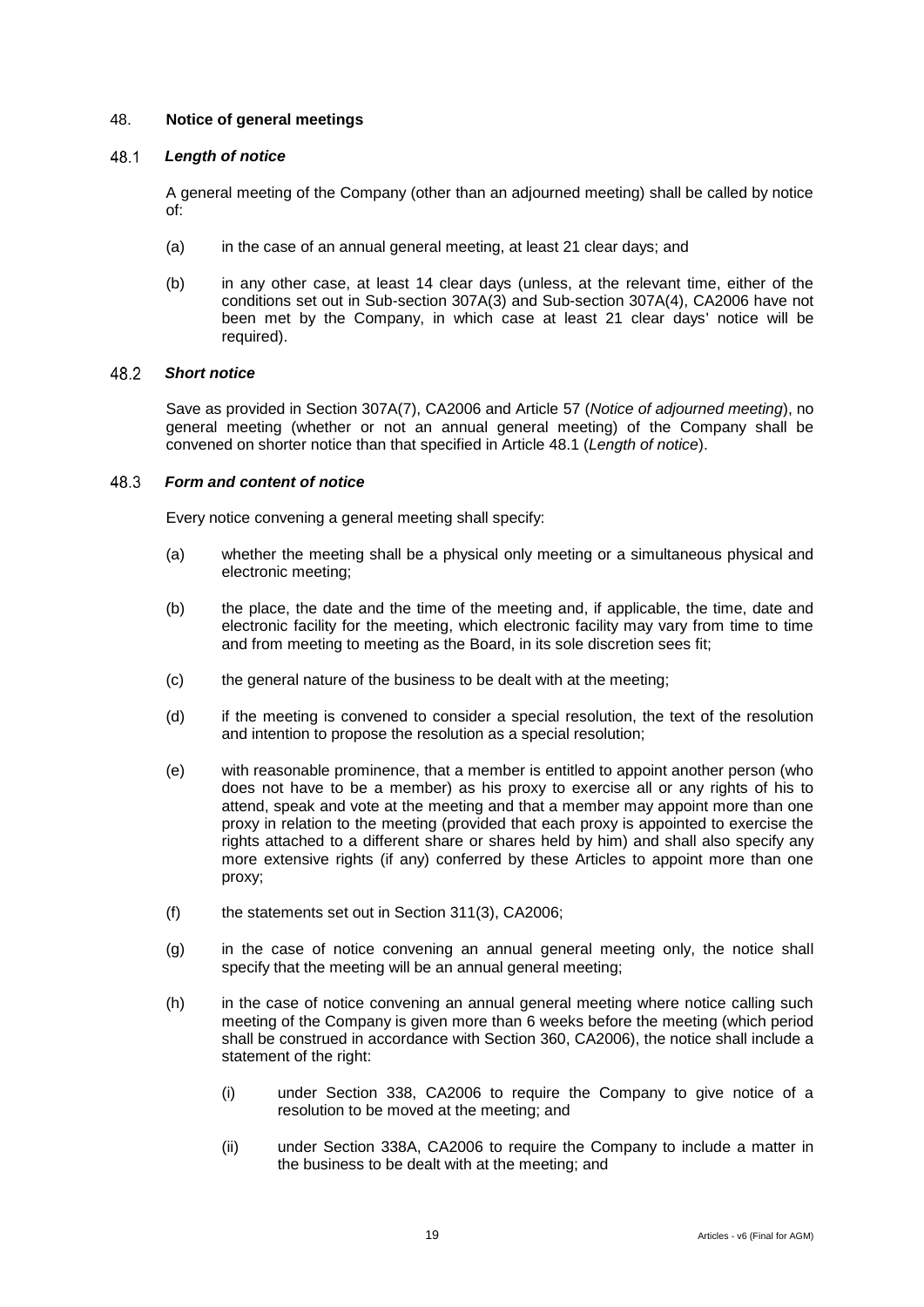(i) in the case of an accounts meeting only (as defined in Article [153.2](#page-68-1) (*Company's obligation to make website publication only if certain thresholds met*), the matters set out in Article [153.5](#page-69-2) (*Website publication: Company's supplementary duties*).

#### *Manner in which notice to be given* 48.4

Subject to the provisions of these Articles, notice of a general meeting of the Company may be given:

- (a) in hard copy form;
- (b) in electronic form; or
- (c) by means of a website

or partly by one such means and partly by another and the provisions of Articles [156](#page-71-1) to [164](#page-76-2) (inclusive) (Communications) shall apply accordingly.

#### 48.5 *Sending documents relating to meetings in electronic form*

Subject to any conditions or limitations specified in the notice, where the Company has given an electronic address in a notice calling a meeting, any document or information relating to proceedings at the meeting may be sent by electronic means to that address.

#### 48.6 *Publication of notice of meeting on website*

If (to the extent permitted by these Articles, the Acts or otherwise) the Company gives notice of a meeting by means of a website, it shall notify each member of the presence of the notice on the website and such notification shall (in addition to any other notification requirements regarding communication by means of a website provided pursuant to Article [158.4](#page-73-0) (*Notification of availability on website*), by the Acts or otherwise):

- (a) state that it concerns a notice of a company meeting;
- (b) specify the place, date and time of the meeting; and
- (c) state whether the meeting will be an annual general meeting,

and the notice of the meeting shall be available on the website throughout the period beginning with the date of the notification and ending with the conclusion of the meeting.

#### <span id="page-24-0"></span>48.7 *Publication of information in advance of general meeting*

- (a) Subject to and in accordance with Section 311A, CA2006, the Company shall ensure that the following information relating to a general meeting of the Company is made available on a website:
	- (i) the matters set out in the notice of the meeting;
	- (ii) the total numbers of:
		- (A) shares in the Company; and
		- (B) shares of each class,

in respect of which members are entitled to exercise voting rights at the meeting (such numbers to be ascertained at the latest practicable time before the first date on which notice of the meeting is given);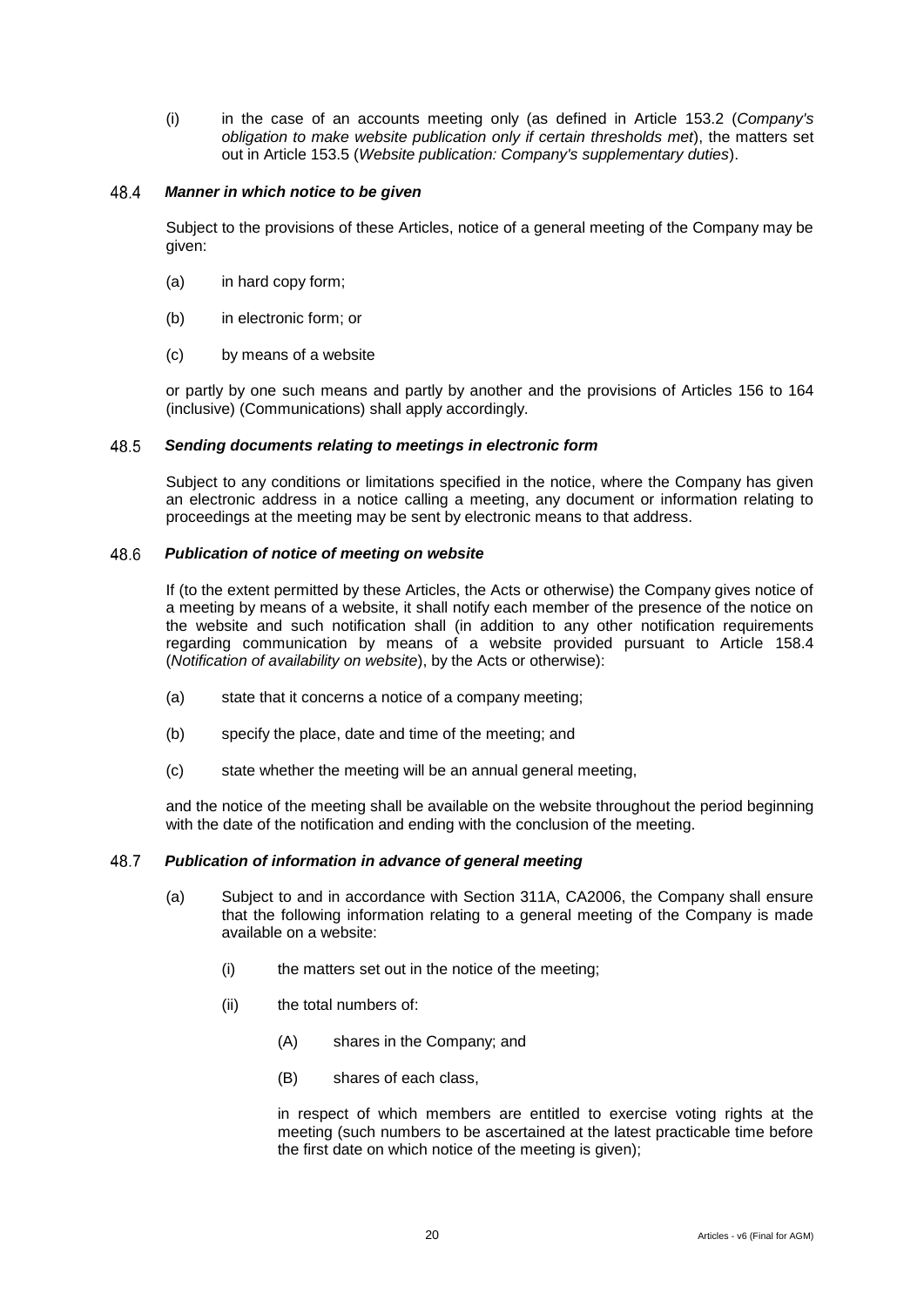- (iii) the totals of the voting rights that members are entitled to exercise at the meeting in respect of the share of each class (such totals to be ascertained at the latest practicable time before the first date on which notice of the meeting is given); and
- (iv) members' statements, members' resolutions and members' matters of business received by the Company after the first date on which notice of the meeting is given.
- (b) The information referred to in paragraphs (a)(i)-(iv) shall be made available on a website that is maintained by or on behalf of the Company and that identifies the Company and shall be made available:
	- (i) in the case of the information required under paragraphs  $(a)(i)-(iii)$ , on or before the first date on which notice of the meeting is given; and
	- $(iii)$  in the case of the information required under paragraph  $(a)(iv)$ , as soon as reasonably practicable,

and in each case, shall (save as provided in Section 311A(5)) be kept available throughout the period of 2 years beginning with the date on which it is first made available on a website in accordance with this Article.

(c) In complying with this Article, the Company shall have regard to the provisions of Section 360, CA2006.

#### 48.8 *Entitlement to receive notice*

The notice shall be given to the members (other than any who under the provisions of these Articles or of any restrictions imposed on any shares are not entitled to receive notice from the Company), to the Directors and to the Auditors and if more than one for the time being, to each of them.

### <span id="page-25-0"></span>49. **Accidental failure to give notice of resolution or meeting**

The accidental failure to give notice of general meeting or, in cases where it is intended that it be sent out with the notice, an instrument of proxy, or to give notice of a resolution intended to be moved at a general meeting to, or the non-receipt of any of them by, any person or persons entitled to receive the same shall not invalidate the proceedings at that meeting and shall be disregarded for the purpose of determining whether the notice of the meeting, instrument of proxy or resolution were duly given.

# <span id="page-25-1"></span>**K Proceedings at general meetings**

### <span id="page-25-2"></span>50. **Quorum**

No business shall be transacted at any general meeting unless a quorum is present but the absence of a quorum shall not preclude the choice or appointment of a Chairman which shall not be treated as part of the business of the meeting. Subject to the provisions of Article [15](#page-12-2) (*Class meetings*) and Article [51](#page-25-3) (*If quorum not present*), 2 persons entitled to attend and to vote on the business to be transacted, each being a member present in person or a proxy for a member, shall be a quorum.

### <span id="page-25-3"></span>51. **If quorum not present**

If within 15 minutes (or such longer interval not exceeding one hour as the Chairman in his absolute discretion thinks fit) from the time appointed for the holding of a general meeting a quorum is not present, or if during a meeting such a quorum ceases to be present, the meeting, if convened on the requisition of members, shall be dissolved. Subject to the provisions of the Acts, in any other case, the meeting shall stand adjourned to such other day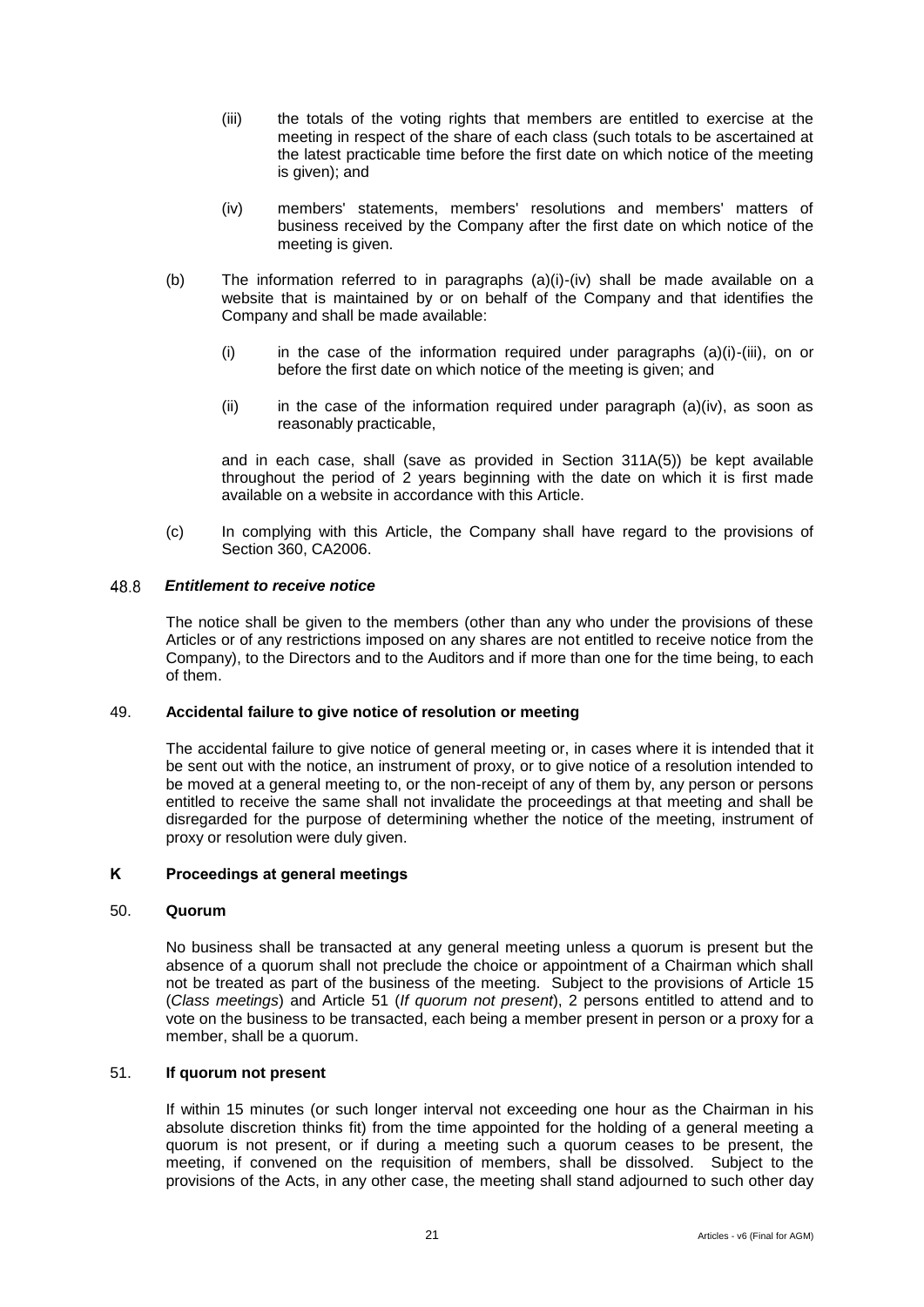and at such time and place as the Chairman (or, in default, the Board) may determine, being not less than 10 clear days nor more than 28 clear days thereafter. If, at such adjourned meeting, a quorum is not present within 15 minutes from the time appointed for holding the meeting, one member present in person or by proxy shall be a quorum. If no such quorum is present or, if during the adjourned meeting a quorum ceases to be present, the adjourned meeting shall be dissolved.

### <span id="page-26-0"></span>52. **Security and meeting place arrangements**

#### $52.1$ *Searches*

The Board may direct that members or proxies or duly authorised representatives wishing to attend any general meeting should submit to such searches or other security arrangements or restrictions as the Board shall consider appropriate in the circumstances and shall be entitled in its absolute discretion to refuse entry to such general meeting to any member, proxy or duly authorised representative who fails to submit to such searches or otherwise to comply with such security arrangements or restrictions.

#### $52.2$ *Inadequate meeting place*

If it appears to the Chairman that the meeting place specified in the notice convening the meeting is inadequate to accommodate all members entitled and wishing to attend, the meeting shall nevertheless be duly constituted and its proceedings valid provided that the Chairman is satisfied that adequate facilities are available to ensure that any member who is unable to be accommodated is nonetheless able to participate in the business for which the meeting has been convened and to hear and see all persons present who speak (whether by the use of microphones, loud-speakers, audio-visual communications equipment or otherwise), whether in the meeting place or elsewhere, and to be heard and seen by all other persons so present in the same manner.

#### $52.3$ *Electronic security*

If a meeting is held simultaneously by means of electronic facility or facilities, the Board (and, at a general meeting, the Chairman) may make any arrangement and impose any requirement or restriction that is:

- (a) necessary to ensure the identification of those taking part and the security of the electronic communication; and
- (b) proportionate to the achievement of those objectives.

# <span id="page-26-1"></span>53. **Chairman**

The Chairman of the Board shall preside as Chairman at every general meeting of the Company. If there be no such Chairman or if at any meeting he shall not be present within 15 minutes after the time appointed for holding the meeting or shall be unwilling to act as Chairman, the Deputy Chairman (if any) shall, if present and willing to act, preside as Chairman at such meeting. If no Chairman or Deputy Chairman shall be so present and willing to act, the Directors present shall choose one of their number to act or, if there be only one Director present, he shall be Chairman if willing to act. If no Director is willing to act as Chairman of the meeting or, if no Director is present within 15 minutes of the time appointed for holding the meeting, a member may be elected to be the Chairman of such meeting by ordinary resolution of the Company passed at the meeting.

### <span id="page-26-2"></span>54. **Director may attend and speak**

A Director shall notwithstanding that he is not a member be entitled to attend and speak at any general meeting and at any separate meeting of the holders of any class of shares of the Company. The Chairman may invite any person to attend and speak at any general meeting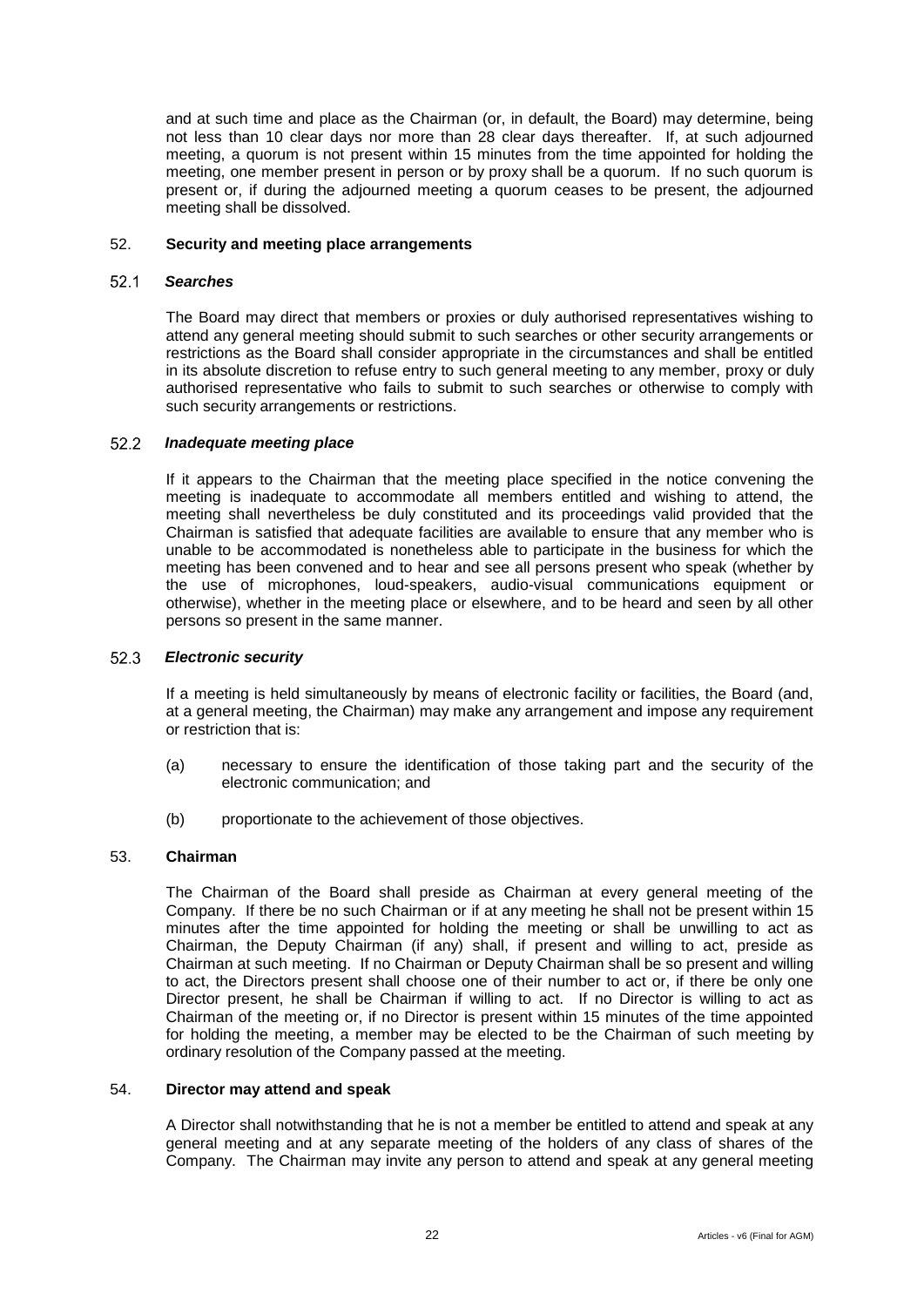of the Company whom the Chairman considers to be equipped by knowledge or experience of the Company's business to assist in the deliberations of the meeting.

### <span id="page-27-0"></span>55. **Questions at meeting**

Subject to and in accordance with Section 319A, CA2006, at a general meeting of the Company, the Company shall cause to be answered any question relating to the business being dealt with at the meeting put by a member attending the meeting. No such answer need be given if:

- (a) to do so would:
	- (i) interfere unduly with the preparation for the meeting; or
	- (ii) involve the disclosure of confidential information:
- (b) the answer has already been given on a website in the form of an answer to a question; or
- (c) it is undesirable in the interests of the Company or the good order for the meeting that the question be answered.

### <span id="page-27-1"></span>56. **Power to adjourn**

Subject to the provisions of Article [57](#page-27-2) (*Notice of adjourned meeting*) and Article [58](#page-28-0) (*Business of adjourned meeting*), the Chairman of the general meeting may, with the consent of a meeting at which a quorum is present, and shall if so directed by the meeting, adjourn any meeting from time to time (or indefinitely) and from place to place and with such other means of attendance and participation as he shall determine (including any electronic facility). However, without prejudice to any other power which he may have under these Articles or at common law the Chairman may, without the need for the consent of the meeting, interrupt or adjourn any meeting from time to time and from place to place or for an indefinite period if he is of the opinion that it has become appropriate to do so in order to secure the proper and orderly conduct of the meeting or to give all persons entitled to do so a reasonable opportunity of speaking and voting at the meeting or to ensure that the business of the meeting is otherwise properly disposed of or if the electronic facility by which members are enabled to attend and participate in the general meeting has become inadequate for the purposes referred to in Article [47.](#page-22-1)

### <span id="page-27-2"></span>57. **Notice of adjourned meeting**

- (a) Subject to the provisions of paragraphs (b), where a meeting is adjourned for 14 days or more the Board shall fix the date, time and place for the adjourned meeting (and such other means of attendance and participation) and at least 7 clear days' notice, specifying the place, the date and time of the adjourned meeting and the general nature of the business to be transacted, shall be given in the same manner as in the case of an original meeting. Save as aforesaid and subject to the provisions of paragraph (b), no member shall be entitled to any notice of an adjournment or of the business to be transacted at any adjourned meeting.
- (b) Subject to the provisions of paragraph (c), where a general meeting is adjourned for lack of quorum, such adjourned meeting shall be held at least 10 clear days after the original meeting.
- (c) The provisions of paragraph (b) do not apply in relation to a general meeting of a kind mentioned in Section 307(A1)(b), CA2006.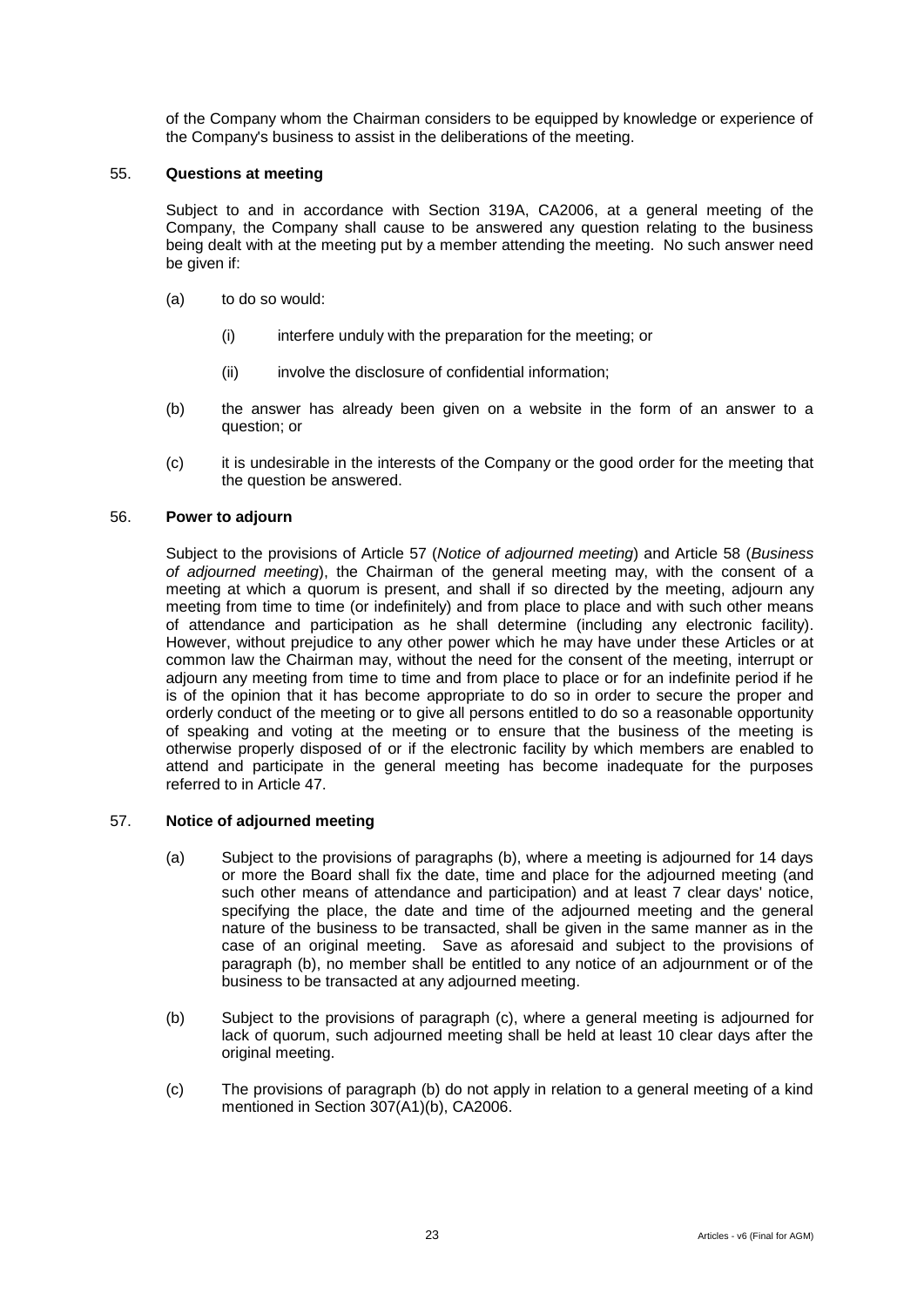### <span id="page-28-0"></span>58. **Business of adjourned meeting**

No business shall be dealt with at any adjourned meeting, the general nature of which was not stated in the notice of the original meeting.

# <span id="page-28-1"></span>**L Voting**

# <span id="page-28-2"></span>59. **Method of voting**

At any physical general meeting a resolution put to a vote of the meeting shall be decided on a show of hands unless (before or immediately after the declaration of the result of the show of hands or on the withdrawal of any other demand for a poll) a poll is duly demanded. Subject to the provisions of the Acts and the provisions of Article [15](#page-12-2) (*Class meetings*), a poll may be demanded by:

- (a) the Chairman of the meeting; or
- (b) not less than 5 members present in person or by proxy having the right to vote on the resolution; or
- (c) a member or members present in person or by proxy representing not less than 10% of the total voting rights of all the members having the right to vote on the resolution (excluding any voting rights attached to any shares in the Company held as treasury shares); or
- (d) a member or members present in person or by proxy holding shares in the Company conferring a right to vote on the resolution, being shares on which an aggregate sum has been paid up equal to not less than 10% of the total sum paid up on all the shares conferring that right (excluding shares in the Company conferring a right to vote on the resolution which are held as treasury shares)

and a demand for a poll by a person as proxy for a member counts:

- (a) for the purposes of paragraph (b) above, as a demand by the member;
- (b) for the purposes of paragraph (c) above, as a demand by a member representing the voting rights that the proxy is authorised to exercise; and
- (c) for the purposes of paragraph (d) above, as a demand by a member holding the shares to which those rights are attached.

All resolutions put to the members at any general meeting which is held partly by means of an electronic facility or facilities shall be voted on by a poll, which poll votes may be cast by such electronic means as the Board in its sole discretion deems appropriate for the purposes of the meeting.

# <span id="page-28-3"></span>60. **Chairman's declaration conclusive on show of hands**

Unless a poll is duly demanded and the demand is not subsequently withdrawn, a declaration by the Chairman of the meeting that a resolution, on a show of hands, has or has not been passed or passed with a particular majority and an entry in respect of such a declaration to that effect in the book containing the minutes of proceedings of the Company, shall be conclusive evidence thereof, without proof of the number or proportion of the votes recorded in favour of or against such resolution.

### <span id="page-28-4"></span>61. **Objection to error in voting**

No objection shall be raised to the qualification of any voter or to the counting of or failure to count any vote except at the meeting or adjourned meeting at which the vote objected to is given or tendered or at which the error occurs. Any objection or error shall be referred to the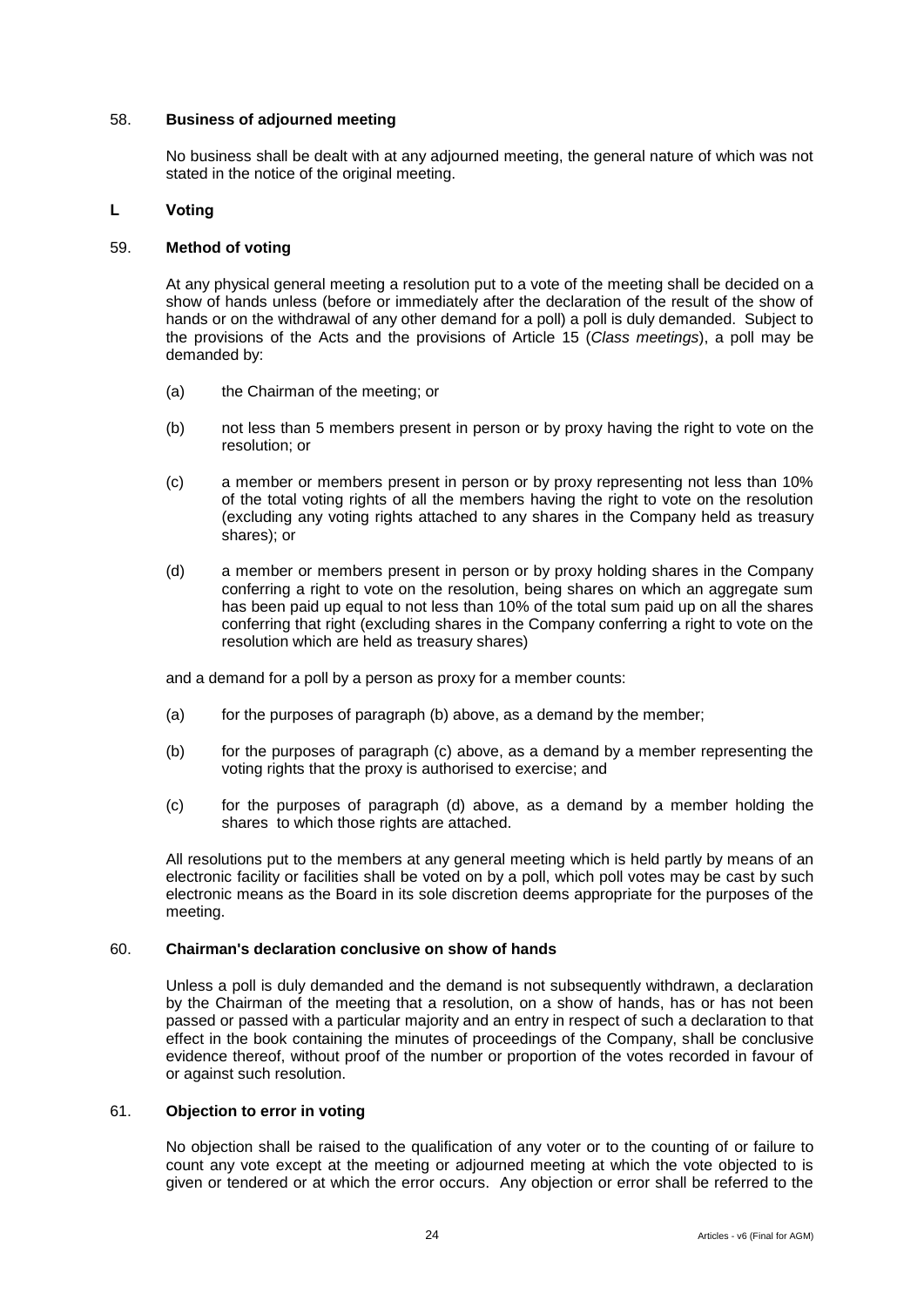Chairman of the meeting and shall only vitiate the decision of the meeting on any resolution if the Chairman decides that it is of sufficient magnitude to vitiate the resolution or may otherwise have affected the decision of the meeting. The decision of the Chairman on such matters shall be final and conclusive.

### <span id="page-29-0"></span>62. **Amendment to resolutions**

If an amendment shall be proposed to any resolution under consideration but shall in good faith be ruled out of order by the Chairman of the meeting, any error in such ruling shall not invalidate the proceedings on the substantive resolution. In the case of a resolution duly proposed as a special resolution no amendment to it (other than a mere clerical amendment to correct a manifest error) may in any event be considered or voted on. In the case of a resolution duly proposed as an ordinary resolution, no amendment to it (other than a mere clerical amendment to correct a manifest error) may be considered or voted upon unless notice of such proposed amendment is given to the Office at least 48 hours prior to the time appointed for holding the relevant meeting or adjourned meeting or (in the absence of any such notice) the Chairman of the meeting in his absolute discretion rules that the amendment is fit for consideration at the meeting.

# <span id="page-29-1"></span>63. **Procedure on a poll**

#### 63.1 *Timing of poll*

Any poll duly demanded on the election of a Chairman of a meeting or on any question of adjournment shall be taken forthwith. A poll duly demanded on any other matter shall be taken in such manner (including the use of ballot or voting papers or tickets) and at such time (either forthwith or not more than 30 days from the date of the meeting or adjourned meeting at which the poll was demanded) and at such place, in each case, as the Chairman shall direct. The Chairman may, and if so directed by the meeting shall, appoint scrutineers who need not be members and may adjourn the meeting to some place and time fixed by him for the purpose of declaring the result of the poll. No notice need be given of a poll not taken immediately if the time and place at which it is to be taken are announced at the meeting at which it is demanded. In any other case at least 7 clear days' notice shall be given specifying the time and place at which the poll is to be taken. The result of the poll shall be deemed to be the resolution of the meeting at which the poll was demanded.

#### 63.2 *Continuance of the meeting*

The demand for a poll shall not prevent the continuance of the meeting for the transaction of any business other than the question on which a poll has been demanded. If a poll is demanded before the declaration of the result on a show of hands and the demand is duly withdrawn the meeting shall continue as if the demand had not been made.

#### 63.3 *Withdrawal of demand for a poll*

The demand for a poll may before the poll is taken, be withdrawn, but only with the consent of the Chairman. A demand so withdrawn shall validate the result of a show of hands declared before the demand was made. If a demand is withdrawn, the persons entitled in accordance with Article [59](#page-28-2) (*Method of voting*) may demand a poll.

#### 63.4 *Voting on a poll*

On a poll votes may be given in person or by proxy. A member entitled to more than one vote need not, if he votes, use all his votes or cast all the votes he uses in the same way.

#### 63.5 *Results of poll to be made available on website*

Subject to and in accordance with the provisions of the Acts, where a poll is taken at a general meeting of the Company or at any meeting of the holders of a class of shares in the Company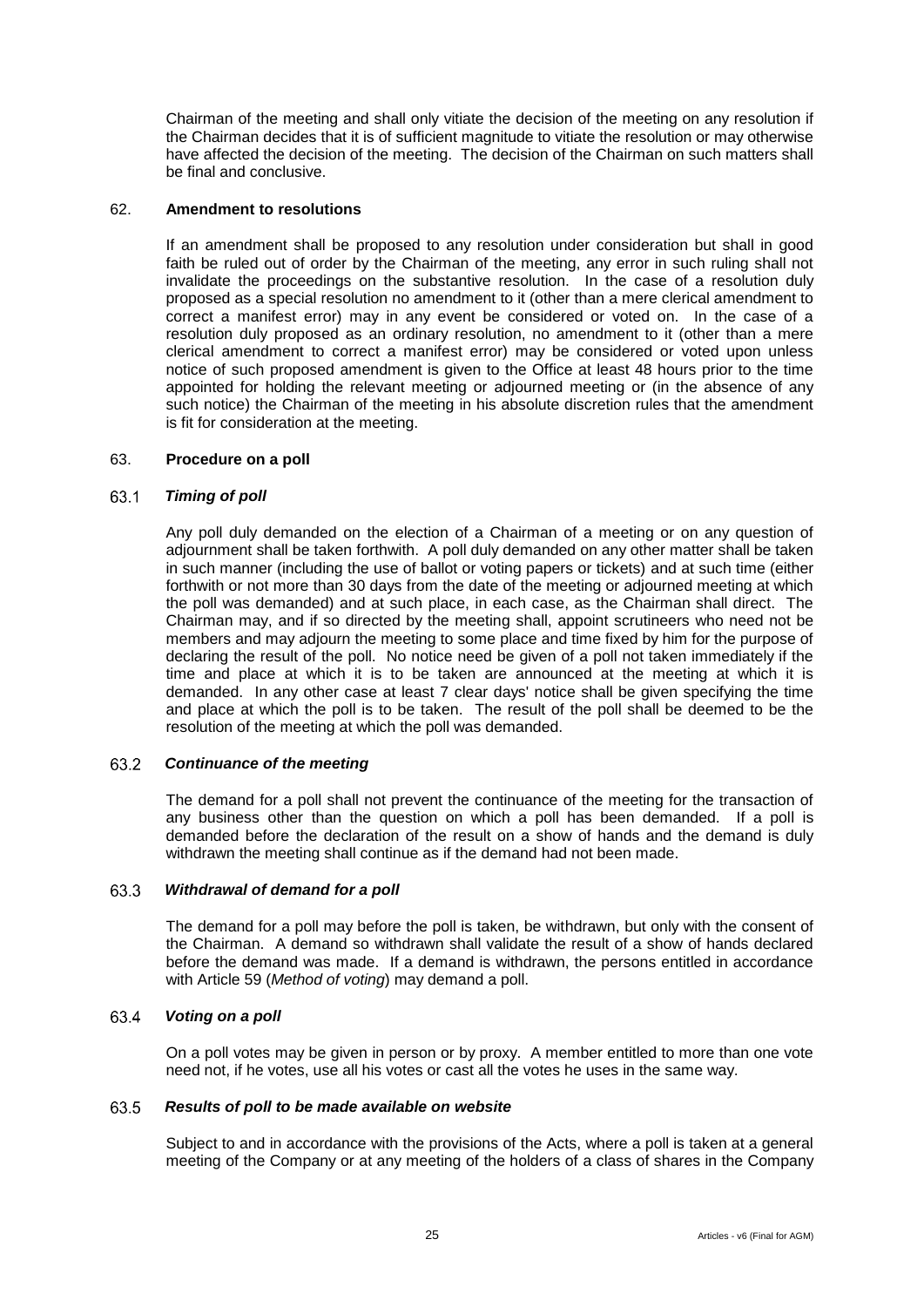in connection with the variation of the rights attached to such shares, the Company shall make available on a website (by not later than the time specified in Section 341(1B), CA2006):

- (a) the date of the meeting;
- (b) the text of the resolution, or, as the case may be, a description of the subject matter of the poll;
- (c) the number of votes validly cast;
- (d) the proportion of the Company's issued share capital (determined at the time at which the right to vote is determined under Section 360B(2), CA2006) represented by those votes;
- (e) the number of votes case in favour;
- (f) the number of votes cast against; and
- (g) the number of abstentions (if counted),

and in making such information available on a website the Company shall have regard to the provisions of Section 353, CA2006.

### <span id="page-30-0"></span>64. **Votes of members**

#### *Number of votes* 64.1

Subject to the provisions of the CA2006 (including, but not limited to Section 323(3) and Section 323(4), CA2006) and to any special terms as to voting on which any shares may have been issued or may for the time being be held and to any suspension or abrogation of voting rights pursuant to these Articles, at any general meeting:

- (a) on a vote on a resolution on a show of hands, each member present in person shall have one vote;
- (b) on a vote on a resolution on a show of hands every proxy present who has been duly appointed by one or more members entitled to vote on the resolution shall have one vote, provided that on a vote on a resolution on a show of hands, a proxy has one vote for and one vote against the resolution if:
	- (i) the proxy has been duly appointed by more than one member entitled to vote on the resolution; and
	- (ii) the proxy has been instructed by one or more of those members to vote for the resolution and by one or more other of those members to vote against it;
- (c) on a poll:
	- (i) every member present in person or by proxy shall have one vote for each share of which he is the holder; and
	- (ii) all or any of the voting rights of a member may be exercised by one or more duly appointed proxies, provided that, where a member appoints more than one proxy, this does not authorise the exercise by the proxies taken together of more extensive voting rights than could be exercised by the member in person.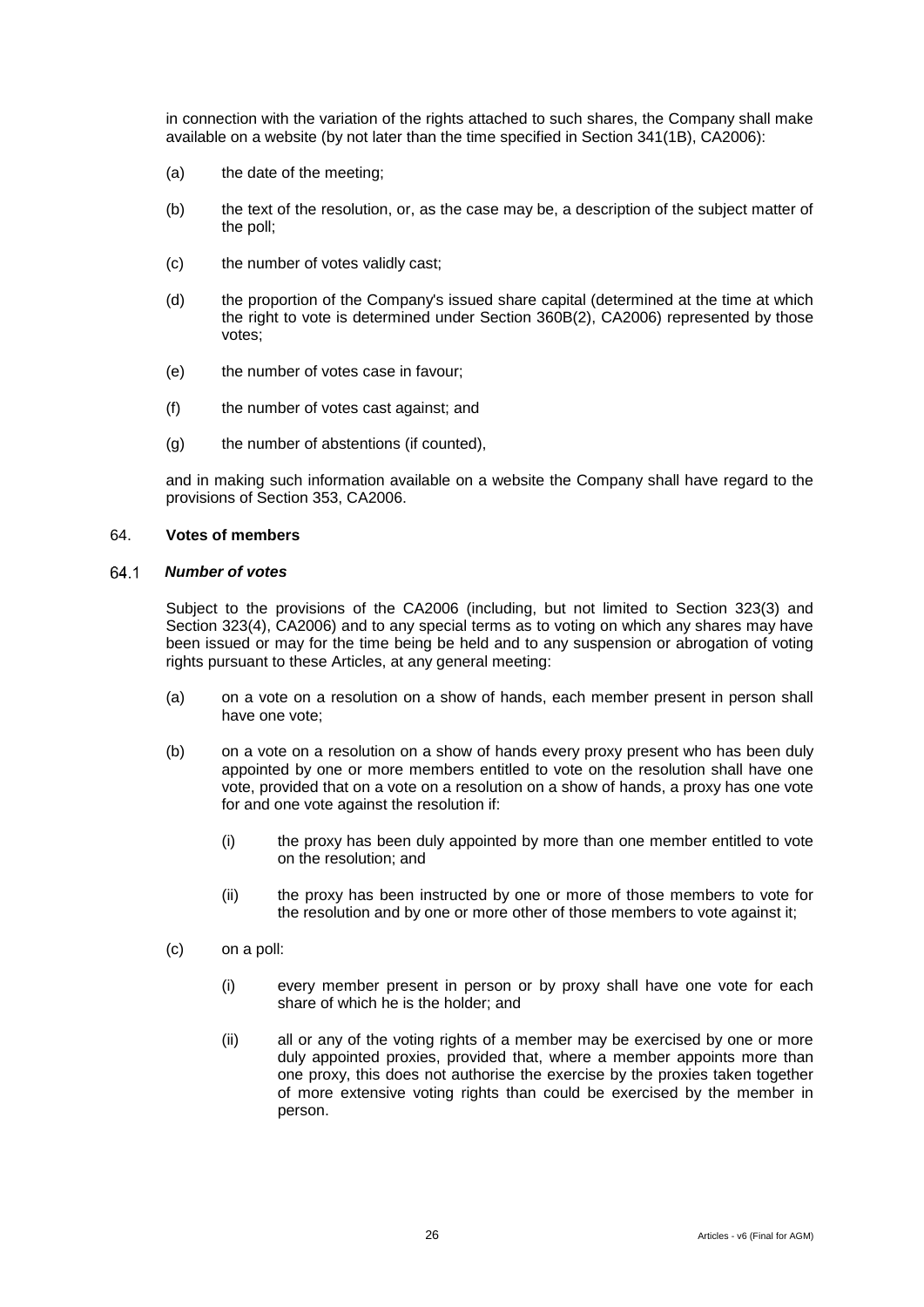#### 64.2 *Discretionary votes where proxy appointed by more than one member*

On a vote on a resolution on a show of hands, where a proxy is appointed by more than one member (provided that, where some only of those members by whom the proxy is appointed instruct the proxy to vote in a particular way, those members all instruct such proxy to vote in the same way on a resolution (either "for" or "against")) such proxy shall be entitled to cast a second vote the other way in relation to any discretionary vote(s) given to him by other members by whom such proxy is appointed.

#### 64.3 *Joint holders*

In the case of joint holders of shares in the Company, only the vote of the senior holder who votes (and any proxies duly authorised by him) may be counted by the Company. For this purpose the senior holder of a share shall be determined by the order in which the names of the joint holders stand in the Register.

#### 64.4 *Receivers and other persons*

Where in England or elsewhere a receiver or other person (by whatever name called) has been appointed by any court claiming jurisdiction in that behalf to exercise powers with respect to the property or affairs of any member on the ground (however formulated) of mental disorder, the Board may in its absolute discretion on or subject to production of such evidence of the appointment as the Board may require, permit such receiver or curator bonis or other person authorised by a court or official, to vote (whether on a show of hands or on a poll) in person or by proxy on behalf of such member at any general meeting. Evidence to the satisfaction of the Board of the authority of the person claiming to exercise the right to vote shall be sent or supplied (in any form and manner permitted for the sending or supplying of appointments of proxy pursuant to these Articles) at the Office or at such other address (including electronic address) as has been appointed for the sending or supplying of appointments of proxy, to be received no later than the time specified for the receipt of an appointment of proxy set out in Article [69](#page-32-1) (*Deposit of proxy*) and, in default, the right to vote shall not be exercisable.

### <span id="page-31-0"></span>65. **Casting vote**

In the case of an equality of votes, whether on a show of hands or on a poll, the Chairman of the meeting at which the show of hands takes place or at which the poll was demanded shall not be entitled to a second or casting vote in addition to any other vote that he may have.

# <span id="page-31-1"></span>66. **Restriction on voting rights for unpaid calls etc.**

No member shall, unless the Board otherwise determines, be entitled to vote at a general meeting or at any separate meeting of the holders of any class of shares either in person or by proxy in respect of any share held by him or to exercise any right as a member unless all calls or other sums presently payable by him in respect of that share in the Company have been paid to the Company.

# <span id="page-31-2"></span>67. **Proxies - general**

#### 67.1 *Any person may be appointed as proxy*

Any person (whether a member of the Company or not) may be appointed to act as a proxy. Deposit of an instrument of proxy shall not preclude a member from attending, speaking and voting in person at the meeting in respect of which the proxy is appointed or at any adiournment of it.

#### 67.2 *Proxy to vote in accordance with instructions*

In accordance with Section 324A, CA2006 but subject to the provisions of the Acts, a proxy shall vote in accordance with any instructions given by the member by whom the proxy is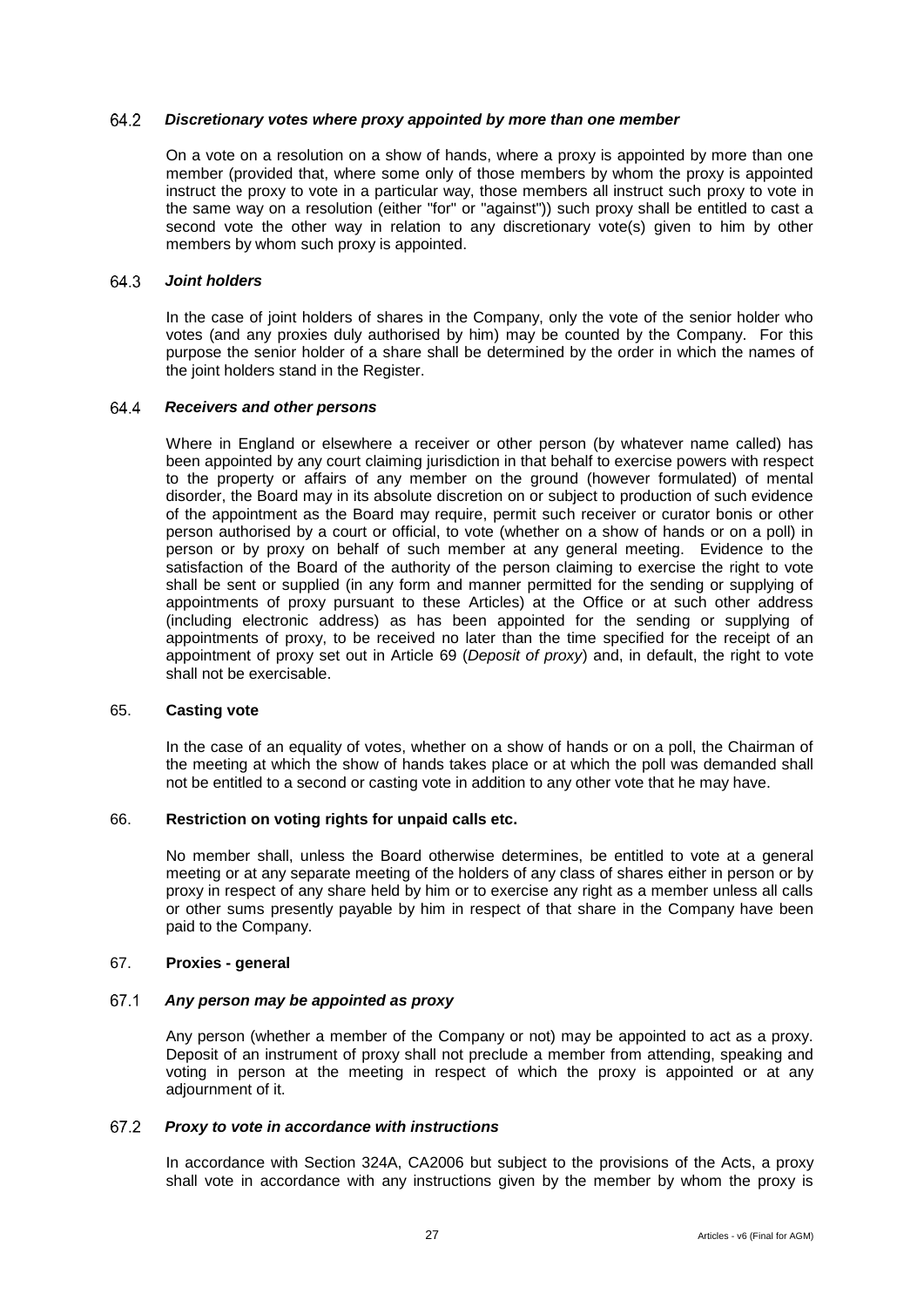appointed. The Company shall be under no obligation to ensure or otherwise verify that any vote(s) cast by a proxy are done so in accordance with any such instructions given by the member by whom such proxy is appointed. In the event that a vote cast by such proxy is not done so in accordance with the instructions of the member by whom such proxy is appointed, such vote shall not be deemed to be invalid.

### <span id="page-32-0"></span>68. **Form of proxy**

Subject to Article [70](#page-33-0) (*Electronic means of depositing proxies etc.*), the appointment of a proxy shall:

- <span id="page-32-2"></span>(a) be in writing signed under the hand of the appointor or of his attorney duly authorised in writing (or if the appointor is a corporation under its common seal or under the hand of some officer or attorney duly authorised in that behalf) and shall be in any common form or in such other form as the Board may, subject to the provisions of the Acts, approve;
- (b) be deemed (subject to any contrary direction contained in the same) to confer authority to demand or join in demanding a poll and to vote (whether on a show of hands or a poll) on any resolution or amendment of a resolution put to the meeting for which it is given, as the proxy thinks fit;
- (c) be deemed (subject to any contrary direction contained in the same) to confer the right to speak at the meeting to which it relates (including any adjournment of it);
- (d) unless the contrary is stated in it, be valid as well for any adjournment of the meeting as for the meeting to which it relates; and
- (e) where it is stated to apply to more than one meeting, be valid for all such meetings as well as for any adjournment of any such meetings.

# <span id="page-32-1"></span>69. **Deposit of proxy**

Subject to Article [70](#page-33-0) (*Electronic means of depositing proxies etc.*), the appointment of a proxy and the power of attorney or other authority (if any) under which it is signed, or a copy of such authority certified notarially or in some other way approved by the Board, shall:

- (a) be sent or supplied in hard copy form, or (subject to any conditions and limitations which the Directors may specify) in electronic form, to the Office or such other address (including electronic address) as is specified in:
	- (i) the notice convening the meeting;
	- (ii) any instrument of proxy sent out by the Company in relation to the meeting; or
	- (iii) any invitation to appoint a proxy issued by the Company in relation to the meeting,

to be received at such address not less than 48 hours (excluding, in the calculation of such time period, any part of a day that is not a working day) before the time of the holding of the meeting or adjourned meeting at which the person named in the instrument proposes to vote; or

(b) in the case of a poll taken more than 48 hours after it is demanded, be sent or supplied as aforesaid, after the poll has been demanded, to be received not less than 24 hours (excluding, in the calculation of such time period, any part of a day that is not a working day) before the time appointed for the taking of the poll; or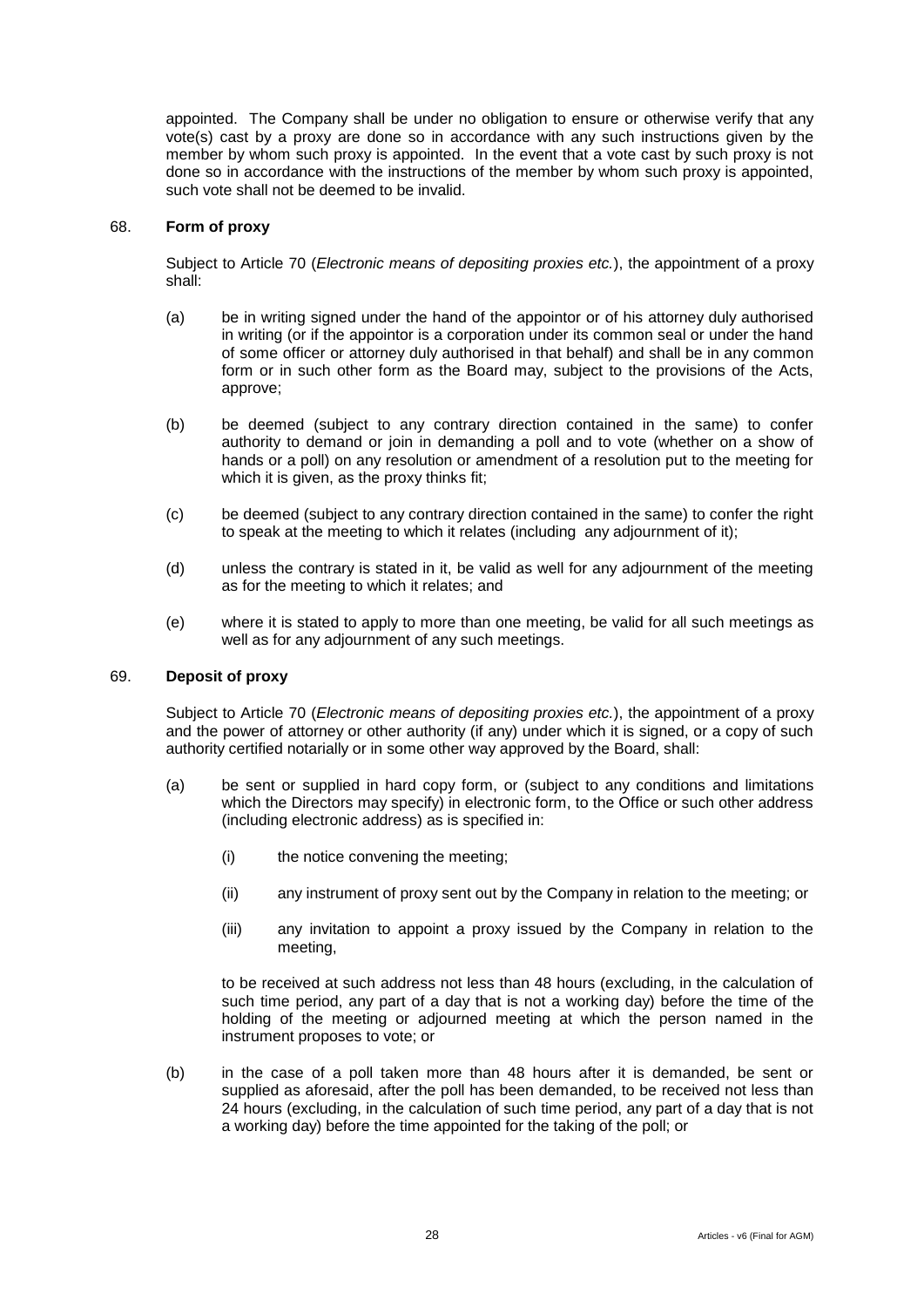(c) where the poll is not taken forthwith but is taken not more than 48 hours after it was demanded, be sent and supplied as aforesaid, to be received not later than the time at which the poll is demanded,

and an appointment of a proxy not so sent or supplied or delivered or received shall be invalid. No appointment of a proxy shall be valid after the expiry of 12 months from the date named in it as the date of its execution except at an adjourned meeting or on a poll demanded at a meeting or an adjourned meeting in cases where the meeting was originally held within 12 months from such date.

# <span id="page-33-0"></span>70. **Electronic means of depositing proxies etc.**

- (a) Subject to the provisions of the Acts, the Board may accept the appointment of a proxy received by electronic means on such terms and subject to such conditions as it considers fit. Without prejudice to the generality of the foregoing, the appointment of a proxy received by electronic means shall not be subject to the requirements of Article [68\(a\)](#page-32-2) (*Form of Proxy*).
- (b) Subject to and in accordance with Section 333(2), CA2006, where the Company has given an electronic address in an instrument of proxy sent out by the Company in relation to the meeting or in an invitation to appoint a proxy issued by the Company in relation to the meeting, any document or information relating to proxies for that meeting (including, but not limited to the appointment of a proxy in relation to the meeting, any document necessary to show the validity of, of otherwise relating to, the appointment of a proxy or notice of termination of the authority of a proxy) may be sent by electronic means to that address (subject to any conditions or limitations contained in the notice relating to the meeting).
- (c) Subject to and in accordance with the provisions of Section 333A, CA2006, the Company shall provide an electronic address for the receipt of any document or information relating to proxies for a general meeting.

### <span id="page-33-1"></span>71. **More than one proxy may be appointed**

- (a) A member may appoint more than one proxy in relation to a meeting provided that each proxy is appointed to exercise the rights attached to a different share or shares held by the member.
- (b) When 2 or more valid but differing appointments of proxy are delivered in respect of the same share for use at the same meeting and in respect of the same matter, the one which is last validly delivered (regardless of its date or of the date of its execution) shall be treated as replacing and revoking the other or others as regards that share. If the Company is unable to determine which appointment was last validly delivered, none of them shall be treated as valid in respect of that share.

# <span id="page-33-2"></span>72. **Board may supply proxy cards**

The Board shall, at the expense of the Company, send by post or otherwise (including, without limitation by electronic means) forms of appointment of proxy (reply-paid or otherwise) with the notice convening any general meeting to members entitled to vote at the meeting. Such forms of appointment of proxy shall provide for voting both for and against all resolutions to be proposed at the meeting other than the resolutions relating to the procedure of the meeting. The accidental omission to send an appointment of proxy or the non-receipt of it by any member entitled to attend and vote at a meeting shall not invalidate the proceedings at that meeting.

### <span id="page-33-3"></span>73. **Revocation of proxy**

The validity of a vote given or poll demanded in accordance with the terms of an appointment of a proxy or the validity of anything done by a proxy acting as duly appointed Chairman, or any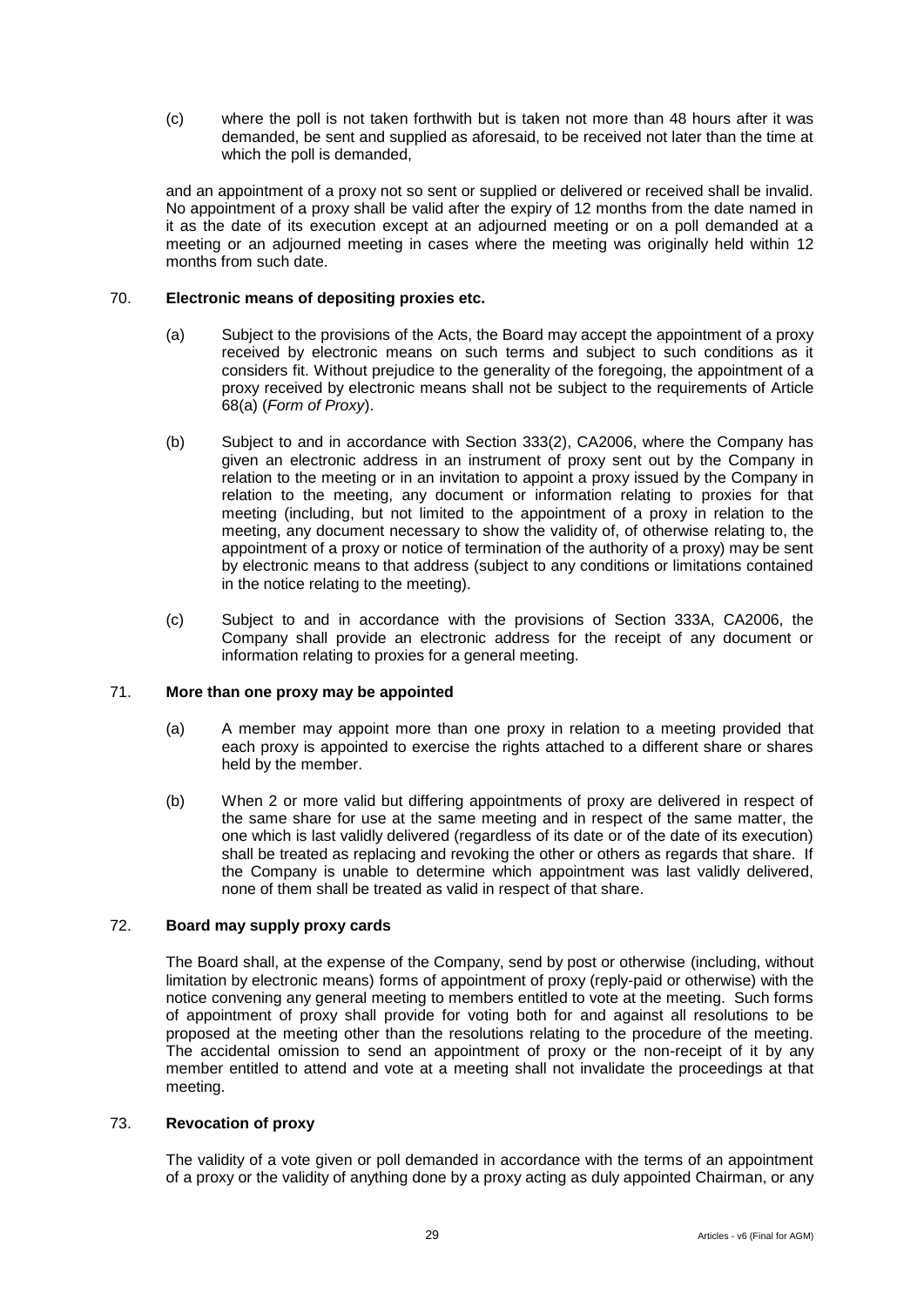decision determining whether a proxy counts in a quorum at a meeting, shall not be affected notwithstanding the death or mental disorder of the principal or the revocation of the appointment of the proxy, or of the authority under which the appointment of the proxy was executed or the transfer of the share in respect of which the appointment of the proxy is given unless notice in writing of such death, mental disorder, revocation or transfer shall have been received by the Company or any other person as the Company may require in the notice of the meeting, any instrument of proxy sent out by the Company in relation to the meeting or in any invitation to appoint a proxy issued by the Company in relation to the meeting, (in any form and manner permitted for the sending or supplying of appointments of proxy pursuant to these Articles), at the Office or at such other address (including electronic address) as has been appointed for the sending or supplying of appointments of proxy:

- (a) at least 48 hours (excluding, in the calculation of such time period, any part of a day that is not a working day) before the commencement of the meeting or adjourned meeting; or
- (b) in the case of a poll to be taken more than 48 hours after it was demanded, at least 24 hours (excluding, in the calculation of such time period, any part of a day that is not a working day) before the time appointed for the taking of the poll at which the instrument of proxy is used; or
- (c) in the case of a poll to be taken not more than 48 hours after it was demanded, the time at which it was demanded.

# <span id="page-34-0"></span>74. **Corporate representative(s)**

A corporation (whether or not a company within the meaning of the Acts) which is a member may, by resolution of its directors or other governing body, authorise such person or person(s) as it thinks fit to act as its representative (or as the case may be, representatives) at any meeting of the Company or at any separate meeting of the holders of any class of shares. The corporation shall for the purposes of these Articles be deemed to be present in person at any such meeting if a person (or persons) so authorised is (or are) present at it and all references to attendance and voting in person shall be construed accordingly. The Company shall be under no obligation to ensure or otherwise verify that any vote(s) cast by a corporate representative are done so in accordance with any such instructions given by the member by whom such corporate representative is appointed. In the event that a vote cast by such corporate representative is not done so in accordance with the instructions of the member by whom such corporate representative is appointed, such vote shall not be deemed to be invalid.

# <span id="page-34-1"></span>**M Failure to disclose interests in shares**

### <span id="page-34-2"></span>75. **Disenfranchisement**

#### <span id="page-34-3"></span>75.1 *Disenfranchisement notice*

If a member, or any other person appearing to be interested in shares held by that member, has been issued with a Section 793 notice and has failed in relation to any shares (the **"default shares"** which expression shall include any further shares which are issued in respect of such shares unless a separate notice is issued in respect of such further shares) to give the Company the information thereby required within the prescribed period from the date of service of the Section 793 notice, or, in purported compliance with such notice, has made a statement which is false or inadequate in a material particular, then the Board may, at least 14 days after service of the Section 793 notice, serve on the holder of such default shares a notice (in this Article called a **"disenfranchisement notice"**) whereupon the following sanctions shall apply:

(a) *Voting*

the member shall not, with effect from the service of the disenfranchisement notice, be entitled in respect of the default shares to be present or to vote (either in person or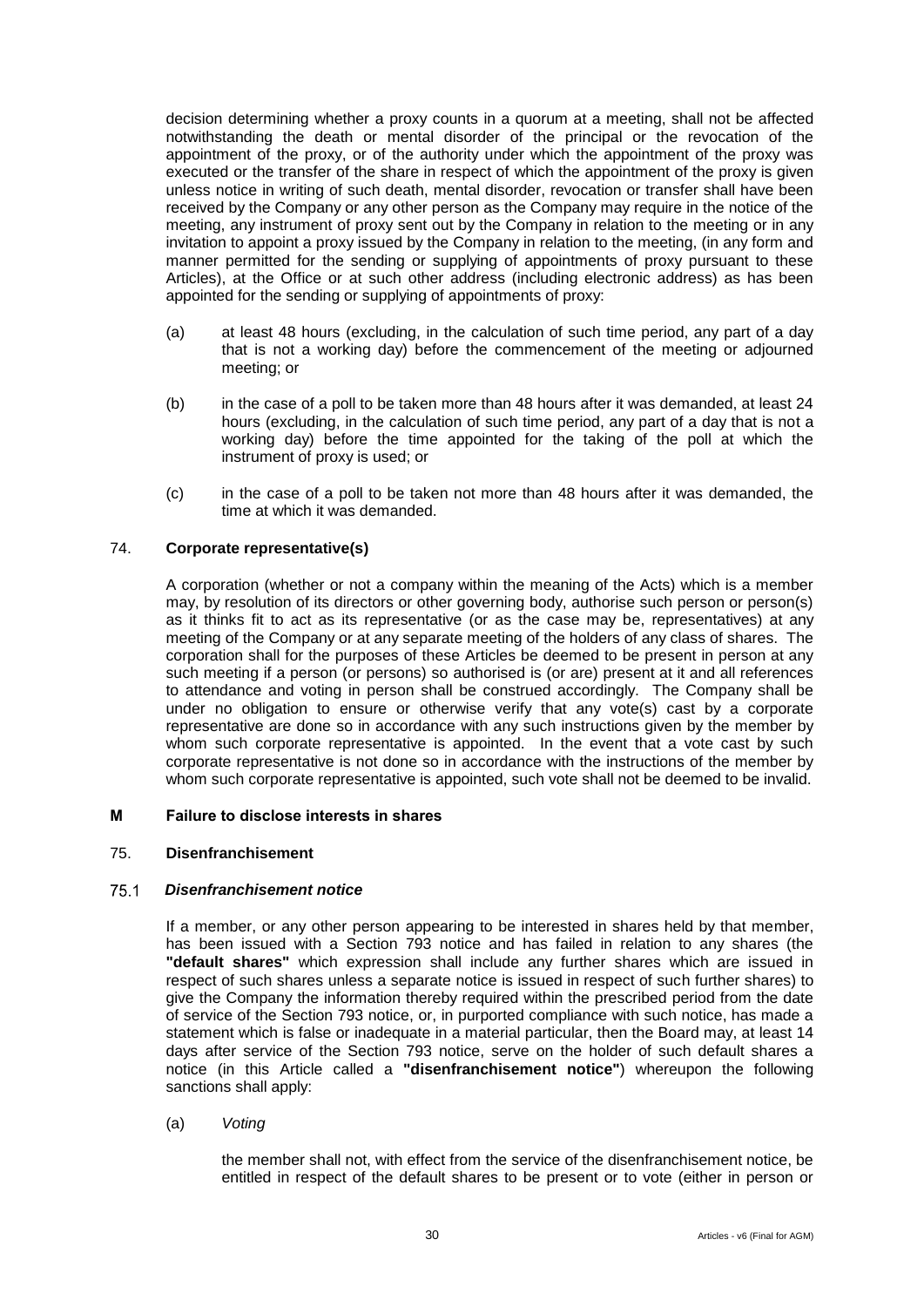proxy) at any general meeting of the Company or at any separate meeting of the holders of any class of shares of the Company or on any poll or to exercise any other right conferred by membership in relation to any such meeting or poll; and

(b) *Dividends and transfers*

where the default shares represent at least 0.25% in nominal value of their class:

- (i) any dividend or other money payable in respect of the shares shall be withheld by the Company, which shall not have any obligation to pay interest on it and the member shall not be entitled to elect pursuant to Article [143](#page-63-2) (*Payment of scrip dividends*) to receive shares instead of that dividend; and
- (ii) subject, in the case of uncertificated shares, to the Uncertificated Regulations, no transfer other than an approved transfer of any shares held by the member shall be registered unless the member is not himself in default as regards supplying the information required and the member proves to the satisfaction of the Board that no person in default as regards supplying such information is interested in any of the shares which are the subject of the transfer.

#### <span id="page-35-0"></span>75.2 *Withdrawal notice*

The Company may at any time withdraw a disenfranchisement notice by serving on the holder of the shares to which the same relates a notice in writing to that effect (a **"withdrawal notice"**).

#### 75.3 *Cessation of sanctions*

Where the sanctions under Article [75.1](#page-34-3) (*Disenfranchisement notice*) apply in relation to any shares they shall cease to have effect:

- (a) if the shares are transferred by means of an approved transfer;
- (b) at the end of the period of one week (or such shorter period as the Board may determine) following receipt by the Company of the information required by the notice mentioned in Article [75.1](#page-34-3) (*Disenfranchisement notice*) and the Board being fully satisfied that such information is full and complete; or
- (c) on the date on which a withdrawal notice is served by the Company.

#### 75.4 *Service of disenfranchisement notice*

Where on the basis of information obtained from a member in respect of any share held by him the Company issues a Section 793 notice to any other person it shall at the same time send a copy of the notice to the member but the accidental omission to do so, or the nonreceipt by the member of the copy, shall not invalidate or otherwise affect the application of Article [75.1](#page-34-3) (*Disenfranchisement notice*).

#### 75.5 *Certificated form*

The Board may:

- (a) give notice in writing to any member holding default shares in uncertificated form requiring the member to change his holding of such shares from uncertificated form into certificated form within a specified period and then to hold such default shares in certificated form for so long as the default subsists; and
- (b) appoint any person to take any steps, by instruction by means of an Uncertificated System or otherwise, in the name of any holder of default shares as may be required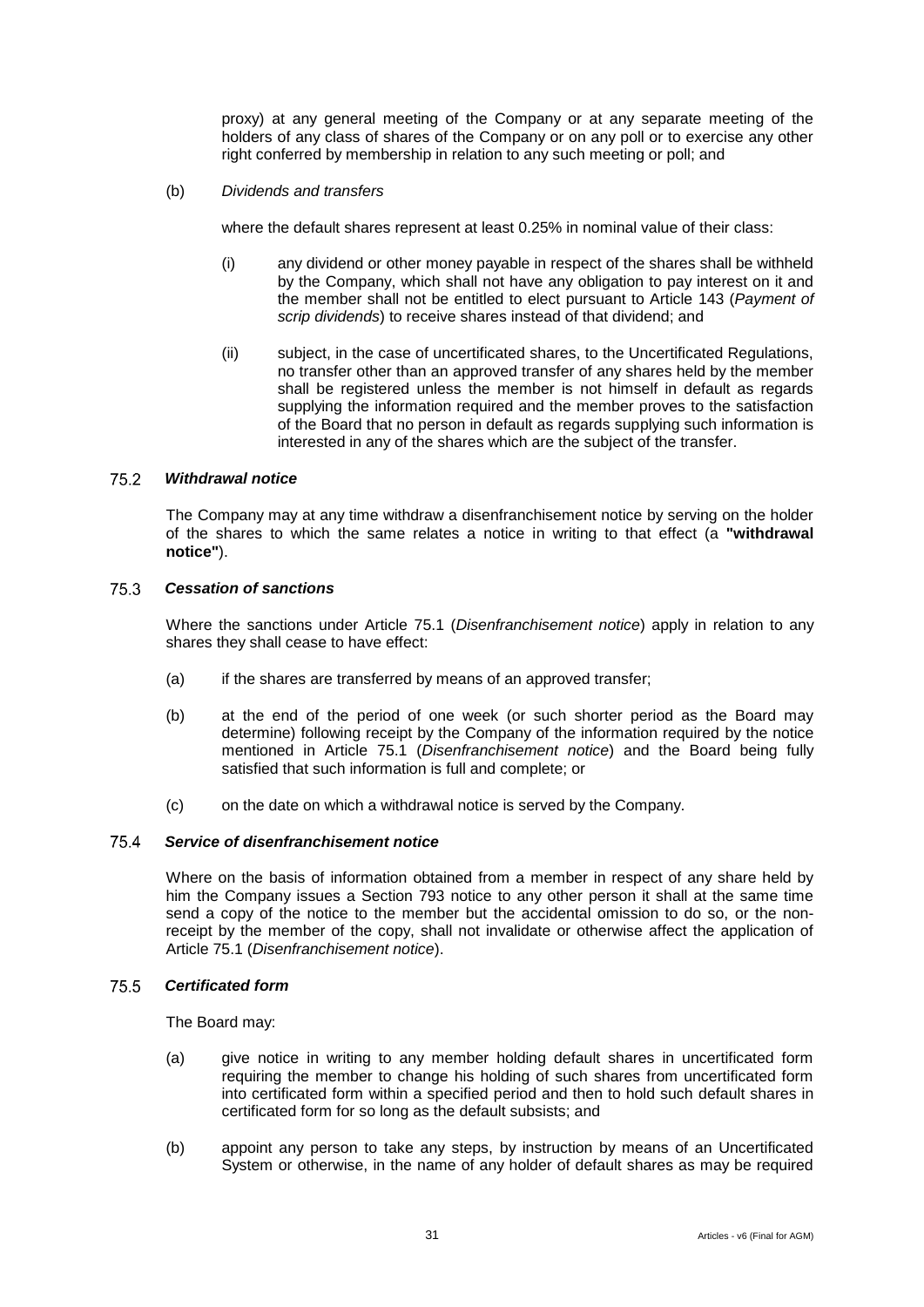to change such shares from uncertificated form into certificated form (and such steps shall be effective as if they had been taken by such holder).

#### 75.6 *Definitions*

For the purposes of this Article [75:](#page-34-0)

- (a) a person other than the member holding a share shall be treated as appearing to be interested in that share if the member has informed the Company that the person is or may be so interested or if the Company (taking into account any information obtained from the member or, pursuant to a Section 793 notice, from anyone else) knows or has reasonable cause to believe that the person is, or may be, so interested;
- (b) **"interested"** shall be construed in accordance with Sections 820 to 825 (inclusive), CA2006; and
- (c) reference to a person having failed to give the Company the information required by a notice or being in default as regards supplying such information includes reference:
	- (i) to his having failed or refused to give all or any part of it; and
	- (ii) to his having given information which he knows to be false in a material particular or having recklessly given information which is false in a material particular.

#### 75.7 *Section 794 powers*

Nothing contained in this Article [75](#page-34-0) shall be taken to limit the powers of the Company under Section 794, CA2006.

#### **N Untraced members**

#### <span id="page-36-0"></span>76. **Power of sale**

#### <span id="page-36-1"></span>76.1 *Untraceable members*

The Company shall be entitled to sell at the best price reasonably obtainable any share of a member or any share to which a person is entitled by transmission if and provided that:

- (a) during the period of 12 years prior to the date of the publication of the advertisements referred to in paragraph (b) below (or, if published on different dates, the earlier or earliest of them) no cheque, order or warrant in respect of such share sent by the Company through the post in a pre-paid envelope addressed to the member or to the person entitled by transmission to the share at his address on the Register or other last known address given by the member or person to which cheques, orders or warrants in respect of such share are to be sent has been cashed or, where such transmission has been made by telegraphic transfer, the transfer has been rejected by the recipient or the funds are returned to the Company, and the Company has received no communications in respect of such share from such member or person, provided that during such period of 12 years at least 3 cash dividends (whether interim or final) in respect of the shares in question have become payable and no such dividend during that period has been claimed by the person entitled to it;
- (b) to the extent required under the Acts and the rules and regulations applicable to any recognised investment exchange(s) to which the Company's shares are admitted (or any other stock exchange on which the company's shares are normally traded), on or after expiry of the said period of 12 years the Company has given notice of its intention to sell such share by sending a notice to the member or person entitled by transmission to the share at his address on the Register or other last known address given by the member or person entitled by transmission to the share. Before sending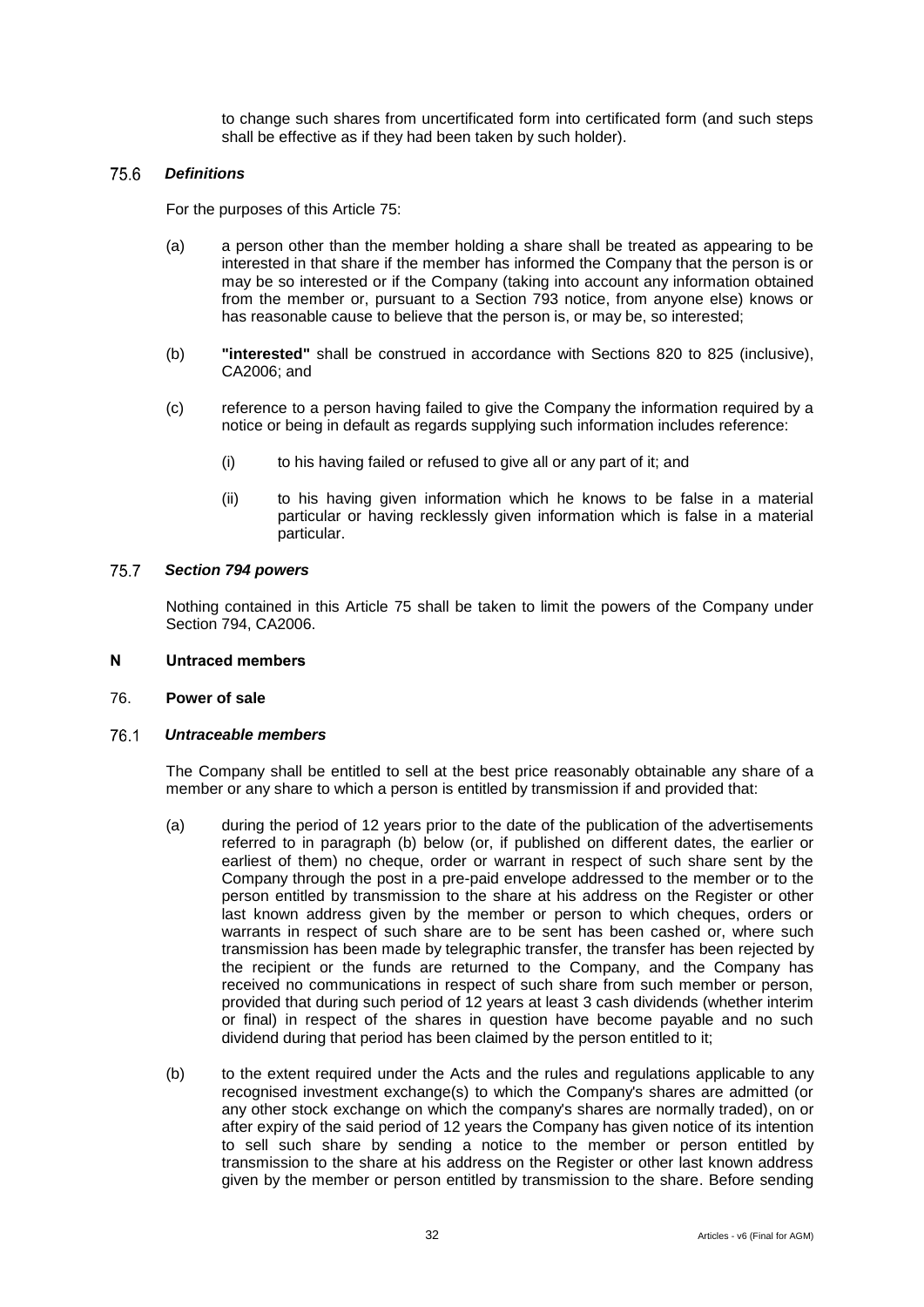such a notice to the member or other person entitled by transmission, the Company must have used reasonable efforts to trace the member or other person entitled, engaging, if considered appropriate, a professional asset reunification company or other tracing agent;

- (c) during the further period of 3 months after sending the notice referred to in paragraph (b) of this Article and prior to the exercise of the power of sale the Company has not received any communication in respect of such share from the member or person entitled by transmission; and
- (d) the Company has given notice in accordance with the regulations of the relevant regulatory authority of its intention to make such sale and shall, if appropriate, have obtained the approval of the relevant regulatory authority to the proposed form of the said advertisement, if shares of the class concerned are admitted to a securities list and/or a recognised investment exchange.

#### 76.2 *Perfection of transfer*

To give effect to any sale of shares pursuant to this Article [76](#page-36-0) the Board may, in the case of certificated shares, authorise some person to transfer the shares in question and may enter the name of the transferee in respect of the transferred shares in the Register notwithstanding the absence of any share certificate being lodged in respect of it and may issue a new certificate to the transferee and, in the case of uncertificated shares, exercise any power conferred on it by Article [19.5](#page-15-0) (*Forfeiture and sale*) to effect a transfer of the shares. The purchaser shall not be bound to see to the application of the purchase moneys in respect of any such sale nor shall his title to the shares be affected by any irregularity or invalidity in the proceedings relating to the sale or transfer. Any instrument or exercise shall be effective as if it had been executed or exercised by the holder of or the person entitled by transmission to the shares to which it relates.

#### 76.3 *Additional shares*

If during the period of 12 years referred to in Article [76.1](#page-36-1) (*Untraceable members*) or during any period ending on the date when all the requirements of paragraphs (a) to (d) (or (a) to (e), as the case may be) of Article [76.1](#page-36-1) (*Untraceable members*) have been satisfied, any additional shares have been issued in respect of those held at the beginning of such period or of any previously so issued during such period and all the requirements of paragraphs (b) to (d) (or (b) to (e) as the case may be) of Article [76.1](#page-36-1) (*Untraceable members*) have been satisfied in regard to such additional shares the Company shall also be entitled to sell the additional shares.

#### 77. **Application of proceeds of sale**

The net proceeds of sale shall be forfeited and shall belong to the Company and the Company will not be liable in any respect to the person who would have been entitled to the shares by law for the proceeds of sale. The Company may use the proceeds for any purpose as the Board may from time to time decide.

# **O Appointment, retirement and removal of directors**

## 78. **Number of Directors**

Unless and until otherwise determined by the Company by ordinary resolution the number of Directors (other than any alternate Directors) shall be not less than 2 or more than 12. Not less than one third of this number shall consist of non-executive directors.

#### 79. **Power of Company to appoint Directors**

Subject to the provisions of these Articles and to the Acts, the Company may by ordinary resolution appoint a person who is willing to act to be a Director, either to fill a vacancy, or as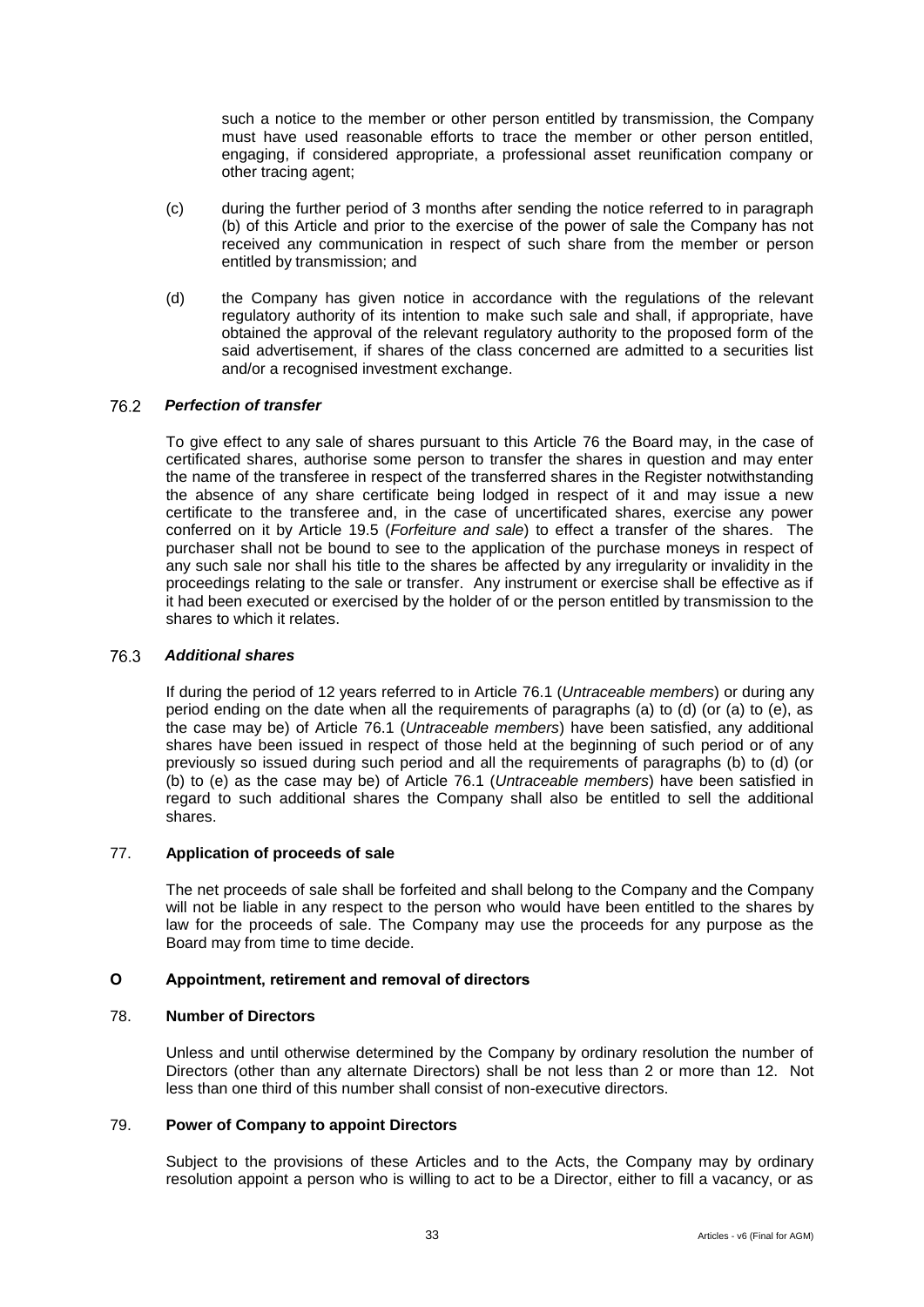an addition to the existing Board, and may also determine the rotation in which any additional Directors are to retire, but the total number of Directors shall not exceed any maximum number fixed in accordance with these Articles.

## 80. **Power of Board to appoint Directors**

Without prejudice to the power of the Company to appoint any person to be a Director pursuant to these Articles, the Board shall, subject to the provisions of the Acts, have power at any time to appoint any person who is willing to act as a Director, either to fill a vacancy or as an addition to the existing Board, but the total number of Directors shall not exceed any maximum number fixed in accordance with these Articles. Any Director so appointed shall hold office only until the annual general meeting of the Company next following such appointment and shall then be eligible for re-election but shall not be taken into account in determining the number of Directors who are to retire by rotation at that meeting. If not reappointed at such annual general meeting, he shall vacate office at that meeting in accordance with provisions on the timing of retirement set out in Article [86](#page-39-0) (*Timing of retirement*).

#### 81. **Eligibility of new Directors**

No person other than a Director retiring at the meeting (whether by rotation or otherwise) shall be appointed or re-appointed a Director at any general meeting unless:

- (a) he is recommended by the Board; or
- (b) not less than 7 nor more than 35 clear days before the date appointed for the meeting notice duly executed by a member (other than the person to be proposed) qualified to vote at the meeting has been given to the Company of the intention to propose that person for appointment or re-appointment stating the particulars which would if he were so appointed or re-appointed be required to be included in the Company's register of directors together with notice executed by that person of his willingness to be appointed or re-appointed is lodged at the Office.

## 82. **Share qualification**

A Director shall not be required to hold any shares of the Company.

#### <span id="page-38-4"></span>83. **Resolution for appointment**

A resolution for the appointment of 2 or more persons as Directors by a single resolution shall not be moved unless an ordinary resolution that it shall be so proposed has first been agreed to by the meeting without any vote being given against. Any resolution moved in contravention of this provision shall be void. For the purpose of this Article, a resolution for approving a person's appointment or for nominating a person for appointment as a Director shall be treated as a resolution for his appointment.

## 84. **Retirement by rotation**

#### <span id="page-38-2"></span><span id="page-38-0"></span>84.1 *Retirement by rotation*

- (a) Any Director appointed by the Board after the admission of the Ordinary Shares to the Official List shall retire at the annual general meeting of the Company next following his appointment.
- <span id="page-38-3"></span>(b) Any non-executive Director who has held office for 9 years or more since his first appointment by general meeting shall retire at each subsequent annual general meeting of the Company.
- <span id="page-38-1"></span>(c) At any annual general meeting of the Company, any Director who has not been appointed or re-appointed at either of the 2 previous annual general meetings of the Company shall retire.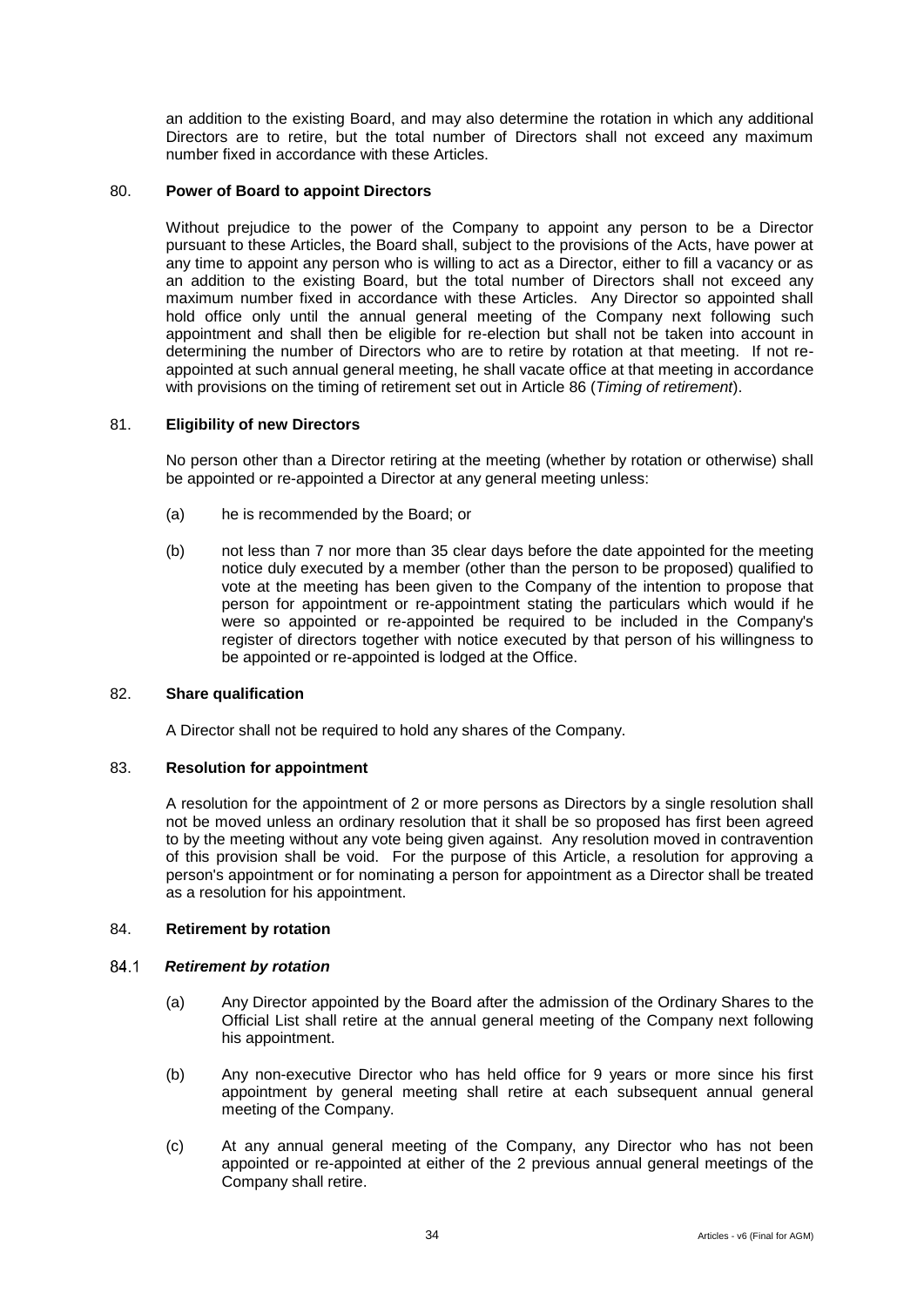- <span id="page-39-3"></span>(d) If, at any annual general meeting of the Company, the number of Directors required to retire pursuant to Article [84.1](#page-38-0)[\(c\)](#page-38-1) is less than one third of the total number of Directors calculated in accordance with Article [84.1](#page-38-0)[\(e\)](#page-39-1) (rounded down to the nearest whole number (the **"Relevant Proportion"**)), such number of additional Directors (**"Additional Directors"**) as is required (when taken together with the Directors required to retire pursuant to Article [84.1](#page-38-0)[\(c\)\)](#page-38-1) to constitute the Relevant Proportion shall retire at such annual general meeting of the Company. Subject to the penultimate sentence of Article [87](#page-39-2) (*Removal by ordinary resolution*), the Additional Directors to retire shall be those who have been the longest to have held office since their appointment or re-appointment but, as between persons who were appointed or were last appointed or re-appointed Directors on the same day, those to retire shall (unless otherwise agreed between them) be determined by lot.
- <span id="page-39-1"></span>(e) In calculating the "total number of Directors" for the purposes of Article [84.1](#page-38-0)[\(d\),](#page-39-3) any Director who:
	- (i) wishes to retire and not be re-elected; or
	- (ii) is subject to re-election in accordance with Articles  $84.1(a)$  $84.1(a)$  or  $84.1(b)$ ,

shall be disregarded.

84.2 Notwithstanding the provisions of Article [84.1](#page-38-0) the Company may require that each Director shall retire from office at each annual general meeting.

## 85. **Re-appointment**

A Director who retires at an annual general meeting of the Company (whether by rotation or otherwise) may, if willing to act, be re-appointed. If the Company, at the meeting at which a Director retires by rotation, does not fill the vacancy created by his retirement, the retiring Director shall, if willing to act, be deemed to have been re-appointed unless at the meeting it is expressly resolved not to fill the vacancy or unless a resolution for the re-appointment of the Director is put to the meeting and lost or unless the retiring Director has given notice in writing to the Company that he is unwilling to be re-elected or unless the default in filling the vacancy is due to the moving of a resolution in contravention of Article [83](#page-38-4) (*Resolution for appointment*).

#### <span id="page-39-0"></span>86. **Timing of retirement**

The retirement of any Director retiring at an annual general meeting in accordance with these Articles shall not have effect until the conclusion of the meeting except where a resolution is passed to elect some other person in the place of the retiring Director or a resolution for his reelection is put to the meeting and lost in which case the retirement shall take effect at the time of election of his replacement or the time of the losing of that resolution as the case may be. A retiring Director who is re-elected or deemed to have been re-elected will continue in office without a break.

#### <span id="page-39-2"></span>87. **Removal by ordinary resolution**

The Company may by ordinary resolution (of which special notice has been given in accordance with Section 312, CA2006) remove any Director before the expiration of his period of office notwithstanding anything in these Articles or in any agreement between the Company and such Director and, without prejudice to any claim for damages which he may have for breach of any contract of service between him and the Company, may (subject to these Articles and the provisions of the Acts) by ordinary resolution (of which special notice has been given in accordance with Section 312, CA2006) appoint another person at that meeting who is willing to act to be a Director in his place. Any person so appointed shall be treated, for the purposes of determining the time at which he or any other Director is to retire by rotation, as if he had become a Director on the day on which the person in whose place he is appointed was last appointed or re-appointed a Director. In default of such appointment the vacancy arising upon the removal of a Director from office may be filled by a casual vacancy.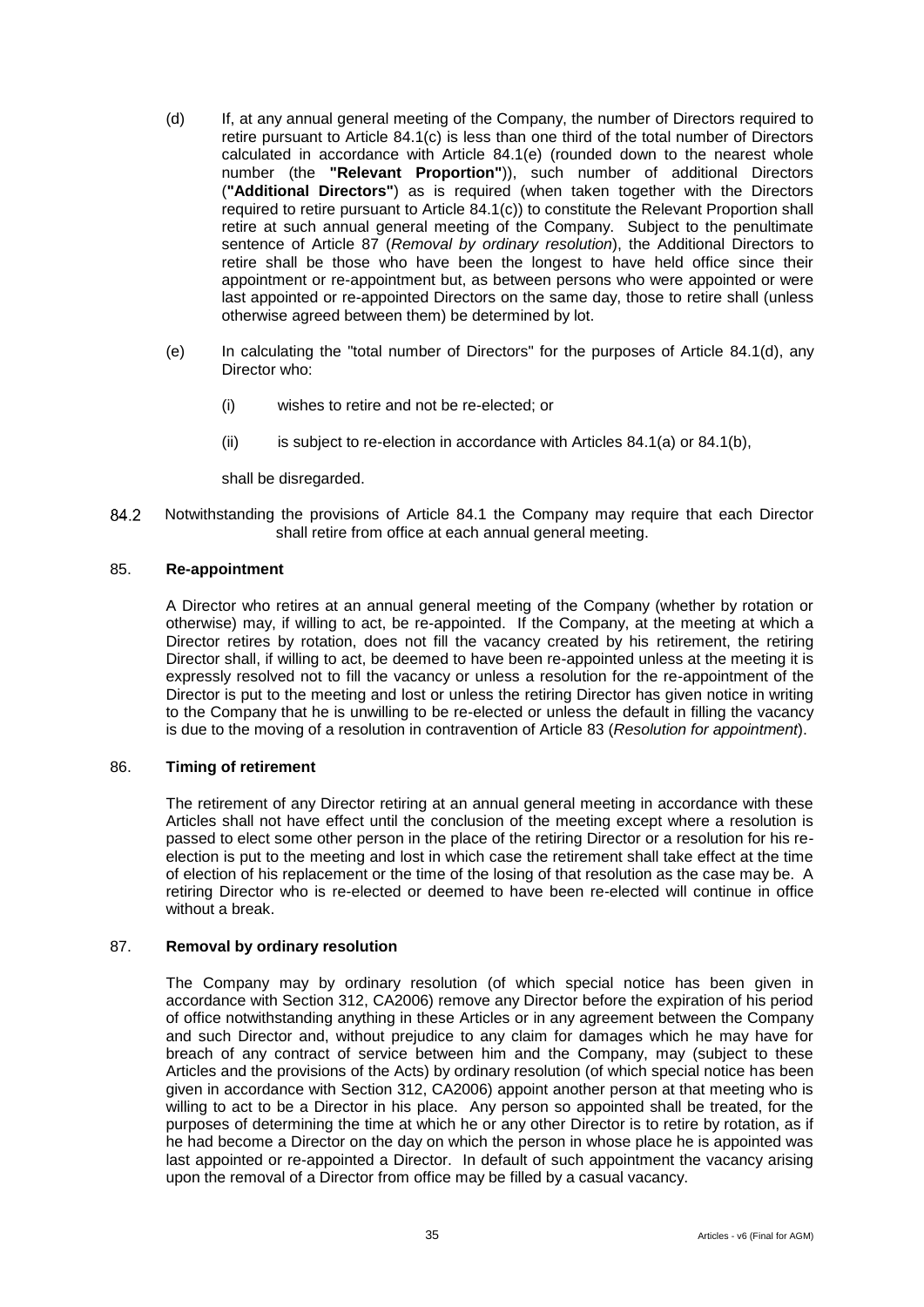## <span id="page-40-0"></span>88. **Vacation of office by Director**

Without prejudice to any provisions for retirement contained in these Articles, the office of a Director shall be vacated if:

- (a) he resigns by notice in writing delivered to the Secretary at the Office or at any address specified by the Company for the purposes of communication by electronic means, or tendered at a Board meeting in which event he shall vacate that office on the service of that notice on the Company or at such later time as is specified in the notice or he offers in writing to resign from his office and the Directors resolve to accept such offer; or
- (b) he ceases to be a Director by virtue of any provision of the Acts, is removed from office pursuant to these Articles or becomes prohibited by law from being a Director; or
- (c) he becomes bankrupt, has an interim receiving order made against him, makes any arrangement or compounds with his creditors generally or applies to the Court for an interim order under Section 253, Insolvency Act 1986 in connection with a voluntary arrangement under that Act; or
- (d) by reason of that person's mental health, a court makes an order which wholly or partly prevents that person from personally exercising any powers or rights which that person would otherwise have;
- (e) a registered medical practitioner who is treating that person gives a written opinion to the Company stating that that person has become physically or mentally incapable of acting as a director and may remain so for more than 3 months;
- (f) he shall be absent, without the permission of the Board from Board meetings for 6 consecutive months (whether or not an alternate Director appointed by him attends) and the Board resolves that his office be vacated; or
- (g) he is requested to resign by notice in writing addressed to him at his address as shown in the register of Directors or at any address specified by Director for the purposes of communication by electronic means and signed by all the other Directors (without prejudice to any claim for damages which he may have for breach of any contract between him and the Company); or
- (h) he is convicted of an indictable offence and the Directors shall resolve that it is undesirable in the interests of the Company that he remains a Director of the Company; or
- (i) the conduct of that Director (whether or not concerning the affairs of the Company) is the subject of an investigation by an inspector appointed by the Secretary of State or by the Serious Fraud Office (or any successor body or body equivalent in any foreign jurisdiction thereto or any other applicable regulatory authority) and the Board shall resolve that it is undesirable that he remains a Director; or
- (j) notice is given to terminate his contract of employment or engagement with the Company where he is in breach of such contract; or
- (k) he has been disqualified from acting as a director.

# 89. **Resolution as to vacancy conclusive**

A resolution of the Board declaring a Director to have vacated office under the terms of Article [88](#page-40-0) (*Vacation of office by Director*) shall be conclusive as to the fact and grounds of vacation stated in the resolution.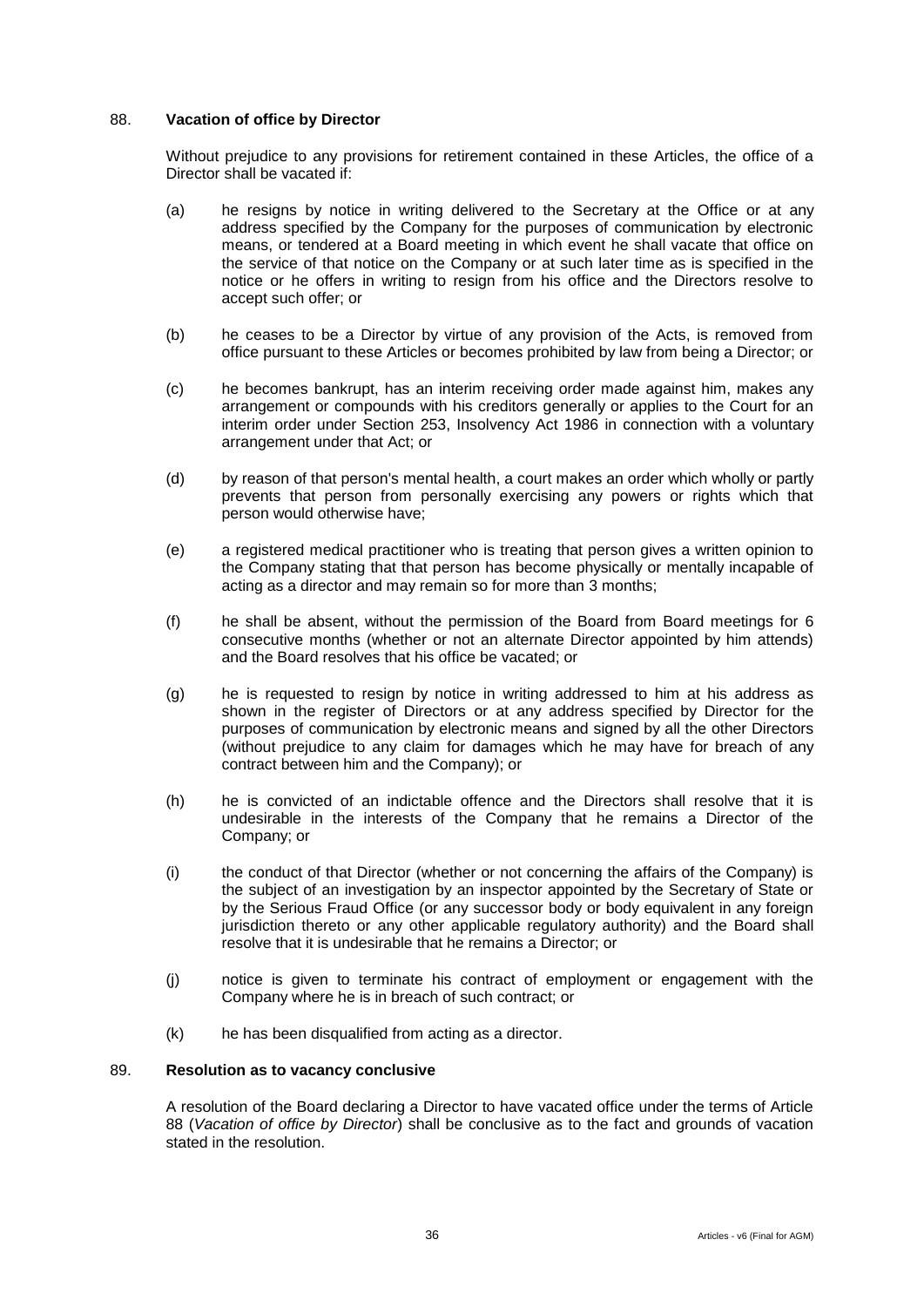## **P Alternate Directors**

## 90. **Appointments**

#### 90.1 *Identity of appointee*

Each Director (other than an alternate Director) may (subject to the provisions of the Acts) by notice in writing under his hand delivered to the Secretary at the Office or at a meeting of the Directors or in any other manner approved by the Board appoint any other Director or any person approved for that purpose by the Board and willing to act to be his alternate and may in like manner remove from office an alternate Director so appointed by him.

#### $90.2$ *Method of appointment*

No appointment of an alternate Director shall be effective until his consent to act as a Director has been received at the Office or at an address specified by the Company for the purposes of communication by electronic means or tendered at a Board meeting or in any other manner approved by the Board.

#### $90.3$ *Nature of alternate*

An alternate Director need not hold a share qualification and shall not be counted in determining any maximum number of Directors allowed by these Articles.

## 91. **Participation in Board meetings**

#### 91.1 *Right to participate*

Every alternate Director shall (subject to his giving to the Company an address within the United Kingdom or an electronic address at which notices may be sent or supplied to him) be entitled to receive notice of all meetings of the Board and all committees of the Board of which his appointor is a member and, in the absence from such meetings of his appointor, to attend and vote at such meetings and to exercise all the powers, rights, duties and authorities of his appointor as a Director. A Director acting as alternate Director shall have a separate vote at Board meetings for each Director for whom he acts as alternate Director, in addition to his own vote (if any), but he shall count as only one person for the purpose of determining whether a quorum is present. It shall not be necessary to give notice of a Board meeting to an alternate Director who is absent from the United Kingdom unless he has requested the Board in writing (whether in hard copy form or in electronic form) that notices of Board meetings shall during his absence be given to him at any address in the United Kingdom (or any electronic address) notified to the Company for this purpose or by telephone where he has notified the Company of the relevant telephone number for such purpose but he shall not in such event be entitled to a longer period of notice than if he had been present in the United Kingdom.

#### $91.2$ *Alternate's authority*

Execution by an alternate Director of any resolution in writing of the Directors or of a committee of the Directors shall, unless the notice of his appointment provides to the contrary, be as effective as execution by his appointor. To such extent as the Directors may from time to time determine in relation to any committees of the Directors the foregoing provisions of this paragraph shall also apply mutatis mutandis to any meeting of any such committee of which his appointor is a member.

## 92. **Alternate Director responsible for own acts**

#### $92.1$ *Responsibility for defaults*

Every person acting as an alternate Director shall be an officer of the Company, shall alone be responsible to the Company for his own acts and defaults and shall not be deemed to be the agent of the Director appointing him.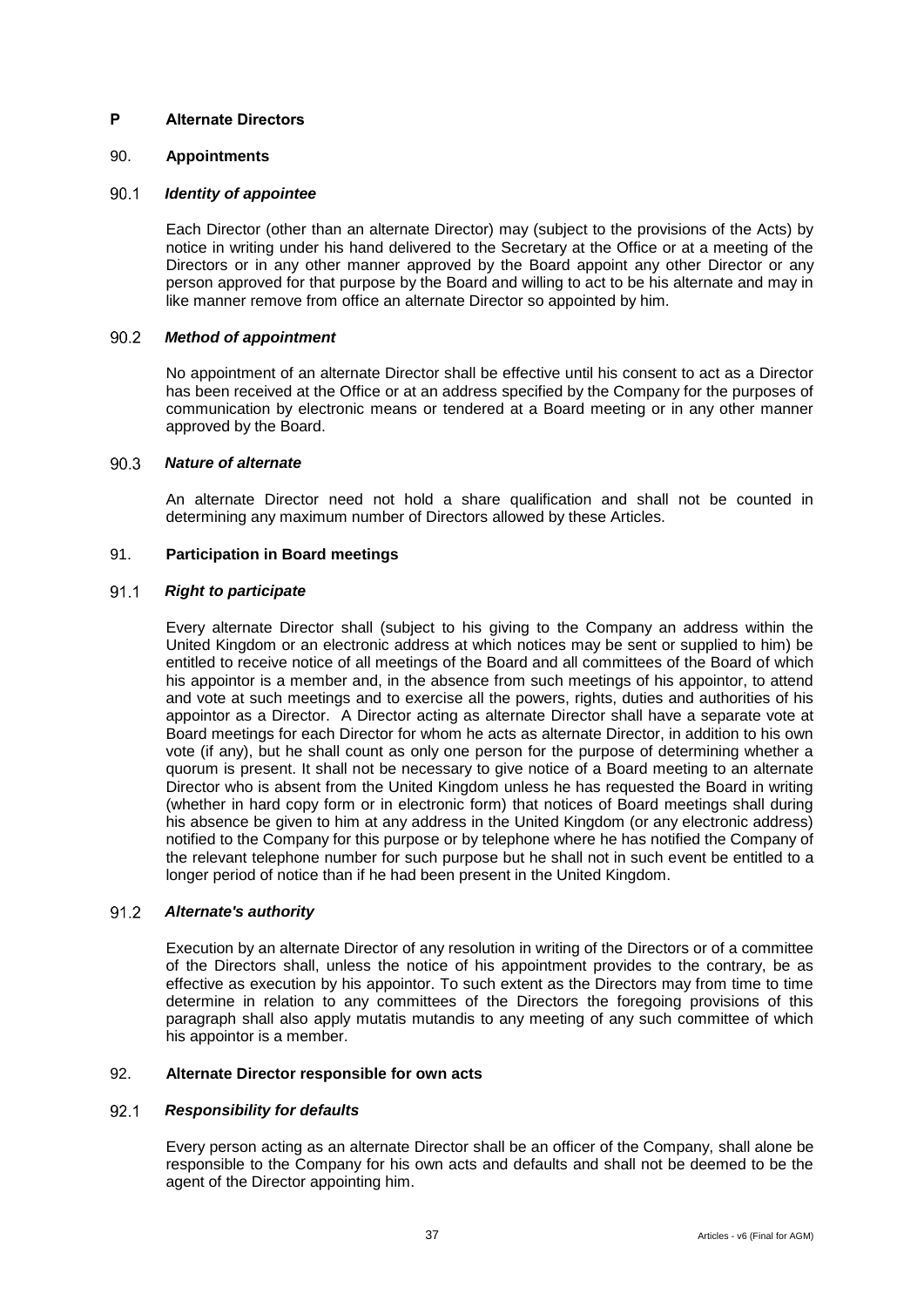#### $922$ *Status of alternate*

Save as otherwise provided in these Articles, an alternate Director shall be subject in all respects to the provisions of these Articles relating to Directors and shall be deemed for all purposes to be a Director.

## 93. **Interests of alternate Director**

An alternate Director shall be entitled to contract and be interested in and benefit from contracts or arrangements with the Company and to be repaid expenses and to be indemnified to the same extent mutatis mutandis as if he were a Director. However, he shall not, unless the Company by ordinary resolution otherwise determines, be entitled to receive from the Company any fees for his services as alternate except only such part (if any) of the fee payable to his appointor as such appointor may by notice in writing to the Company direct. Subject to this Article, the Company shall pay to an alternate Director such expenses as might properly have been paid to him if he had been a Director.

#### 94. **Revocation of appointment**

An alternate Director shall cease to be an alternate Director for his appointor:

- (a) if his appointor revokes his appointment; or
- (b) if his appointor ceases for any reason to be a Director, provided that if any Director retires by rotation or otherwise but is re-appointed or deemed to be re-appointed at the same meeting at which he retires, any valid appointment of an alternate Director which was in force immediately before his retirement shall remain in force; or
- (c) if any event happens in relation to him which, if he were a Director otherwise appointed, would cause him to vacate office.

## **Q Directors' remuneration, expenses and pensions**

#### 95. **Directors' fees**

The Directors (other than alternate Directors) shall be entitled to receive by way of fees for their services as Directors such sum as the Board may from time to time determine (not exceeding £500,000 per annum in aggregate or such other sum as the Company in general meeting shall from time to time determine). Such sum (unless otherwise directed by the resolution of the Company by which it is voted) shall be divided among the Directors in such proportions and in such manner as the Board may determine or in default of such determination, equally (except that in such event any Director holding office for less than the whole of the relevant period in respect of which the fees are paid shall only rank in such division in proportion to the time during such period for which he holds office). Any fees payable pursuant to this Article shall be distinct from any salary, remuneration or other amounts payable to a Director pursuant to any other provisions of these Articles and shall accrue from day to day.

#### 96. **Expenses**

Each Director shall be entitled to be repaid all reasonable travelling, hotel and other expenses properly incurred by him in or about the performance of his duties as Director, including any expenses incurred in attending meetings of the Board or any committee of the Board or general meetings or separate meetings of the holders of any class of shares or of debentures of the Company.

#### 97. **Additional remuneration**

If, by arrangement with the Board, any Director shall perform or render any special duties or services outside his ordinary duties as a Director and not in his capacity as a holder of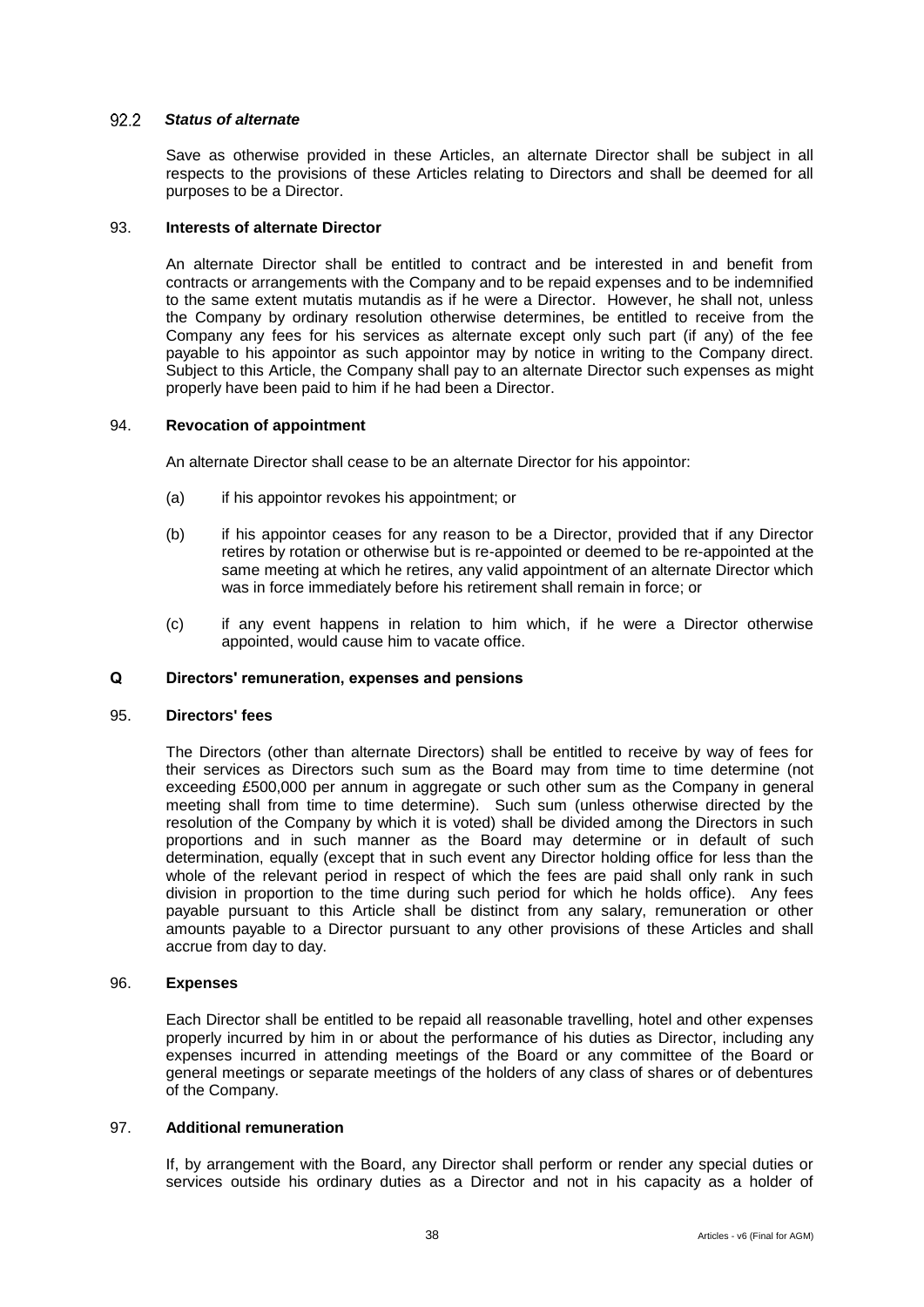employment or executive office, he may be paid such reasonable additional remuneration (whether by way of a lump sum or by way of salary, commission, participation in profits or otherwise) as the Board may from time to time determine.

#### 98. **Remuneration of executive Directors**

The salary or remuneration of any Director appointed to hold any employment or executive office may be either a fixed sum of money or may altogether or in part be governed by business done or profits made or otherwise determined by the Board and may be in addition to or in lieu of any fee payable to him for his services as Director pursuant to these Articles.

#### 99. **Pensions and other benefits**

The Board may exercise all the powers of the Company to provide pensions or other retirement or superannuation benefits and to provide death or disability benefits or other allowances or gratuities (whether by insurance or otherwise) for or to institute and maintain any institution, association, society, club, trust, other establishment or profit sharing, share incentive, share purchase or employees' share scheme calculated to advance the interests of the Company or to benefit any person who is or has at any time been a Director of the Company or any company which is a subsidiary company of or allied to or associated with the Company or any such subsidiary or any predecessor in business of the Company or of any such subsidiary and for any member of his family (including a spouse or former spouse or civil partner or former civil partner) and any person who is or was dependent on him. For such purpose the Board may establish, maintain, subscribe and contribute to any scheme, institution, association, club, trust or fund and pay premiums and, subject to the provisions of the Acts, lend money or make payments to, guarantee or give an indemnity in respect of, or give any financial or other assistance in connection with, any of the aforesaid matters or bodies. The Board may procure any of such matters to be done by the Company either alone or in conjunction with any other person. Any Director or former Director shall be entitled to receive and retain for his own benefit any pension or other benefit provided under this Article and shall not be obliged to account for it to the Company.

## **R Powers and duties of the Board**

#### 100. **Powers of the Board**

Subject to the provisions of the Acts and these Articles and to any directions given by special resolution of the Company, the business of the Company shall be managed by the Board, which may exercise all the powers of the Company whether relating to the management of the business or otherwise. No alteration of these Articles and no such direction given by the Company shall invalidate any prior act of the Board which would have been valid if such alteration had not been made or such direction had not been given. Provisions contained elsewhere in these Articles as to any specific power of the Board shall not be deemed to limit the general powers given by this Article.

## 101. **Powers of Directors being less than minimum number**

If the number of Directors is less than the minimum for the time being prescribed by these Articles the remaining Director or Directors shall act only for the purposes of appointing an additional Director or Directors to make up such minimum or of convening a general meeting of the Company for the purpose of making such appointment. If there is no Director or Directors able or willing to act, any 2 members may summon a general meeting for the purpose of appointing Directors. Subject to the provisions of these Articles, any additional Director so appointed shall hold office only until the dissolution of the annual general meeting of the Company next following such appointment unless he is re-elected during such meeting.

#### 102. **Powers of executive Directors**

The Board may from time to time: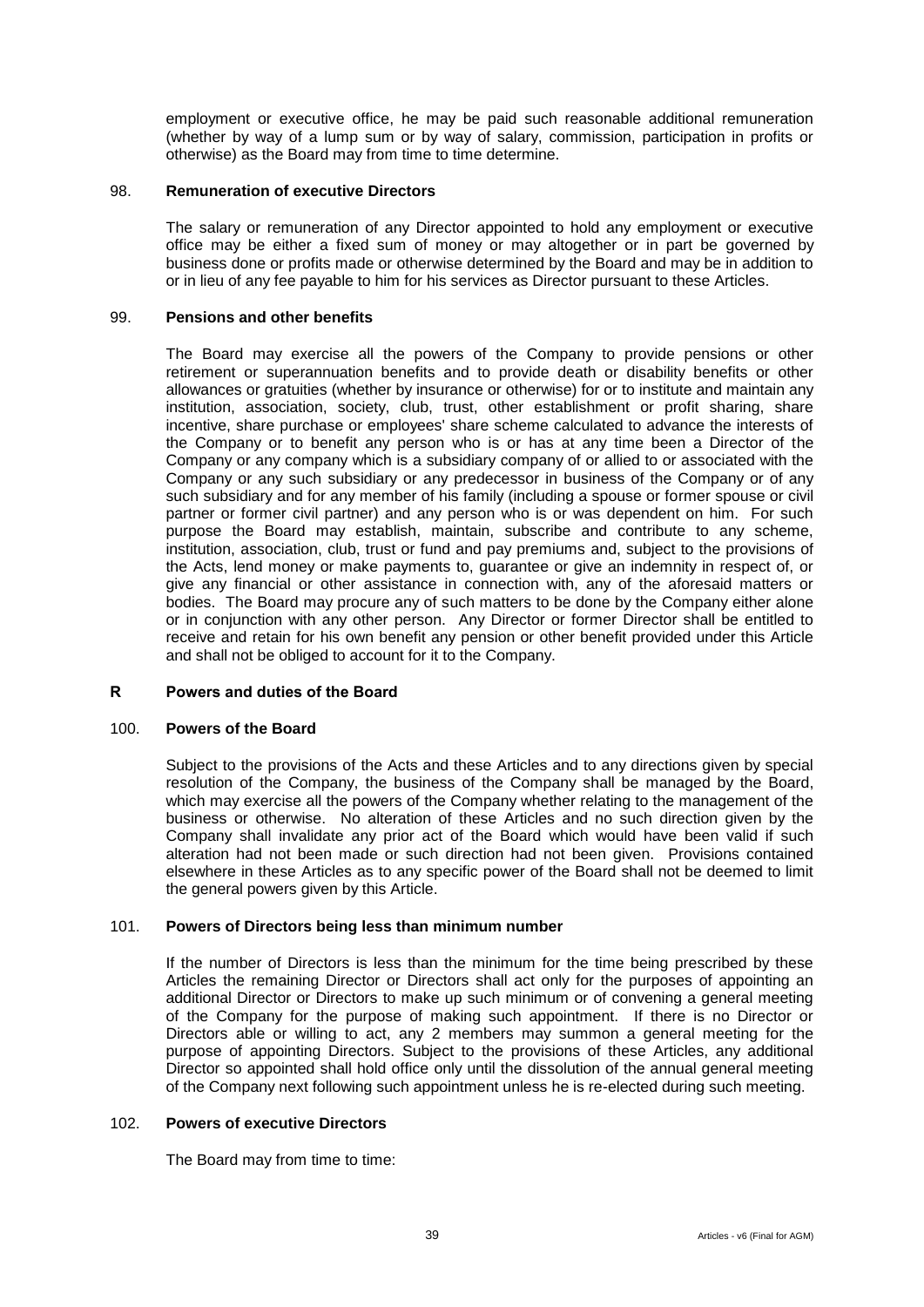- (a) delegate or entrust to and confer on any Director holding executive office (including a Chief Executive, Managing Director or Joint Managing Director such of its powers, authorities and discretions (with power to sub-delegate) for such time on such terms and subject to such conditions as it thinks fit; and
- (b) revoke, withdraw, alter or vary all or any of such powers.

## 103. **Delegation to committees**

## *Constituting committees*

The Board may delegate any of its powers, authorities and discretions (with power to subdelegate) for such time on such terms and subject to such conditions as it thinks fit to any committee consisting of 1 or more Directors and (if thought fit) one or more other persons provided that:

- (a) a majority of the members of a committee shall be Directors; and
- (b) no resolution of a committee shall be effective unless a majority of those present when it is passed are Directors or alternate Directors.

Any committee so formed may exercise its power to sub-delegate by sub-delegating to any person or persons (whether or not a member or members of the Board or of the Committee).

## *Powers of committee*

The Board may confer such powers either collaterally with or to the exclusion of and in substitution for all or any of the powers of the Board in that respect and may from time to time revoke, withdraw, alter or vary any of such powers and discharge any such committee in whole or in part. Insofar as any power, authority or discretion is so delegated any reference in these Articles to the exercise by the Board of such power, authority or discretion shall be construed as if it were a reference to the exercise of such power, authority or discretion by such committee. Subject to any terms and conditions expressly imposed by the Board, the proceedings of a committee with 2 or more members shall be governed by such of these Articles as regulate the proceedings of the Board so far as they are capable of applying.

#### 104. **Local management**

The Board may establish any local group or divisional boards or agencies for managing any of the affairs of the Company in any specified locality either in the United Kingdom or elsewhere and may appoint any persons to be members of such local or divisional board or any managers or agents, may fix their remuneration and remove any person so appointed. The Board may delegate (with power to sub-delegate) to any local group or divisional board manager or agent so appointed any of its powers, authorities and discretions other than the power to borrow and make calls and may authorise the members for the time being of any such local or divisional board or any of them to fill any vacancies and to act notwithstanding vacancies, and any such appointment or delegation may be made for such time on such terms and subject to such conditions as the Board may think fit. The Board may confer such powers either collectively with or to the exclusion of and in substitution for all or any of the powers of the Board in that respect and may from time to time revoke, withdraw, alter or vary all or any of such powers. Subject to any terms and conditions expressly imposed by the Board, the proceedings of any local group or divisional board or agency with 2 or more members shall be governed by such of these Articles as regulate the proceedings of the Board so far as they are capable of applying.

#### 105. **Power of attorney**

The Board may by power of attorney or otherwise appoint any company, firm, person or persons (including registrars) to be the agent or attorney of the Company and may delegate (with power to sub-delegate) to any such agent or attorney or any fluctuating body of persons,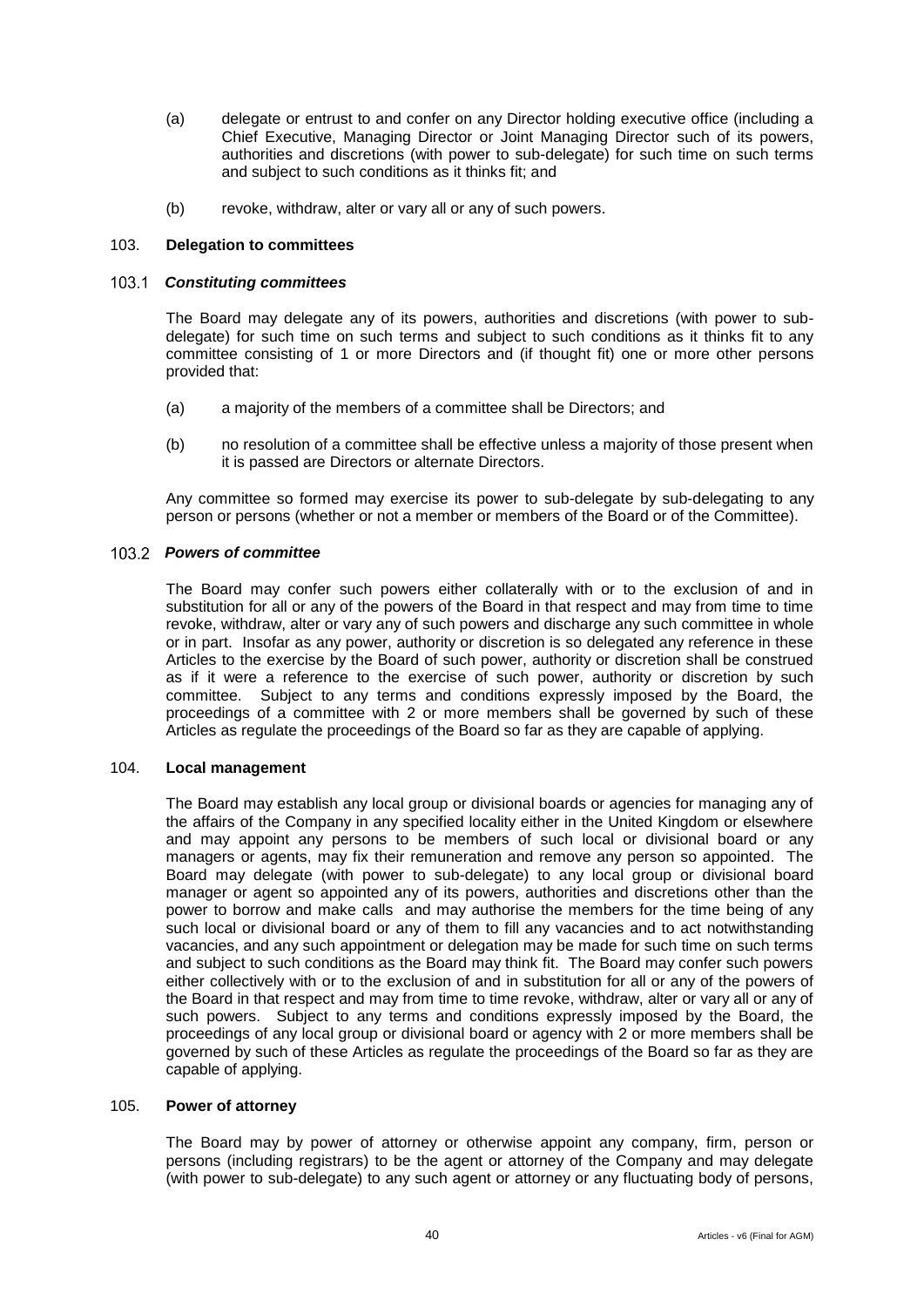whether nominated directly or indirectly by the Directors, any of its powers, authorities and discretions, in each case for such purposes and for such time, on such terms (including as to remuneration) and subject to such conditions as it thinks fit. The Board may confer such powers either collaterally with, or to the exclusion of and in substitution for, all or any of the powers of the Board in that respect and may from time to time revoke, withdraw, alter or vary any of such powers. Any such appointment or power of attorney may contain such provisions for the protection and convenience of persons dealing with any such agent or attorney as the Board may think fit.

## 106. **Associate Directors**

The Board may appoint any person (not being a Director) to any office or employment having a designation or title including the word "director" or attach to any existing office or employment with the Company such designation or title and may define, limit, vary or restrict the powers, authorities and discretions of persons so appointed and may, without prejudice to any claim for damages which he may have for breach of any contract of service between him and the Company, terminate any such appointment. The inclusion of the word "director" in the designation or title of any such office or employment shall not imply that such person is or is deemed to be or is empowered in any respect to act as a Director or a member of any committee of the Board of Directors for any of the purposes of the Acts or these Articles.

#### 107. **Exercise of voting power**

The Board may exercise or cause to be exercised the voting power conferred by the shares in any other company held or owned by the Company or any power of appointment to be exercised by the Company in such manner in all respects as it thinks fit (including the exercise of the voting power or power of appointment in favour of the appointment of any Director as a director or other officer or employee of such company or in favour of the payment of remuneration to the directors, officers or employees of such company).

#### 108. **Provision for employees on cessation or transfer of business**

The Board may exercise any power conferred on the Company by the Acts to make provision for the benefit of persons employed or formerly employed by the Company or any of its subsidiaries in connection with the cessation or the transfer to any person of the whole or part of the undertaking of the Company or that subsidiary. Any payments to be made by pursuant to any power exercised under this Article shall be made in accordance with Section 247, CA2006.

#### 109. **Overseas registers**

Subject to the provisions of the Acts and the Uncertificated Regulations, the Board may exercise the powers conferred on the Company with regard to the keeping of an overseas branch register and may make and vary such regulations as it thinks fit respecting the keeping of any such register.

#### <span id="page-45-0"></span>110. **Borrowing powers**

#### *Directors' powers*

Subject as herein provided and to the provisions of the Acts, the Directors may exercise all the powers of the Company to borrow money, to guarantee, to indemnify and to mortgage or charge its undertaking, property, assets (present and future) and uncalled capital or any part or parts thereof and to issue debentures and other securities, whether outright or as collateral security for any debt, liability or obligation of the Company or of any third party.

#### <span id="page-45-1"></span>*Limitation on borrowing powers*

The Board shall restrict the borrowings of the Company and exercise all voting and other rights and powers of control exercisable by the Company in respect of its subsidiary undertakings so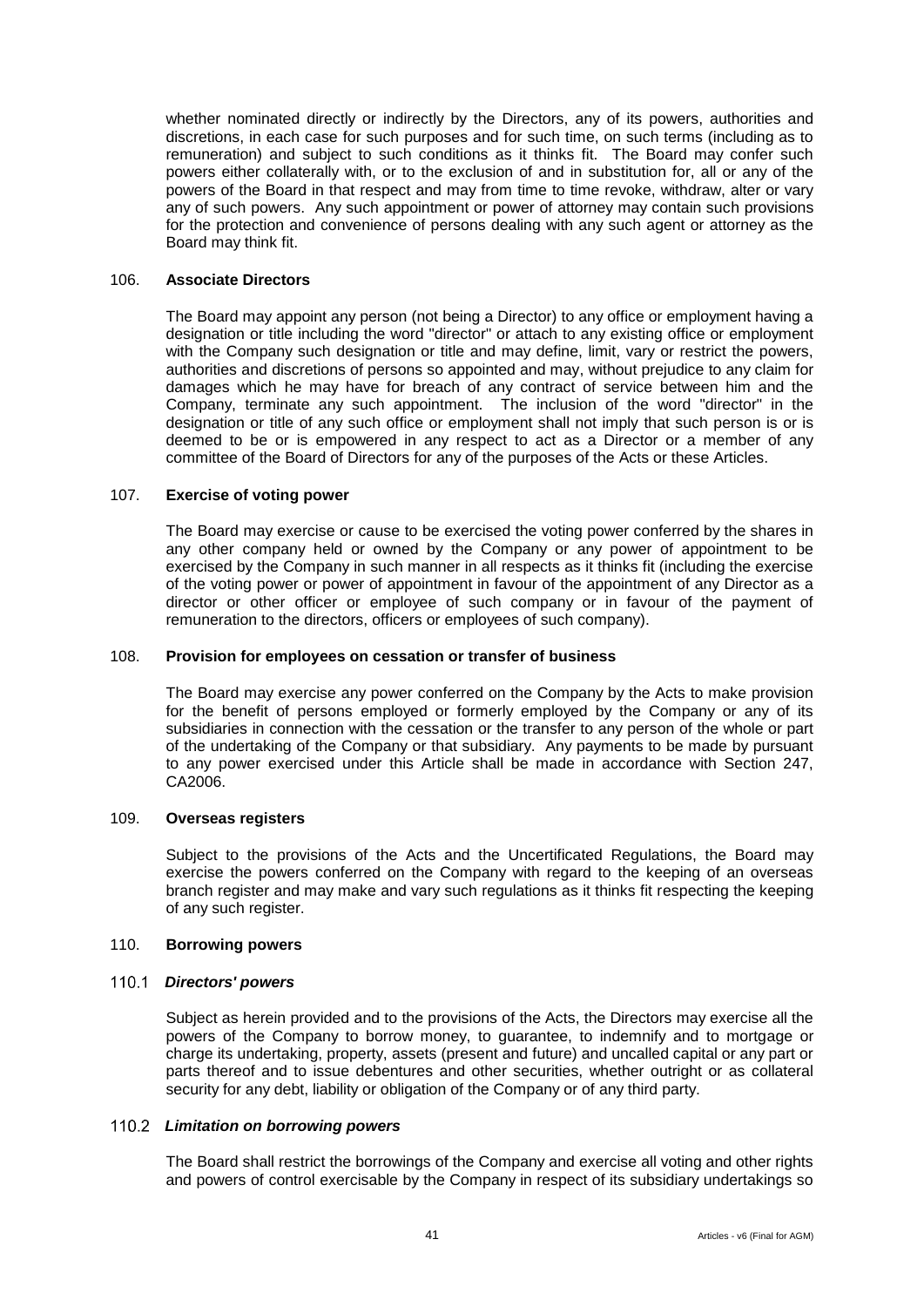as to secure (and as regards its subsidiary undertakings in so far as it can secure by such exercise) that the aggregate principal amount at any one time outstanding in respect of moneys borrowed by the Group (exclusive of moneys borrowed by one Group Company from another and after deducting cash deposited) shall not at any time without the previous sanction of an ordinary resolution of the Company exceed the greater of £100 million and an amount equal to 2.5 times the Adjusted Capital and Reserves.

## *Definitions*

For the purposes only of this Article [110:](#page-45-0)

- (a) the **"Adjusted Capital and Reserves"** means a sum equal to the aggregate from time to time of:
	- (i) the amount paid up (or credited as or deemed to be paid up) on the issued share capital of the Company; and
	- (ii) the amount outstanding to the credit of the capital and revenue reserves of the Group, whether or not distributable (including without limitation any share premium account, capital redemption reserve fund, or revaluation reserve and credit or debit balance on any other reserve) after adding thereto or deducting there from any balance standing to the credit or debit of the income statement of the Group;

all as shown in the relevant balance sheet of the Group but after:

- (iii) making such adjustments as may be appropriate to reflect:
	- (A) any variation in the amount of the paid up share capital, the share premium account or the capital redemption reserve or any such reserves since the date of the relevant balance sheet and so that for the purpose of making such adjustments:
		- if any issue or proposed allotment of shares by the Company for cash has been underwritten, then such shares shall be deemed to have been allotted and the amount (including the premium) of the subscription monies payable in respect thereof (not being monies payable later than 6 months after the date of allotment) shall be deemed to have been paid up to the extent so underwritten on the date when the issue of such shares was underwritten (or, if such underwriting was conditional, the date on which it became unconditional); and
		- subject as aforesaid, share capital (including any premium) shall be deemed to have been paid up as soon as it has been unconditionally agreed to be subscribed or taken up (within 6 months of such agreement) by any person;
	- (B) any variation since the date of the relevant balance sheet in the interests of the Company in its subsidiary undertakings or of the companies comprising the Group; and
	- (C) where the calculation is required for the purposes of or in connection with a transaction under or in connection with which any company is to become or cease to be a subsidiary undertaking, such adjustments as would be appropriate if such transactions had been carried into effect;
- (iv) excluding (so far as not already excluded):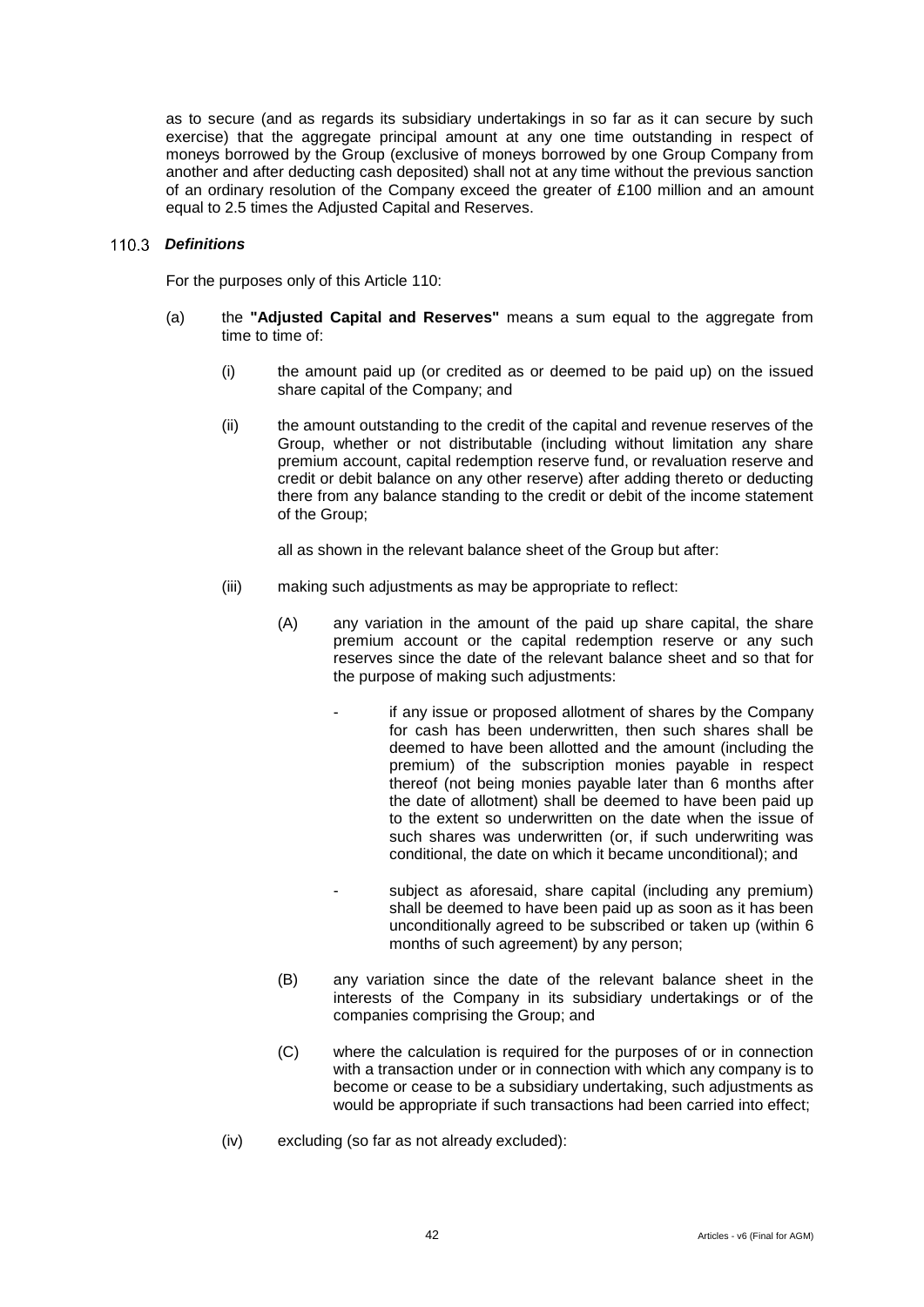- (A) amounts attributable to the proportion of the issued equity share capital of any subsidiary undertaking which is not attributable directly or indirectly to the Company;
- (B) any sum set aside for taxation (including deferred taxation); and
- (C) the effect on the reserves of any retirement benefits scheme deficit or surplus (net of associated deferred tax) which would otherwise be included in accordance with applicable accounting standards;
- (v) deducting:
	- (A) sums equivalent to the book values of goodwill (other than goodwill arising on consolidation) and other intangible assets shown in the relevant balance sheet; and
	- (B) the amount of any distribution declared, recommended or made by any Group Company to a person other than a Group Company out of profits accrued up to and including the date of (and not provided for in) the relevant balance sheet;
- (b) **"cash deposited"** means an amount equal to the aggregate of the amounts beneficially owned by Group Companies which are deposited for the time being with any bank or other person (not being a Group Company) and which are repayable to any Group Company on demand or within 3 months of such demand subject, in the case of amounts deposited by a partly-owned subsidiary, to the exclusion of a proportion thereof equal to the proportion of its issued equity share capital which is not attributable, directly or indirectly, to the Company;
- (c) **"moneys borrowed"** include not only moneys borrowed but also the following except in so far as otherwise taken into account:
	- (i) the nominal amount of any issued and paid up share capital and the principal amount of any debenture or borrowings of any person together with any fixed or minimum premium payable on redemption, the beneficial interest in which or right to repayment to which is not for the time being owned by a Group Company but the payment or repayment of which is the subject of a guarantee or indemnity by a Group Company or is wholly (or to the extent part secured, partly) secured on the assets or the undertaking of a Group Company;
	- (ii) the principal amount raised by any Group Company by acceptances or under any acceptance credit opened on its behalf by any bank or acceptance house (not being a Group Company) other than acceptances and acceptance credits relating to the purchase of goods or services in the ordinary course of trading and outstanding for 6 months or less;
	- (iii) the principal amount of any debenture (whether secured or unsecured) of any Group Company beneficially owned otherwise than by a Group Company;
	- (iv) the nominal amount of any preference (or other non-equity) share capital of any subsidiary beneficially owned otherwise than by a Group Company;
	- (v) any fixed or minimum premium payable on final repayment of any borrowing or deemed borrowing (but any premium payable on final repayment of an amount not to be taken into account as moneys borrowed shall not be taken into account); and
	- (vi) any fixed amount in respect of a hire-purchase agreement or of a finance lease payable in either case by a Group Company which would be shown at the material time as an obligation in a balance sheet prepared in accordance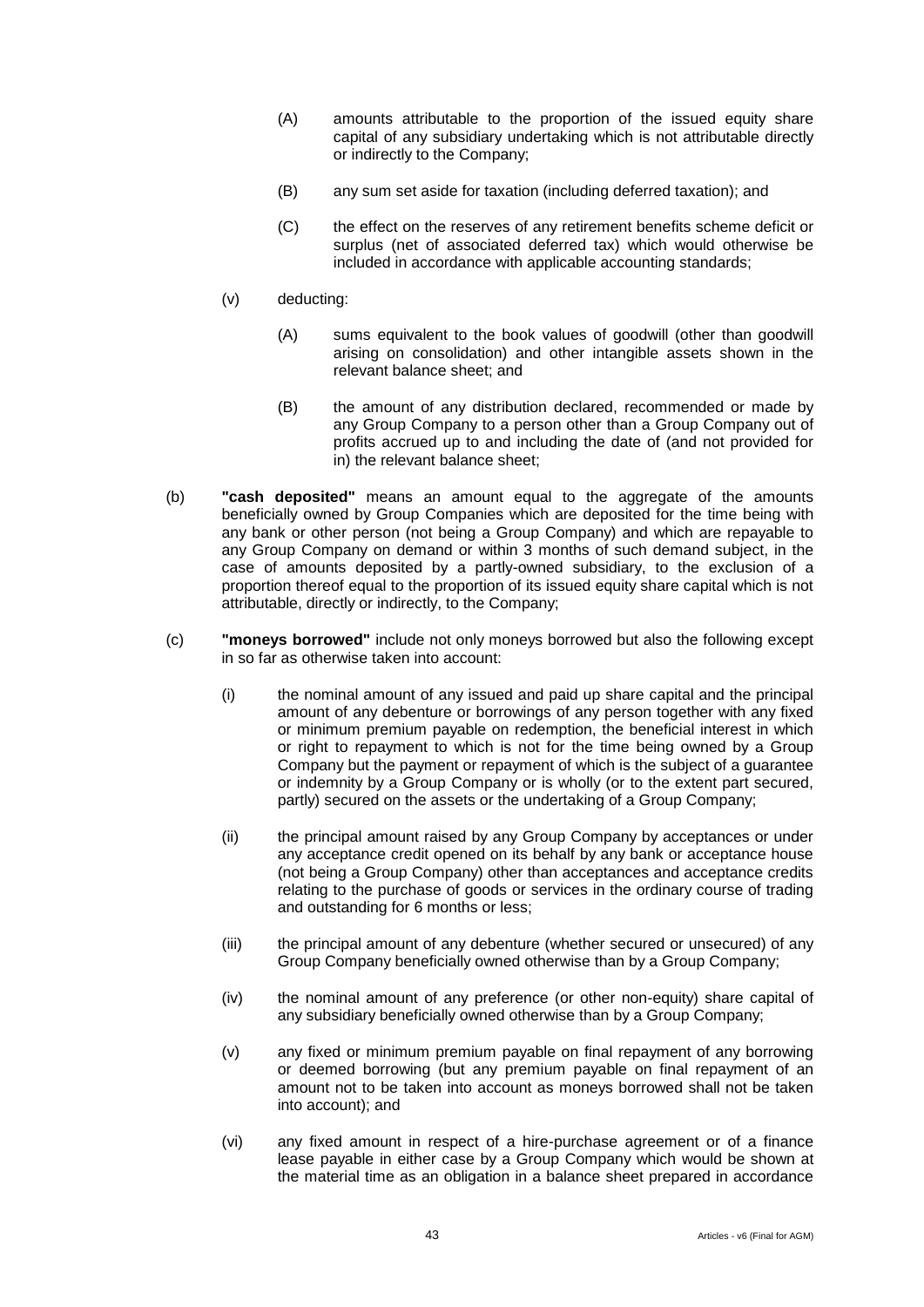with the accounting principles used in the preparation of the relevant balance sheet (and for the purpose of this sub-paragraph (vi) **"finance lease"** means a contract between a lessor and a Group Company as lessee or sub-lessee where substantially all the risks and rewards of the ownership of the asset leased or sub-leased are to be borne by that Group Company and **"hirepurchase agreement"** means a contract of hire-purchase between a hirepurchase lender and a Group Company as hirer);

but do not include:

- (vii) moneys borrowed by any Group Company for the purpose of repaying within 6 months of being first borrowed the whole or any part of any moneys borrowed and then outstanding (including any premium payable on final repayment) of that or any other Group Company pending their application for such purpose within that period;
- (viii) moneys borrowed by any Group Company for the purpose of financing any contract in respect of which any payment of the price receivable under the contract by that or any other Group Company is guaranteed or insured by the Export Credits Guarantee Department or by any other institution fulfilling a similar function up to an amount equal to but not exceeding that part of the price receivable under the contract which is so guaranteed or insured;
- (ix) an amount equal to the moneys borrowed of any company outstanding immediately after it becomes a Group Company provided that it became a Group Company during the 6 months preceding the calculation;
- (x) an amount equal to the amount secured on an asset immediately after it was acquired by a Group Company provided that it was acquired during the 6 months preceding the calculation;
- (xi) notwithstanding sub-paragraphs (i) to (vi) above, the proportion of moneys borrowed by a Group Company (and not owing to another Group Company) which is equal to the proportion of its issued equity share capital not attributable directly or indirectly to the Company;
- (xii) amounts borrowed or raised which are for the time being deposited with HM Revenue & Customs or any other body designated by any relevant legislation or order in connection with import deposits or any similar government scheme to the extent that a member of the Group retains an interest therein;

and in sub-paragraphs (vii) to (xii) above references to amounts of moneys borrowed include references to amounts which, but for the exclusion under those sub-paragraphs, would fall to be included;

- (d) there shall be credited against the amount of any moneys borrowed any cash deposited with any bank or other person (whether on current account or otherwise) not being a Group Company and which is repayable to any Group Company on demand or within 3 months of any demand;
- (e) for the avoidance of doubt it is hereby expressly provided that for the purposes of the limit set out in Article [110.2](#page-45-1) (*Limitations on borrowing powers*) the following sums shall be deemed not to be moneys borrowed of the Group:
	- (i) any and all sums retained by any member of the Group (or their agent or nominee) under the terms of any contract or other arrangement relating to the construction of capital projects where the retention is made for the purposes of securing satisfactory completion and entry into service of the project for so long as and to the extent that any member of the Group is entitled to retain such sums under the relevant contract or arrangement;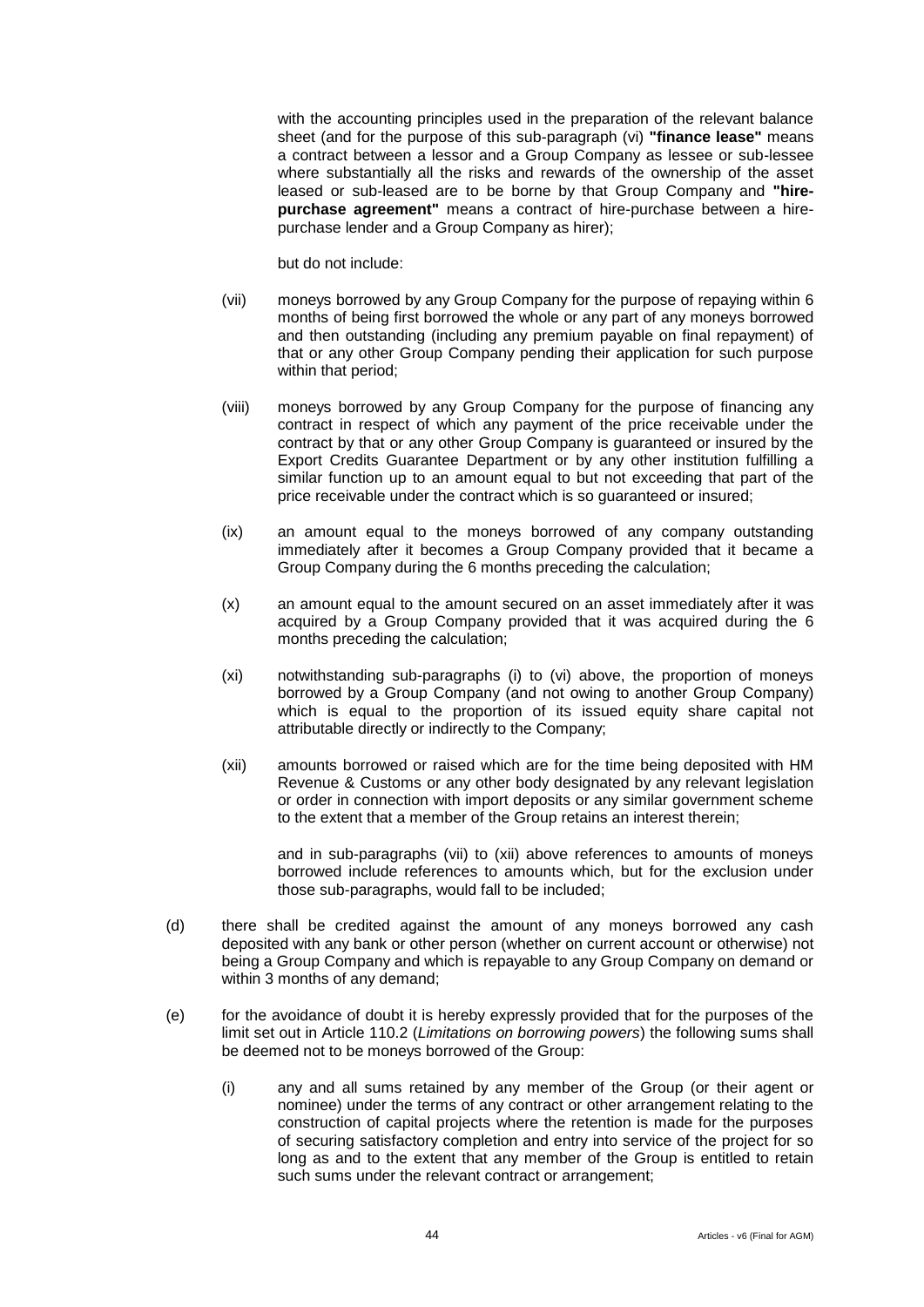- (ii) sums advanced or paid to any member of the Group (or their agent or nominee) by customers of any member of the Group as pre-payments or progress payments or payments on account or by way of deposit or security in respect of any products or services or any guarantees or indemnities given by any member of the Group or under any sales contracts or settlements systems; and
- (iii) sums which otherwise would fall to be treated as borrowed moneys of any member of the Group which were treated with the concurrence of the Auditors and in accordance with any current Statement of Standard Accounting Practice or other accountancy principle or practice generally accepted for the time being in the United Kingdom in the latest audited balance sheet of the relevant member of the Group on which such consolidation was based as otherwise than borrowed moneys of that member of the Group or sums which were incurred after the date of the latest audited balance sheet and, in the reasonable opinion of the Board, would have been so treated had they been outstanding at that date.
- (f) **"relevant balance sheet"** means the latest published audited consolidated balance sheet of the Group, but where the Company has no subsidiaries it means the balance sheet and profit and loss account of the Company and, where the Company has subsidiaries but there are no consolidated accounts of the Group, it means the respective balance sheets and profit and loss accounts of the companies comprising the Group;
- (g) **"equity share capital"** shall be construed in relation to a subsidiary undertaking without a share capital in the same manner as "shares" are defined in relation to an undertaking without a share capital under Section 1161(2)(a) and (b), CA2006.

# <span id="page-49-0"></span>*Currency conversion*

When the aggregate amount borrowed required to be taken into account for the purposes of this Article [110](#page-45-0) on any particular day is being ascertained any of such moneys denominated or repayable in a currency other than sterling shall if not subject to a contract or arrangement determining the rate of exchange be converted for the purpose of calculating the sterling equivalent either:

- (a) with the exception of Excepted Foreign Currency Borrowings (as hereinafter defined), at the rate of exchange prevailing at the material time in London provided that the moneys comprising such borrowing shall be translated (if thereby such sterling amount would be less) at the option of the Company at the rate of exchange prevailing in London 6 months before such time. For the purposes of this sub-paragraph the rate of exchange shall be taken as the middle market rate as at the close of business in London on the relevant day or, if such day is not a business day, on the last business day before the day in question;
- (b) in the case of any Excepted Foreign Currency Borrowings, at the rate of exchange which would be applicable to the moneys comprising such borrowing on their repayment to the extent that such rate of exchange is fixed under any Exchange Cover Scheme (as hereinafter defined) in connection with such moneys borrowed provided that where it is not possible to determine the rate of exchange applicable at the time of repayment of any such moneys borrowed they shall be translated into sterling under the terms of the applicable Exchange Cover Scheme on such basis as may be agreed with or determined by the Auditors or, if this is agreed by the Auditors not to be practicable, in accordance with the provisions of sub-paragraph (a) above;

For the purpose of this Article [110.4:](#page-49-0)

(i) **"Excepted Foreign Current Borrowings"** means moneys borrowed denominated or repayable in a currency other than sterling which have the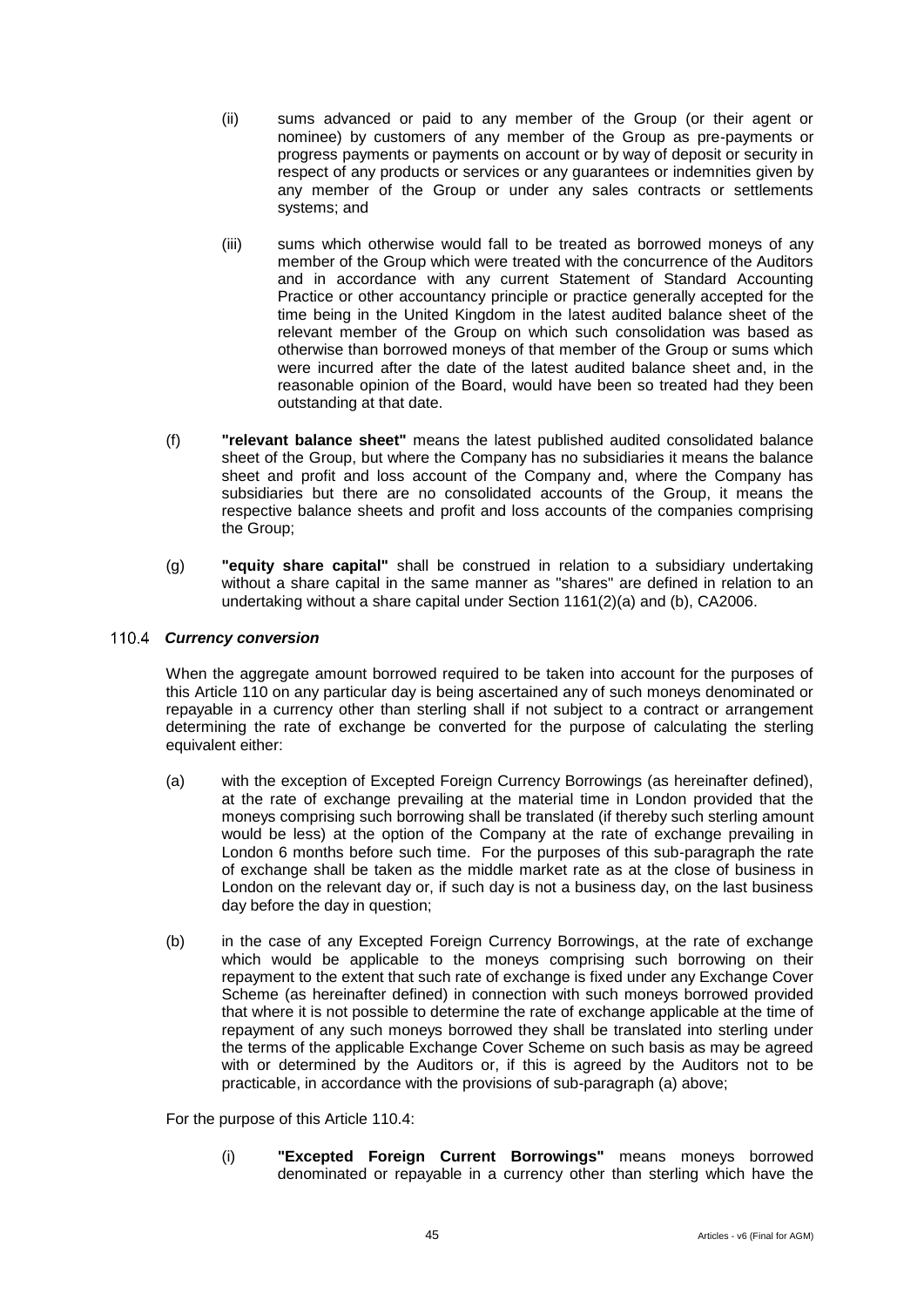benefit of an Exchange Cover Scheme and **"Exchange Cover Scheme"**  means any exchange cover scheme, forward currency contract, currency option, back to back loan, swap or other arrangement taken out or entered into to reduce the risks associated with fluctuations in exchange rates; and

(ii) where under the terms of any borrowing the amount of money which would be required to discharge the principal amount of moneys borrowed in full if it failed to be repaid (whether at the option of the company borrowing the same or by reason of default) at such material time is less than the amount which would otherwise be taken into account in respect of such moneys borrowed for the purposes of this Article, the amount of such moneys borrowed to be taken into account shall be such lesser amount.

## *Certification*

A report or certificate of the Auditors as to the amount of the Adjusted Capital and Reserves or the amount of moneys borrowed falling to be taken into account for the purposes of this Article [110](#page-45-0) or to the effect that the limit imposed by this Article [110](#page-45-0) has not been or will not be exceeded at any particular time or times or as a result of any particular transaction or transactions shall be conclusive evidence of the amount or of that fact.

# *Bona fide estimate*

Nevertheless for the purposes of this Article the Directors may at any time act in reliance on a bona fide estimate of the amount of the Adjusted Capital and Reserves and if in consequence the limit set out in Article [110.2](#page-45-1) (*Limitations on borrowing powers*) is inadvertently exceeded, an amount borrowed equal to the excess may be disregarded until the expiration of 6 months after the date on which by reason of a determination of the Auditors or otherwise the Directors become aware that such a situation has or may have arisen.

## *Exceeding limits*

No debt incurred or security given in respect of moneys borrowed in excess of the limit imposed by this Article [110](#page-45-0) shall be invalid or ineffectual except in the case of express notice to the lender or recipient of the security at the time when the debt was incurred or security given that the limit had been or would thereby be exceeded but no lender or other person dealing with the Company shall be concerned to see or enquire whether such limit is observed.

#### 111. **Duty to exercise independent judgment**

No Director shall be in breach of his duty to exercise independent judgment pursuant to Section 173, CA2006 if acting in any way authorised by these Articles, which act may otherwise infringe such duty.

## **S Proceedings of Directors and Committees**

#### 112. **Board meetings**

Subject to the provisions of these Articles and the Acts, the Board may meet for the despatch of business, adjourn and otherwise regulate its proceedings as it thinks fit.

#### 113. **Notice of Board meetings**

One Director may, and the Secretary at the request of a Director shall, summon a Board meeting at any time. Notice of a Board meeting shall be deemed to be properly given to a Director if is given to him personally or by word of mouth or sent in writing (whether in hard copy form or electronic form) to him at his last known address or any other address (including electronic address) given by him to the Company for this purpose. A Director may waive the requirement that notice be given to him of any Board meeting either prospectively or retrospectively. It shall not be necessary to give notice of a Board meeting to a Director who is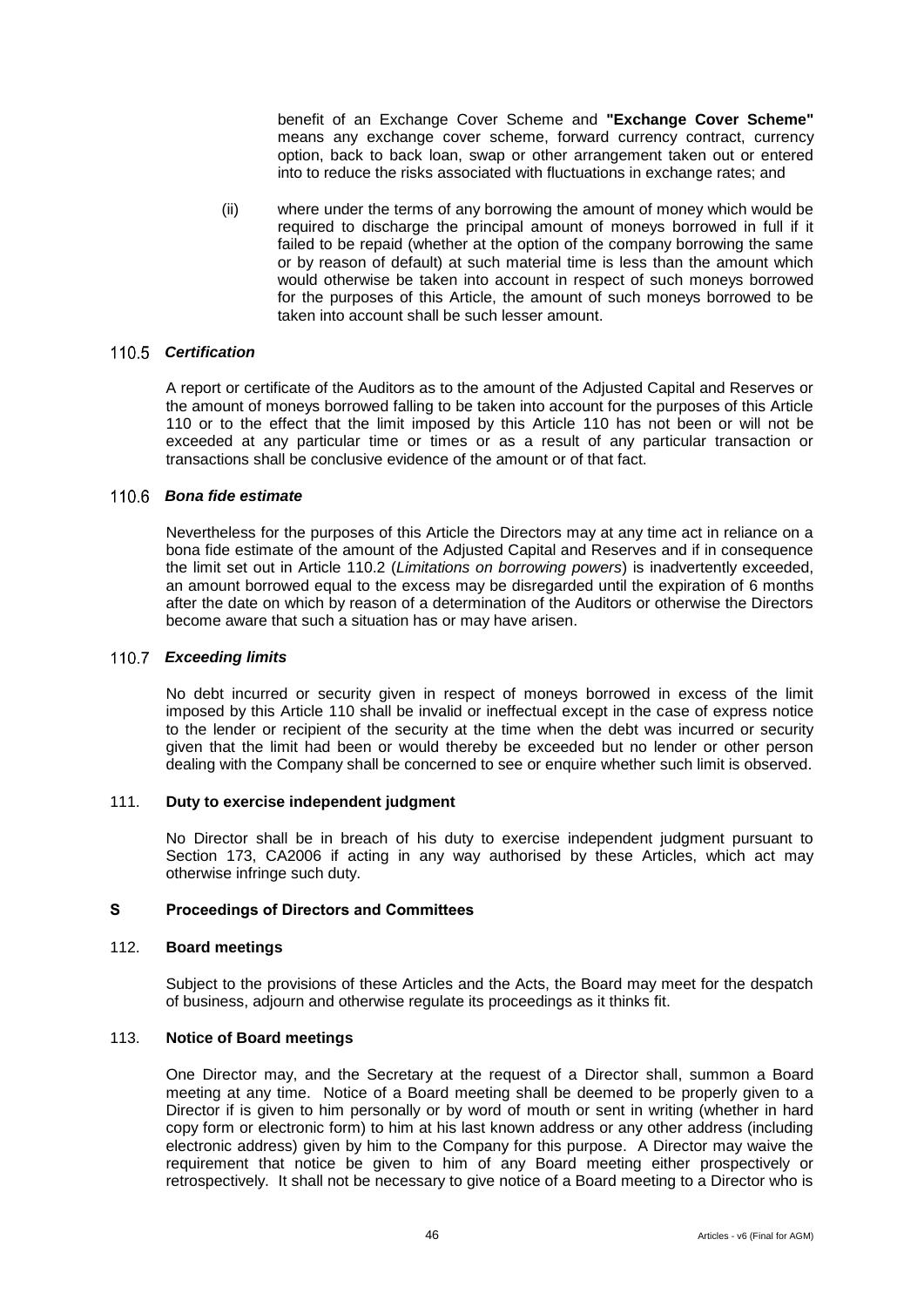absent from the United Kingdom unless he has requested the Board in writing (whether in hard copy form or in electronic form) that notices of Board meetings shall during his absence be given to him at any address in the United Kingdom (or any electronic address) notified to the Company for this purpose or by telephone where he has notified the Company of the relevant telephone number for such purpose but he shall not in such event be entitled to a longer period of notice than if he had been present in the United Kingdom.

#### 114. **Quorum**

Subject to Section 175(6), CA2006 and the provisions of Article [121](#page-53-0) (*Board authorisation of conflicts of interest*) the quorum necessary for the transaction of business may be determined by the Board and until otherwise determined shall be 2 persons, each being a Director or an alternate Director. A person who holds office only as an alternate Director shall only be counted in the quorum if his appointor is not present. A Director or other person who is present at a meeting of the Board in more than one capacity (that is to say as both Director and an alternate Director or as an alternate for more than 1 Director) shall not be counted as 2 or more for these purposes unless at least one other Director or alternate Director is also present. A duly convened meeting of the Board at which a quorum is present shall be competent to exercise all or any of the authorities, powers and discretions for the time being vested in or exercisable by the Board. Any Director who ceases to be a Director at a meeting of the Directors may, subject to any provision to the contrary in these Articles, continue to be present and to act as a Director and be counted in the quorum until the termination of the meeting of the Directors if no Director objects and if otherwise a quorum of Directors would not be present.

## 115. **Chairman of Board and other offices**

## *Appointment of Chairman*

The Board shall appoint any Chairman, joint Chairman or Deputy Chairman of the Board and shall determine the period for which he is or they are to hold office and may at any time remove him or them from office. If no such Chairman or Deputy Chairman is elected or if at any meeting neither a Chairman nor a Deputy Chairman is present within fifteen minutes of the time appointed for holding it, the Directors present shall choose one of their number to be Chairman of such meeting. In the event of 2 or more Joint Chairmen or in the absence of a Chairman, 2 or more Deputy Chairmen being present, the Joint Chairman or Deputy Chairman to act as Chairman of the meeting shall be decided by those Directors present. Any Chairman or Deputy Chairman may also hold executive office under the Company but, subject to Article [115.4](#page-52-0) (*Limitation on appointments*), shall not be the Company's Chief Executive.

### *Chief Executive*

Subject to the provisions of the Acts, the Directors may appoint one or more of their number to any office or employment under the Company (including, but without limitation, that of Chief Executive, Managing Director or Joint Managing Director but not including that of auditor), and may enter into an agreement or arrangement with any Director for his employment by the Company or for the provision by him of any services outside the scope of the ordinary duties of a Director and may also permit any person appointed to be a Director to continue in any office or employment held by him before he was so appointed. Any such appointment, agreement or arrangement may be made for such period (subject to Article [115.4](#page-52-0) (*Limitation on appointments*)) and upon such terms as the Directors determine.

#### *Delegation of powers*

Without prejudice to the generality of the foregoing the Directors may entrust to and confer upon any Director holding any such office or employment any of the powers exercisable by them as Directors with power to sub-delegate upon such terms and conditions and with such restrictions as they think fit and either collaterally with or to the exclusion of their own powers, authorities and discretions, and may from time to time revoke, withdraw, alter or vary all or any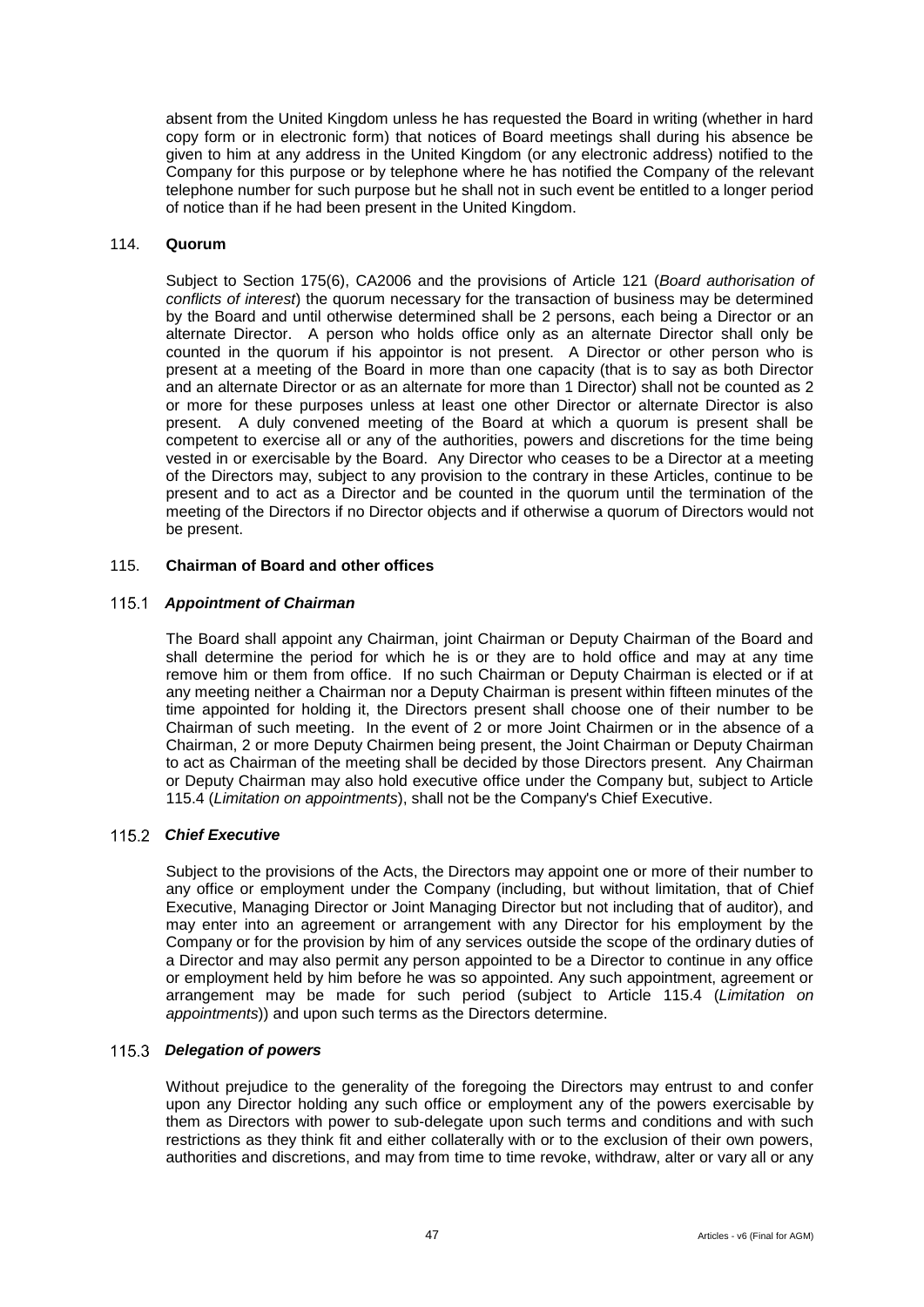of such powers but no person dealing in good faith and without notice of the revocation or variation shall be affected by it.

## <span id="page-52-0"></span>*Limitation on appointments*

The Directors may not appoint any one of their number to be both Chairman and Chief Executive or Managing Director of the Company at the same time, unless such appointment is limited to a period not exceeding one year from the date of the appointment, after which the appointment shall lapse and the Directors shall not renew it, although they may (if they wish) appoint the person who had been both Chairman and Chief Executive or Managing Director to hold one only of those offices.

## 115.5 Removal from position

The Directors may (without prejudice to any claim for damages for breach of any agreement between the Director and the Company) remove a Director from any office and shall be entitled (but not obliged) to appoint another in his place.

#### *Cessation of position on ceasing to be a director*

A Director appointed to the office of Chairman, Deputy Chairman, Managing Director, Chief Executive or any other executive office shall automatically and immediately cease to hold that office if he ceases to hold the office of Director for any cause, but he shall not (unless any agreement between him and the Company shall otherwise provide) cease to hold his office as a Director by reason only of his ceasing to be Chairman, Deputy Chairman, Managing Director, Chief Executive of the Company or to hold any other such executive office, as the case may be.

#### 116. **Voting**

Subject to Section 175(6), CA2006 and Article [121,](#page-53-0) questions arising at any meeting shall be determined by a majority of votes. In the case of an equality of votes the Chairman of that meeting shall have a second or casting vote. A Director who is also an alternate director shall be entitled in the absence of his appointor to a separate vote on behalf of his appointor in addition to his own vote and an alternate director who is appointed by 2 or more Directors shall be entitled to a separate vote on behalf of each of his appointors, in their absence.

#### 117. **Participation by telephone and electronic mail**

Any Director or his alternate may validly participate in a meeting of the Board or a committee of the Board (if he is entitled to participate in such meeting) through the medium of conference telephone or electronic mail or similar form of communication equipment provided that all persons participating in the meeting are able to hear and speak to each other throughout such meeting or are able to receive communications from each of the other Directors participating in the meeting. A person so participating shall be deemed to be present in person at the meeting and shall accordingly be counted in a quorum and be entitled to vote. Such a meeting shall be deemed to take place where the largest group of those participating is assembled or if there is no group which is larger than any other group where the Chairman of the meeting then is or at such other place (including virtually) as the Directors may agree. Subject to the provisions of the Acts, all business transacted in such manner by the Board or a committee of the Board shall for the purpose of these Articles be deemed to be validly and effectively transacted at a meeting of the Board or a committee of the Board notwithstanding that 2 or fewer than 2 Directors or alternate Directors are physically present at the same place.

## 118. **Resolution in writing**

A resolution in writing executed by all of the Directors for the time being entitled to receive notice of a Board meeting and not being less than a quorum or by all the members of a committee of the Board for the time entitled to receive notice of such committee meeting and not being less than a quorum of that committee shall be as valid and effective for all purposes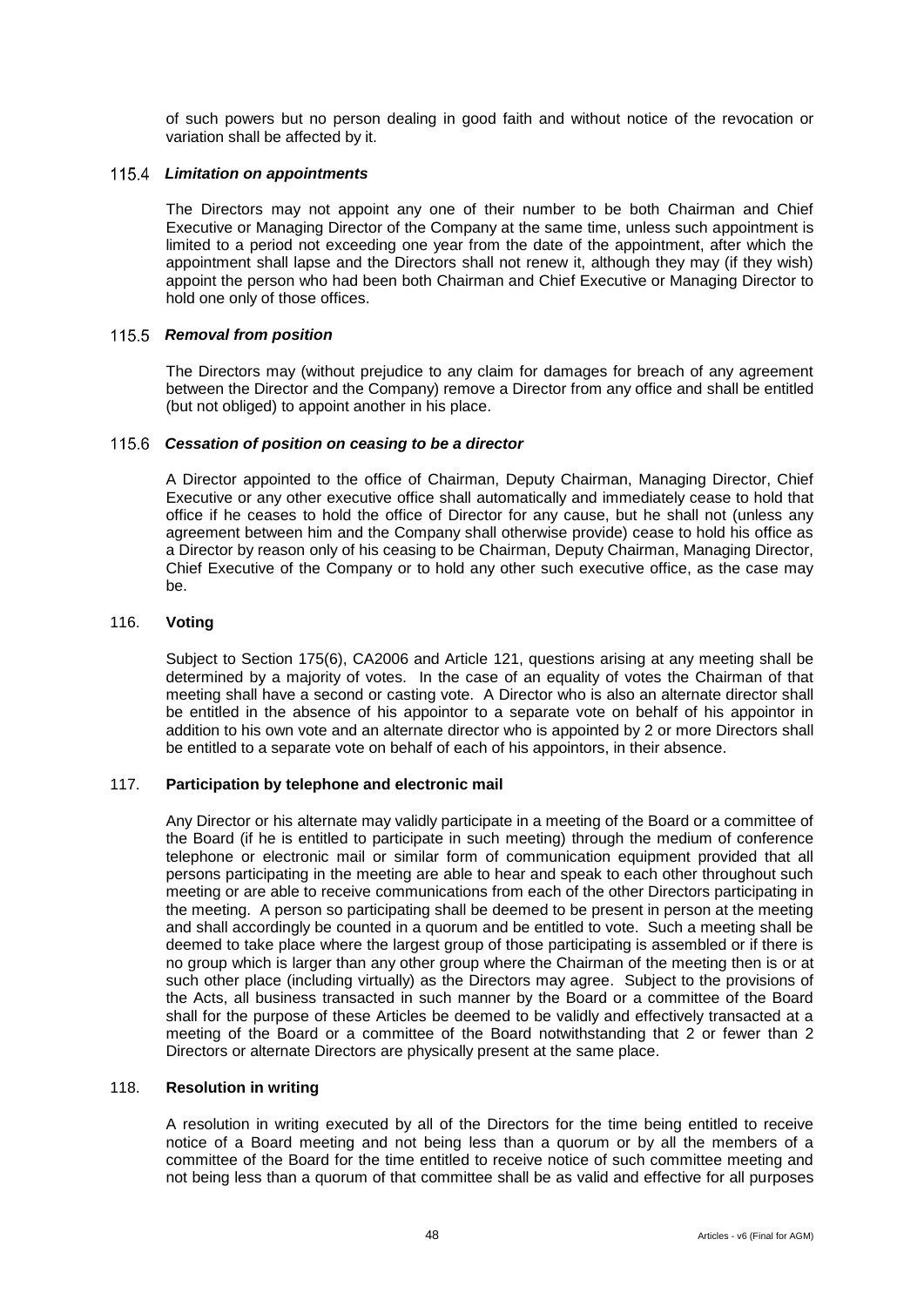as a resolution duly passed at a meeting of the Board (or committee as the case may be). Such a resolution:

- (a) may consist of several documents in the same form each executed by one or more of the Directors or members of the relevant committee, including executions in electronic form;
- (b) need not be signed by an alternate Director if it is signed by the Director who appointed him; and
- (c) if signed by an alternate Director need not also be signed by his appointor.

For such a resolution to be effective it shall not be necessary for it to be signed by a Director who is prohibited by these Articles from voting thereon or by his alternate.

## 119. **Minutes of proceedings**

#### *Contents of minutes*

The Board shall cause minutes to be made in books kept for the purpose of recording all orders, resolutions and proceedings of every meeting of the Board, of a committee of the Board, of the Company or of the holders of any class of shares or debentures of the Company including:

- (a) all appointments of officers and committees made by the Board and of any such officer's salary or remuneration; and
- (b) the names of Directors present at every such meeting.

#### *Evidence of proceedings*

Any such minutes if purporting to be signed by the Chairman of the meeting at which the proceedings were held or by the Chairman of the next succeeding meeting or the Secretary, shall be prima facie evidence of the matters stated in such minutes without any further proof.

#### 120. **Validity of proceedings**

All acts done by a meeting of the Board or of any committee of a local board or agency or by any person acting as a Director, alternate Director or member of a committee, local board or agency shall, as regards all persons dealing in good faith with the Company, notwithstanding that it is afterwards discovered that there was some defect in the appointment of any person or persons acting as aforesaid or that they or any of them were or was disqualified from holding office or not entitled to vote or had in any way vacated their or his office or that the delegation to such committee, local board or agency had been annulled, varied or revoked, be as valid as if every such person had been duly appointed, and was duly qualified and had continued to be a Director, alternate Director, or member and had been entitled to vote or as if the delegation had continued in full force and effect.

## **T Directors' interests**

#### <span id="page-53-0"></span>121. **Board authorisation of conflicts of interest**

#### <span id="page-53-1"></span>*Power to authorise*

Subject to and in accordance with the CA2006 and the provisions of this Article [121](#page-53-0) (*Board authorisation of conflicts of interest*), the Directors may authorise any Relevant Situation, including without limitation, the continuing performance by a Conflicted Director of his duties and the acceptance of or continuing in any office, employment or position in addition to that of his office as a Director.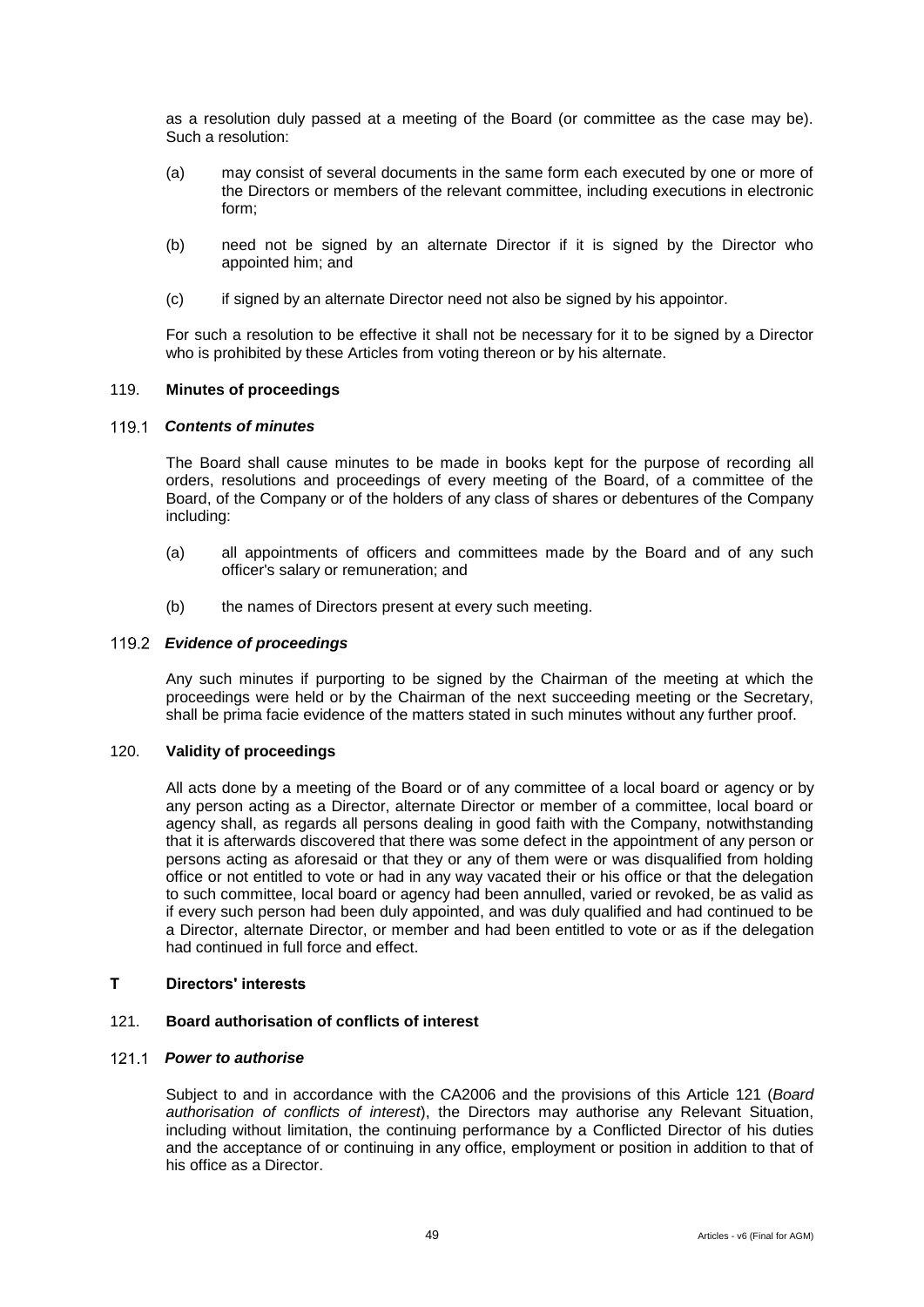## *Provisions relating to authorisation*

- (a) Any authorisation under Article [121.1](#page-53-1) (*Power to authorise*) shall be effective only if:
	- (i) the Relevant Situation arose on or after 1 October 2008; and
	- (ii) any requirement as to the quorum at any meeting of the Directors at which the matter is considered is met without counting either the Conflicted Director or any other interested Director; and
	- (iii) the matter or situation was agreed to and any relevant resolution was passed without counting the votes of the Conflicted Director and without counting the votes of any other interested Director (or such matter or situation would have been so agreed and such relevant resolution would have been so passed if their votes had not been counted); and
	- (iv) the Conflicted Director has disclosed in writing all material particulars of the matter, office, employment or position which relates to the Relevant Situation which could reasonably be expected to influence the decision of the Independent Directors as to whether to authorise such matter, office, employment or position which relates to the Relevant Situation and the continuing performance of the Conflicted Director of his duties and/or the terms of such authorisation.
- (b) Subject to the provisions of paragraph (a) any request for authorisation received from a Conflicted Director may be dealt with and resolved upon by the Independent Directors in such manner as any other matter may be considered and resolved upon by the Directors in accordance with these Articles.
- (c) Any authorisation made in accordance with this Article [121](#page-53-0) may be made on such terms and subject to such conditions and/or limitations as the Independent Directors may, in their absolute discretion, determine (including, without limitation, excluding the Conflicted Director and any other interested director from certain Board meetings, withholding from him or them certain Board or other papers and/or denying him or them access to certain confidential Company information) and such terms and limitations may be imposed at the time of or after the authorisation and may be subsequently varied or terminated.
- (d) In considering any request for authorisation in respect of a Relevant Situation, the Independent Directors shall be entitled to exclude the Conflicted Director from any meeting or other discussion (whether oral or written) concerning the authorisation of such Relevant Situation and they shall also be entitled to withhold from such Conflicted Director any Board or other papers concerning the authorisation of such Relevant Situation.

# <span id="page-54-0"></span>*Confidential information, absenting from Board meetings and receipt of Board papers etc*

If a matter, office, employment or position relating to a Relevant Situation is authorised by the Independent Directors in accordance with the provisions of this Article [121,](#page-53-0) the Conflicted Director (for long as he reasonably believes such Relevant Situation subsists):

(a) shall not be required to disclose to the Company (including the Board or any committee of it) any confidential information relating to such matter, office, employment or position which he obtains or has obtained otherwise than in his capacity as a Director, if to make such disclosure would give rise to a breach of duty or breach of obligation of confidence owed by him to another person in relation to such matter, office, employment or position;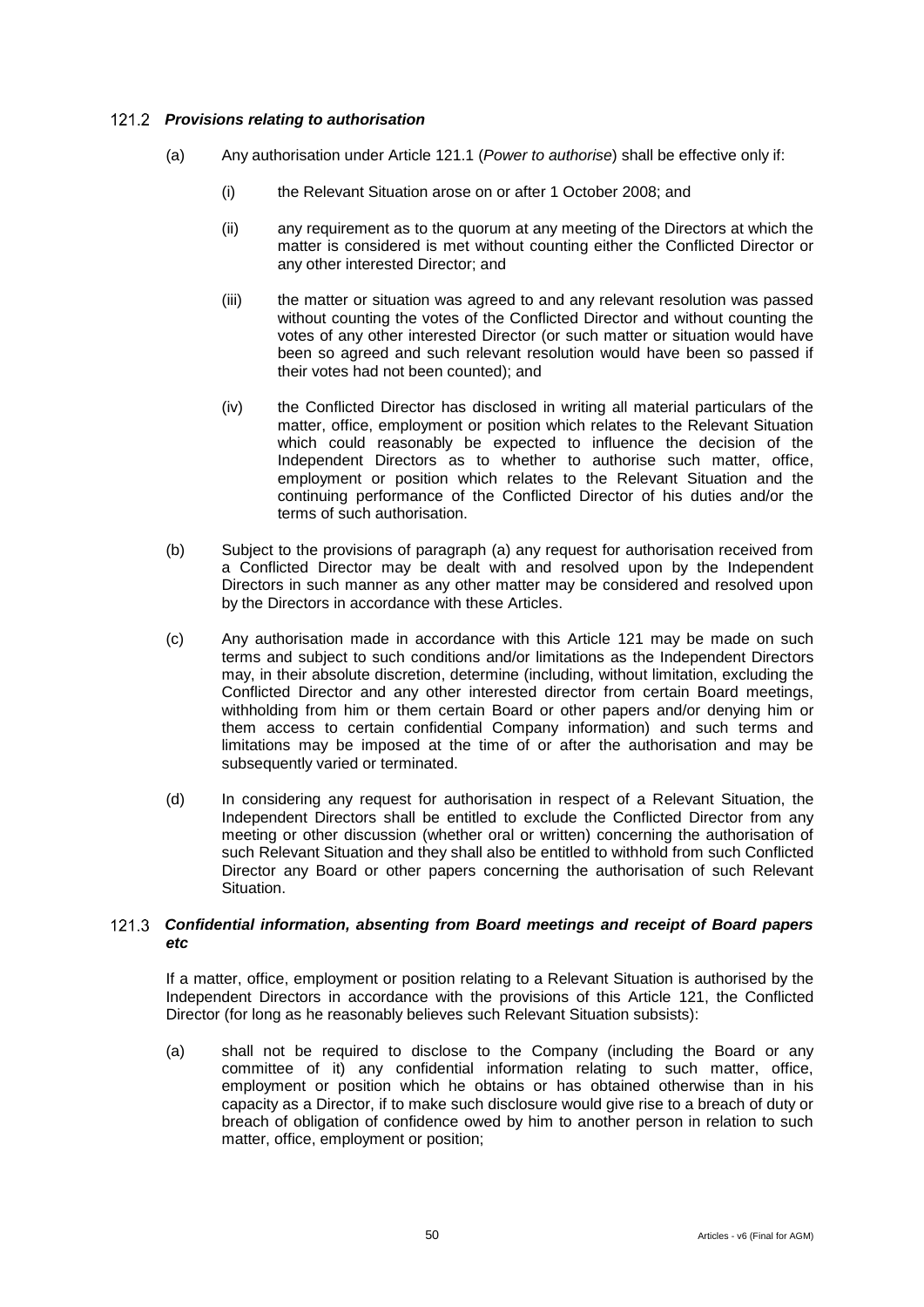- (b) shall be entitled to absent himself from all or any meetings of the Board (or any committee of it) at which anything relating to such matter, office, employment or position will or may be discussed; and
- (c) shall be entitled to make such arrangements as he thinks fit not to receive documents or information (including, without limitation, Board papers (or those of any committee of it)) relating to any such matter, office, employment or position and/or for such documents or information to be received and read by a professional adviser on his behalf,

and in so doing, such Conflicted Director shall not be in breach of any general duty he owes to the Company pursuant to Sections 171 to 177 (inclusive), CA2006 and the provisions of this Article [121.3](#page-54-0) shall be without prejudice to any equitable principle or rule of law which may excuse the Conflicted Director from disclosing information or attending meetings or receiving documents or information, in circumstances where such disclosure, attendance or receipt would otherwise be required under these Articles.

#### *Exceptions to requirement for authorisation*

It shall not be necessary for a Conflicted Director to seek any authorisation under this Article [121](#page-53-0) if:

- (a) the Relevant Situation cannot reasonably be regarded as likely to give rise to a conflict of interest;
- (b) the conflict of interest arises in relation to a proposed or existing transaction or arrangement with the Company in which the Conflicted Director is in any way, directly or indirectly, interested; or
- (c) the provisions of Chapter 4, Part 10, CA2006 apply to the Relevant Situation and either approval is given in accordance with the relevant provision(s) of that Chapter or any such approval is not required (as determined in accordance with the relevant provision of that Chapter).

## <span id="page-55-0"></span>122. **Director may have interests**

Provided permitted by the Acts and provided he has disclosed to the Board the nature and extent of his interest in accordance with Article [123](#page-56-0) (*Disclosure of interests to Board*), a Director, notwithstanding his office:

- (a) may be a party to, or otherwise interested in any contract, arrangement, transaction or proposal with the Company or in which the Company is otherwise interested, either in regard to his tenure of any office or place of profit or as vendor, purchaser or otherwise;
- (b) may hold any other office or place of profit with the Company (except that of Auditor or of auditor of a subsidiary of the Company) in addition to the office of Director and may act by himself or through his firm in a professional capacity for the Company and in any such case on such terms as to remuneration and otherwise as the Remuneration Committee may agree either in addition to or in lieu of any remuneration provided for by any other Article;
- (c) may be a member of or a director or other officer of, or employed by, or a party to, any transaction or arrangement with or otherwise interested in, any body corporate promoted by or promoting the Company or in which the Company is otherwise interested or as regards which the Company has any powers of appointment;
- (d) shall not, by reason of his office, be liable to account to the Company for any dividend, profit, remuneration, superannuation payment or other benefit which he derives from: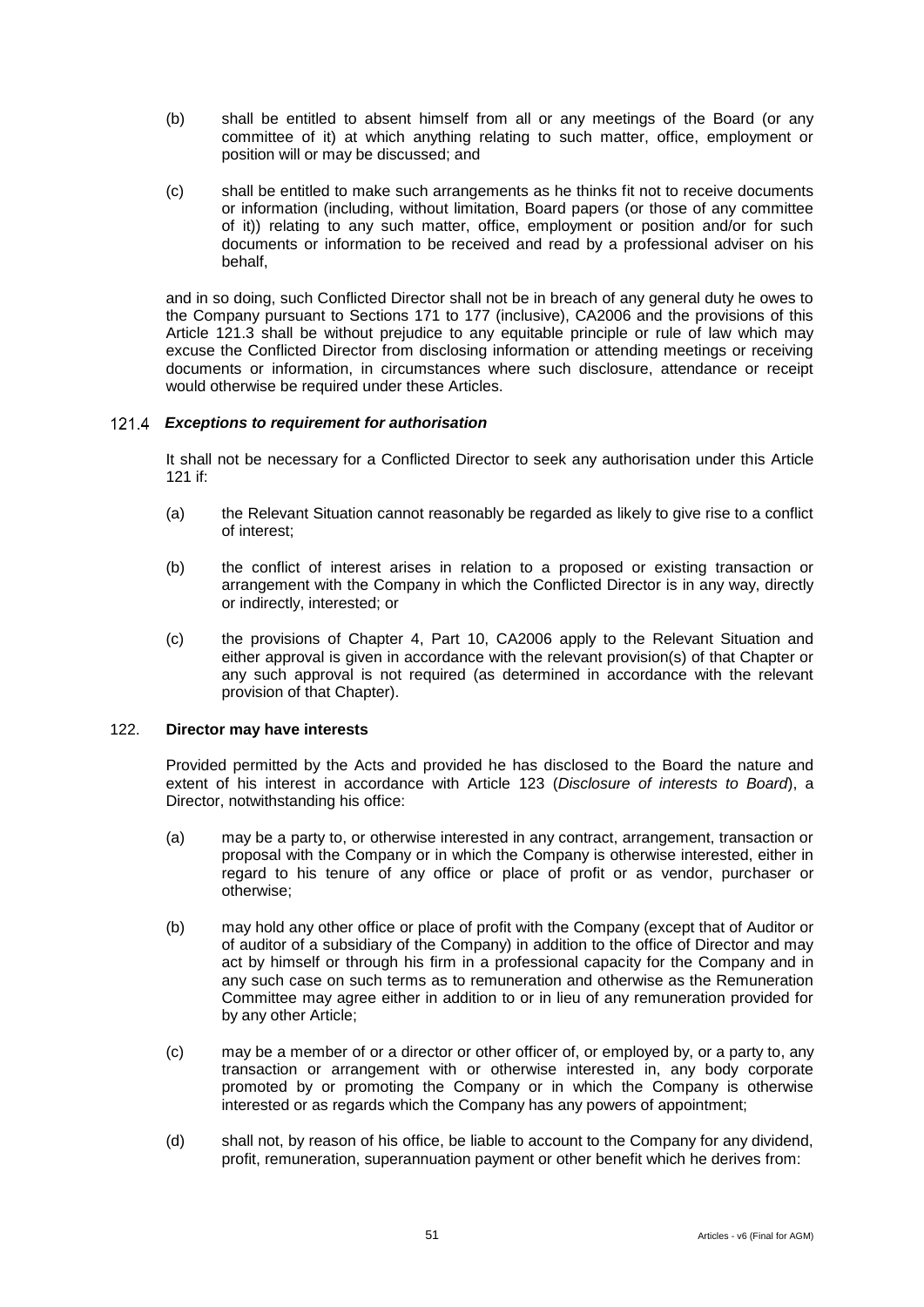- (i) any matter, office, employment or position which relates to a Relevant Situation authorised in accordance with Article [121](#page-53-0) (*Board authorisation of conflicts of interest*); or
- (ii) any office, employment, contract, arrangement, transaction or proposal or other interest permitted pursuant to paragraphs (a) to (c) (inclusive) of this Article [122,](#page-55-0)

and no contract, arrangement, transaction or proposal shall be avoided on the grounds of any Director having any such interest or receiving any such dividend, profit, remuneration, superannuation, payment or other benefit authorised in accordance with Article [121](#page-53-0) (*Board authorisation of conflicts of interest*) or permitted pursuant to paragraphs (a) to (c) (inclusive) of this Article [122](#page-55-0) and the receipt of any such dividend, profit, remuneration, superannuation, payment or other benefit so authorised or permitted shall not constitute a breach of the duty not to accept benefits from third parties as set out in section 176, CA2006.

#### <span id="page-56-0"></span>123. **Disclosure of interests to Board**

## <span id="page-56-4"></span>*Declaration of interest other than in relation to transactions or arrangements with the Company*

A Director shall declare the nature and extent of his interest in a Relevant Situation to the other Directors and any such declaration shall be made in accordance with the provisions of Articles [123.4](#page-56-1) to [123.6](#page-57-0) (inclusive).

## <span id="page-56-2"></span>*Declaration of interest in a proposed transaction or arrangement with the Company*

If a Director is in any way, directly or indirectly, interested in a proposed transaction or arrangement with the Company, he must declare the nature and extent of that interest to the other Directors and any such declaration shall be made in accordance with the provisions of Articles [123.4](#page-56-1) to [123.6](#page-57-0) (inclusive).

#### <span id="page-56-3"></span>*Declaration of interest in an existing transaction or arrangement with the Company*

If a Director is in any way, directly or indirectly, interested in a transaction or arrangement which has already been entered into by the Company, he must declare the nature and extent of his interest to the other Directors (unless the interest has already been declared under Article [123.2](#page-56-2) (*Declaration of interest in a proposed transaction or arrangement with the Company*)) and any such declaration shall be made in accordance with the provisions of Articles [123.4](#page-56-1) to [123.6](#page-57-0) (inclusive).

## <span id="page-56-1"></span>*Method of declarations of interest*

- (a) The declaration of interest must (in the case of Article [123.3](#page-56-3) (*Declaration of interest in an existing transaction or arrangement with the Company*)) and may, but need not (in the case of Article [123.1](#page-56-4) (*Declaration of interest other than in relation to transactions or arrangements with the Company*) or Article [123.2](#page-56-2) (*Declaration of interest in a proposed transaction or arrangement with the Company*), be made:
	- (i) at a meeting of the Directors, or
	- (ii) by notice to the Directors in accordance with:
		- (A) Section 184, CA2006 (notice in writing); or
		- (B) Section 185, CA2006 (general notice).
- (b) If any declaration of interest made pursuant to Articles [123.1](#page-56-4) to [123.3](#page-56-3) (inclusive) proves to be, or becomes, inaccurate or incomplete, a further declaration must be made.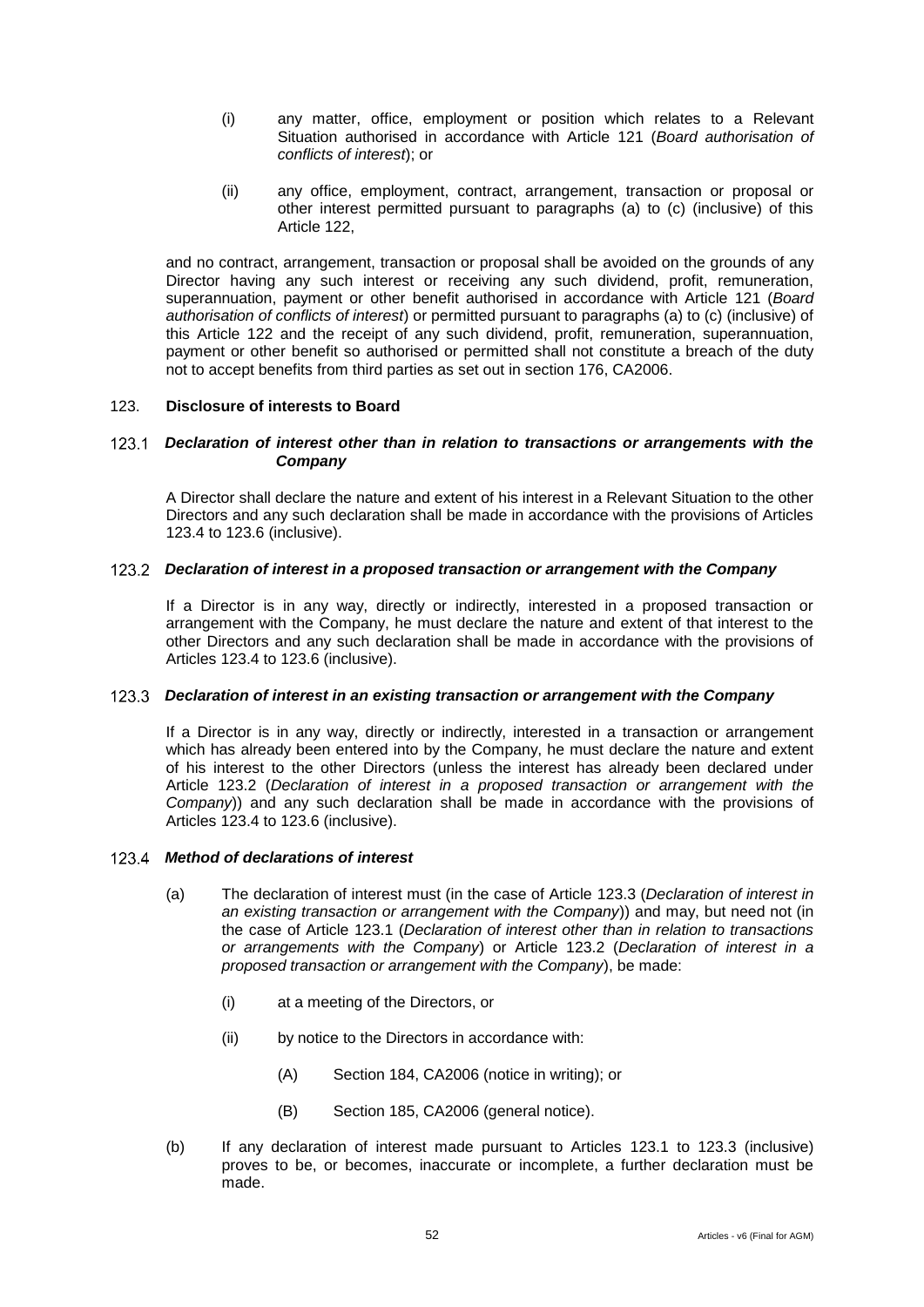#### *Timing of declarations of interest*

- (a) Any declaration of interest required by Article [123.1](#page-56-4) (*Declaration of interest other than in relation to transactions or arrangements with the Company*) or Article [123.3](#page-56-3) (*Declaration of interest in an existing transaction or arrangement with the Company*) must be made as soon as is reasonably practicable. Failure to comply with this requirement does not affect the underlying duty to make the declaration of interest.
- (b) Any declaration of interest required by Article [123.2](#page-56-2) (*Declaration of interests in a proposed transaction or arrangement with the Company*) must be made before the Company enters into the transaction or arrangement.

## <span id="page-57-0"></span>*Exceptions to requirement for declaration of interest*

No declaration of interest is required under this Article [123:](#page-56-0)

- (a) in relation to an interest of which the Director is not aware, or where the Director is not aware of the transaction or arrangement in question. For this purpose, a Director is treated as being aware of matters of which he ought reasonably to be aware;
- (b) if the interest cannot reasonably be regarded as likely to give rise to a conflict of interest;
- (c) if, or to the extent that, the other Directors are already aware of it (and for this purpose the other Directors are treated as aware of anything of which they ought reasonably to be aware); or
- (d) if, or to the extent that, it concerns terms of his service contract that have been or are to be considered:
	- (i) by a meeting of the Directors; or
	- (ii) by a committee of the Directors appointed for the purpose under these Articles.

#### <span id="page-57-1"></span>124. **Interested Director not to vote or count for quorum**

Save as provided in this Article [124,](#page-57-1) a Director shall not vote on or be counted in the quorum in relation to any resolution of the Board or of a committee of the Board concerning any transaction or arrangement with the Company in which he has an interest which may reasonably be regarded as likely to give rise to a conflict of interest, unless the resolution relates to one of the matters set out in the following sub-paragraphs in which case (subject to the terms of any authorisation granted pursuant to Article [121](#page-53-0) (*Board authorisation of conflicts of interest*)) he shall be entitled to vote and be counted in the quorum:

- (a) the giving to him of any guarantee, security or indemnity in respect of money lent or obligations incurred by him at the request of or for the benefit of the Company or any of its subsidiary undertakings;
- (b) the giving to a third party of any guarantee, security or indemnity in respect of a debt or obligation of the Company or any of its subsidiary undertakings for which he himself has assumed responsibility in whole or in part either alone or jointly with others, under a guarantee or indemnity or by the giving of security;
- (c) where the Company or any of its subsidiary undertakings is offering securities in which offer the Director is or may be entitled to participate as a holder of securities or in the underwriting or sub-underwriting of which the Director is to participate;
- (d) relating to another company in which he and any persons connected with him do not to his knowledge hold an interest in shares (as that term is used in Sections 820 to 825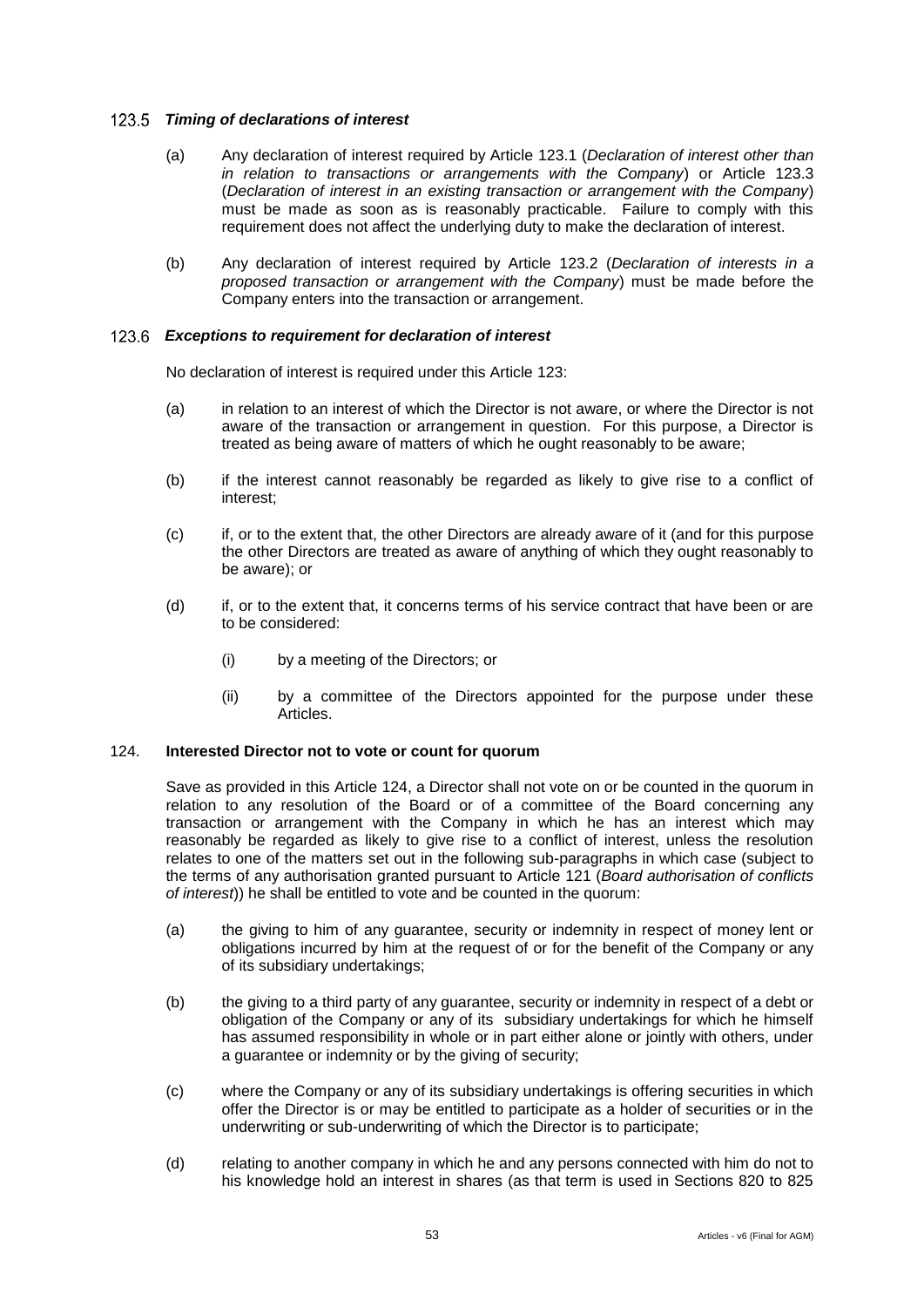(inclusive), CA2006) representing 1% or more of either any class of the equity share capital, or the voting rights, in such company;

- (e) relating to an arrangement for the benefit of the employees of the Company or any of its subsidiary undertakings which does not award him any privilege or benefit not generally awarded to the employees to whom such arrangement relates;
- (f) concerning insurance which the Company proposes to maintain or purchase for the benefit of Directors or for the benefit of persons including Directors;
- (g) the funding of expenditure by one or more Directors in defending proceedings against him or them or doing anything to enable such Director(s) to avoid incurring such expenditure provided that such funding is consistent with, or no more beneficial to him than the provisions of these Articles (and provided always such funding is permitted pursuant to the provisions of the Acts); or
- (h) the giving of an indemnity or indemnities in favour of one or more Directors which is/are consistent with, or no more beneficial to him than any such indemnities provided pursuant these Articles (and provided always such indemnities are permitted pursuant to the provisions of the Acts).

#### 125. **Director's interest in own appointment**

A Director shall not vote or be counted in the quorum on any resolution of the Board or committee of the Board concerning his own appointment (including fixing or varying the terms of his appointment or its termination) as the holder of any office or place of profit with the Company or any company in which the Company is interested. Where proposals are under consideration concerning the appointment (including fixing or varying the terms of appointment or termination) of 2 or more Directors to offices or places of profit with the Company or any company in which the Company is interested, such proposals may be divided and a separate resolution considered in relation to each Director. In such case each of the Directors concerned (if not otherwise debarred from voting under these Articles) shall be entitled to vote (and be counted in the quorum) in respect of each resolution except that concerning his own appointment.

#### 126. **Chairman's ruling conclusive on Director's interest**

If any question arises at any meeting of the Board or any committee of the Board as to whether an interest of a Director (other than the Chairman's interest) shall reasonably be regarded as likely to give rise to a conflict of interest or as to the entitlement of any Director (other than the Chairman) to vote or be counted in a quorum and such question is not resolved by his voluntarily agreeing to abstain from voting or being counted in the quorum such question (unless the Director concerned is the Chairman in which case Article [127](#page-58-0) (*Director's resolution conclusive on Chairman's interest*) shall apply) shall before the conclusion of the meeting be referred to the Chairman of the meeting. The Chairman's ruling in relation to the Director concerned shall be final and conclusive except in a case where the nature or extent of the interest of the Director has not been fairly disclosed.

# <span id="page-58-0"></span>127. **Directors' resolution conclusive on Chairman's interest**

If any question arises at any meeting of the Board or any committee of the Board as to whether an interest of the Chairman shall reasonably be regarded as likely to give rise to a conflict of interest or as to the entitlement of the Chairman to vote or be counted in a quorum and such question is not resolved by his voluntarily agreeing to abstain from voting or being counted in the quorum, such question shall before the conclusion of the meeting be decided by resolution of the Directors or committee members present at the meeting (excluding the Chairman) whose majority vote shall be final and conclusive except in a case where the nature or extent of the interest of the Director has not been fairly disclosed.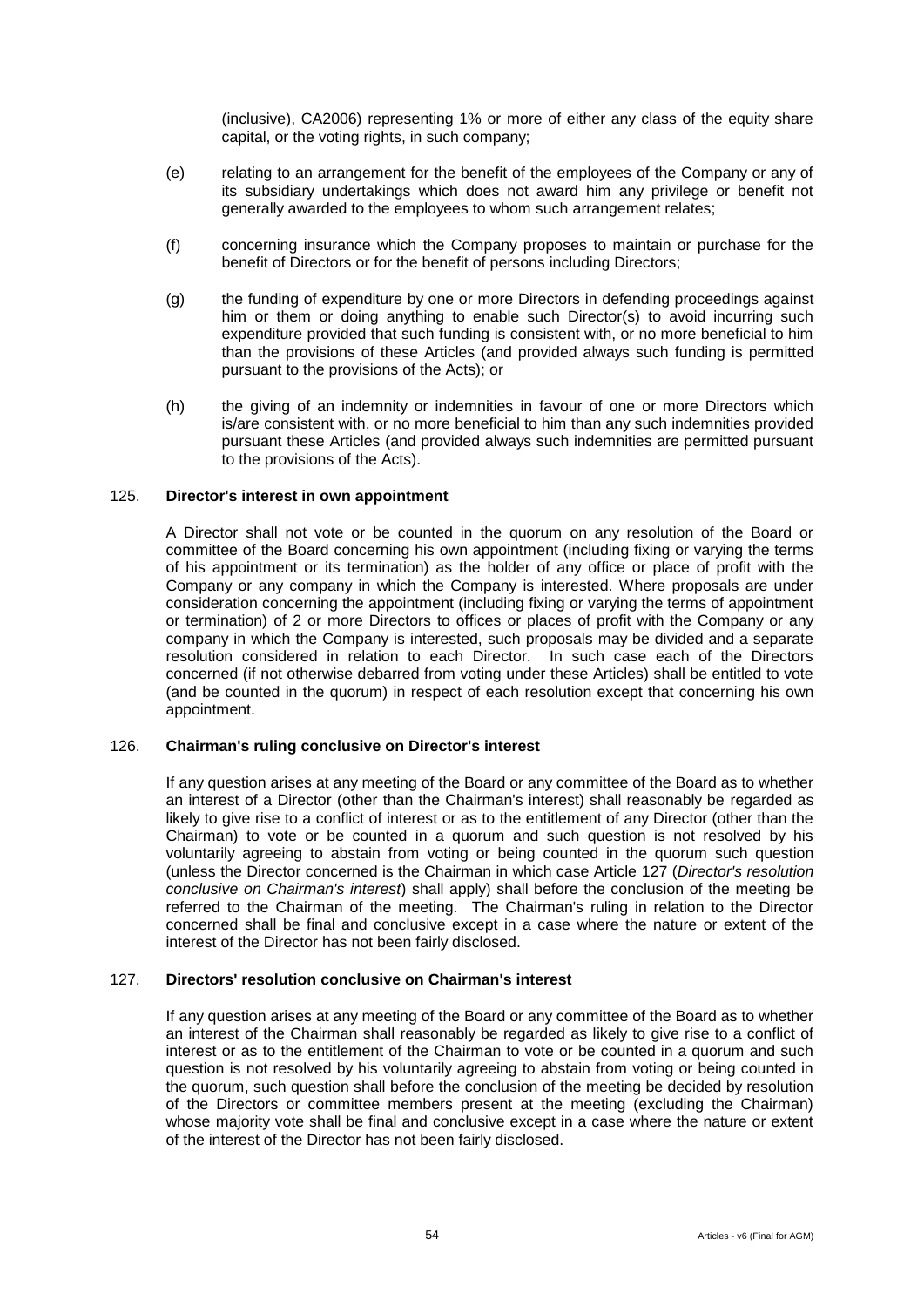## 128. **Alternate Directors**

For the purposes of Articles [121](#page-53-0) to [127](#page-58-0) (inclusive), in relation to an alternate Director, an interest of his appointor shall be treated as an interest of the alternate Director without prejudice to any interest which the alternate Director otherwise has.

## **U The Seal, official seal for use abroad and execution of deeds without sealing**

## 129. **Application of Seal**

The Seal shall be used only by the authority of a resolution of the Board or of a committee of the Board so authorised. The Board may determine whether any instrument to which the Seal is affixed shall be signed and if it is to be signed who shall sign it. Unless otherwise so determined (and subject to any contrary provisions of these Articles regarding share certificates and warrants):

- (a) share certificates and warrants and (subject to the provisions of any instrument constituting them) certificates issued under the Seal in respect of any debentures or other securities (but excluding letters of allotment or scrip certificates) shall be signed by the Board but the Board may, by resolution, determine that any signatures may be affixed to or printed on any such certificate by any means approved by the Board (including such signature(s) being applied by any mechanical or electronic means in place of the person's actual signature) or that such certificates need not bear any signature; and
- (b) every other instrument to which the Seal is affixed shall be signed by a Director and the Secretary or by 2 Directors or by a Director in the presence of a witness who attests the signature or by any other person appointed by the Board for the purpose.

## 130. **Execution of Deeds without sealing**

A document signed by:

- (a) a Director and by the Secretary; or
- (b) 2 Directors; or
- (c) by a Director in the presence of a witness who attests the signature,

and expressed (in whatever form of words) to be executed by the Company as a deed, shall have the same effect as if it were executed under the Seal, provided that no instrument shall be so signed which makes it clear on its face that it is intended by the person or persons making it not to have effect as a deed without the authority of a resolution of the Board or of a committee of the Board authorised in that behalf. An instrument or document which is executed by the Company as a deed shall not be deemed to be delivered by the Company solely as a result of it having been executed by the Company.

## 131. **Official seal for use abroad**

Subject to the provisions of the Acts, the Company may have an official seal for use in any place abroad and the Company may by an instrument executed by the Company appoint any agent or committee abroad to be the duly authorised agent or committee of the Company for the purpose of affixing and using such official seal and may impose such restrictions on the use thereon as it may think fit.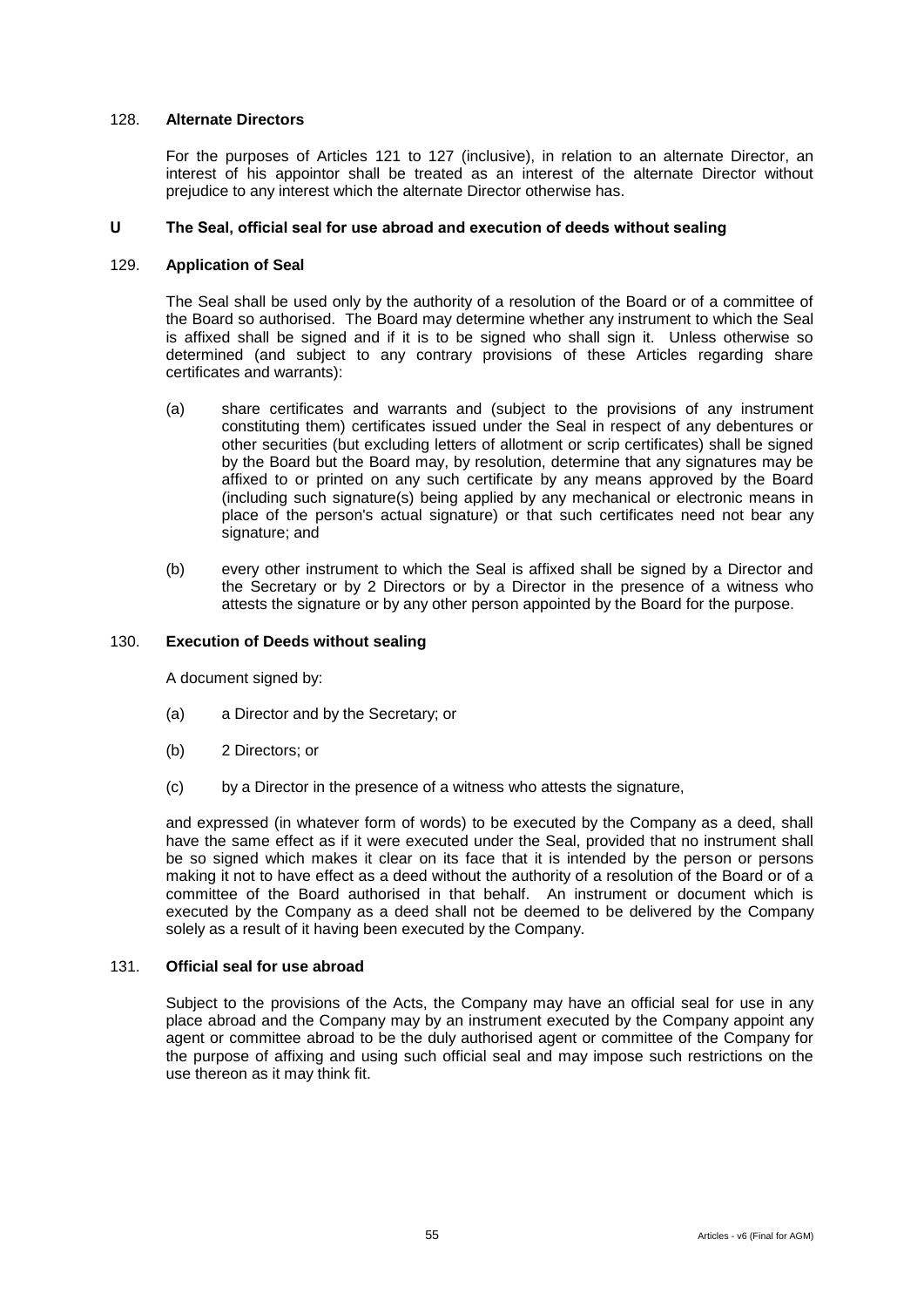## **V Secretary**

## 132. **The Secretary**

## *Board's power of appointment*

Subject to the provisions of the Acts, the Board shall appoint a Secretary or joint secretaries and shall have power to appoint one or more persons to be an assistant or deputy secretary each for such term, at such remuneration and on such other terms and conditions as it thinks fit and any Secretary so appointed may be removed by the Board but without prejudice to any claim for damages for breach of any contract of services between him and the Company.

#### *Limitations where a Director is also a secretary*

Any provision of the Acts or of these Articles requiring or authorising a thing to be done by or to a Director and the Secretary shall not be satisfied by its being done by or to the same person acting both as Director and as, or in place of, the Secretary.

# **W Dividend and other payments**

# 133. **Declaration of dividends**

Subject to the provisions of the Acts and of these Articles, the Company may by ordinary resolution declare that out of profits available for distribution dividends be paid to members according to their respective rights and interests in the profits of the Company available for distribution. However, no dividend shall exceed the amount recommended by the Board.

#### 134. **Interim dividends**

Subject to the provisions of the Acts and of these Articles, the Board may declare and pay such interim dividends (including any dividend payable at a fixed rate) as appear to the Board to be justified by the profits of the Company available for distribution and the position of the Company. If at any time the share capital of the Company is divided into different classes, the Board may pay such interim dividends on shares which rank after shares conferring preferential rights with regard to dividend as well as on shares conferring preferential rights unless at the time of payment any preferential dividend is in arrears. Provided that the Board acts in good faith it shall not incur any liability to the holders of shares conferring preferential rights for any loss that they may suffer in consequence of the declaration of, or by the lawful payment of, any interim dividend on any shares ranking after those with preferential rights.

## 135. **Entitlement to dividends**

#### *Accrual of dividends*

Except as otherwise provided by these Articles and by the rights attached to shares, all dividends shall be declared and paid according to the amounts paid up (otherwise than in advance of calls) on the shares on which the dividend is paid. Subject as aforesaid, all dividends shall be apportioned and paid pro rata according to the amounts paid up or credited as paid up on the shares during any portion or portions of the period in respect of which the dividend is paid but if any share is issued on terms providing that it shall rank for dividend as from a particular date or be entitled to dividends declared after a particular date it shall rank for or be entitled to dividends accordingly.

#### *Payment of dividends*

All dividends and interest shall be paid (subject to any lien of the Company) to those members whose names shall be on the register at the date at which such dividend shall be declared or at the date at which such interest shall be payable respectively, or at such other date as the Company by ordinary resolution or the Board may determine, notwithstanding any subsequent transfer or transmission of shares.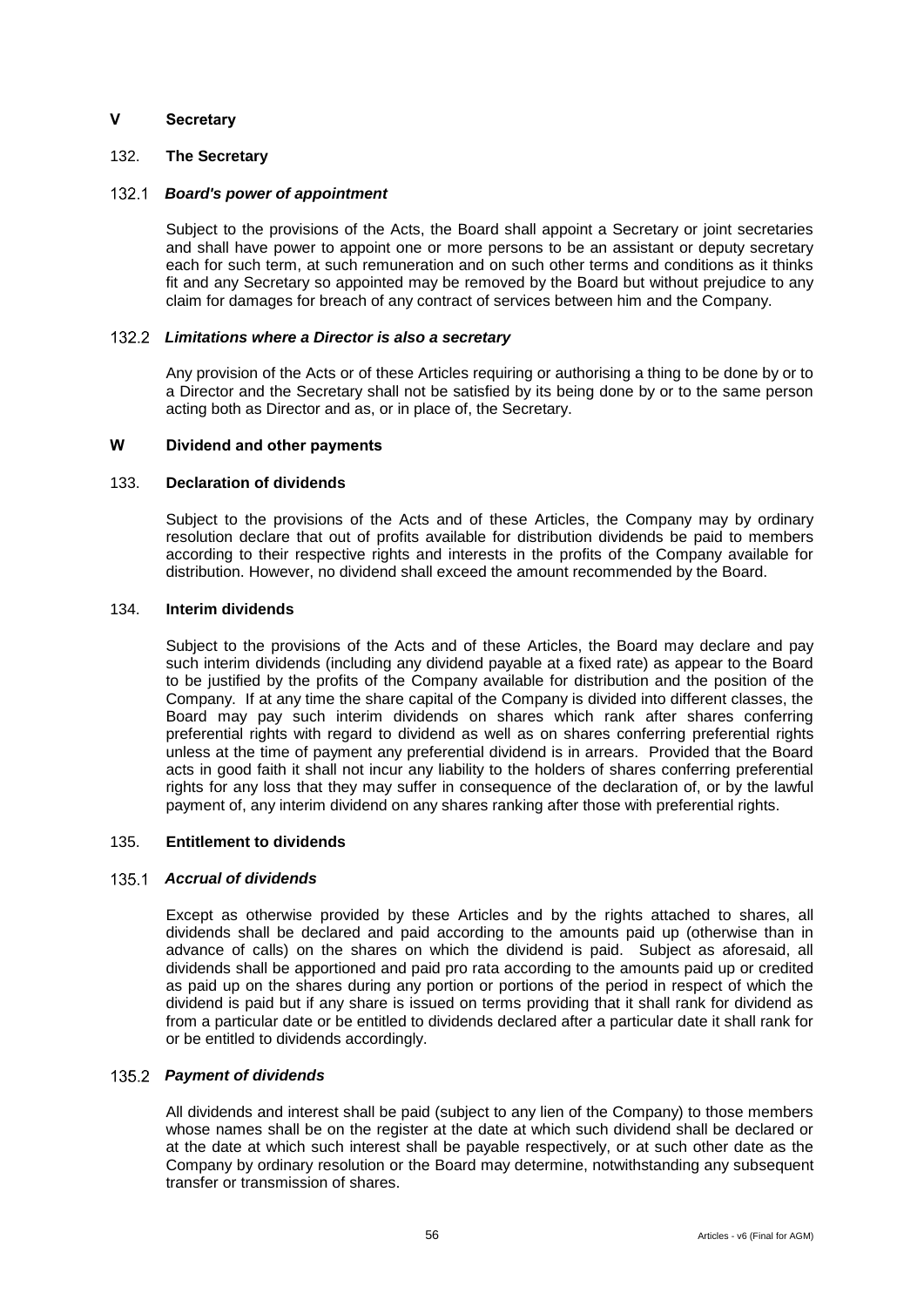## *Shares passing by transmission*

The Board may pay the dividends or interest payable on shares in respect of which any person is by transmission entitled to be registered as holder to such person upon production of such certificate and evidence as would be required if such person desired to be registered as a member in respect of such shares.

# 136. **Calls or debts may be deducted from dividends**

The Board may deduct from any dividend or other money payable to any member on or in respect of a share all such sums as may be due from him to the Company on account of calls or otherwise in relation to the shares of the Company.

## 137. **Distribution in specie**

The Company in general meeting may, on the recommendation of the Board, by ordinary resolution direct that payment of any dividend declared may be satisfied wholly or partly by the distribution of assets, and in particular, of fully paid up shares or debentures of any other company or in any one or more of such ways. Where any difficulty arises in regard to such distribution the Board may settle it as it thinks fit. In particular, subject to the provisions of the Acts, the Board may:

- (a) issue fractional certificates or authorise any person to sell and transfer any fractions or disregard fractions altogether;
- (b) fix the value for distribution of such assets or any part of them and determine that cash payments may be made to any members on the footing of the value so fixed, in order to adjust the rights of members; and
- (c) vest any such assets in trustees on trust for the persons entitled to the dividend.

#### 138. **Dividends not to bear interest**

Unless otherwise provided by the rights attached to the share no dividend or other moneys payable by the Company or in respect of a share shall bear interest as against the Company.

#### 139. **Method of payment**

## *General provisions*

The Company may pay any dividend, interest or other sum payable in respect of a share in cash or by direct debit, bank transfer (or similar means), cheque, dividend warrant or money order (or in respect of any uncertificated share, through the Uncertificated System) or by any other method, including electronic means, as the Board may consider appropriate and may send it by post or other delivery service to the registered address of the member or person entitled to it (or if 2 or more persons are holders of the share or are jointly entitled to it by reason of the death or bankruptcy of the member or otherwise by operation of law to the registered address of such of those persons as is first named in the Register) or to such person and such address or to such account as such member or person or persons may direct in writing. Every cheque, warrant, order or other form of payment is sent at the risk of the person entitled to the money represented by it and shall be made payable to the order of the person or persons entitled or, where an authority in that behalf shall have been received by the Company in such form as the Company shall consider sufficient, to such other person as the person or persons entitled may direct in writing. Payment of the cheque, warrant, order or other form of payment to the person entitled or the person specified in such authority shall be a good discharge by the Company. If any such cheque, warrant or order has or shall be alleged to have been lost, stolen or destroyed the Board may at the request of the person entitled to it issue a replacement cheque, warrant or order, subject to compliance with such conditions as to evidence and indemnity and the payment of out-of-pocket expenses of the Company in connection with the request as the Board may think fit. Any joint holder or other person jointly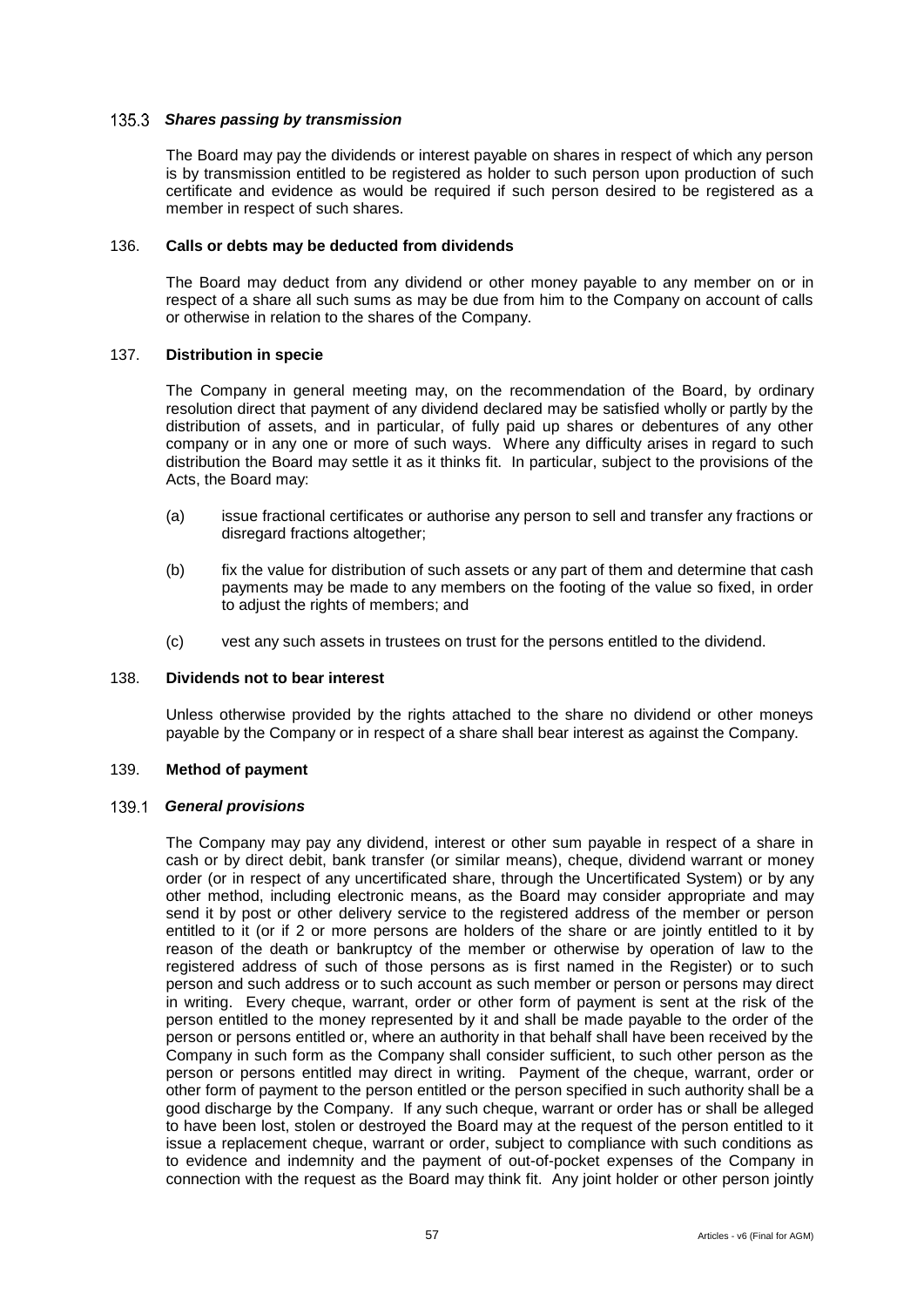entitled to a share may give an effective receipt for any dividend or other moneys payable in respect of such share. Any such dividend, interest or other sum may also be paid by any other method as the Board considers appropriate. If the payment is made on behalf of the Company through the Uncertificated System the Company shall not be responsible for any default in accounting for such payment to the member or other person entitled to such payment by a bank or other financial intermediary of which the member or other person is a customer for settlement purposes in connection with the Uncertificated System. If a member (or joint member) does not specify an address, or does not specify an account or such other details and in each case that information is necessary in order to make a payment of a dividend, interest or other sum by the means by which in accordance with this Article the Board have decided that a payment is to be made or by which the member (or joint member) has validly elected to receive payment or the payment cannot be made by the Company using the details provided by the member (or joint member), the dividend, interest or other sum shall be treated as unclaimed for the purposes of these Articles.

#### *Payment in currencies other than sterling*

The Board may, at its discretion, make provisions to enable such member(s) as the Board shall from time to time determine to receive dividends duly declared in a currency or currencies other than sterling. For the purposes of the calculation of the amount receivable in respect of any dividend, the rate of exchange to be used to determine the foreign currency equivalent of any sum payable as a dividend shall be such market rate selected by the Board as it shall consider appropriate at the close of business in London on the date which is the business day last preceding:

- (a) in the case of a dividend to be declared by the Company in general meeting, the date on which the Board publicly announces its intention to recommend that specific dividend; and
- (b) in the case of any other dividend, the date on which the Board publicly announces its intention to pay that specific dividend, provided that where the Board considers the circumstances to be appropriate it shall determine such foreign currency equivalent by reference to such market rate or rates or the mean of such market rates prevailing at such time or times or on such other date or dates, in each case falling before the time of the relevant announcement, as the Board may select.

#### *Payments through the Uncertificated System*

The Board may:

- (a) lay down procedures for making any payments in respect of uncertificated shares through the Uncertificated System;
- (b) allow any holder of uncertificated shares to elect to receive or not to receive any such payment through the Uncertificated System; and
- (c) lay down procedures to enable any such holder to make, vary or revoke any such election.

The Company may make, or procure the making of, any payment in respect of a member's uncertificated shares through the Uncertificated System in accordance with any authority given to the Company to do so (whether in writing, through the Uncertificated System or otherwise) by or on behalf of the member in a form satisfactory to the Board. The making of such payment in accordance with such authority shall be a good discharge by the Company.

# 140. **Uncashed dividends**

If cheques, warrants, orders or any other form of payment for dividends or other sums payable in respect of a share sent by the Company to the person entitled thereto by post are returned to the Company, rejected by the recipient or otherwise returned to the Company, undelivered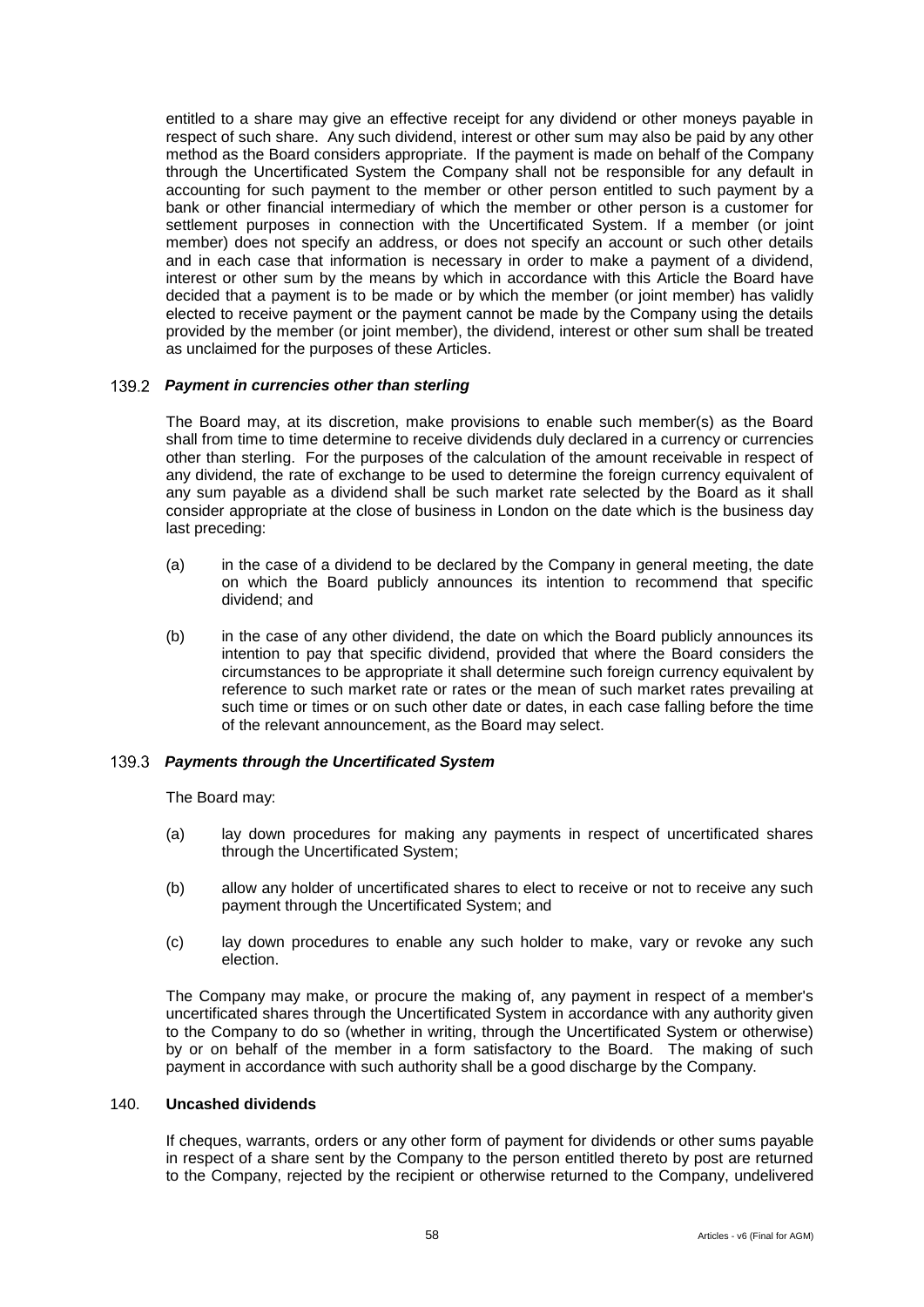or left uncashed on 2 consecutive occasions the Company shall not be obliged to send any further dividends or other moneys payable in respect of that share due to that person until he notifies the Company of an address or bank account to be used for the purpose.

#### 141. **Unclaimed dividends**

All dividends, interest or other sum payable and unclaimed for 12 months after having become payable may be invested or otherwise made use of by the Board for the benefit of the Company until claimed and the Company shall not be constituted a trustee in respect thereof. All dividends unclaimed for a period of 12 years after having become due for payment shall (if the Company so determines) be forfeited and shall revert to the Company.

#### 142. **Waiver of dividends**

Distribution recipients may waive their entitlement to a dividend or other distribution payable in respect of a share by giving the Company notice in writing to that effect, but if:

- (a) the share has more than one holder; or
- (b) more than one person is entitled to the share, whether by reason of the death or bankruptcy of one or more joint holders, or otherwise,

the notice is not effective unless it is expressed to be given, and signed, by all the holders or persons otherwise entitled to the share.

#### 143. **Payment of scrip dividends**

#### *Authority to pay scrip dividends*

The Board may with the prior authority of an ordinary resolution of the Company and subject to such conditions as the Board may determine and provided that the Company has sufficient unissued shares and undistributed profits or reserves to give effect to it, offer to any holders of Ordinary Shares the right to elect to receive Ordinary Shares credited as fully paid, in whole or in part instead of cash in respect of the whole or some part (to be determined by the Board) of any dividend specified by the ordinary resolution. The following provisions shall apply:

- (a) the said resolution may specify a particular dividend, or may specify all or any dividends declared within a specified period or periods but such period may not end later than the beginning of the fifth annual general meeting following the date of the meeting at which such resolution is passed;
- (b) the entitlement of each holder of Ordinary Shares to new Ordinary Shares shall be such that the relevant value of the entitlement shall, unless the Board otherwise determines, be as nearly as possible equal to the cash amount (disregarding any tax credit) of the dividend that such holder would have received by way of dividend. For this purpose **"relevant value"** shall be calculated by reference to the average of the middle market quotations for the Ordinary Shares on the London Stock Exchange, as derived from the Daily Official List, for the day on which the Ordinary Shares are first quoted "ex" the relevant dividend and the 4 subsequent dealing days, or in such other manner as the Board may determine on such basis as it considers to be fair and reasonable. A certificate or report by the Auditors as to the amount of the relevant value in respect of any dividend shall be conclusive evidence of that amount and in giving such a certificate or report the Auditors may rely on advice or information from such brokers or other sources of information as they think fit;
- (c) no fractions of a share shall be allotted and the Directors may make such provision as they think fit for dealing with the case of shares otherwise becoming distributable in fractions including provisions whereby, in whole or in part, the benefit of the fractional entitlements accrues to the Company rather than to the members concerned;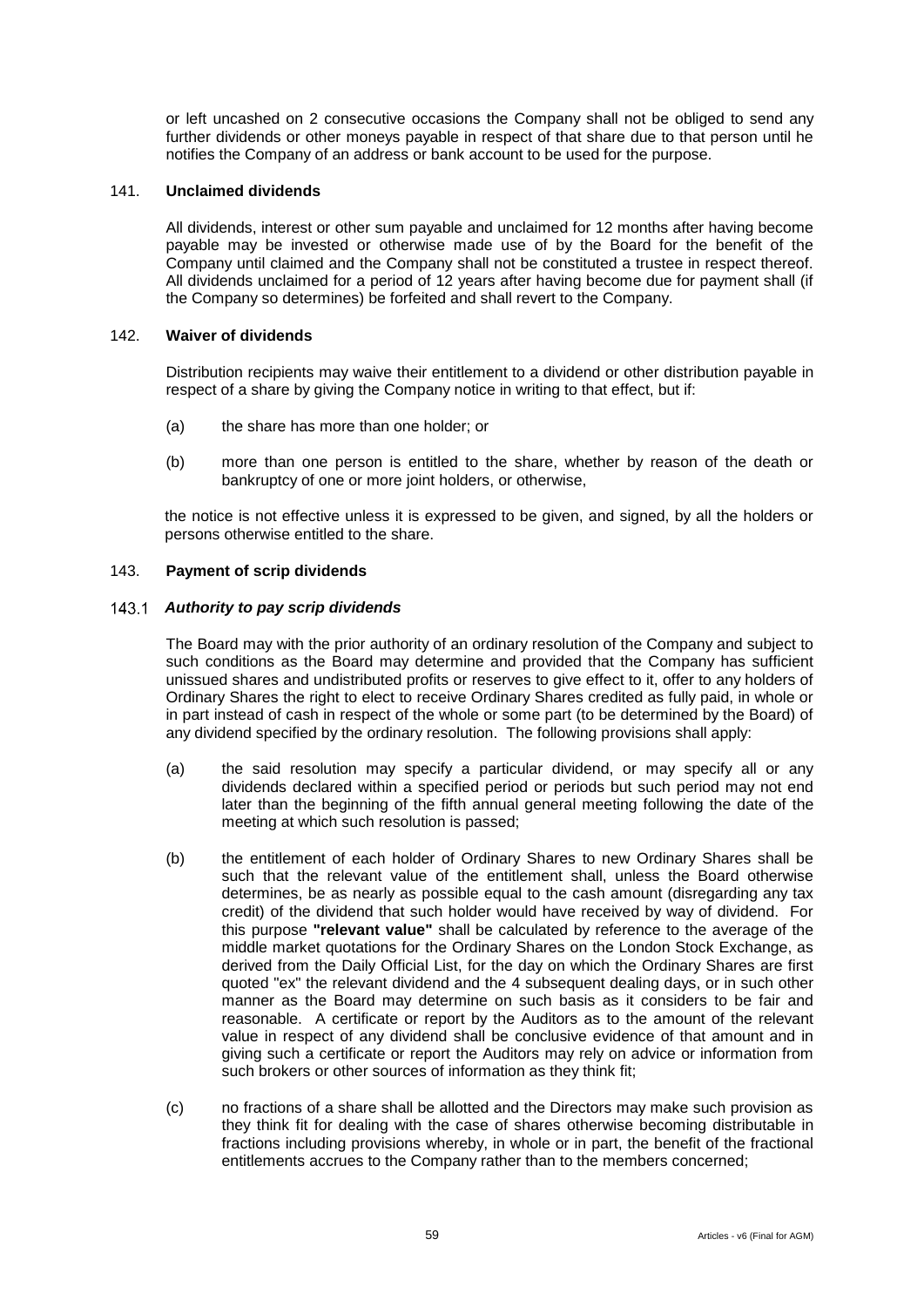- (d) the Directors may specify a minimum number of Ordinary Shares in respect of which the right of election may be exercised;
- (e) without prejudice to Article [143.2](#page-64-0) (*Election mandates*), the Board shall, after determining the basis of allotment, notify the holders of Ordinary Shares in writing of the right of election offered to them and specify the procedure to be followed and place at which and the latest time by which (being at least 21 clear days after the despatch of the notice) elections must be lodged in order to be effective. A form of election lodged in respect of a particular dividend in relation to which the Directors have announced their intention to offer elections may not be revoked as regards the said dividend unless prior to the latest time specified by the Directors for lodgement of elections in respect of the said dividend written notice of revocation is lodged at the place specified by the Directors as aforesaid;
- (f) the Board may exclude from any offer or impose any restrictions on any holders of Ordinary Shares or any Ordinary Shares on which dividends are payable in foreign currency as they think necessary or desirable where the Board considers that the making of the offer to them or in respect of such shares would or might involve the contravention of the laws of any territory or that such exclusions or restrictions are necessary or expedient;
- (g) the Board may determine that every duly effected election in respect of any Ordinary Shares shall be binding on every successor in title to their holder;
- (h) the dividend (or that part of the dividend in respect of which a right of election has been offered) shall not be payable on Ordinary Shares in respect of which an election has been duly made (the **"elected Ordinary Shares"**) and instead additional Ordinary Shares shall be allotted to the holders of the elected Ordinary Shares on the basis of allotment determined as aforesaid. For such purpose the Board may capitalise out of any amount for the time being standing to the credit of any reserve or fund (including any share premium account or capital redemption reserve) or of any of the profits which could otherwise have been applied in paying dividends in cash as the Board may determine, a sum equal to the aggregate nominal amount of the additional Ordinary Shares to be allotted on that basis and apply it in paying up in full the appropriate number of unissued Ordinary Shares for allotment and distribution to the holders of the elected Ordinary Shares on that basis. A Board resolution capitalising any part of such reserve or fund or profits shall have the same effect as if such capitalisation had been declared by ordinary resolution of the Company in accordance with Article [145](#page-65-0) (*Capitalisation of reserves*) and in relation to any such capitalisation the Board may exercise all the powers conferred on them by Article [145](#page-65-0) (*Capitalisation of reserves*) without need of such ordinary resolution;
- (i) the additional Ordinary Shares so allotted shall rank pari passu in all respects with each other and with the fully paid Ordinary Shares in issue on the record date for the dividend in respect of which the right of election has been offered except that they will not rank for any dividend or other distribution or other entitlement (including the relevant dividend and the share election in lieu of such dividend) which has been declared, paid or made by reference to such record date or any earlier record date; and
- (j) the Board may terminate, suspend or amend any offer of the right to elect to receive Ordinary Shares in lieu of any cash dividend at any time (whether temporarily or otherwise) and shall not proceed with any election unless the Company has sufficient unissued shares authorised for issue and sufficient reserves or funds that may be capitalised to give effect to it after the basis of allotment is determined.

## <span id="page-64-0"></span>*Election mandates*

The Board may also from time to time establish or vary a procedure for election mandates, under which a holder of Ordinary Shares may elect to receive Ordinary Shares credited as fully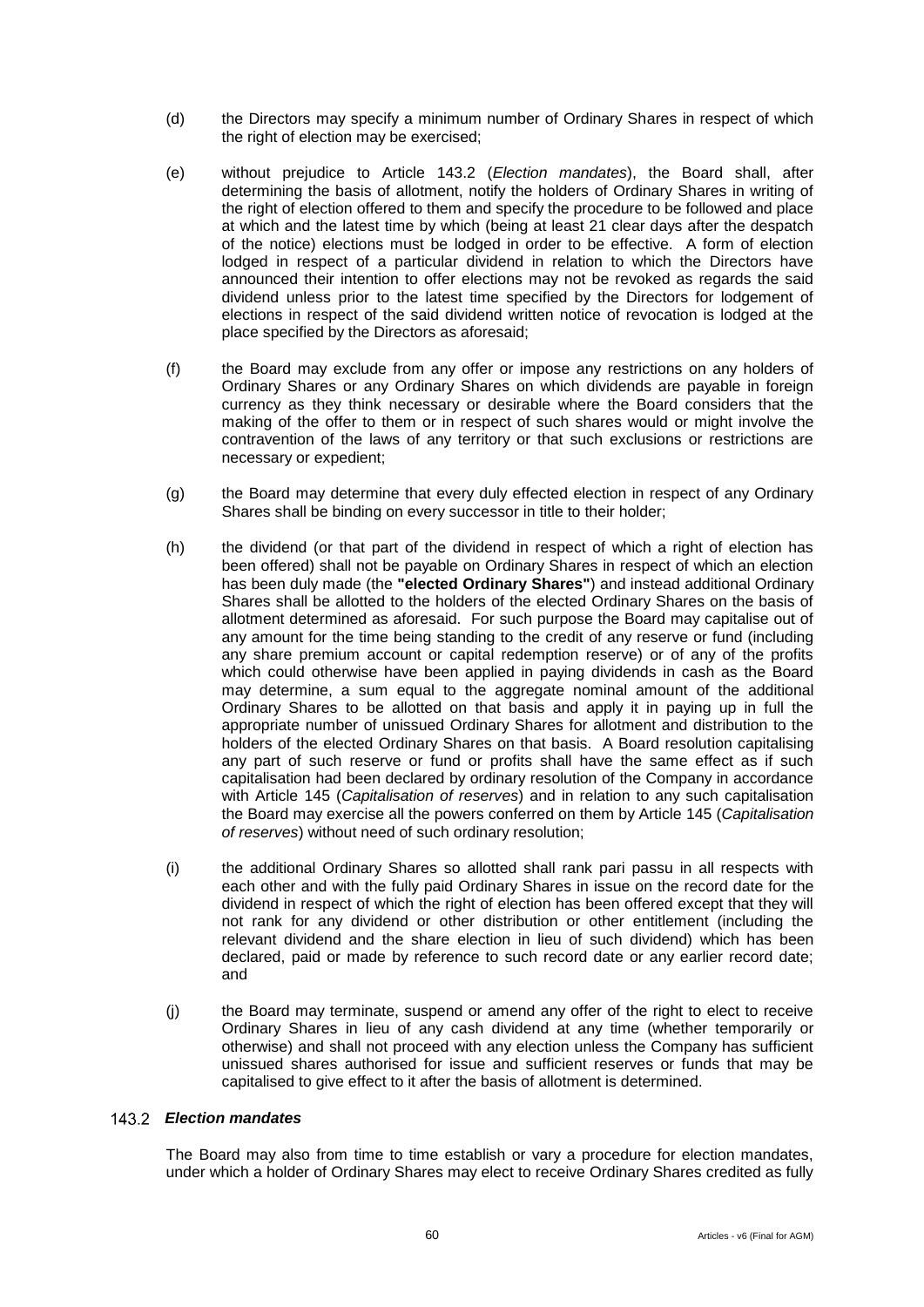paid instead of cash in respect of all or certain future rights offered to that holder under this Article until the election mandate is revoked in accordance with any such procedure.

#### 143.3 Admission of shares

The Company shall apply to the relevant regulatory authority for the additional Ordinary Shares so allotted to be admitted to the recognised investment exchange(s) or other stock exchanges and securities list(s) (if any) to which the Company's existing issued Ordinary Shares are admitted.

#### *Directors' powers*

Subject to the provisions of the Acts, the Directors shall have power to do all acts and things as they consider necessary or expedient to give effect to this Article.

#### 144. **Reserves**

The Board may, before recommending any dividend (whether preferential or otherwise) carry to reserves out of the profits of the Company such sums as it thinks fit. All sums standing to reserves may be applied from time to time, at the discretion of the Board, for any other purpose to which the profits of the Company may properly be applied and pending such application may either be employed in the business of the Company or be invested in such investments as the Board thinks fit and so that it shall not be necessary to keep any investment constituting the reserve separate or distinct from any other investment of the Company. The Board may divide the reserve into such special funds as it thinks fit and may (subject to the following sentence) consolidate into one fund any special fund or any part of any special fund into which the reserve may have been divided as it thinks fit. Any sum which the Board may carry to reserve out of the unrealised profit of the Company shall not be mixed with any reserve to which profits available for distribution have been carried. The Board may also, without placing the same to reserve, carry forward any profit which it may think prudent not to distribute.

#### <span id="page-65-0"></span>145. **Capitalisation of reserves**

The Board may with the authority of an ordinary resolution of the Company:

- (a) subject as provided in this Article, resolve to capitalise any profits of the Company not required for paying any preferential dividend (whether or not they are available for distribution) or any sum standing to the credit of any reserve or fund of the Company which is available for distribution or standing to the credit of share premium account or capital redemption reserve or other undistributable reserve;
- (b) appropriate the sum resolved to be capitalised on the date specified in the resolution to the holders of Ordinary Shares in proportion to the nominal amount of the shares (whether or not fully paid) held by them respectively which would entitle them to participate in a distribution of that sum if the shares were fully paid and the sum was then distributable and was distributed by way of dividend, and apply such sum on their behalf in or towards paying up the amount, if any, for the time being unpaid on any share held by them respectively and/or in paying up in full unissued shares or debentures of the Company of a nominal amount equal to that sum and allot the shares or debentures credited as fully paid to those holders of Ordinary Shares or as they may direct in those proportions provided that:
	- (i) the share premium account, the capital redemption reserve, any other undistributable reserve and any profits which are not available for distribution may, for the purposes of this Article, only be applied in paying up unissued shares to be allotted to holders of Ordinary Shares credited as fully paid; and
	- (ii) in a case where any sum is applied in paying amounts for the time being unpaid on any shares of the Company or in paying up in full debentures of the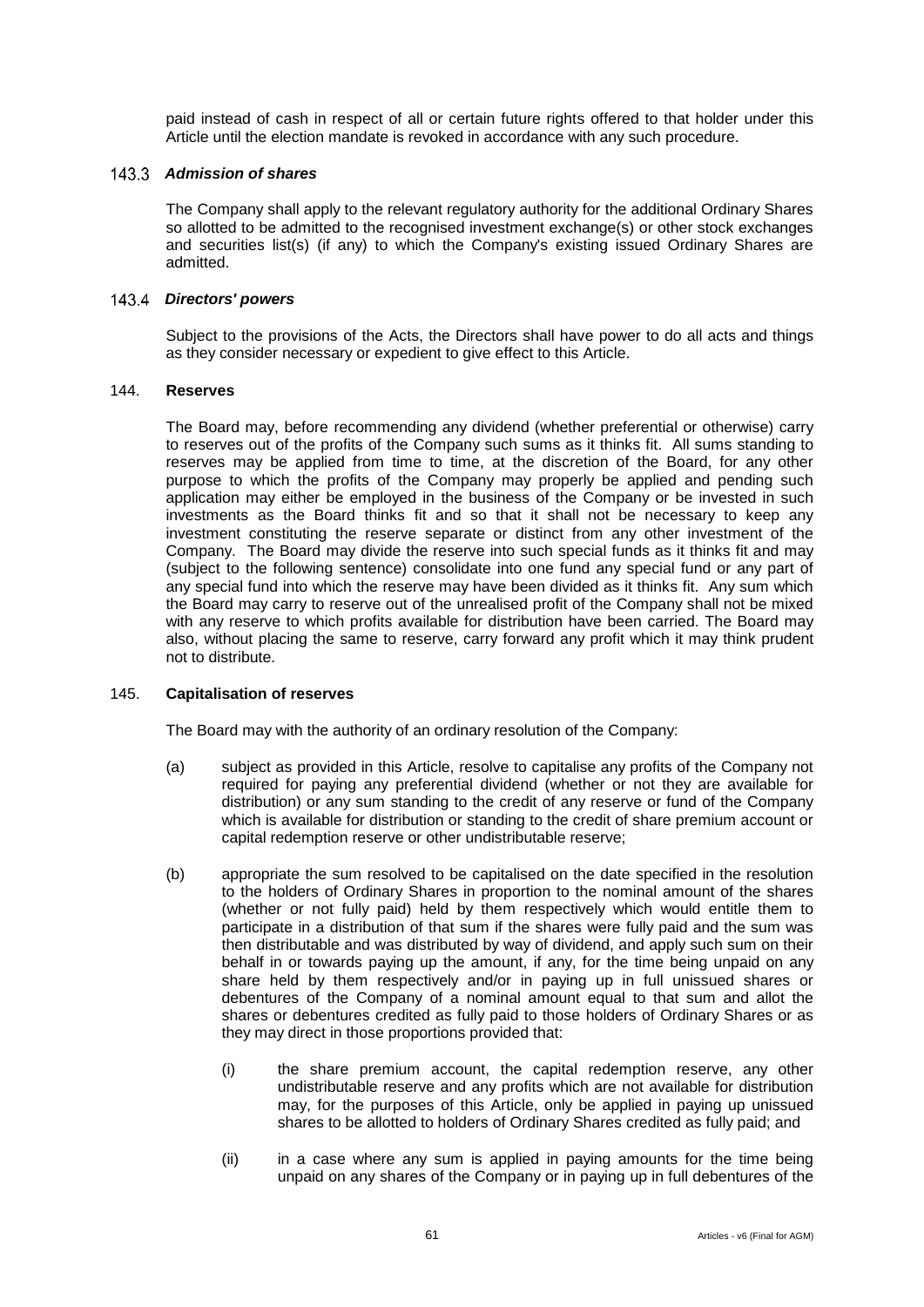Company, the amount of the net assets of the Company at that time is not less than the aggregate of the called up share capital of the Company and its undistributable reserves as shown in the latest audited accounts of the Company or such other accounts as may be relevant and would not be reduced below that aggregate by the payment of it;

- (c) resolve that any shares so allotted to any member in respect of a holding by him of any partly paid shares shall, so long as such shares remain partly paid, rank for dividends only to the extent that such partly paid shares rank for dividends;
- (d) make such provision by the issue of fractional certificates (or by ignoring fractions or by accruing the benefit of such fractions to the Company rather than to the holders of Ordinary Shares concerned) or by payment in cash or otherwise as it thinks fit in the case of shares or debentures becoming distributable in fractions; and
- (e) generally do all acts and things required to give effect to such resolution.

The Directors may appoint any person to sign any contract with the Company on behalf of those who are entitled to shares under the resolution. Such a contract shall be binding on all concerned.

## 146. **Record dates**

Notwithstanding any other provision of these Articles but subject always to the provisions of the Acts and without prejudice to the rights attached to any shares, the Company or the Board may fix any date (the **"record date"**) as the date at the close of business (or such other time as the Board may determine) on which persons registered as the holders of shares or other securities shall be entitled to receipt of any dividend, distribution, interest, allotment, issue, notice, information, document or circular. Such record date may be on or at any time within 6 months before any date on which such dividend, distribution, interest, allotment, issue, notice, information, document or circular is declared, paid, made, or sent or supplied. In the absence of a record date being fixed, entitlement to any dividend, distribution, allotment or issue shall be determined by reference to the date on which the dividend is declared or the distribution, allotment or issue is made.

# **X Accounts**

#### 147. **Accounting records**

The Board shall cause accounting records to be kept in accordance with the provisions of the Acts and shall keep such other books and registers as are necessary to comply with the provisions of the Acts.

#### 148. **Inspection of records**

The accounting records shall be kept at the registered office or (subject to the provisions of the Acts) at such other place in United Kingdom as the Board thinks fit. No member (other than a Director) shall have any right to inspect any accounting record or other document of the Company unless he is authorised to do so by statute, by order of the Court, by the Board or by ordinary resolution of the Company. Such records shall at all times be open to inspection by officers of the Company.

#### <span id="page-66-0"></span>149. **Sending out copies of accounts and other documents and publishing on website**

(a) Except as provided in Article [151](#page-67-0) (*Summary financial statements*) and except as provided in Section 423(2), CA2006 and subject to Article [158.7](#page-73-0) (*Joint holders*), a copy of the Directors' and Auditor's reports, accompanied by a copy of the annual accounts (including every document required by law to be comprised in them or annexed or attached to such accounts), shall, not less than 21 clear days before the meeting of the Company before which they are to be laid, be sent or supplied to: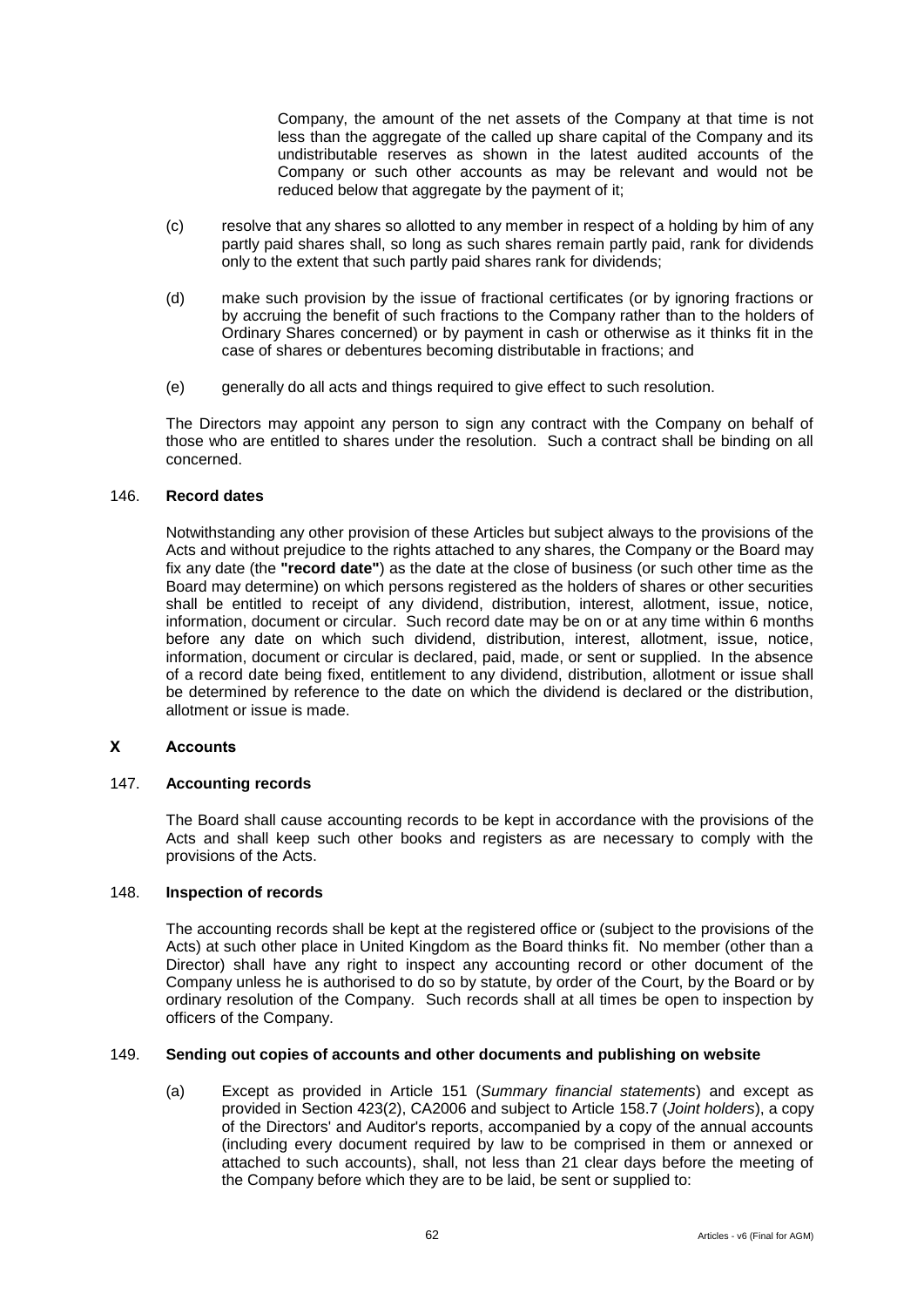- (i) every member; and
- (ii) every holder of debentures of the Company; and
- (iii) the Auditors; and
- (iv) every other person who is entitled to receive notice of general meetings,

and shall be sent or supplied in any manner in which documents or information may be sent or supplied by the Company to a member in accordance with these Articles.

- (b) Any member to whom such documents are sent or supplied shall be entitled to receive a further copy, free of charge, on application at the Office.
- (c) If all or any of the shares in or debentures of the Company are listed or dealt in on any stock exchange, there shall at the same time be forwarded such number of copies of each of those documents to such persons as the regulations of that stock exchange may from time to time require.
- (d) Subject to, and in accordance with, the provisions of Section 430, CA2006, the Company shall make available on a website its annual accounts and reports (as defined in Section 471, CA2006) and ensure that they remain so available until the annual accounts and reports for the Company's next following financial year are made available on a website in accordance with this Article.

## 150. **Members' approval of Directors' remuneration report**

In accordance with Section 439, CA2006 the Company shall, prior to any meeting of the Company before which the Company's annual accounts for the financial year in question are to be laid, give to the members entitled to be sent notice of the meeting, notice of the intention to move at the meeting (as an ordinary resolution) a resolution approving the directors' remuneration report for the financial year. Such notice shall be given in any manner permitted for the service on the members of notice of the meeting. The requirement under this Article shall only apply to the extent that the Directors are obliged to prepare a directors' remuneration report pursuant to the Acts.

#### <span id="page-67-0"></span>151. **Summary financial statements**

The Company may, in accordance with and subject to the provisions of Sections 426 to 429 (inclusive), CA2006 (to the extent applicable to the Company) and any regulations made under it, send or supply a summary financial statement to any member instead of or in addition to the documents referred to in Article [149](#page-66-0) (*Sending out copies of accounts and other documents and publishing on website*). Where it does so, the statement shall be sent or supplied to the member not less than 21 clear days before the meeting before which those documents are to be laid.

## **Y Auditors and website publication of audit concerns**

#### 152. **Defective appointment and rights of Auditor**

# *Defective appointment*

Subject to the provisions of the Acts, all acts done by any person acting as an auditor of the Company shall, as regards all persons dealing in good faith with the Company, be valid, notwithstanding that there was some defect in his appointment or that he was at the time of his appointment not qualified for appointment or subsequently became disqualified.

# *Auditor's rights*

Pursuant to the provisions of Section 502, CA2006, an Auditor shall be entitled to: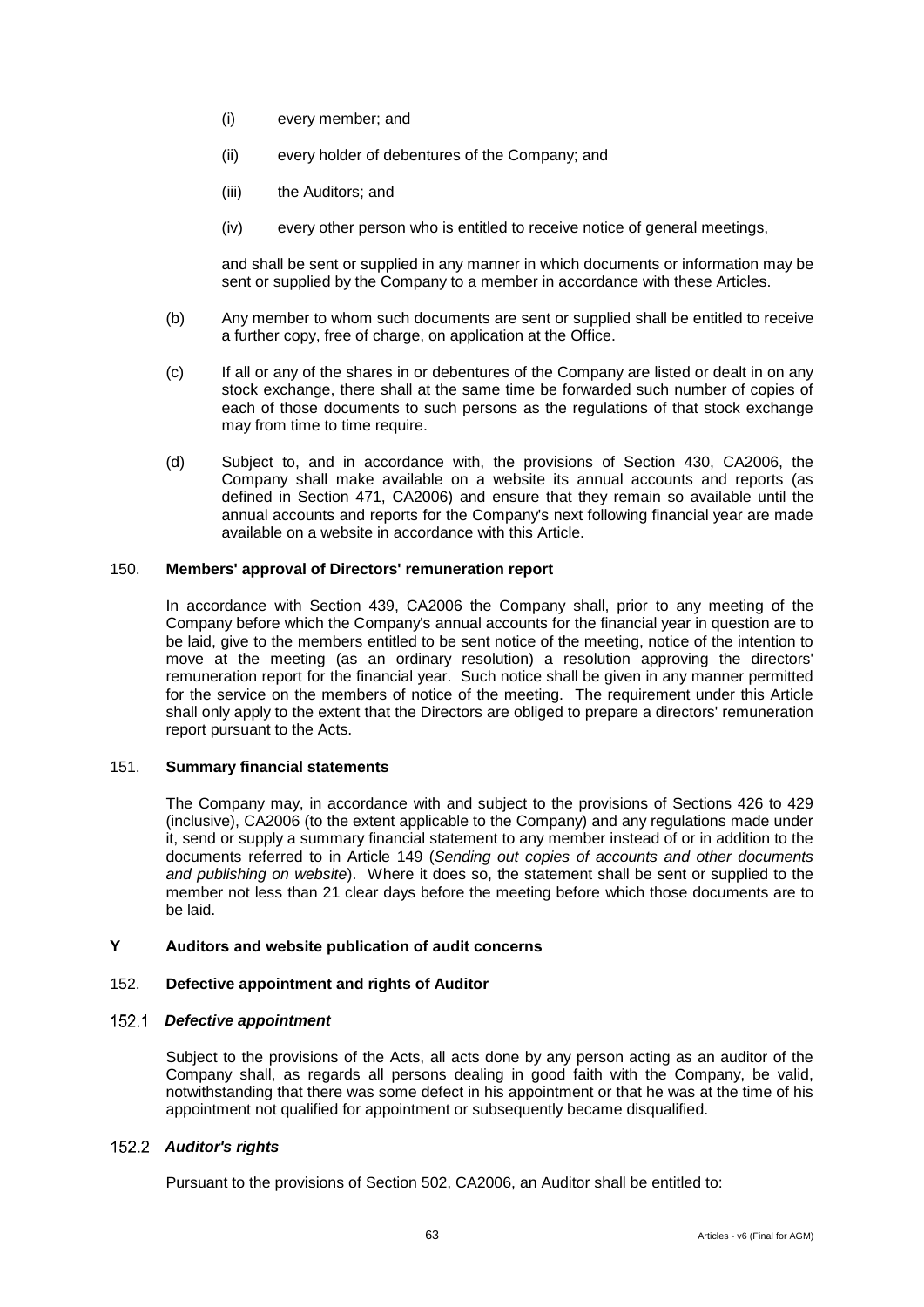- (a) receive all notices of, and other communications relating to, any general meeting which a member of the Company is entitled to receive;
- (b) attend any general meeting of the Company; and
- (c) be heard at any general meeting which he attends on any part of the business of the meeting which concerns him as Auditor,

and where the Auditor is a firm, the right to attend or be heard at a meeting is exercisable by an individual authorised by the firm in writing to act as its representative at the meeting.

#### <span id="page-68-1"></span>153. **Website publication of audit concerns**

#### <span id="page-68-0"></span> $153.1$ *Members' power to require website publication of audit concerns*

Pursuant to Section 527, CA2006, the members shall be entitled to require the Company to publish on a website a statement setting out any matter relating to:

- (a) the audit of the Company's accounts (including the auditor's report and the conduct of the audit) that are to be laid before the next accounts meeting; or
- (b) any circumstances connected with an auditor of the Company ceasing to hold office since the previous accounts meeting,

that the members propose to raise at the next accounts meeting of the Company.

## *Company's obligation to make website publication only if certain thresholds met*

- (a) The Company shall only be required to make such a publication pursuant to Article [153.1](#page-68-0) (*Members' power to require website publication of audit concerns*) once it has received requests to that effect from:
	- (i) members representing at least 5% of the total voting rights of all the members who have a right to vote at the relevant accounts meeting of the Company (excluding any voting rights attached to any shares in the Company held as treasury shares); or
	- (ii) at least one hundred members who have a right to vote at the relevant accounts meeting and hold shares in the Company on which there has been paid up an average sum, per member, of at least £100,

and the Company shall not be obliged to place on a website a statement under this Article if, on an application by the Company or another person who claims to be aggrieved, the court is satisfied that the rights conferred by this Article are being abused. "Accounts meeting" has the meaning set out in Section 439(6), CA2006.

(b) In addition, the provisions of Section 153, CA2006 shall apply.

#### *Form of request*

Any request made pursuant to this Article [153:](#page-68-1)

- (a) may be sent or supplied to the Company in any manner in which documents or other information may be sent or supplied to the Company by members;
- (b) must identify the statement to which it relates;
- (c) must be authenticated by the person or persons making it; and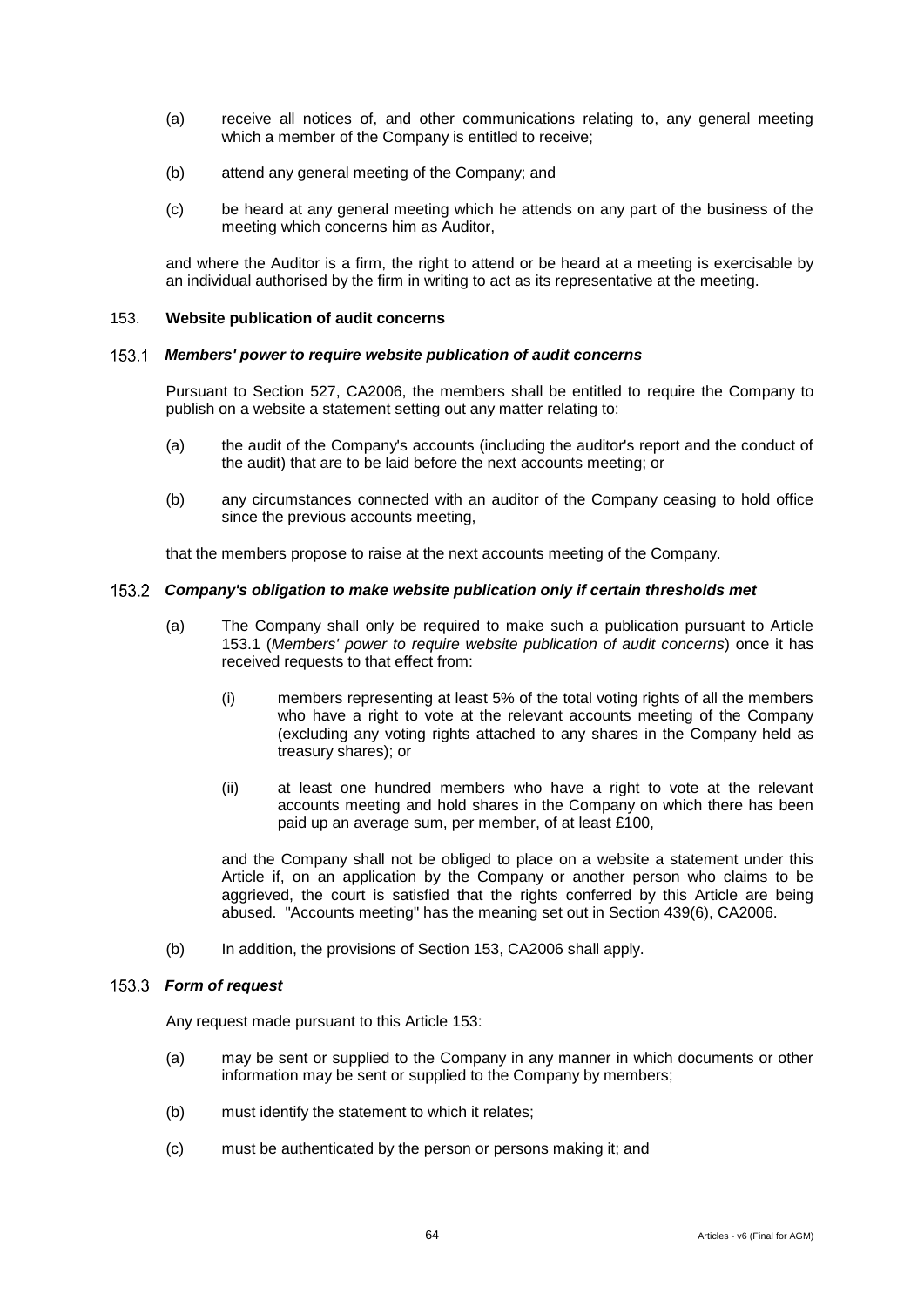(d) must be received by the Company at least one week before the meeting to which it relates.

#### <span id="page-69-0"></span>*Requirements as to website availability*

- (a) The information to be made available on a website pursuant to this Article [153](#page-68-1) must be made available on a website that is maintained by or on behalf of the Company and identifies the company in question.
- (b) Access to such information on the website, and the ability to obtain a hard copy of the information from the website, shall not be conditional on the payment of a fee or restricted in any other way.
- (c) The statement shall be available within 3 working days of the Company being required to publish on a website and shall be kept available until after the accounts meeting to which it relates (provided that there shall be no liability on the Company for any failure to make such information available on a website throughout such period if the information is made available on the website for part of that period and the failure is wholly attributable to circumstances that it would not be reasonable to have expected the Company to prevent or avoid).

## *Website publication: Company's supplementary duties*

In the notice the Company gives of the accounts meeting, the Company shall draw attention to:

- (a) the possibility of a statement being placed on a website in pursuance of members' requests under this Article;
- (b) the fact that the Company may not require the members requesting website publication to pay its expenses in complying such requests (to the extent obliged to) or in respect of complying with Article [153.4](#page-69-0) (*Requirements as to website availability*);
- (c) the fact that the Company shall be obliged to forward any statement that it is required to place on a website under this Article [153](#page-68-1) to its auditors not later than the time when it makes the statement available on the website; and
- (d) the fact that the business which may be dealt with at the accounts meeting shall include any statement that the Company has been required, under this Article [153,](#page-68-1) to publish on a website.

# **Z Destruction and authentication of documents**

## <span id="page-69-1"></span>154. **Destruction of documents**

#### *Documents which may be destroyed*

Subject to the provisions of the Acts, including (but not limited to) any rules relating to uncertificated shares, the Company may destroy:

- (a) any instrument of transfer after 6 years from the date on which it is registered;
- (b) any dividend mandate or any variation or cancellation thereof or any notification of change of name or address after 2 years from the date on which it is recorded;
- (c) any registered certificate for debentures or representing any other form of securities after one year from the date on which it is cancelled;
- (d) any other document on the basis of which any entry in the Register is made after 6 years from the date on which an entry was first made in the Register in respect of it;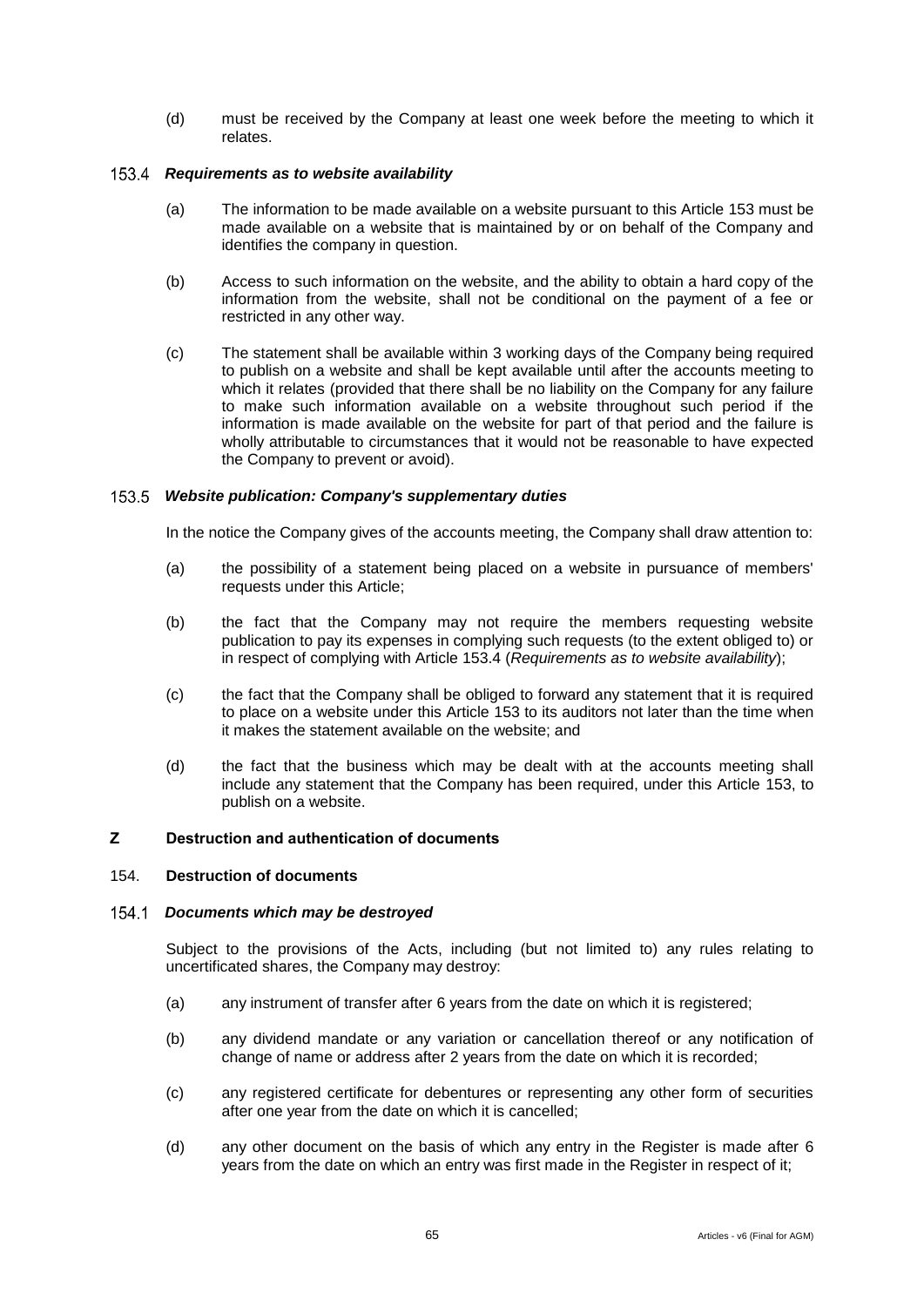- (e) all paid dividend warrants and cheques at any time after the expiration of one year from the date of actual payment thereof; and
- (f) all instruments of proxy which have been used for the purpose of a poll at any time after the expiration of 2 years from the date of such use (or such longer period to enable the Company to comply with the provisions of Section 353, CA2006, if applicable) and all instruments of proxy which have not been used for the purpose of a poll at any time after one month from the end of the meeting to which the instrument of proxy relates and at which no poll was demanded,

provided that the Company may destroy any such type of document after such shorter period as the Board may determine if a copy of such document is retained on an electronic storage device or otherwise in electronic form or other similar means which shall not be destroyed before the expiration of the relevant period and provided that adequate precautions against falsification and to share reproduction are taken.

#### *Presumption in respect of destroyed documents*

It shall be conclusively presumed in favour of the Company that every entry in the Register purporting to have been made on the basis of a document so destroyed was duly and properly made, that every instrument of transfer so destroyed was duly registered, that every share certificate so destroyed was a valid and effective certificate duly cancelled, that every other document so destroyed had been properly dealt with in accordance with its terms and was valid and effective in accordance with the particulars in the records of the Company, provided that:

- (a) this Article [154](#page-69-1) shall apply only to the destruction of a document in good faith and without notice of any claim (regardless of the parties to it) to which the document might be relevant;
- (b) nothing in this Article [154](#page-69-1) shall be construed as imposing on the Company any liability in respect of the destruction of any such document otherwise than as provided for in this Article [154](#page-69-1) which would not attach to the Company in the absence of this Article [154;](#page-69-1) and
- (c) references in this Article [154](#page-69-1) to the destruction of any document include references to the disposal of it in any manner.

#### 155. **Authentication of documents**

#### *Power to authenticate*

Any Director or the Secretary or any person appointed by the Board for the purpose shall have power to authenticate:

- (a) any documents affecting the constitution of the Company;
- (b) any resolutions passed by the Company or the Directors or any committee; and
- (c) any books, records, documents and accounts relating to the business of the Company,

and to certify copies of them or extracts from them as true copies or extracts and where any books, records, documents or accounts are elsewhere than at the Office, the local manager or other officer of the Company having the custody of them shall be deemed to be a person appointed by the Board as aforesaid.

## *Conclusive evidence*

A document purporting to be a copy of a resolution, or an extract from the minutes of a meeting, of the Company or of the Directors or any committee which is certified as aforesaid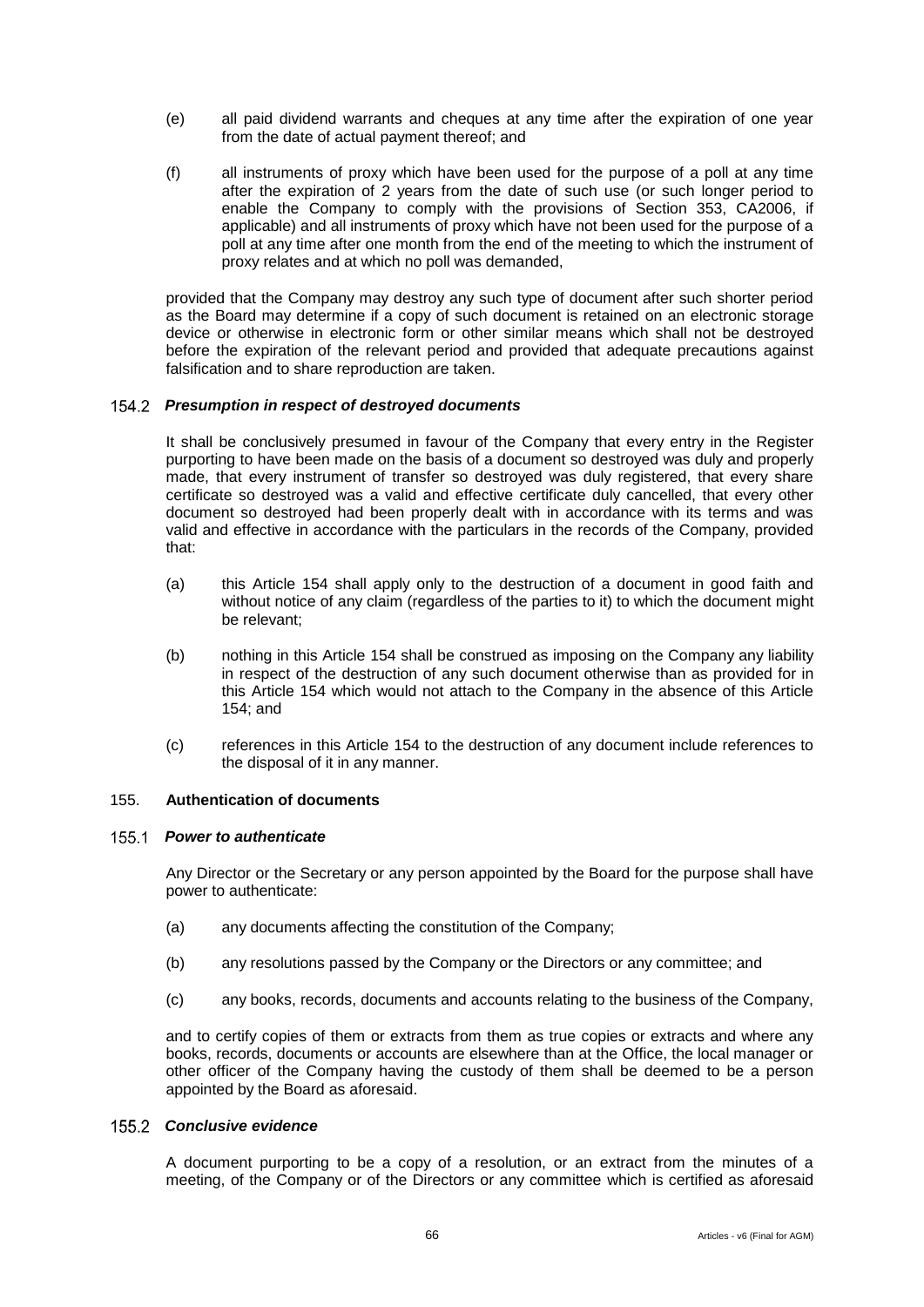shall be conclusive evidence in favour of all persons dealing with the Company in reliance on them that such resolution has been duly passed or, as the case may be, that any minute so extracted is a true and accurate record of proceedings at a duly constituted meeting.

## **AA Communications**

## 156. **Method of communications**

Subject to the provisions of the Acts, any document or information required or authorised to be sent or supplied by the Company to any member or any person pursuant to these Articles, the Acts or any other rules or regulations to which the Company may be subject, may be sent or supplied in hard copy form, in electronic form, by means of a website or in any other way in which documents or information may be sent or supplied by or to the Company pursuant to the Acts. The provisions of the CA2006 which apply to sending or supplying a document or information required or authorised to be sent or supplied by the Companies Acts by making it available on a website shall, mutatis mutandis, apply to the sending or supplying of any document or information required or authorised to be sent by the Company's Articles of Association or any other rules or regulations to which the Company may be subject by making it available on a website.

## 157. **Communications by members to the Company**

## *Communications by members to the Company in hard copy form*

A document or information is validly sent or supplied by a member to the Company in hard copy form if it is sent or supplied by hand or by post (in a prepaid envelope containing the document or information) in either case to:

- (a) an address specified by the Company for the purpose;
- (b) the Office; or
- (c) an address to which any provision of the Acts authorises the document or information to be sent or supplied.

#### *Communications by members to the Company in electronic form*

A document or information is validly sent or supplied by a member to the Company in electronic form if the Company has either agreed (generally or specifically) that the document or information may be sent or supplied in that form and has not revoked that agreement or the Company is deemed to have so agreed by a provision of the Acts provided that, where the document or information is sent or supplied:

- (a) by electronic means, it must be sent or supplied to an address specified for the purpose by the Company (generally or specifically) or deemed by a provision of the Acts to have been specified; or
- (b) by hand or by post, it must be sent or supplied to an address to which it could be validly sent if it were in hard copy form (and, if by post it must be in a prepaid envelope containing the document or information).

#### *Communications by members to the Company by other means*

A document or information that is sent or supplied by a member to the Company otherwise than in hard copy form or electronic form is validly sent or supplied if done so in a form or manner that has been agreed by the Company.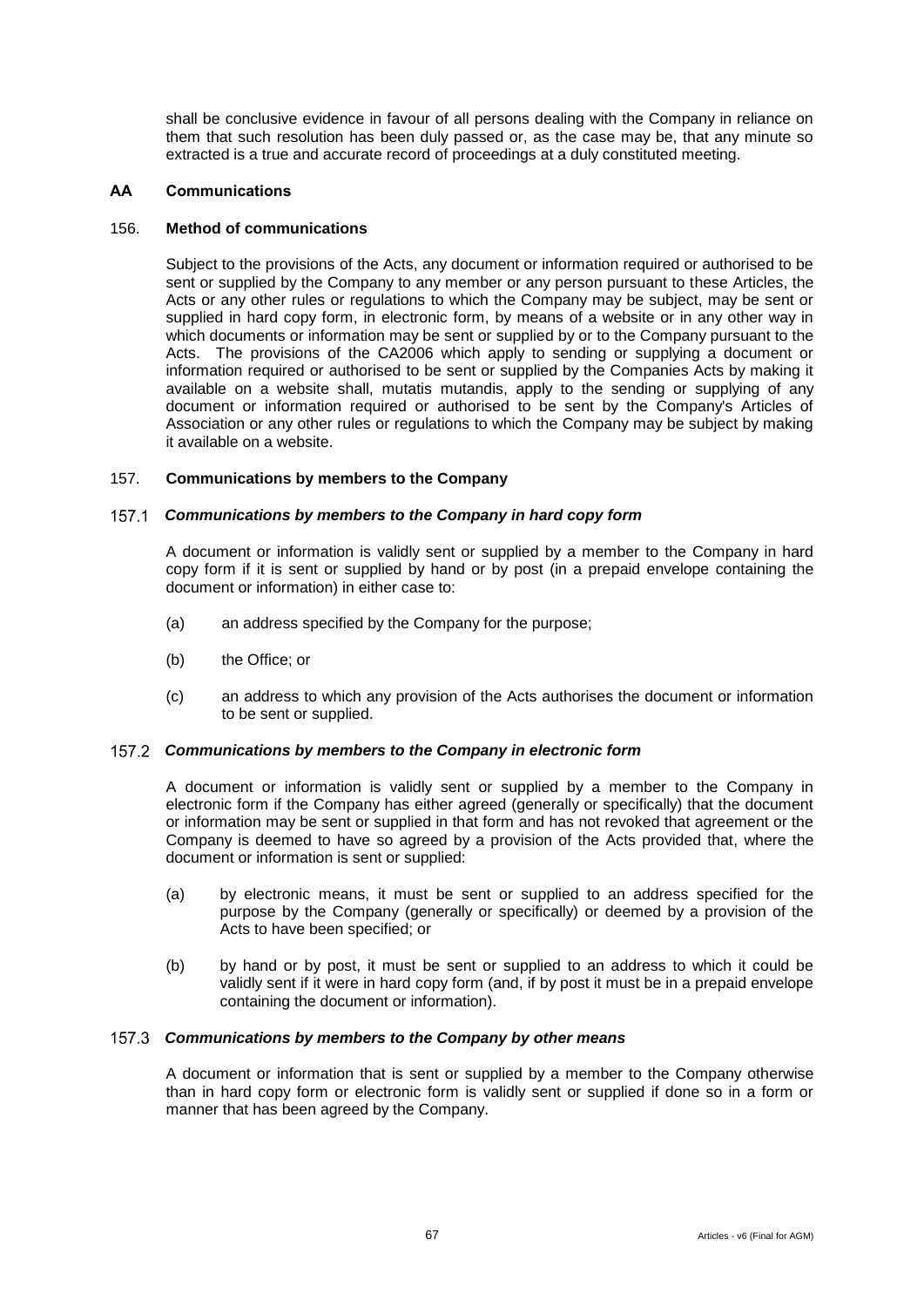#### 158. **Communication by the Company to members**

#### *Communications by the Company to members in hard copy form* 158.1

A document or information is validly sent or supplied by the Company to a member in hard copy form if it is:

- (a) handed to the member; or
- (b) sent or supplied by hand or by post (in a prepaid envelope containing the document or information):
	- (i) to an address specified for the purpose by the member;
	- (ii) to his address as shown in the Register; or
	- (iii) to an address to which any provision of the Acts authorises the document or information to be sent or supplied,

provided that where the Company is unable to obtain an address falling within sub-paragraph (b), the document or information may, subject to any contrary provision in these Articles, be sent or supplied to the member's last address known to the Company.

#### *Communications by the Company to members in electronic form*

A document or information is validly sent or supplied by the Company to a member in electronic form if such member has agreed (generally or specifically) that the document or information may be sent or supplied in that form and has not revoked that agreement (or, being a company, is deemed to have so agreed by a provision in the Acts), provided that where such document or information is sent or supplied:

- (a) by hand or by post (in which case it must be in a prepaid envelope containing the document or information), it must be:
	- (i) handed to the member; or
	- (ii) sent or supplied to an address to which it could be validly sent if it were in hard copy form; or
- (b) by electronic means, it must be sent or supplied to the relevant address or such other means as has been specified for the purpose by the member (generally or specifically) (or, being a company, is deemed to have been so specified by a provision of the Acts).

## *Communications by the Company to members by means of a website*

A document or information is validly sent or supplied by the Company to a member if it is made available on a website, provided that the member has been asked individually by the Company to agree that the Company may send or supply documents or information generally, or the documents or information in question, to him by means of a website and the Company has not received a response within the period of 28 days beginning with the date in which the Company's request was sent out (provided that such request by the Company stated clearly what the effect of failure to respond would be and was not sent out less than 12 months after any previous request by the Company to such member in respect of the same or a similar class of documents or information), and provided always that such document or information is made available in a form and by a means that the Company reasonably considers will enable the recipient to read it (as construed in accordance with paragraph 12 of part 4 of Schedule 5 to the CA2006) and retain a copy of it.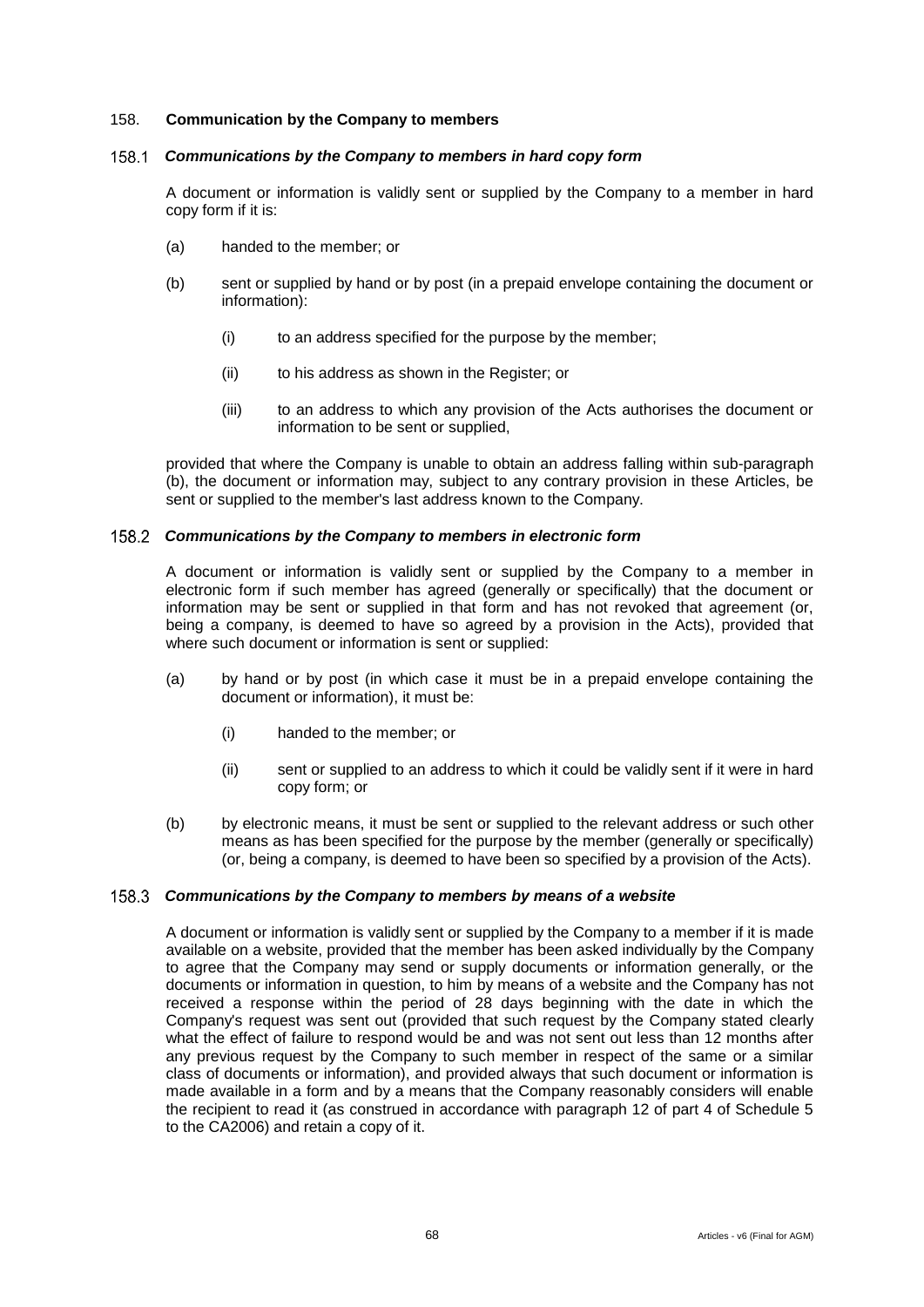#### <span id="page-73-0"></span>*Notification of availability on website*

Where (to the extent permitted by these Articles, the Acts or otherwise) the Company sends or supplies a document or information to a member by making it available on a website, it must notify the intended recipient of:

- (a) the presence of the document or information on the website;
- (b) the address of the website;
- (c) the place on the website where it may be accessed; and
- (d) how to access the document or information,

and must make the document or information available on the website throughout the period specified by any applicable provision of the Acts, or, if no such provision is specified, the period of 28 days beginning with the date on which the notification is sent to the person in question. This Article [158.4](#page-73-0) must be read in conjunction with Article [48.6](#page-24-0) (*Publication of notice of meeting on website*) with regard to notices of general meetings. Any failure to make a document or information available on a website throughout the period referred to in this Article shall be disregarded if it is made available on the website for part of that period and the failure to make it available throughout that period is wholly attributable to circumstances that it would not be reasonable to have expected the Company to prevent or avoid.

# *Communications by the Company by other means*

A document or information sent or supplied by the Company otherwise than in hard copy form, electronic form or by means of a website is validly sent or supplied if done so in a form or manner that has been agreed by the intended recipient.

### 158.6 Right to hard copy version

So long as the Acts and the rules and regulations applicable to any recognised investment exchange(s) to which the Company's shares are admitted (or any other stock exchange on which the company's shares are normally traded) require, where a member of the Company (or a holder of the Company's debentures) has received a document or information from the Company, otherwise than in hard copy form, he shall be entitled to require the Company to send him a version of the document or information in hard copy form free of charge within 21 days of receipt of the request from the member or debenture holder.

## *Joint holders*

In the case of joint holders of a share, documents or information shall be sent or supplied to the joint holder whose name stands first in the Register in respect of the joint holding. Documents or information so sent or supplied shall be sufficient service of such document or information on all the joint holders.

# *Members outside the UK*

Where a member (or in the case of joint holders the person first named in the Register) has a registered address outside the United Kingdom but has notified the Company of an address within the United Kingdom at which documents or information may be sent or supplied to him or of an electronic address to which documents or information may be sent or supplied using electronic means, he shall, subject to the provisions of these Articles and the Acts, be entitled to have documents or information sent or supplied to him at that address, but otherwise no such member shall be entitled to receive any document or information from the Company.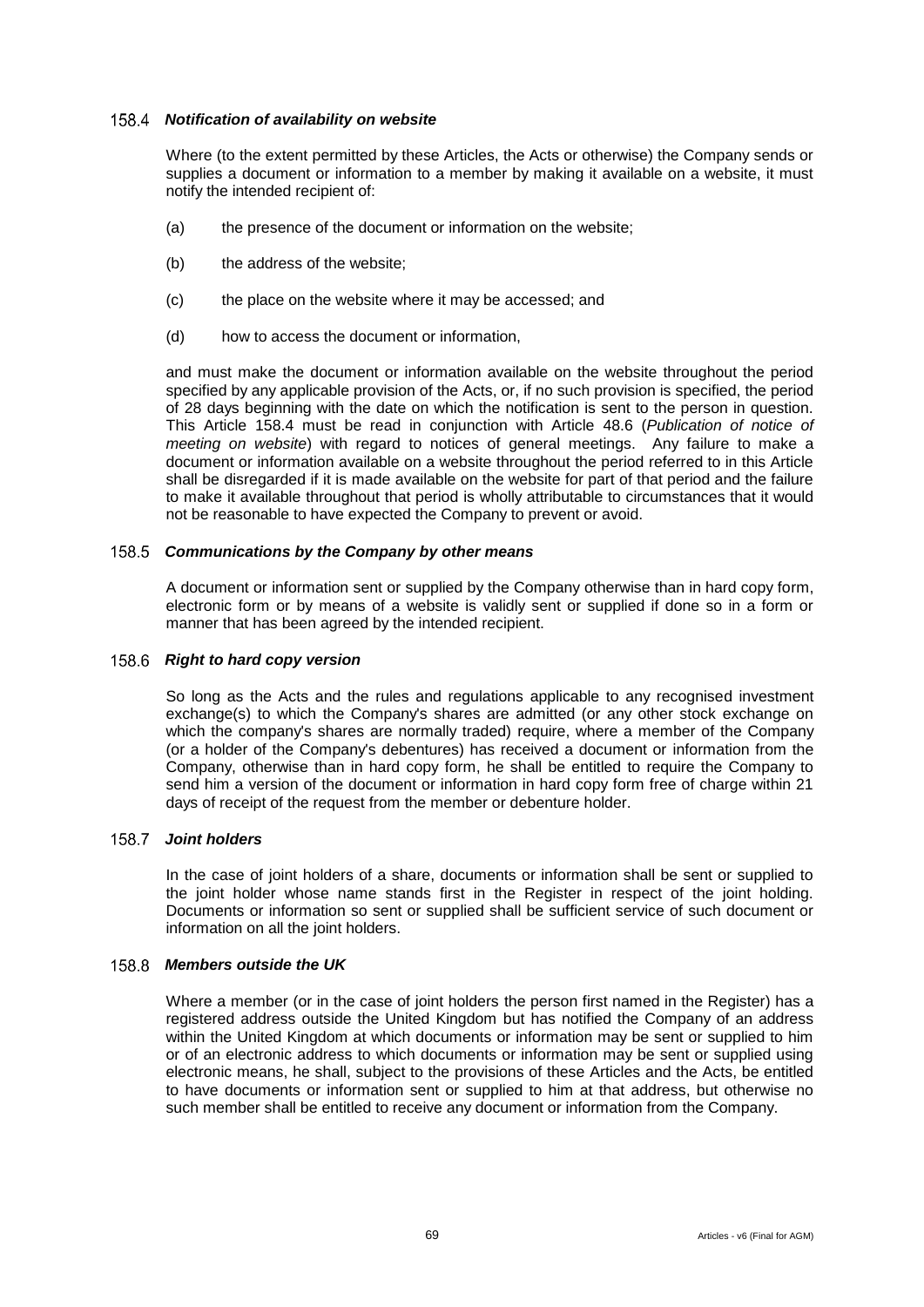#### *Undelivered documents or information*

- (a) If, on at least 2 consecutive occasions, the Company has attempted to send any document or information by electronic means to an electronic address specified (or deemed specified) for the purpose and a delivery failure (or other similar) notification has been received by the Company, the Company thereafter shall, send documents or information in hard copy form or electronic form (but not by electronic means) to such member at his registered address or address for service within the United Kingdom (whether by hand, by post or by leaving it or them at such address), in which case the provisions of paragraph (b) shall apply.
- (b) If on 3 consecutive occasions documents or information have been sent or supplied to any member at his registered address or address for the service of such documents or information in the United Kingdom (whether by hand, by post or leaving it or them at such address) but have been returned undelivered or where the Company has been made aware in writing that the member no longer resides at such address, such member shall not thereafter be entitled to receive any documents or information from the Company until he shall have communicated with the Company and supplied in writing a new registered address or address within the United Kingdom for the service of documents or information or an electronic address to which documents or information may be sent or supplied using electronic means.

#### 158.10 Record date

Any document or information to be sent or supplied to a member may be sent or supplied by reference to the Register as it stands at any time within the period of 15 days before the document or information is sent or supplied (subject to the Uncertificated Regulations if the Company is then a participating issuer for the purposes of the Uncertificated Regulations) and no change in the Register after that time shall invalidate the sending or supplying of the document or information.

## 159. **Death, bankruptcy or mental disorder**

The Company may, on receipt of such evidence as the Board may reasonably require to show title to that share, send or supply any document or information to the person entitled to a share in consequence of the death, bankruptcy or mental disorder of a member or otherwise by operation of law, by sending or supplying it in any manner authorised by these Articles for the sending or supplying of any document or information to a member, addressed to that person by name, or by the title of representative(s) of the deceased or trustee of the bankrupt or representative(s) by operation of law or by any like description at the address (if any) within the United Kingdom or, if relevant, any electronic address supplied for the purpose by the person claiming to be so entitled. Until such an address has been so supplied, a document or information may be sent or supplied in any manner in which it might have been sent or supplied if the death, bankruptcy, mental disorder operation of law or other event had not occurred. Such service of a document or information shall for all purposes be deemed a sufficient service of such document or information on all persons interested in the share. Any reference to the bankruptcy of a person in this Article shall be construed in accordance with the provisions of paragraph 17 of Part 6 of Schedule 5 to the CA2006.

# 160. **Evidence of service**

#### *Present at meeting*

Any member present, in person or by proxy at any meeting of the Company or of the holders of any class of shares of the Company, shall be deemed to have received due notice of such meeting and, where requisite, of the purposes for which such meeting was called.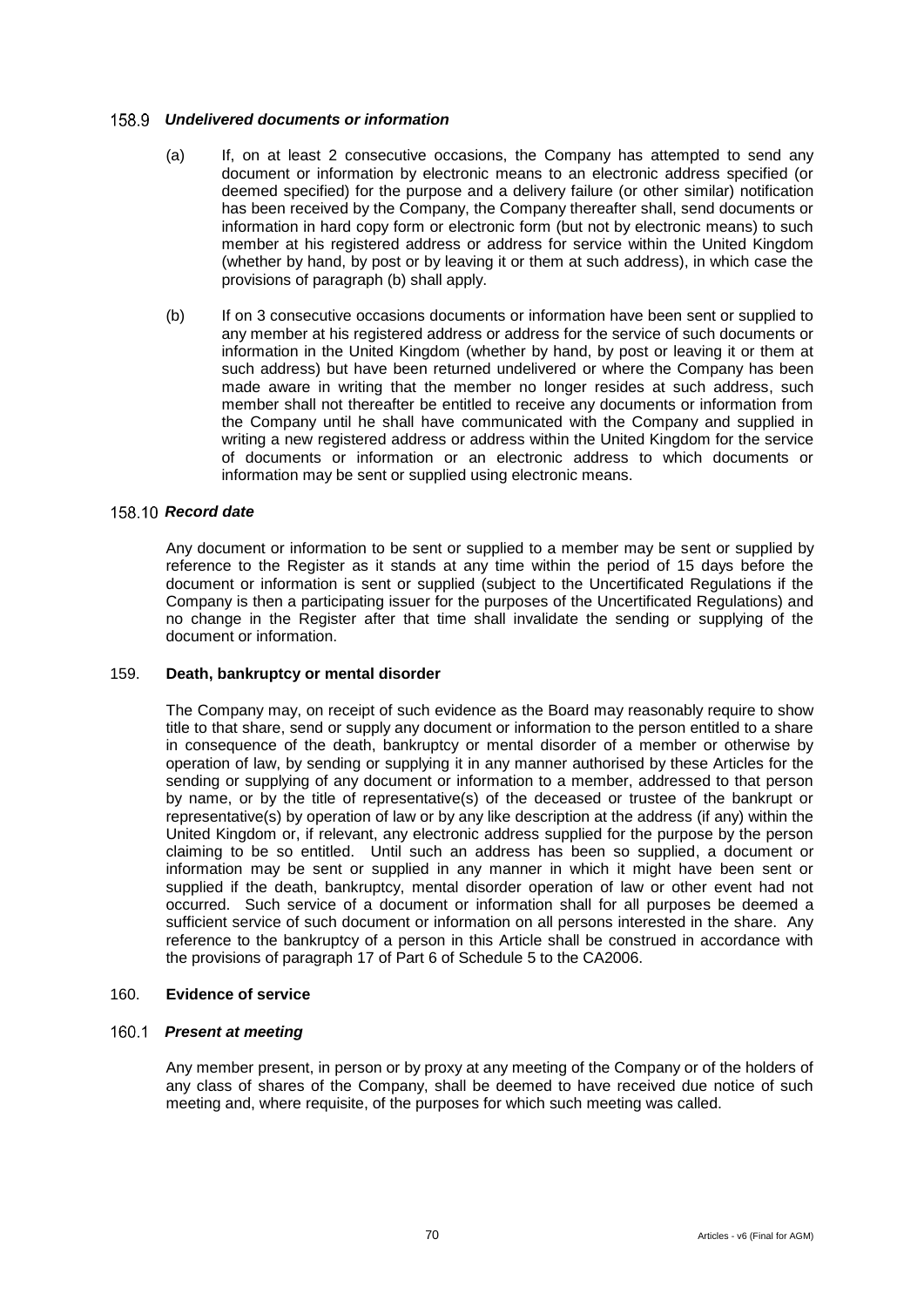#### <span id="page-75-0"></span>*Deemed delivery of documents and information*

- (a) Any document or information, addressed to a member (or other person to whom such document or information is required or authorised to be sent pursuant to these Articles, the Companies Acts or otherwise) at his registered address or other address for service in the United Kingdom (or electronic address specified, as the case may be) shall:
	- (i) if hand delivered or left at a registered address or other address for service in the United Kingdom, be deemed to have been served or delivered on the day on which it was so delivered or left;
	- (ii) if sent or supplied by post (whether in hard copy form or in electronic form), be deemed to have been received at the expiration of 24 hours after the envelope was posted;
	- (iii) if sent or supplied by electronic means (other than by means of website), be deemed to have been received (if sent or supplied between the hours of 9 a.m. and 5 p.m. on a working day) at the time it was sent, or (if sent or supplied at any other time) at 9 a.m. on the next following working day; and
	- (iv) if sent or supplied by means of a website, be deemed to have been received when the material was first made available on the website or, if later, when the recipient received (or is deemed to have received) notice of the fact that the material was available on the website.
- (b) In calculating a period of hours for the purpose of this Article [160.2,](#page-75-0) account shall be taken of any part of a day that is not a working day.
- (c) In proving such service or delivery it shall be sufficient to prove that:
	- (i) the envelope containing the document or information was properly addressed and put into the post as a prepaid letter; or,
	- (ii) in the case of a document or information sent or supplied by electronic means, to prove that it was properly addressed and dispatched, provided that if the Company is aware that there has been delivery failure after least 2 attempts it shall, within 48 hours of its first attempt to send the document or information by electronic means, send the document or information to such member at his registered address or address for service within the United Kingdom (by hand, by post or by leaving it or them at such address).
- (d) The deemed delivery provisions set out in paragraph (a) shall apply regardless of any such documents or information being returned undelivered and regardless of any delivery failure notification or "out of office" or other similar response and any such "out of office" or other similar response shall not be considered to be a delivery failure for the purposes of these Articles.
- (e) The Company shall not be held responsible for any failure in transmission beyond its reasonable control.

#### 161. **Notice binding on transferees**

Every person who, by operation of law, transfers or by any other means becomes entitled to a share shall be bound by any document or information in respect of that share (other than a notice given by the Company under Section 793, CA2006) which, before his name is entered in the Register, has been duly sent or supplied to a person from whom he derives his title.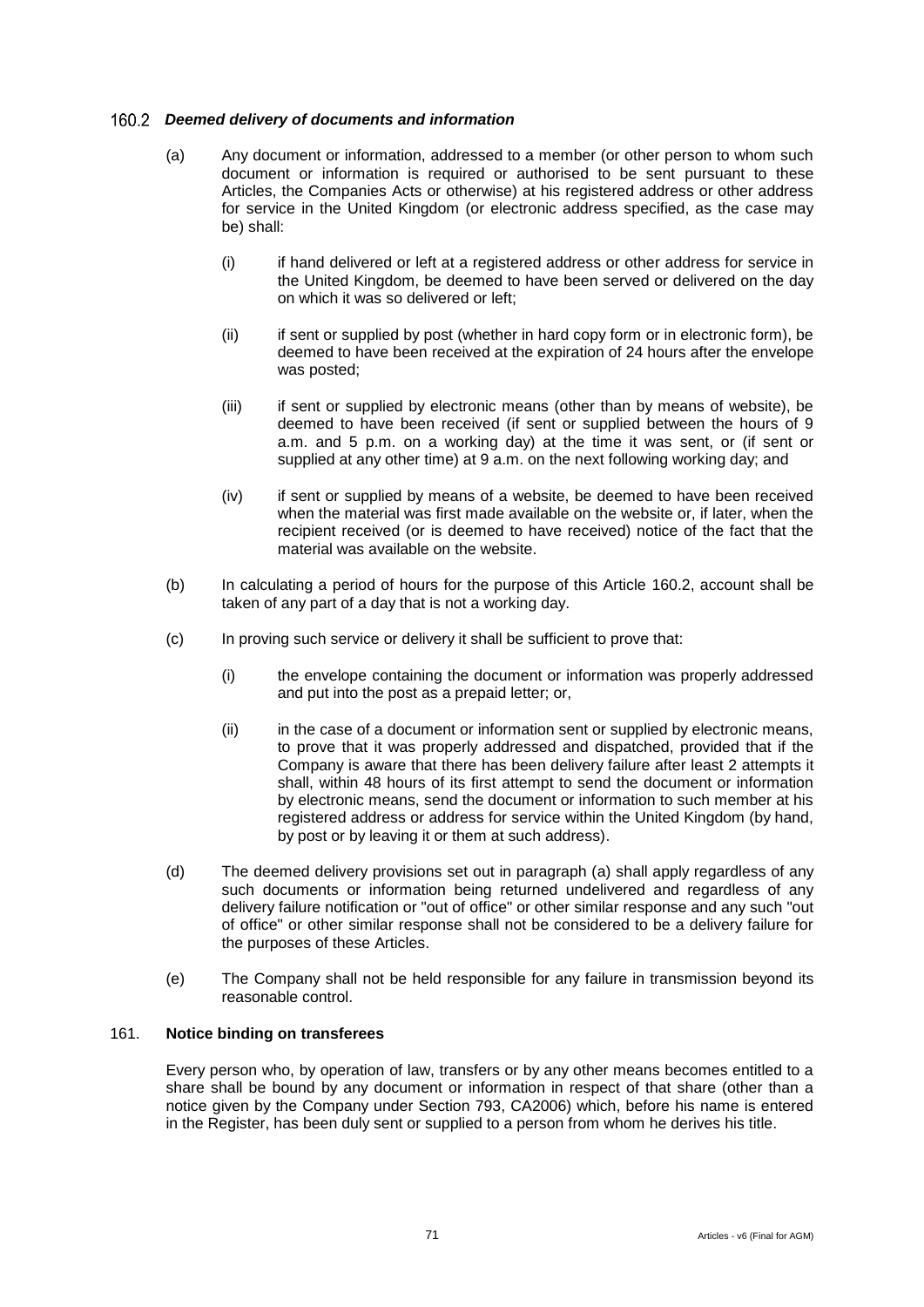#### 162. **Notice by advertisement**

Subject to the provisions of the Acts, any document or information to be sent or supplied by the Company to the members or any of them and not otherwise provided for by these Articles shall be sufficiently sent or supplied if given by advertisement in at least one leading daily national newspaper published in the United Kingdom and, where the Company keeps an overseas branch register, in at least one leading daily newspaper published in the territory in which such register is maintained. Any document or information given by advertisement shall be deemed to have been served at noon on the day on which the advertisement first appears.

### <span id="page-76-0"></span>163. **Suspension of postal services**

- (a) If at any time by reason of the threat of or of the suspension, interruption or curtailment of postal services within the United Kingdom, the Company is or would be unable effectively to convene a general meeting by notices sent through the post, a general meeting may be convened by:
	- (i) a notice advertised on its website and in at least one leading daily national newspaper; and
	- (ii) giving notice by electronic means to those members to whom, in accordance with the Acts, the Company is able to give notice by electronic means.
- (b) Such notice shall be deemed to have been duly served on all members entitled thereto at noon on the day on which the first of such advertisements appears.
- (c) In any such case, the Company shall send confirmatory copies of the notice (or, as the case may be, the notification of the website notice) by post to those members to whom notice (or notification) cannot be given by electronic means, if at least 7 days prior to the meeting the posting of notices to addresses throughout the United Kingdom again becomes practicable.

## 164. **Savings**

Nothing in Articles [156](#page-71-0) to [163](#page-76-0) (Communications) shall affect any requirements of the Acts that any particular document or information be sent or supplied in any particular manner.

#### **BB Winding up**

#### 165. **Division of assets**

#### *Power to present a petition*

The Board shall have power in the name and on behalf of the Company to present a petition to the court for the Company to be wound up.

## <span id="page-76-1"></span>*Distribution of assets*

If the Company is wound up, the surplus assets remaining after payment of all creditors are to be divided among the members in proportion to the capital which at the commencement of the winding up is paid up on the shares held by them respectively and, if such surplus assets are insufficient to repay the whole of the paid up capital, they are to be distributed so that as nearly as may be reasonably possible the losses are borne by the members in proportion to the capital paid up at the commencement of the winding up on the shares held by them respectively. This Article [165.2](#page-76-1) is subject to the rights attached to any shares which may be issued on special terms or conditions.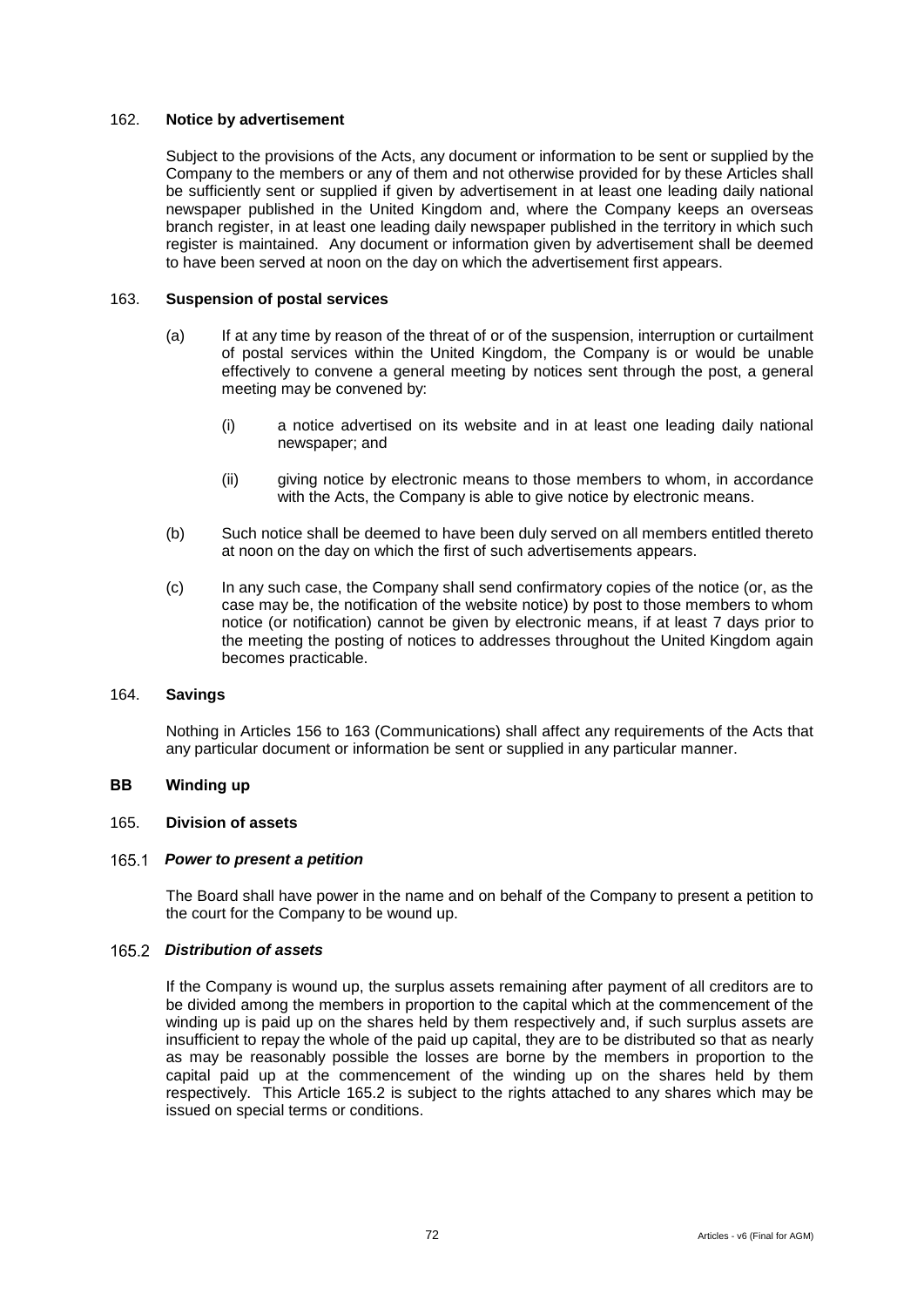## *Distribution in specie*

If the Company is wound up the liquidator may, with the sanction of a special resolution of the Company and any other sanction required by law, divide among the members in specie the whole or any part of the assets of the Company and may for that purpose value any assets and determine how the division shall be carried out as between the members or different classes of members. Any such division may be otherwise than in accordance with the existing rights of the members but if any division is resolved otherwise than in accordance with such rights the members shall have the same right of dissent and consequential rights as if such resolution were a special resolution passed pursuant to Section 111, Insolvency Act 1986. The liquidator may, with the like sanction, vest the whole or any part of the whole of the assets in trustees on such trusts for the benefit of the members as he, with the like sanction, shall determine but no member shall be compelled to accept any assets on which there is a liability.

#### 166. **Transfer or sale under Section 111, Insolvency Act 1986**

A special resolution sanctioning a transfer or sale to another company duly passed pursuant to Section 111, Insolvency Act 1986 may in the like manner authorise the distribution of any shares or other consideration receivable by the liquidator among the members otherwise than in accordance with their existing rights and any such determination shall be binding on all the members, subject to the right of dissent and consequential rights conferred by the said section.

#### **CC Indemnity, Funds and Insurance**

## 167. **Right to indemnity**

Subject to, and to the fullest extent permitted by, the provisions of the Acts (but without prejudice to any indemnity to which he may be otherwise entitled), every Director and every director of any associated company, former Director, alternate Director, Secretary or other officer of the Company (other than an Auditor) may (at the discretion of the Board) be fully indemnified out of the assets of the Company against all or any part of any costs, charges, losses, damages and liabilities (all or any of them being a **"liability"**) incurred by him in relation to anything done, omitted or alleged to have been done by him in the actual or purported execution or discharge of his duties or exercise of his powers in relation to the Company or in connection with the Company's activities as trustee of any occupational pension scheme (as defined in Section 235(6), CA2006). This Article does not authorise any indemnity which would be prohibited or rendered void by any provision of the Companies Acts or by any other provision of law.

#### 168. **Provision of funds**

The Company may at the discretion of the Board (in each case, subject to and to the fullest extent permitted by the provisions of the Acts) provide every Director and every director of the Company's holding company, former Director, alternate Director, Secretary or other officer of the Company (other than an Auditor) with funds to meet any expenditure incurred or to be incurred by him:

- (a) for the purposes of the Company or for the purpose of enabling him properly to perform his duties as an officer of the Company;
- (b) in defending any criminal or civil proceedings in connection with any alleged negligence, default, breach of duty or breach of trust by him in relation to the Company or any associated company;
- (c) in connection with an application for relief under the provisions referred to in Section 205(5), CA2006; and/or
- (d) in defending himself in an investigation by a regulatory authority or against any action proposed to be taken by a regulatory authority in connection with any alleged